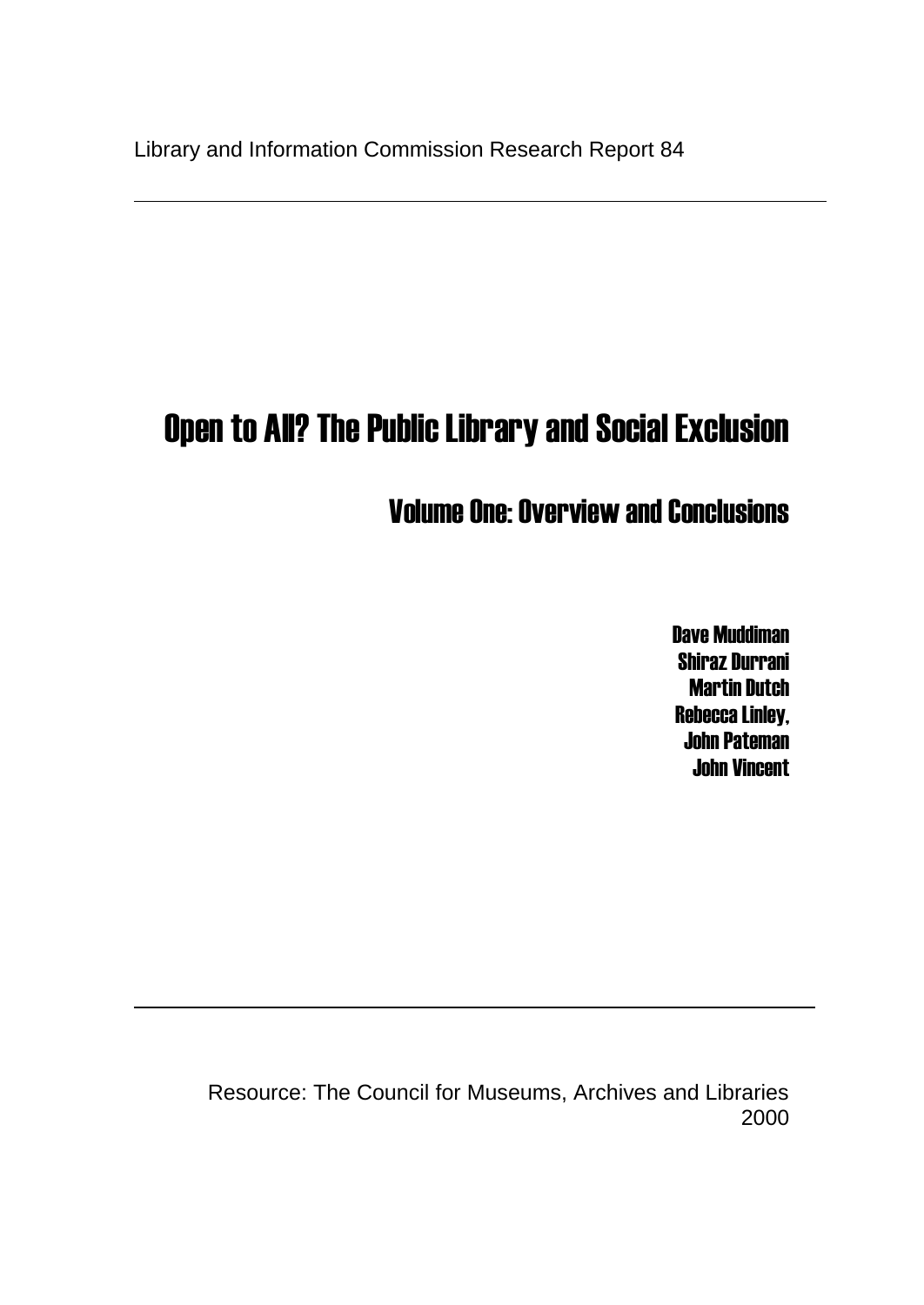#### *Abstract*

*Open to All?* reports the findings of an 18 month research project, "Public Library" Policy and Social Exclusion", based at Leeds Metropolitan University and conducted in partnership with the London Borough of Merton (Libraries), Sheffield Libraries, Archives and Information Services, and John Vincent, an independent consultant. Volume 1 provides an overview of the study and its main conclusions and recommendations. It reviews the context of social exclusion and the nature of the problems facing public libraries and other public institutions. The record of the public library in tackling disadvantage is critically assessed and the weaknesses of a predominantly "voluntary" approach to exclusion based on access are highlighted. The findings of a survey of contemporary public library services and of eight case studies of public library authorities are then reported. These suggest that although public libraries are currently modernising their services, this modernisation is unlikely to refocus the public library on excluded communities and social groups. The project concludes that to do this, and to become more than superficially "open to all", the public library will need to transform itself into a far more proactive, educative and interventionist public institution, with a concern for social justice at its core. The suggested elements of this transformation are detailed in a penultimate chapter, which highlights good practice, and in specific project recommendations which conclude the study.

#### *Authors*

**Dave Muddiman** (Project Head) is Principal Lecturer, School of Information Management, Leeds Metropolitan University, Beckett Park Campus, Leeds LS6 3QS. **Shiraz Durrani** is Strategy and Commissioning Officer, London Borough of Merton (Libraries), Merton Civic Centre, London Road, Morden, Surrey, SM4 5DX. **Martin Dutch** is Group Manager, Sheffield Libraries, Archives and Information Services Highfield Library, London Road, Sheffield, S2 4NF **Rebecca Linley** (Project Researcher) is now Policy Officer at Resource: The Council for Museums, Archives and Libraries,19-29 Woburn Place, London, WC1H 0LU. **John Pateman** is Head of Libraries and Heritage, London Borough of Merton. **John Vincent** (Project Consultant) is an independent consultant and researcher.

Resource: The Council for Museums, Archives and Libraries 2000

The opinions expressed in this report are those of the authors and not necessarily those of the Library and Information Commission and Resource.

Grant Number RE/040

ISBN 1-902394-47-X ISSN 1466-2949

Library and Information Commission Research Reports are published by Resource and may be purchased as photocopies or microfiche from the British Thesis Service, British Library Document Supply Centre, Boston Spa, Wetherby, West Yorkshire LS23 7BQ, UK.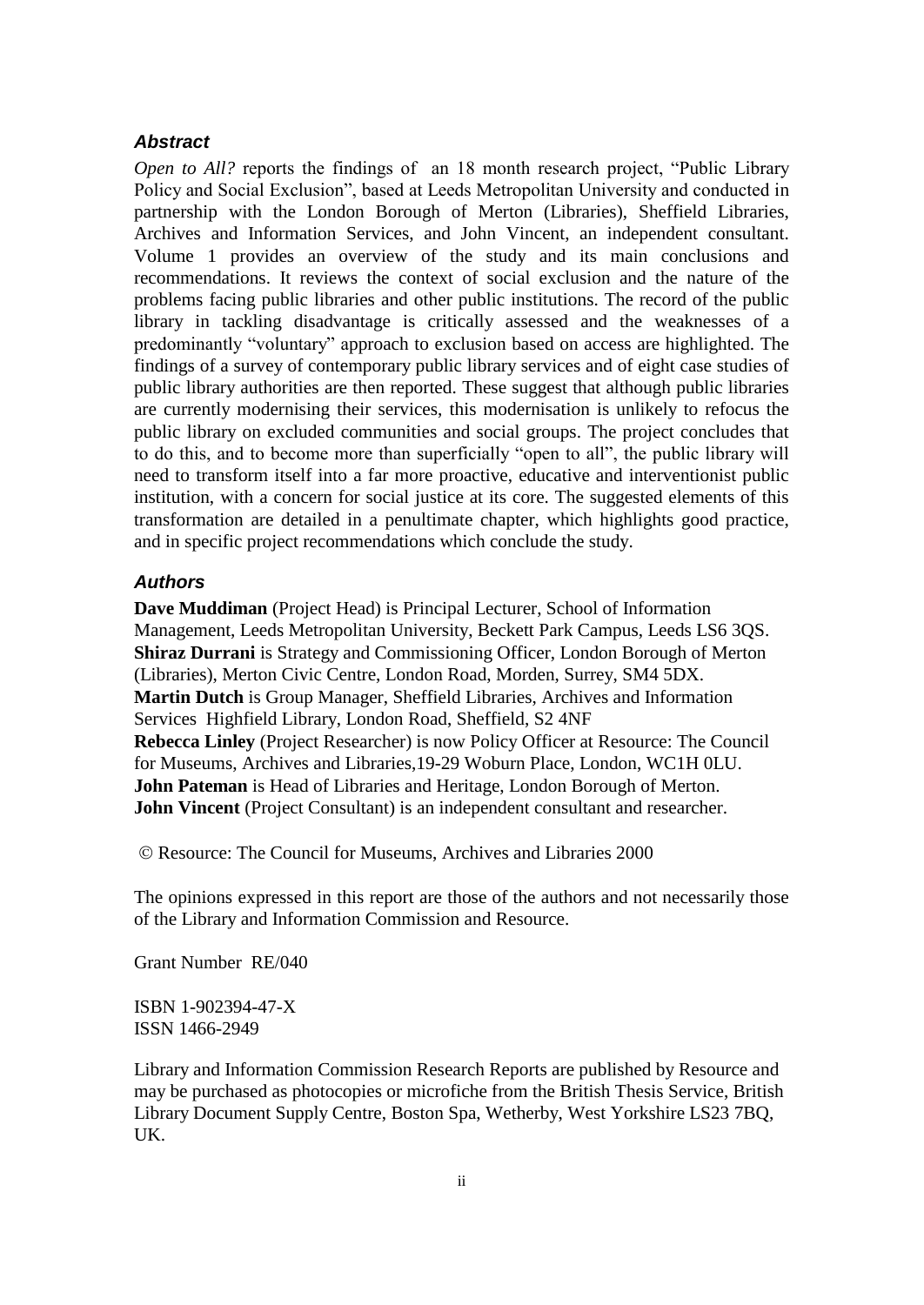## **Contents**

|    | <b>Executive</b>                                                 |
|----|------------------------------------------------------------------|
| 1. |                                                                  |
| 2. |                                                                  |
| 3. | The Public Library and Social Exclusion: A Retrospective Audit12 |
| 4. | The Contemporary Public Library and Social Exclusion22           |
| 5. |                                                                  |
| 6. |                                                                  |
| 7. |                                                                  |
|    |                                                                  |
|    | Appendix A                                                       |
|    |                                                                  |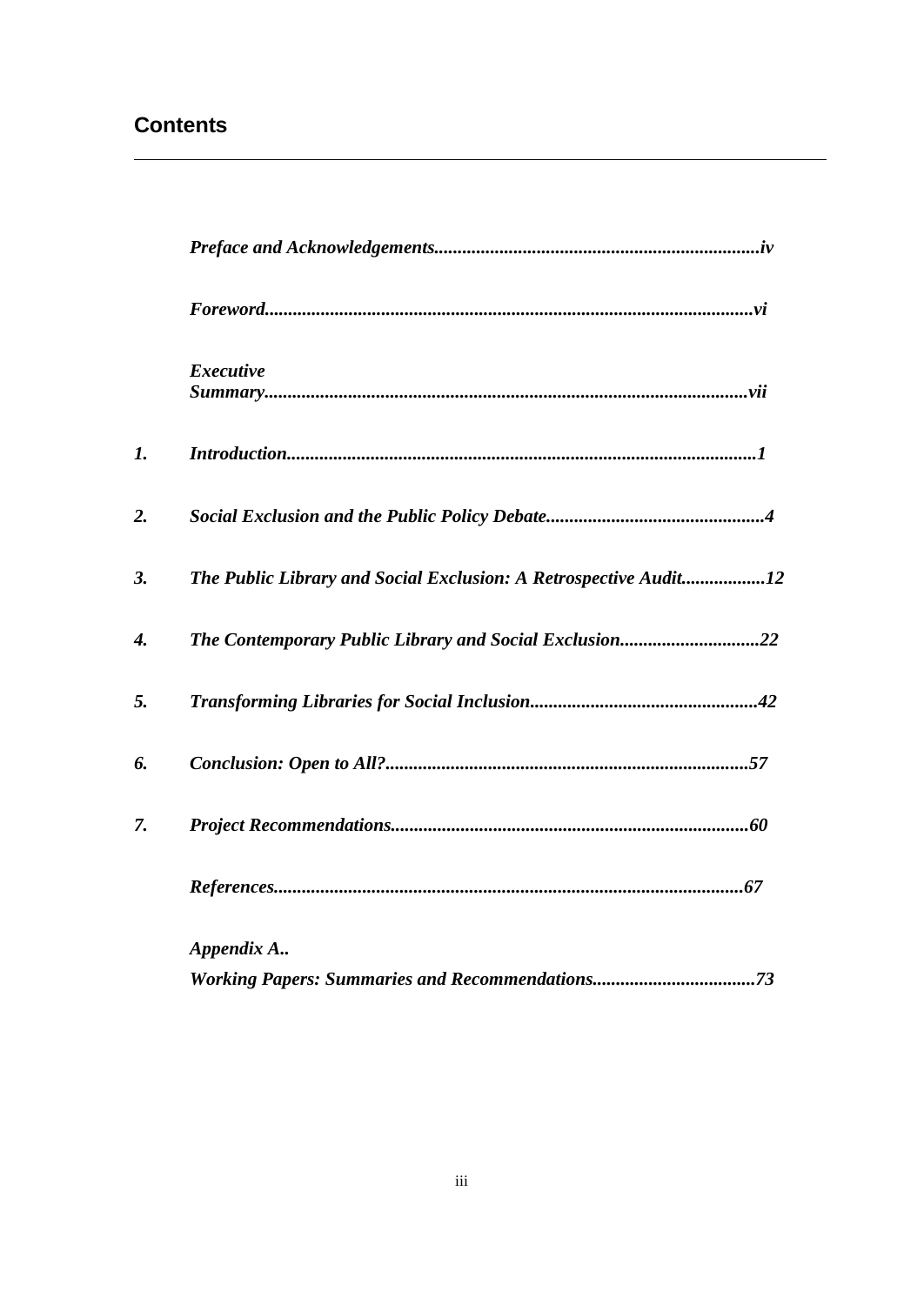*Open to All?* is the report of the research project "Public Library Policy and Social Exclusion". The project has been funded by the Library and Information Commission and , subsequently, Resource, the Council for Museums, Archives and Libraries, as part of its *Value and Impact of Libraries* programme. It has been based at the School of Information Management, Leeds Metropolitan University and conducted in partnership with the London Borough of Merton (Libraries), Sheffield Libraries, Archives and Information Services, and John Vincent, an independent consultant. The research was conducted between October 1998 and April 2000.

Because of the wide-ranging scope of the research, comprising working papers, case studies in the field and a survey, its findings are published in three volumes. This volume (Vol. 1) comprises an overview of the key issues and findings of the study and the final project conclusions and recommendations. Other volumes are organised as follows:

- Volume 2: *Survey, Case Studies and Methods* contains the detailed empirical findings of the research.
- Volume 3: *Working Papers* gathers together the working papers produced during the course of the project.

These volumes are obtainable from: British Thesis Service, British Library Document Supply Centre, Boston Spa, Wetherby, West Yorkshire LS23 7BQ, UK.

Many people have assisted us with this study, giving generously of their time, energy and interest. In particular, we would like to acknowledge the support of Barbara Buckley at Resource, who has managed the project, and Francis Hendrix; Kevin Harris; Janet Holden; Paul Catcheside; Joe Hendry and Tim Owen who were members of the project steering group. Alistair Black, at Leeds Metropolitan University; Dave Spencer, at Sheffield Libraries, Archives and Information Services and Michael Hudson, at the DfEE library in Sheffield have also provided invaluable support and help; Luisa Hill-Baker, at Leeds Metropolitan University, has handled the project finances with skill and good humour; and Dr Mo Mowlam MP has kindly provided a foreword to *Open to All?.* We are also very appreciative of those 129 public library authorities who took the time and trouble to complete our lengthy survey: their candid and honest answers to our questions have done much, we believe, to help us build an accurate assessment of of public library activity in this field. Most of all, we express our sincere thanks to those public library authorities, library staff and others who agreed to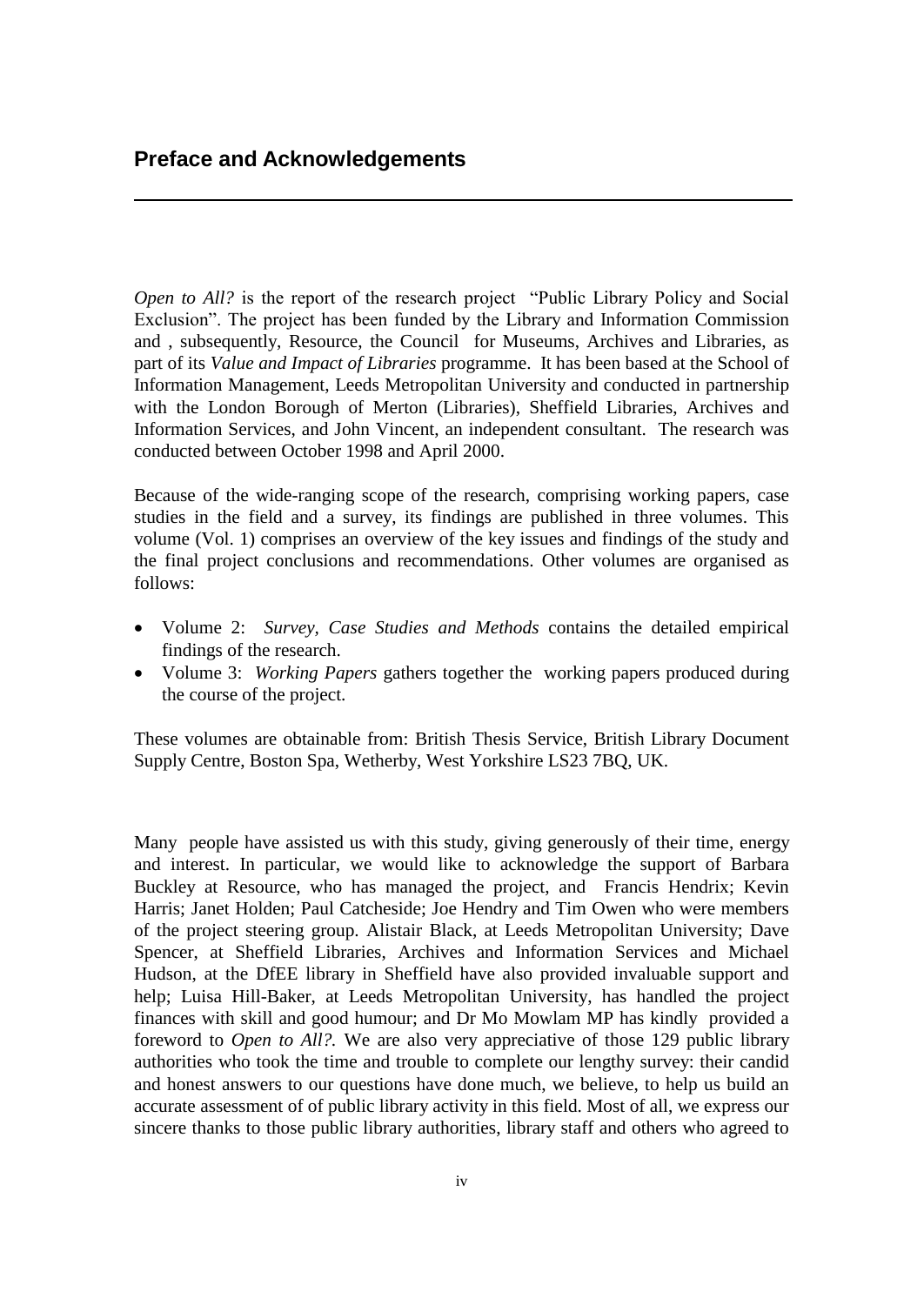take part in our case studies and share with us in detail their experiences in attempting to develop library services which address social exclusion. Many other colleagues and contacts, too numerous to mention singly, have, of course, also contributed their ideas to the project by commenting on drafts of working papers and contributing to conferences, workshops and seminars. We thank them all for their time, ideas and commitment.

*Dave Muddiman Shiraz Durrani Martin Dutch Rebecca Linley, John Pateman John Vincent*

*September 2000*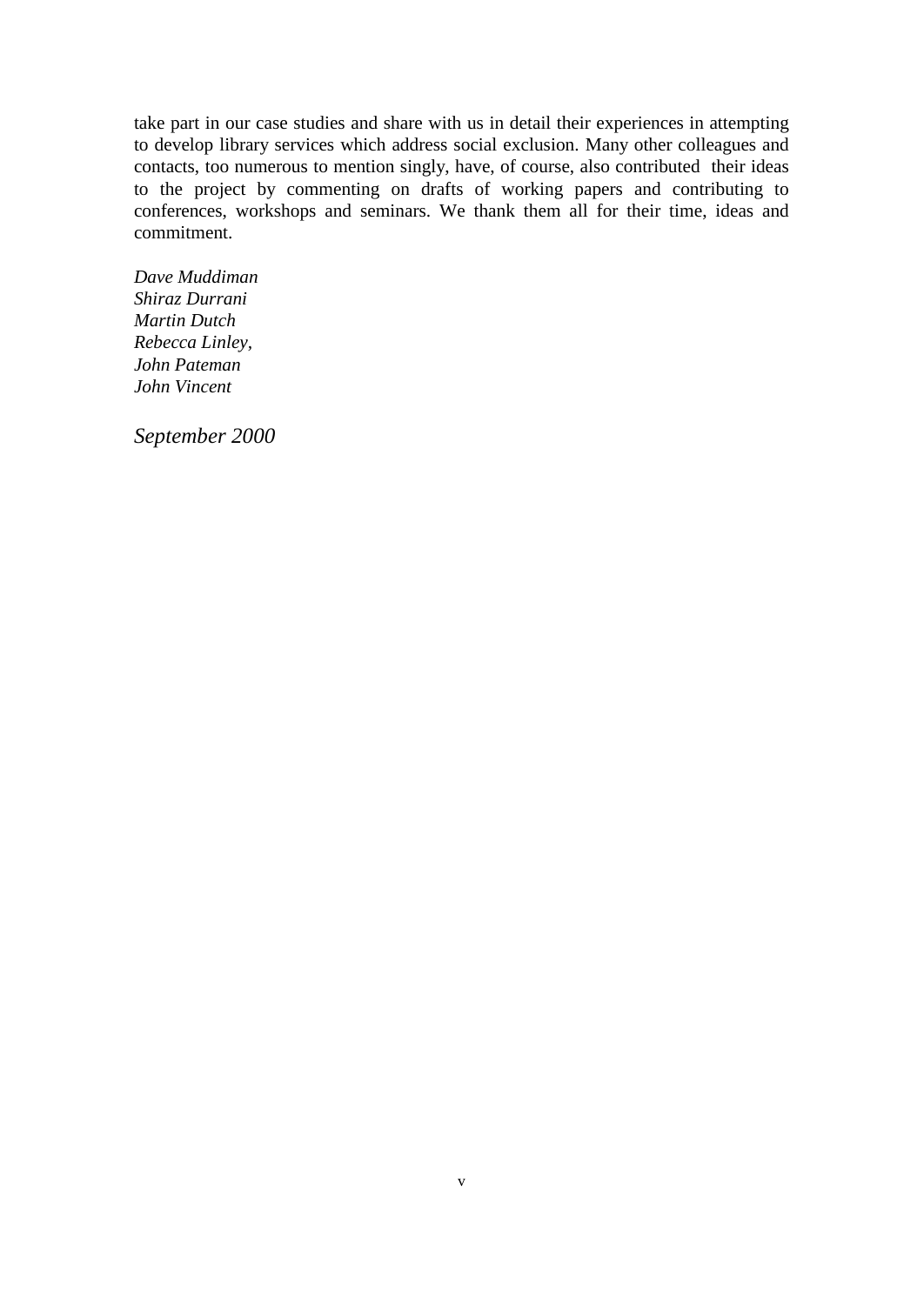## **Foreword from Dr Mo. Mowlam MP, Minister for the Cabinet Office and Chancellor of the Duchy of Lancaster**

I am very pleased to introduce this research on which the Public Library and Social Exclusion project team have been engaged over the last year. I should like to commend the Library and Information Commission / Resource for their timely commissioning of this piece of work. Social exclusion must be tackled with all the tools available to us and one of the most powerful of these is knowledge.

Thanks to this work, we now have real understanding of the way libraries work, how they relate to communities in which they are situated, how they will be affected by technological developments, how they are run, and who uses, and does not use them. In order for us to challenge exclusion we need to know what the key issues that public libraries need to address are. Now we have this knowledge libraries will be better placed to harness their potential to combat exclusion.

To have knowledge is the passport to inclusion. Libraries have the same role to fill today as they had when the public library service was founded 150 years ago: to bridge the gap between the information rich and the information poor. Not to have books, newspapers, recorded material or the information possibilities of the internet means not to share equally in the opportunities society offers. As this research shows us, if libraries are to make a difference on the ground, they must first of all identify the needs of everyone in their communities, particularly those at risk of exclusion, though unemployment, disability, age or language barriers.

There are many examples of libraries already reaching out to those at risk of exclusion and isolation. The Department of Culture, Media and Sport has embraced this good practice in guidance, which will enable libraries to develop a strategic approach. Public library policy has a leading role to play in the revolution in information and education , which will do so much to expand opportunity and combat exclusion.

I commend this research to those who have responsibilities for libraries, to those who work in them and to those who use them.

*Mo Mowlam MP 14th August 2000*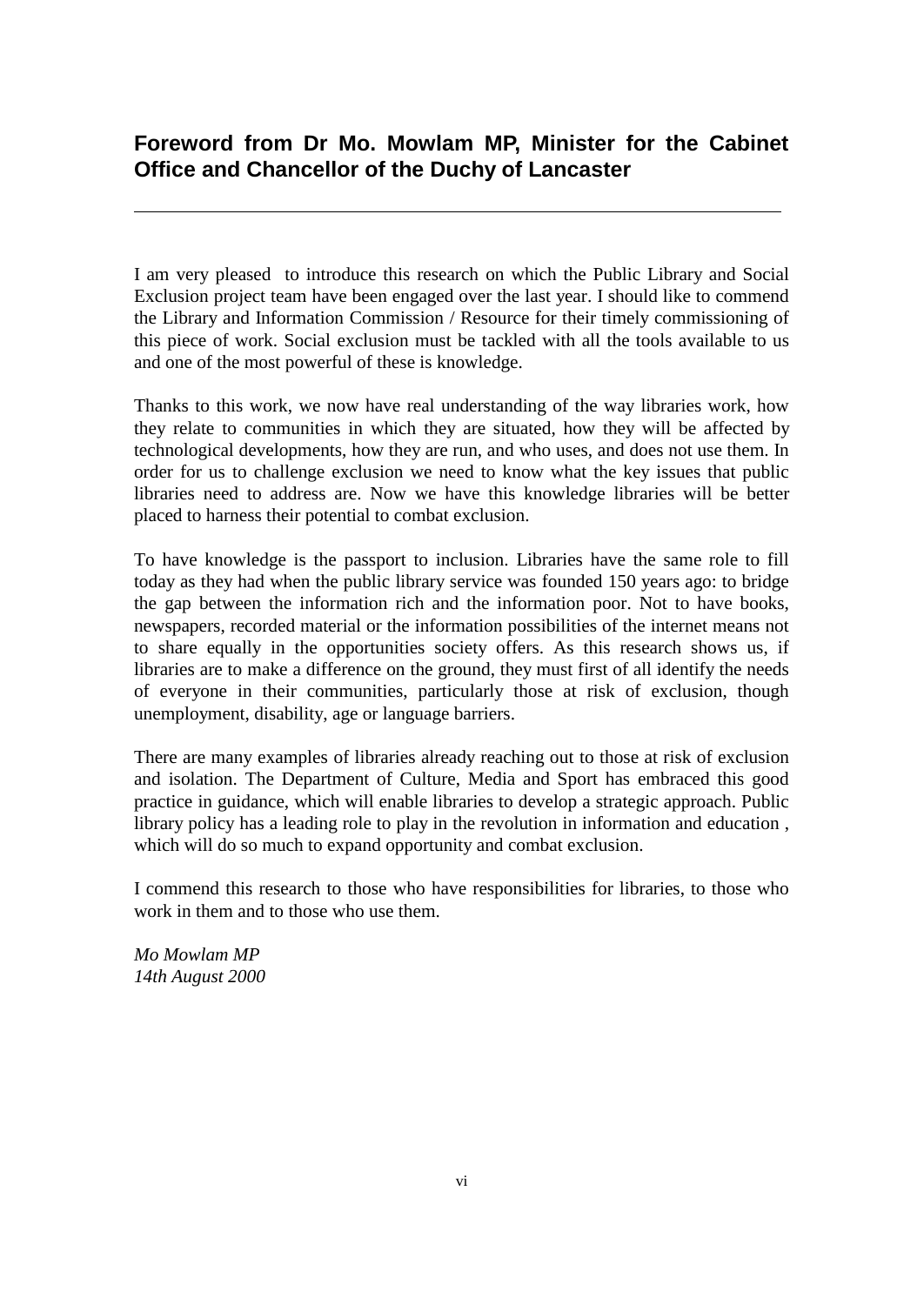*Open to All?* is a study of the public library and its capacity to tackle social exclusion. It assesses the ways in which public libraries currently address exclusion, and it explores how public libraries might focus their services more effectively in the future on excluded social groups and communities. It aims to suggest how public libraries might contribute towards developing a more inclusive society in the UK.

The study is the product of an 18 month research project based at Leeds Metropolitan University and conducted in partnership with the London Borough of Merton (Libraries), Sheffield Libraries and Information Services and John Vincent, an independent consultant. The research was conducted between October 1998 and April 2000, with financial support from, successively, the British Library Research and Innovation Centre, the Library and Information Commission, and Resource. It forms part of the "Value and Impact of Libraries" Research Programme" developed by these organisations.

### **The Research Process**

The research was organised to include the following elements:

- working papers which explored the issues around social exclusion itself, and public library responses to it;
- a survey of all UK public library authorities, which assessed the nature and extent of current UK public library activity and initiatives relevant to social exclusion;
- detailed case studies of eight UK public library authorities and their social exclusion strategies and initiatives;
- the development of a Social Exclusion Action Planning Network which has organised workshops, conferences and other events facilitating dissemination and feedback;
- conclusions and recommendations which suggest how public library exclusion strategies might be strengthened both through practical innovations at local level and new policy developments.

## **Study Findings**

#### *Social Exclusion*

Volume 1, Part 2 of *Open to All* reviews the context of social exclusion and the scale of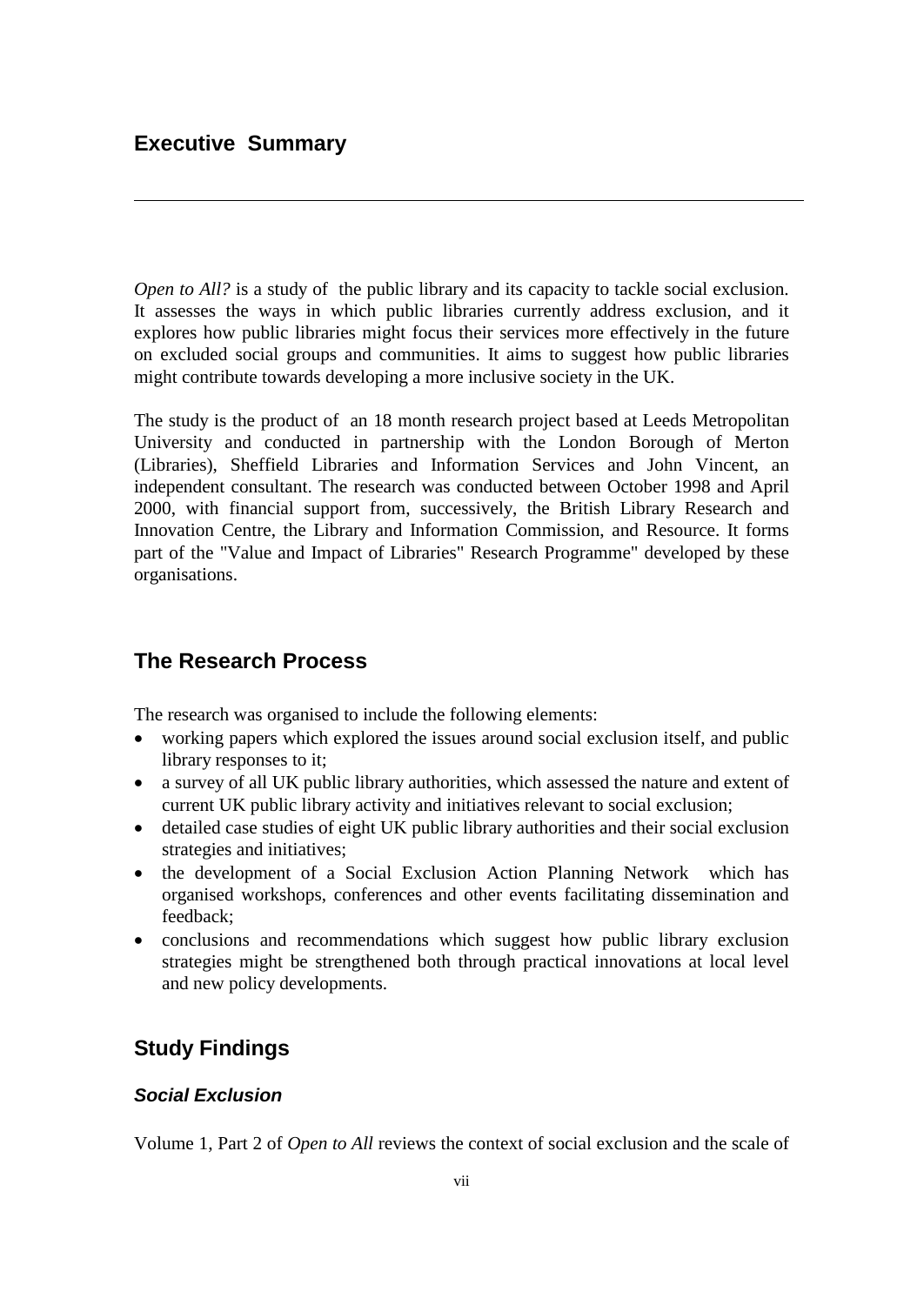the problems which the public library, and other public services, face. It points to:

- the importance of *exclusion* as a concept because of its focus on the excluded and their needs
- the multivarious nature of exclusion and its roots in the material inequalities of capitalist society, as well as discrimination linked to race, gender and disability
- the global dimensions of exclusion, and its manifestations in the global "information society"
- the accelerating problems of exclusion in the United Kingdom, and the widening gap between rich and poor
- the contrast between weak, voluntary approaches to exclusion by public services, and stronger, more interventionist approaches

#### *Reassessing the Record of the Public Library*

In Volume 1 Part 3 we review the record of public library provision for "disadvantaged" or "excluded" individuals, social groups and social classes. The 150 year history of the public library reveals that UK libraries have adopted only weak, voluntary and "take it or leave it" approaches to social inclusion. The core rationale of the public library movement continues to be based on the idea of developing universal access to a service which essentially reflects mainstream middle class, white and English values. Attempts to break out of this mould, such as the "community librarianship" of the 1970s and 1980s, have been incorporated back into this mainstream. Attempts to target services towards excluded people remain patchy, uneven and are often time-limited.

Some key consequences of this approach to service provision have been:

- a continuing underutilisation of public libraries by working class people and other excluded social groups
- a lack of knowledge in the public library world about the needs and views of excluded "non users"
- the development in many public libraries of organisational, cultural, and environmental barriers which effectively exclude many disadvantaged people

A small minority of authorities and librarians have in the past adopted strategies and initiatives which have taken the needs of excluded people as their starting point. We conclude, however, that these are exceptions and that public libraries can be said to have been inclusive institutions in a limited sense only.

#### *Public Libraries Today: Survey Findings*

In spite of this, there is now a clear imperative for the public library, like other public services, to seriously address social exclusion. The project survey, reported in Part 4 of Volume 1, examined the extent to which this policy impetus was being reflected in activity in public library authorities (PLAs).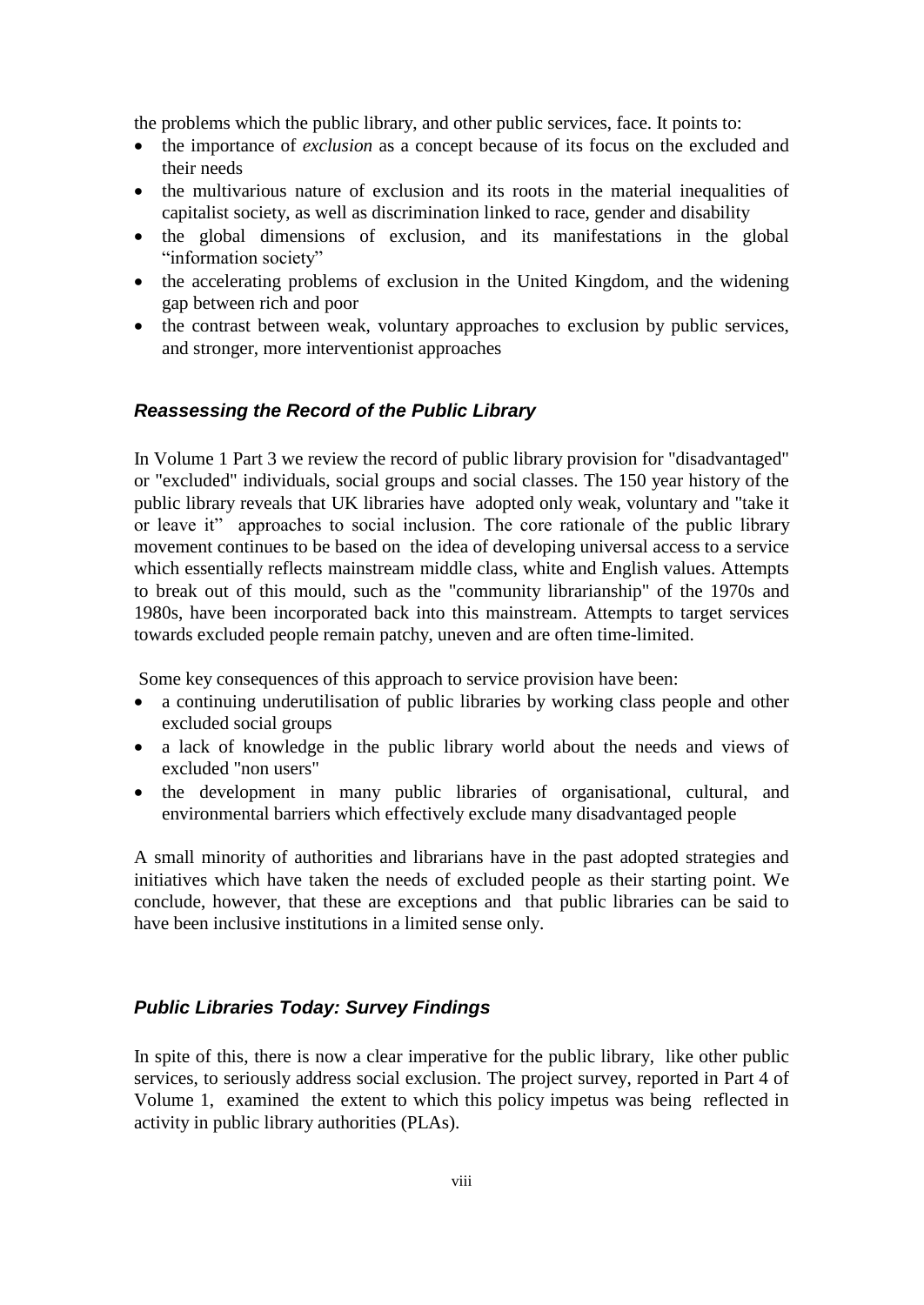Overall, survey findings suggest that there are wide differentials between UK public library authorities in terms of activity relevant to social inclusion:

- the survey estimates that only one-sixth of PLAs approximate to a comprehensive model of good practice for social inclusion. Most PLAs (60%), although having developed some initiatives, have no comprehensive strategy and uneven and intermittent activity. A final group of one-quarter of PLAs are those with little apparent strategy and service development.
- targeting of disadvantaged neighbourhoods and social groups is used comprehensively by only approximately one-third of PLAs. Recent service developments in libraries, such as the development of ICT networks and literacy initiatives, tend to be targeted at socially excluded people in only a small minority of cases;
- most PLAs report fairly high levels of community involvement by their staff but this tends to be at a general level, rather than focussed on disadvantage or exclusion
- most PLAs have no consistent resource focus on exclusion, and this is sometimes very marginal indeed. A minority of PLAs are very active in developing partnership projects but this is not a dominant factor in most PLA social exclusion strategies;
- many of the UK's most marginal and excluded people are not considered to be a priority in PLA strategy, service delivery and staffing. This applies especially to a number of social groups who commonly face stigma and discrimination: e.g. Refugees; Homeless People; Travellers.

#### *Case Study Findings*

Case study findings are reported in detail in Volume 2, and are summarised in Part 4 of Volume 1. Although the project case studies illustrated some innovative initiatives and service developments, overall they suggest that such activity is patchy and uneven. Case studies also highlighted barriers and problems which hinder PLA attempts to tackle exclusion. Some of these are a result of external factors, like lack of money and equipment, but others are linked to the internal procedures, cultures and traditions of library services themselves.

The studies highlight:

- some successes in addressing social exclusion, most frequently linked to targeted initiatives employing community development, partnerships, and other proactive ways of working;
- problems in developing an overall, PLA wide, policy framework with exclusion issues "mainstreamed" only exceptionally;
- a reluctance to adopt resourcing models that consistently prioritise excluded communities or social groups;
- limits on the ability of library staff to work with excluded people because of lack of skills and training and sometimes negative attitudes;
- a tendency to suggest that any "community" activity automatically addresses exclusion and a tendency to consult with communities and excluded groups only sporadically;
- a preoccupation with libraries as a "passive" service which prioritises "access"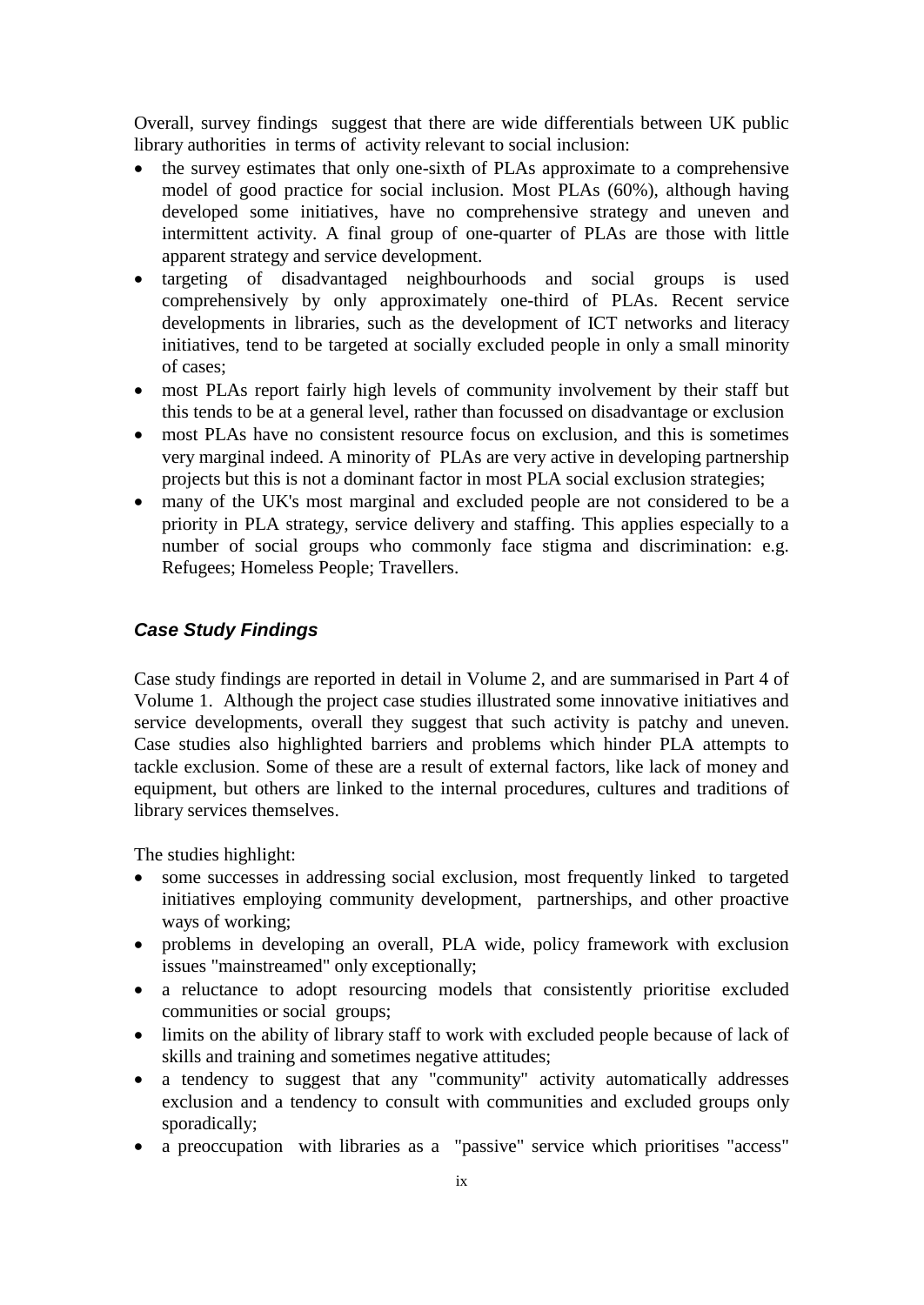rather than with proactive and interventionist ways of working;

• an ongoing concern with the ICT led "modernisation" of the library service which is only exceptionally linked to exclusion issues.

#### *Transforming Public Libraries for Social Inclusion*

Volume 1, Part 5 of Open to All?, suggests that much more than modernisation is needed. We argue that if public libraries are to seriously address social exclusion, they need to become much more proactive, interventionist and educative institutions, with a concern for social justice at their core. Specially, on the basis of the fieldwork studies, we point to the following strategies for such a transformation:

- the mainstreaming of provision for socially excluded groups and communities and the establishment of standards of service and their monitoring;
- the adoption of resourcing strategies which prioritise the needs of excluded people and communities;
- a recasting of the role of library staff to encompass a more socially responsive and educative approach;
- staffing policies and practices which address exclusion, discrimination and prejudice;
- targeting of excluded social groups and communities;
- the development of community-based approaches to library provision, which incorporate consultation with and partnership with local communities;
- ICT and networking developments which actively focus on the needs of excluded people;
- a recasting of the image and identity of the public library to link it more closely with the cultures of excluded communities and social groups.

## **Conclusions and Recommendations**

Open to All ? concludes with a series of general recommendations and suggestions designed to initiate and support change: these are detailed in Section 7 of this volume. In addition, authors of some of the project working papers have developed specific recommendations focussing upon particular categories of excluded people and social groups. These are reproduced in the working papers in Volume 3 and Appendix A of this volume.

Our recommendations have implications for a wide range of stakeholders in the public library community:

 *Public Library Authorities* themselves are obviously the most important of these. They are urged to adopt long term strategies for tackling social exclusion involving reviews of resourcing, staffing; community development; ICT; materials provision; partnership and joint provision and monitoring. They are urged to mainstream social exclusion throughout all their activities.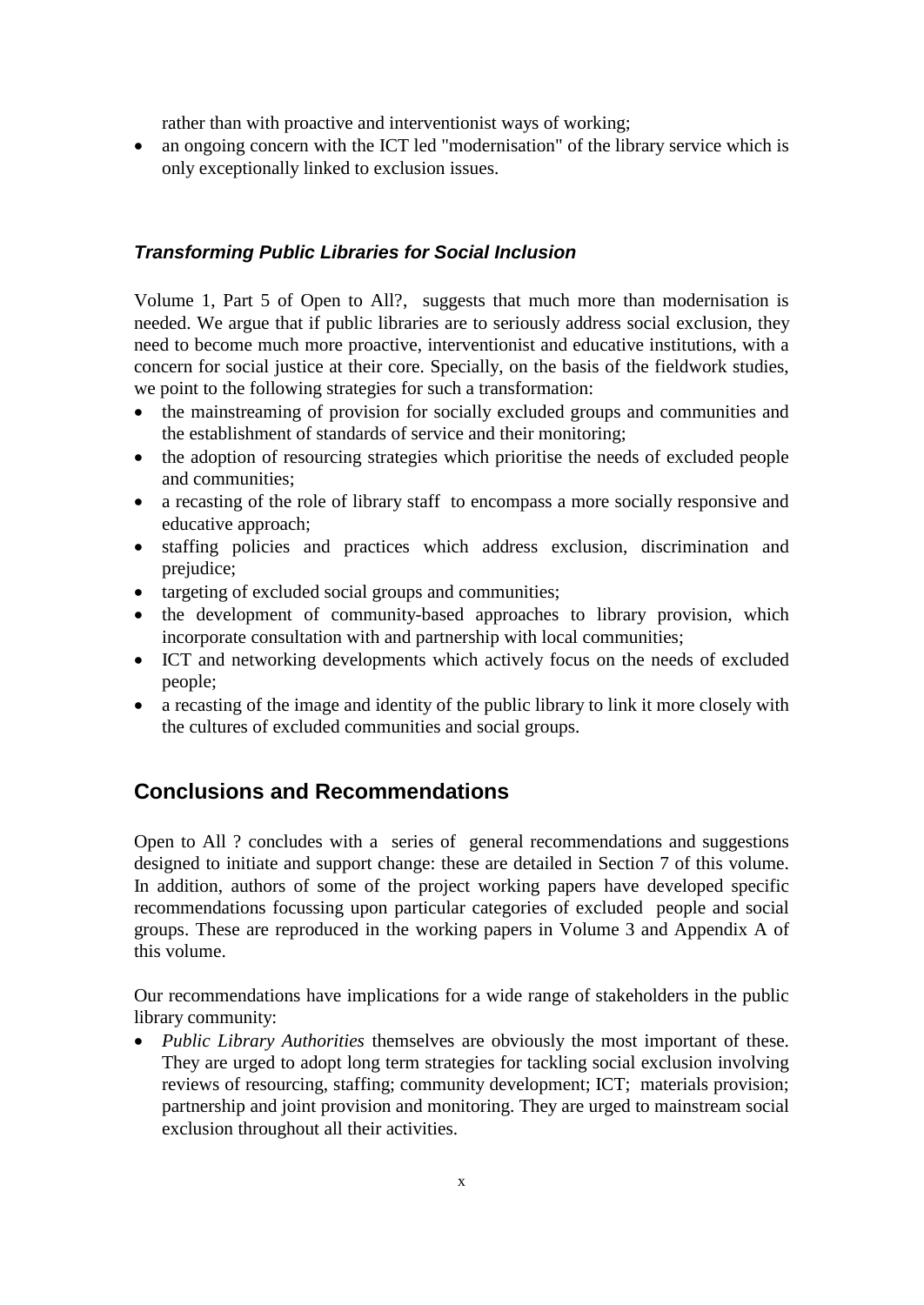- Those parts of *central government* concerned with the public library and social exclusion (such as DCMS, Re:source, DFEE, SEU) are urged to assist PLAs by developing a co-ordinated policy framework. In particular, we recommend national service standards for public library activities relevant to social exclusion, and arrangements for monitoring library authority performance.
- *Professional organisations*, especially the Library Association, are urged to improve access to the profession for socially excluded people and to establish committees and mechanisms which represent the interests of disadvantaged groups.
- *Research institutions and research funding bodies* are urged to fund detailed research into library related needs of excluded groups and to undertake detailed statistical monitoring of the use of libraries by categories of excluded people.
- *Training organisations*, especially Schools of Information and Library Studies, are urged to ensure that their courses and programmes are relevant to public library work for social inclusion.

## **Open to All?**

Public libraries are, at present, only superficially open to all. They provide mainly passive "access" to materials and resources and they have service priorities and resourcing strategies which work in favour of existing library users rather than excluded or disadvantaged communities or groups. An ICT led "modernisation" of the library service is doing little to change this pattern: our research concludes that this will simply replicate existing inequities of use in an "information age".

The core conclusion of the study is therefore that public libraries have the potential to play a key role in tackling social exclusion, but in order to make a real difference they will need to undergo rapid transformation and change.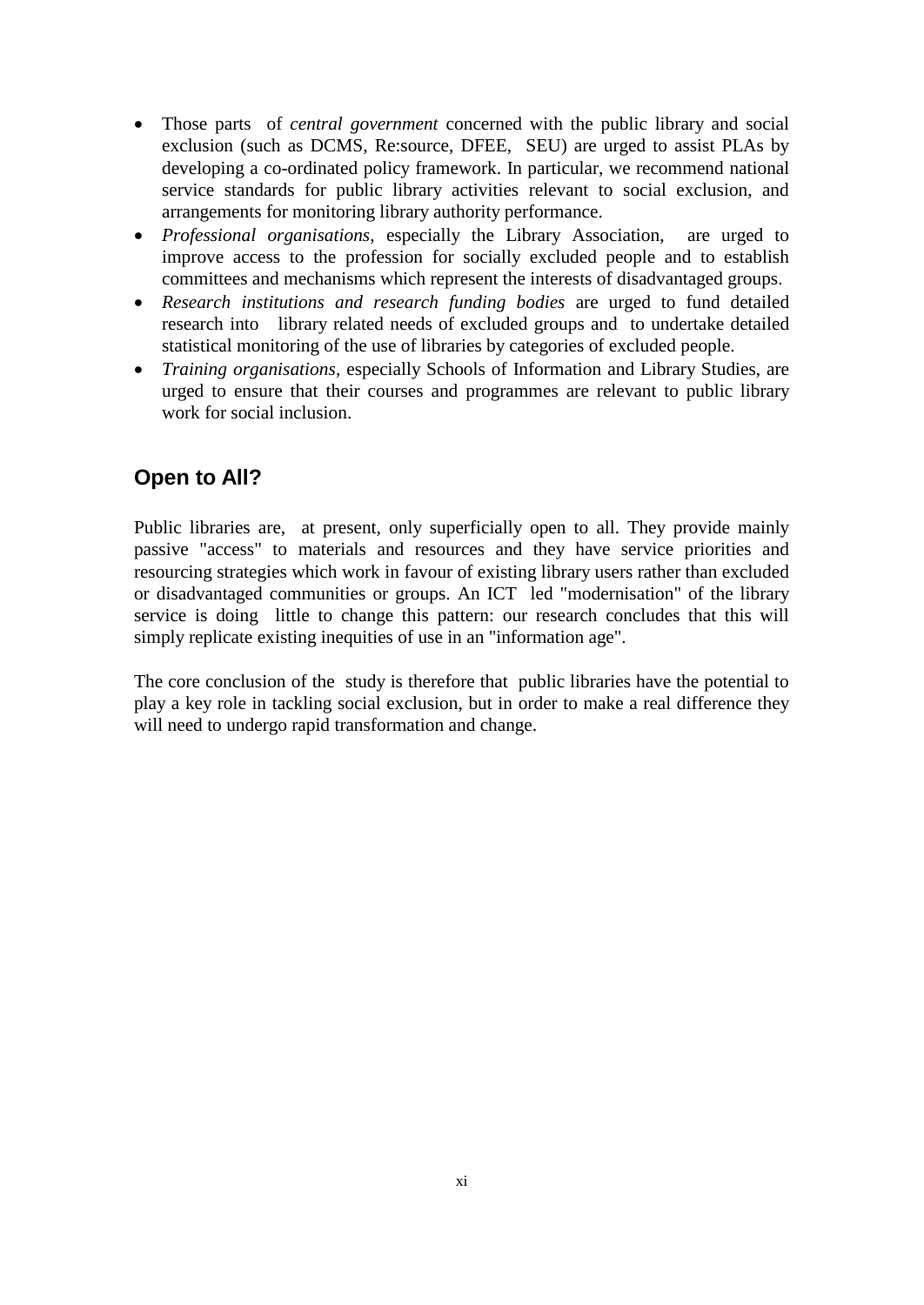## **1. Introduction**

1.1 *Open to All?* examines an important national institution - the public library - and its capacity to tackle exclusion in modern society. It aims to suggest how public libraries might contribute towards developing a more "inclusive" society in the UK. It assesses what public libraries are doing now and, perhaps more importantly, it explores how public libraries might focus their services more effectively in the future on excluded social groups and communities. Its conclusions - consisting of a series of recommendations at both policy and operational levels - are thus of significance both for the public library and for the wider debate about public services and their impact on social exclusion. We hope they will be widely read and discussed.

1.2 There is a common perception that the public library has a long history of provision for "disadvantaged" or "excluded" individuals, social groups and social classes. The philanthropy of the Victorian Public Library, and its concern for the "labouring classes" is part of the heritage of the institution, and by the mid-20th century public libraries claimed to provide free access to books and information "for all". By the 1980s, "community" librarians had additionally developed a range of services focusing on "disadvantaged" client groups such as outreach, housebound services and "special services" for groups such as racial and ethnic minorities. Assessing these developments, and the values they embody, the Library and Information Commission concluded that libraries were *the essence of inclusion* (Library and Information Commission, 2000).

1.3 However, there is a sense in which these concerns have always been marginal and superficial for the public library. Over 20 years ago, the Department of Education and Science report *The Libraries' Choice* concluded that "disadvantaged sections of the community often fail to receive their share of the library's resources" (Department of Education and Science, 1978, p.45). As we shall see, working class and disadvantaged readers have always under-utilised public libraries, and other sectors of society like Black people [1] have experienced "exclusion by the public library" (Roach and Morrison, 1998). In part, such problems are the result of a failure to establish a coherent policy framework for library services to excluded groups and communities. Moreover, as recent field research by Harris (1998, p.15) concluded, "people's perception of their library's social role is based on established, traditional services" such as the loan of middlebrow fiction. The relevance of such services to many excluded people is, of course, open to question.

1.4 Public libraries therefore do not, simplistically, address exclusion. This observation is, perhaps doubly significant in a claimed *information* (or more latterly *network*) society where many commentators point to the dangers of a digital dark age for excluded individuals, groups, and communities. Supporters of public libraries, like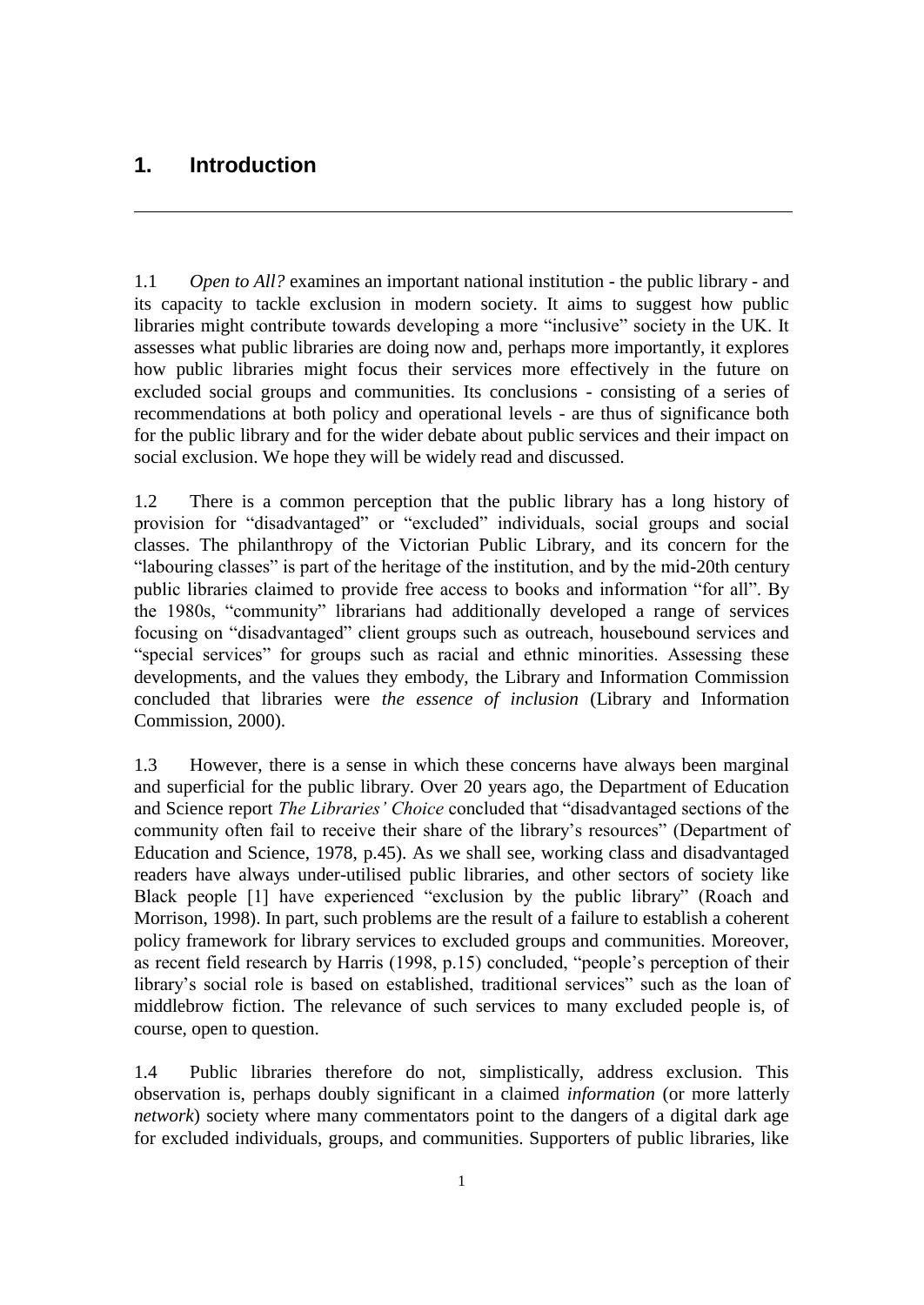the protagonists of *New Library: the People's Network,* argue that "public libraries hold the key to ensuring that we don't end up with a divided information society" (Library and Information Commission, 1997). However, others, such as the authors of the recent Policy Action Team 15 report *Closing the Digital Divide,* conclude that addressing *informational* exclusion is a much wider and more complex process involving many individuals, agencies and services (Policy Action Team 15, 2000). Our own starting point begins with an acceptance that the relationship between the public library and the socially excluded is historically a problematic one; we progress by asking how the public library can best *change* to address social exclusion in an emerging informational, or knowledge based, society.

1.5 Our findings are based on the research project *Public Library Policy and Social Exclusion*, based at Leeds Metropolitan University and conducted in partnership with the London Borough of Merton (Libraries), Sheffield Libraries, Archives and Information and John Vincent, an independent consultant. The research was conducted between October 1998 and April 2000, with financial support from, successively, the British Library Research and Innovation Centre, the Library and Information Commission, and Re:source.

1.6 The overall aim of the research was to "investigate the potential value and impact of the public library in overcoming specific aspects of contemporary social exclusion"*.* As Section 2 of this volume will show, our approach to social exclusion was wide ranging, but specifically we were concerned to identify those forms of exclusion which fall within the sphere of action of the public library. The project attempted to assess how effectively differing models and strategies of public library service addressed problems of social exclusion. It sought both to identify the positive impact of the public library on excluded groups and communities and to identify the problems and barriers experienced by public library authorities in developing relevant strategies and services.

1.7 Specific elements of the project included:

- 16 working papers which explored the historical and international context of social exclusion itself, and of public library responses to it;
- a survey of all UK public library authorities, which assessed the nature and extent of current UK public library activity and initiatives relating to social exclusion;
- detailed case studies of eight UK public library authorities and their social exclusion strategies and initiatives;
- recommendations and guidelines which suggest how public library exclusion strategies might be enhanced and strengthened through both innovation in practice and new models of local provision.

1.8 Methodological aspects of these activities are discussed in more detail in Volume II, Chapter 1 of *Open to All?*. In total, the research process has generated a great quantity of written material, both empirical and theoretical, and to facilitate access we have organised this material into three Volumes as follows:

*Volume 1: Overview and Conclusions* (this volume) is intended to be a summary of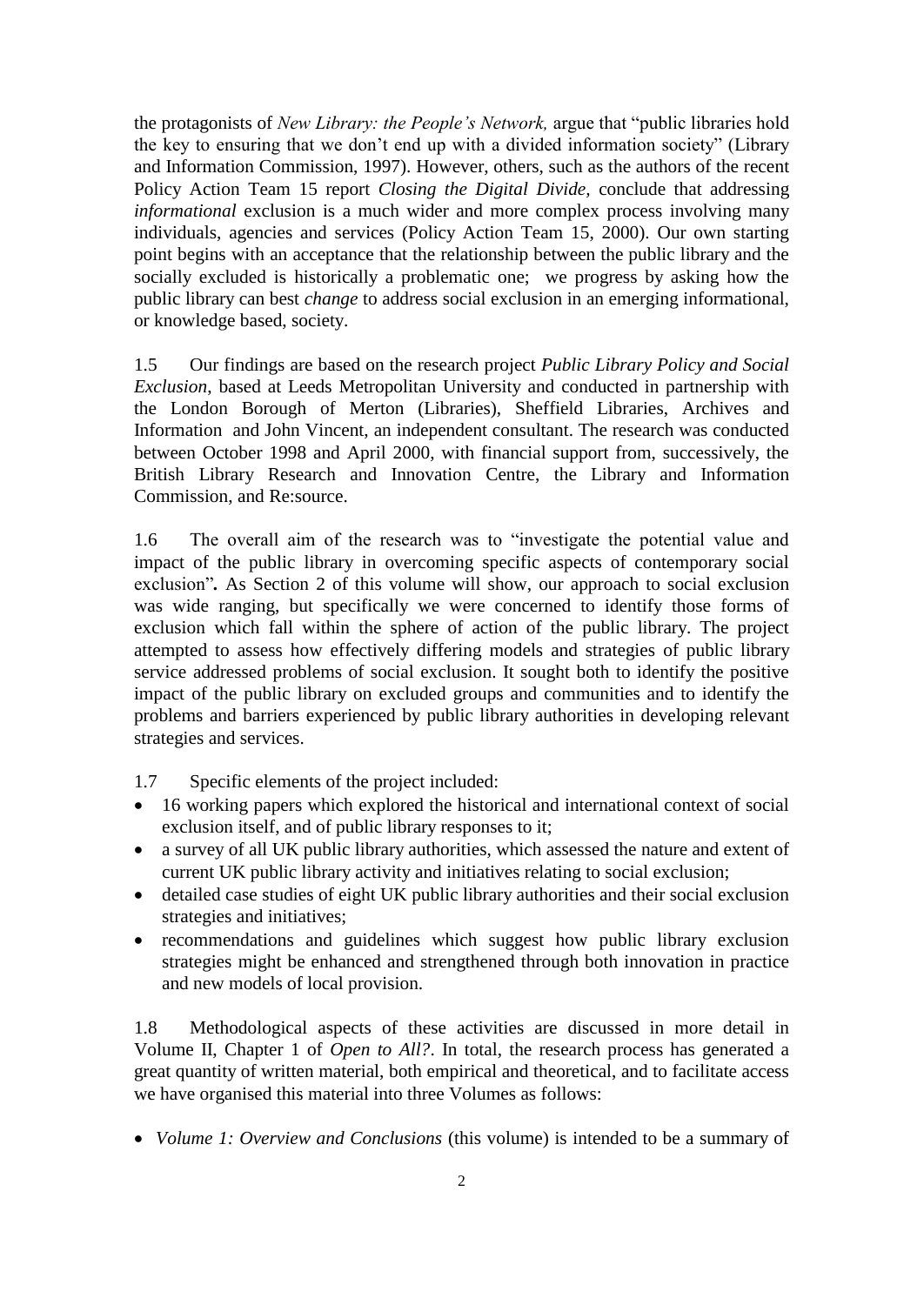the research, of accessible length for the practitioner and general reader. It contains summaries of key issues and findings and overall conclusions and recommendations, organised into six chapters.

- *Volume II: Survey, Case Studies and Methods* contains the detailed empirical findings of the research. Each of the eight case studies is reported in full, and the survey of UK public library authorities is analysed in detail. An introductory chapter also reviews the methodological issues involved in the research.
- *Volume III: Working Papers* gathers together the sixteen working papers produced during the course of the project. These working papers provide a comprehensive review of the literature of the public library and social exclusion and most also develop and advance particular perspectives and arguments. Abstracts of papers and specific recommendations related to them are included as Appendix A in this Volume.

#### *Note*

1. The term *Black* is used in this report in its political sense to include all people from Africa, Asia, and the Caribbean and all those who consider themselves Black. It includes those born in Britain but whose parents or grandparents came from Africa, Asia or the Caribbean. It is meant to highlight aspects that unite people on the basis of their common history of oppression. The term *ethnic minority* is used less today because of its association with marginality (see Working Paper 13*, Struggle against racial exclusion in public libraries; A fight for the rights of the people, Durrani, 2000).*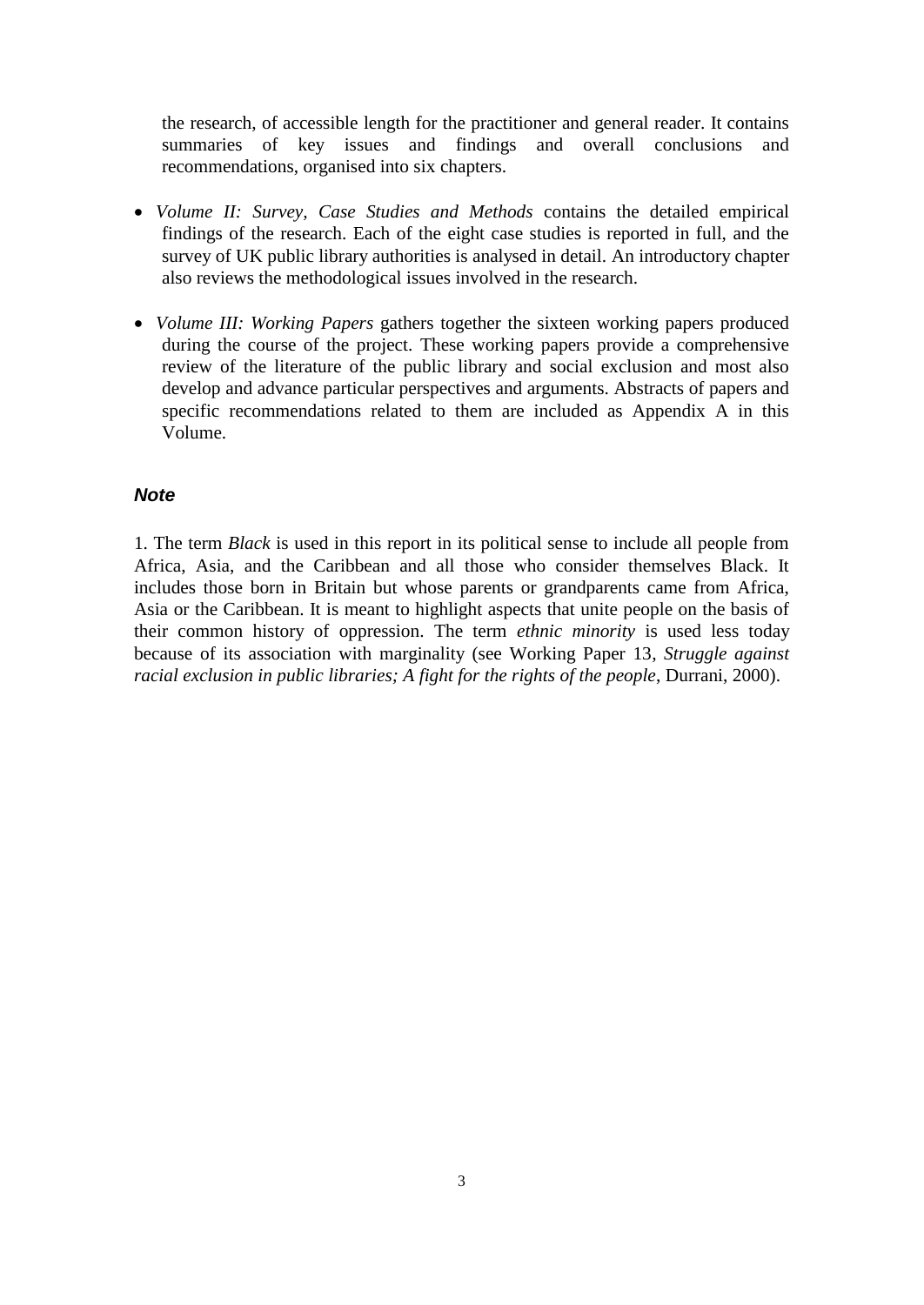#### *2.1 The nature of social exclusion*

2.1.1 The term social exclusion, which was first used by French sociologists in the 1970s, has been adopted by both the European Union and by New Labour, who established a Social Exclusion Unit in the Cabinet Office in 1997. Today it is quite common to find the terms "social exclusion", "social inclusion" and, to a lesser extent, "social cohesion", used almost interchangeably. However, according to Miller (1999), there are key differences of emphasis:

- *Social exclusion* focuses on the socially excluded who they are, where they live, what their needs are;
- *Social inclusion* is concerned, in addition, with the effects of exclusion on those already included in society, and with the real or perceived consequences which arise from not tackling social exclusion;
- *Social cohesion* looks, more broadly, at whole communities and is concerned with the development of "social capital".

Miller argues that these three concepts can be placed in a continuum which moves from the tackling the exclusion of specific groups (social exclusion), through to reducing the spill over effects and cost to the majority (inclusion), and then on to developing a cohesive civil society (cohesion).

The fundamental approach adopted by each public library authority (PLA) - exclusion, inclusion or cohesion - is thus important. This will shape their policies, strategies, action plans and service delivery.

2.1.2 Another factor affecting exclusion / inclusion / cohesion strategies will be the degree to which they are influenced by related or existing policies such as equal opportunities and anti-poverty programmes.

There is a significant overlap between poverty and social exclusion. Most people living below the poverty line are also socially excluded. However, as Miller (1999) observes, there are some people living below the poverty line who are not socially excluded; conversely, there are some socially excluded people living above the poverty line excluded through processes such as deviance or discrimination. In this sense, antipoverty and social exclusion strategies are not the same.

Similarly, equal opportunities and social exclusion strategies overlap, but they are not synonymous. Many library authorities argue that, by offering equality of opportunity, they are giving socially excluded people the chance to take up services if they wish.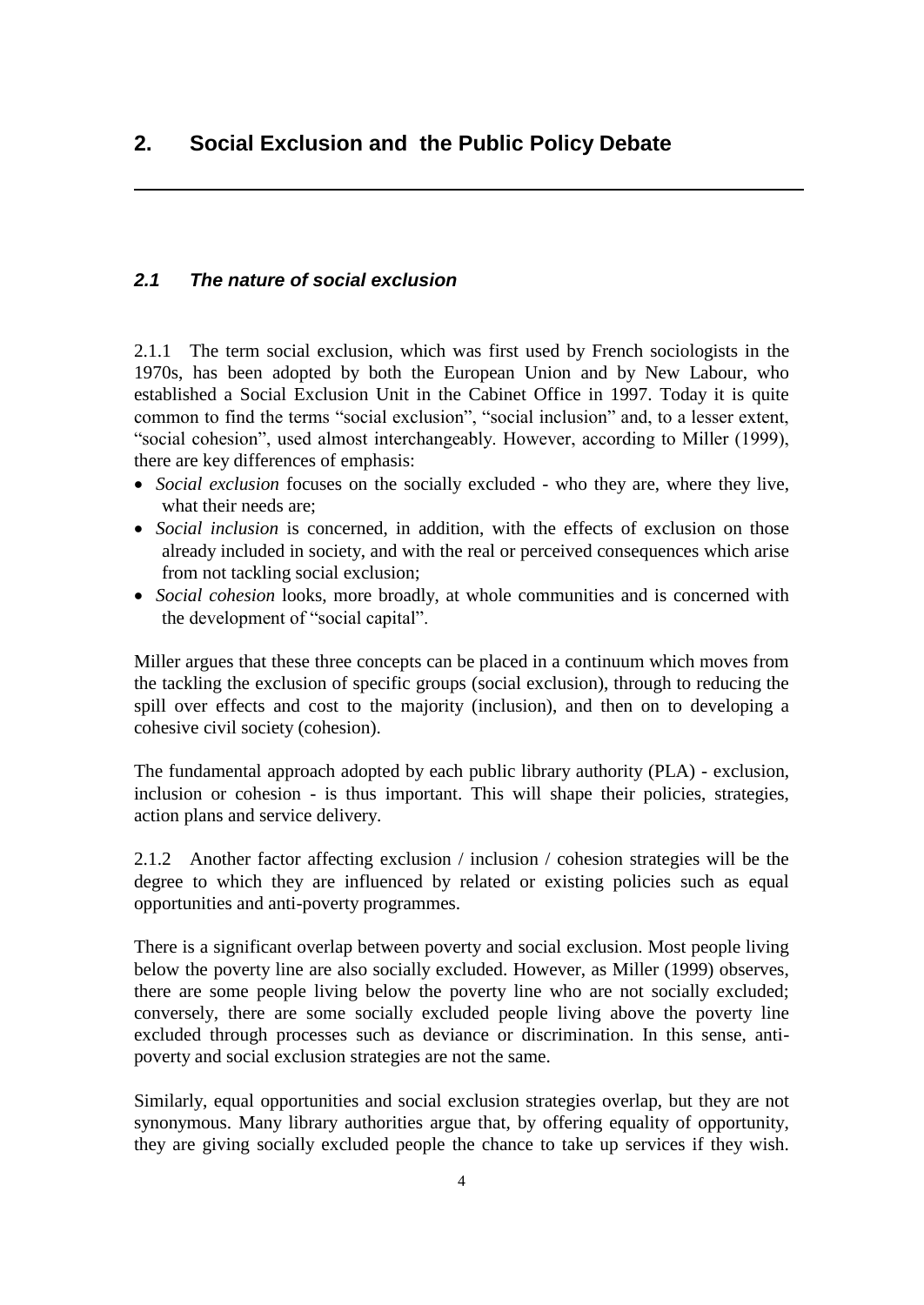However, this approach fails to recognise the core causes and results of social exclusion, as well as the barriers to take-up that public libraries create and it results in a non-targeted approach to service provision. In addition, many local authority and public library equal opportunity policies omit any reference to social class and yet class is one of the most significant determinants of public library use and non-use.

2.1.3 Identifying those who are socially excluded, and those at risk of social exclusion, is a vital starting point. Many PLAs identify only the most obvious groups. Black people, for example, are often high on equal opportunity agendas, while lesbians, gay men, bisexuals and transgendered (LGBT) people [1] are lower down the hierarchy, or omitted completely. Majority or very large social categories, including children and women, can also be socially excluded, but are often overlooked in exclusion strategies. Groups such as refugees and homeless people, often at high risk of exclusion, can equally be not considered. An over-emphasis on group approaches can also ignore the needs of excluded individuals. Even when services and resources have been focused on groups such as the Black community, this has not always made public libraries significantly more diverse in their usage base.

Some local authorities - encouraged by central government and external funding - have taken a geographical approach to social exclusion by targeting "problem areas". Although many socially excluded people live in these areas, others do not: many poor and excluded people live, for example in apparently affluent rural areas. Mapping of social exclusion thus has to be more sophisticated and comprehensive.

2.1.4 There are thus a wide range of definitions and conceptualisations of exclusion which can be utilised by public library authorities. Some are not yet using the term. Some are using relatively narrow definitions, such as that provided by the DCMS in *Libraries for All* (Department for Culture, Media and Sport, 1999a, p.8). Others are using broader definitions, based on the approaches adopted by, for example, the European Union, which consider the inability of individuals to engage with economic, social and political life (Duffy, 1995). Few have conceptualisations which point to the causes of exclusion, such as racism, capitalism and patriarchy, or the structural solutions required to overcome exclusion, such as redistribution of wealth and resources (Byrne, 1999).

As Levitas (1998) argues, inequality and discrimination are age old problems which have been repackaged in a new language through the discourse of inclusion / exclusion. However, there is a danger that in using terms such as social exclusion we avoid discussion of inequality in capitalist society and the kind of fundamental social, economic and political transformations which are needed to tackle the problem. Also, new forms of exclusion are emerging and becoming sharpened within the context of the "information" society. Our own working paper 15 (Dutch and Muddiman, 2000) argues that the digital divide between the information haves and have-nots is widening. This is of concern to the Government because it has implications for both the economy and for social stability. Public libraries have been identified as a means of helping to narrow this divide, but technology will not change this situation if it is offered within the context of a traditional, non-inclusive public library service.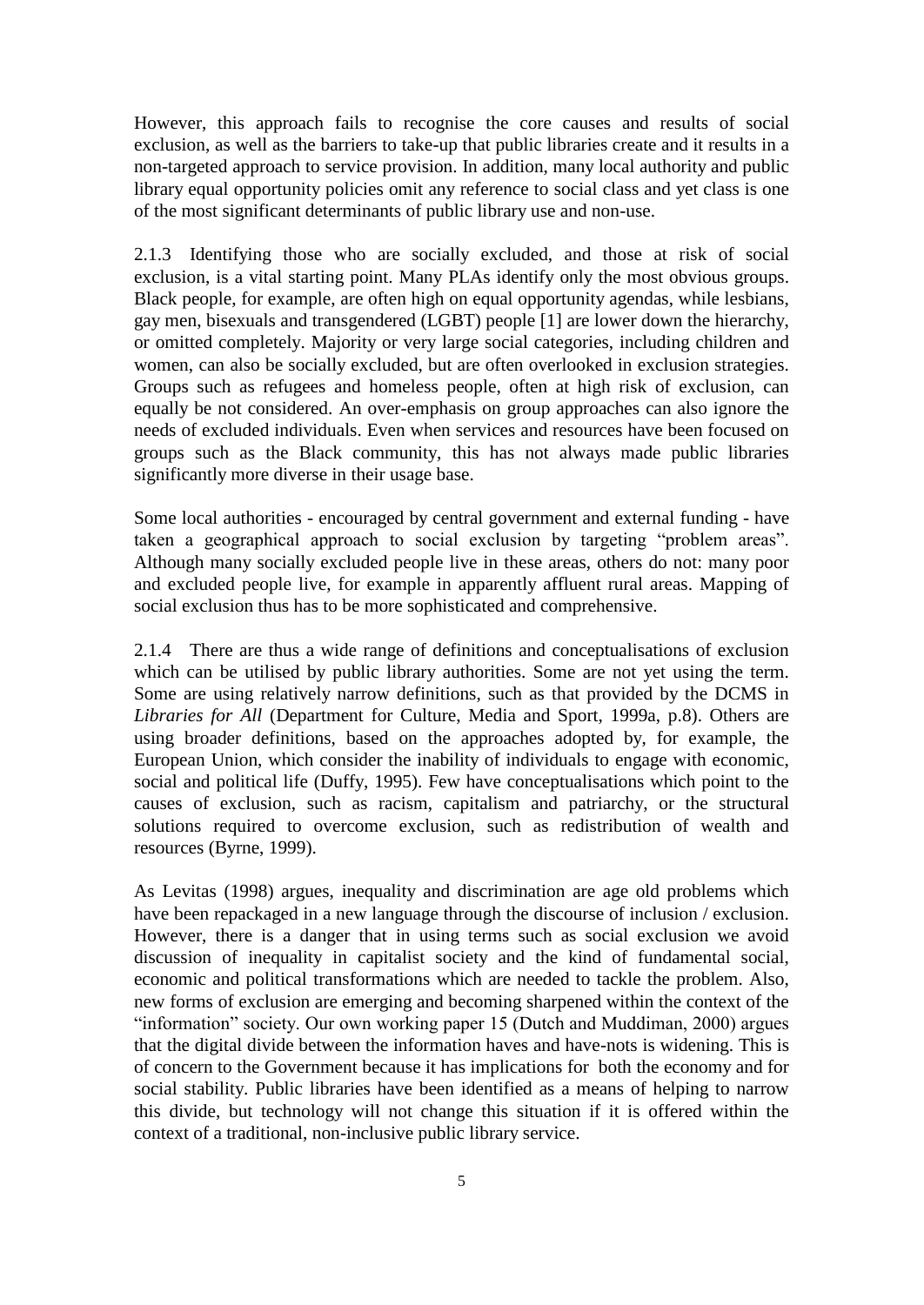#### *2.2 The global dimension*

2.2.1 As many commentators have argued, capitalism began a new phase with the collapse of the USSR and the Eastern bloc in the 1970s and 1980s and used the networking logic of the Information Age to facilitate its global growth. Castells (1998, p.1) sees this as "technological revolution, centred around information which has transformed the way we live". Capital, no longer having to contend with opposition from socialism, was now free to roam the world wherever profits were to be made. Globalisation thus refers to world-wide economic deregulation and the universal reach of the Anglo-American free market.

The social and economic consequences of this global search for profit inevitably result in the marginalisation and exclusion of millions of people around the world from the products of their labour. While this aggressive phase of capitalism results in increasing economic growth in some countries and regions, its own logic ensures that millions of people and large parts of the world remain excluded from growth. Many areas have thus experienced a decline in gross national product as capital moves out of less profitable countries and regions.

Kundnani (1998) sees the economic paradigms of the industrial age in the process of being replaced by new paradigms of the globalised, information age. This makes possible new forms of economic organisation in both manufacturing and in media industries, which have undergone substantial changes in the last twenty years. The huge growth in the spread of digital telecommunications over the last ten years has accelerated this process, leading us to the brink of a new era of capitalist development.

2.2.2 Such globalisation creates its own contradictions: in an age of the Internet, 80 per cent of the world's population have never made a phone call; in the age of democracy, the world's richest three men have assets that exceed the combined GDP of the 48 poorest nations (Elliot, 1999). The "Information Revolution" has actually *made things worse*. The "Information Society" is not just neutral or "up for grabs", but actually bound up with the forces that perpetuate exclusion and intensify it (Dutch and Muddiman, 2000). Thus the tremendous possibilities for improvements for a better life for all are reduced to the reality of marginalisation and exclusion for the majority.

On the one hand, levels and capacity of production are increasing at a tremendous pace with an immense capacity to satisfy material needs of all people. There is greater scope to communicate on a global level in an increasingly efficient way. New creative and cultural activities are possible at a scale not even thought of 20 years ago. Increased productivity has the potential to transform the lifestyles of people by providing the material needs of all and increasing leisure time.

However, it is also a fact that such possibilities are available to only a minority of countries, societies and individuals. As the world is dramatically divided in ever sharper class divisions, the majority of working people are excluded from all the wealth and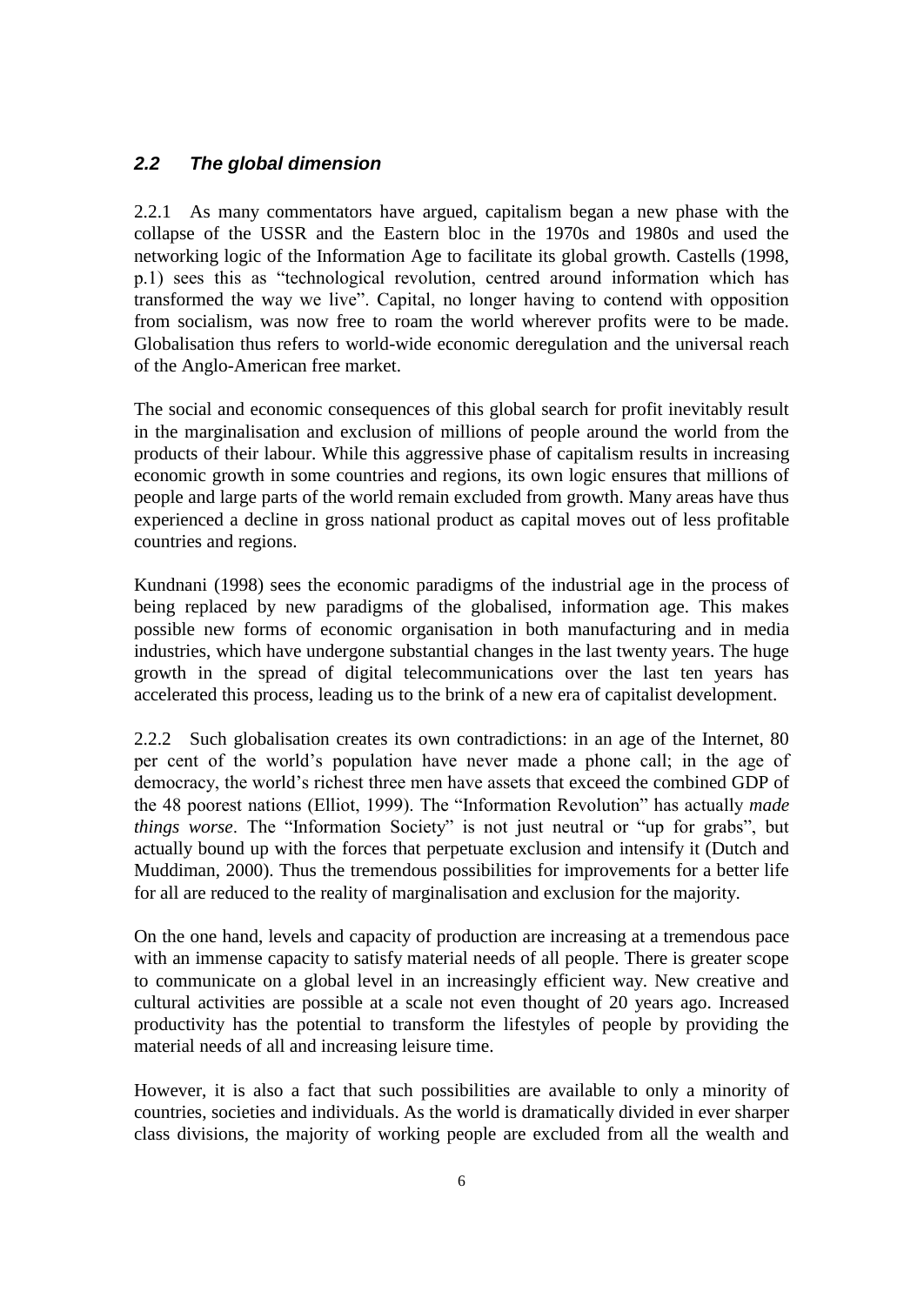possibilities of increased production of wealth. Exploitation reinforces social oppression on the basis of race, gender, sexuality, disability and so on.

2.2.3 This contradiction inevitably gives rise to the resistance from those who have lost control over their lives. Thus "resistance confronts domination, empowerment reacts against powerlessness, and alternative projects challenge the logic embedded in the new global order, increasingly sensed as disorder by people around the planet" (Castells, 1998, p.69). The struggle of people to be included in the distribution of products which sustain life is global. In every country marginalised and excluded people are struggling to be included in the economic, political and social life of their countries. There is also increasing co-operation between people of different countries as they work together on joint campaigns as their struggles and causes of their exclusion are also linked.

Resistance on a global level to forces that create social, political and economic exclusion is intensifying. The combatants are peasants, workers, intellectuals, academics, and many others. The important qualitative difference in their resistance is that they are united, articulate, organised and are able to use the latest technologies in support of their resistance. Their target is no longer just the local tyrants, dictators and financiers. They have targeted the world-wide network of transnationals, official bodies, unfair treaties and speculators who use the neutral image of UN to hide their real motive of mega-profits. Liberation movements everywhere have had to create new information services to serve their own needs (Castells, 1998).

The lesson from this is that the struggle for social inclusion is in essence the struggle for *economic, political and social* inclusion. The struggle against exclusion being waged in Britain is connected through the global "net" with the struggles of excluded people all over the world. This places the information world at the centre of globalisation.

Libraries can thus play a crucial role in the new information world, both as holders of information and as the only access that many people have to the technologies which can give access to the vast information resources held on the world wide web. Libraries therefore have tremendous potential to become agents of liberation by providing access to relevant information and technologies. If, however, they refuse to change and hold on to their traditional role of serving primarily the middle classes, they then become agents of exclusion.

#### *2.3 Social exclusion in the United Kingdom*

2.3.1 The devastating picture of the United Kingdom as a country where the gulf between rich and poor has grown wider for over twenty years is now generally accepted. As yet, this poverty gap shows little sign of reduction and issues of class, race, gender, health and geography compound the many forms of exclusion that result. Measurements of social exclusion are becoming increasingly sophisticated, and research is multiplying - see, for example our own bibliographies to Working Papers 1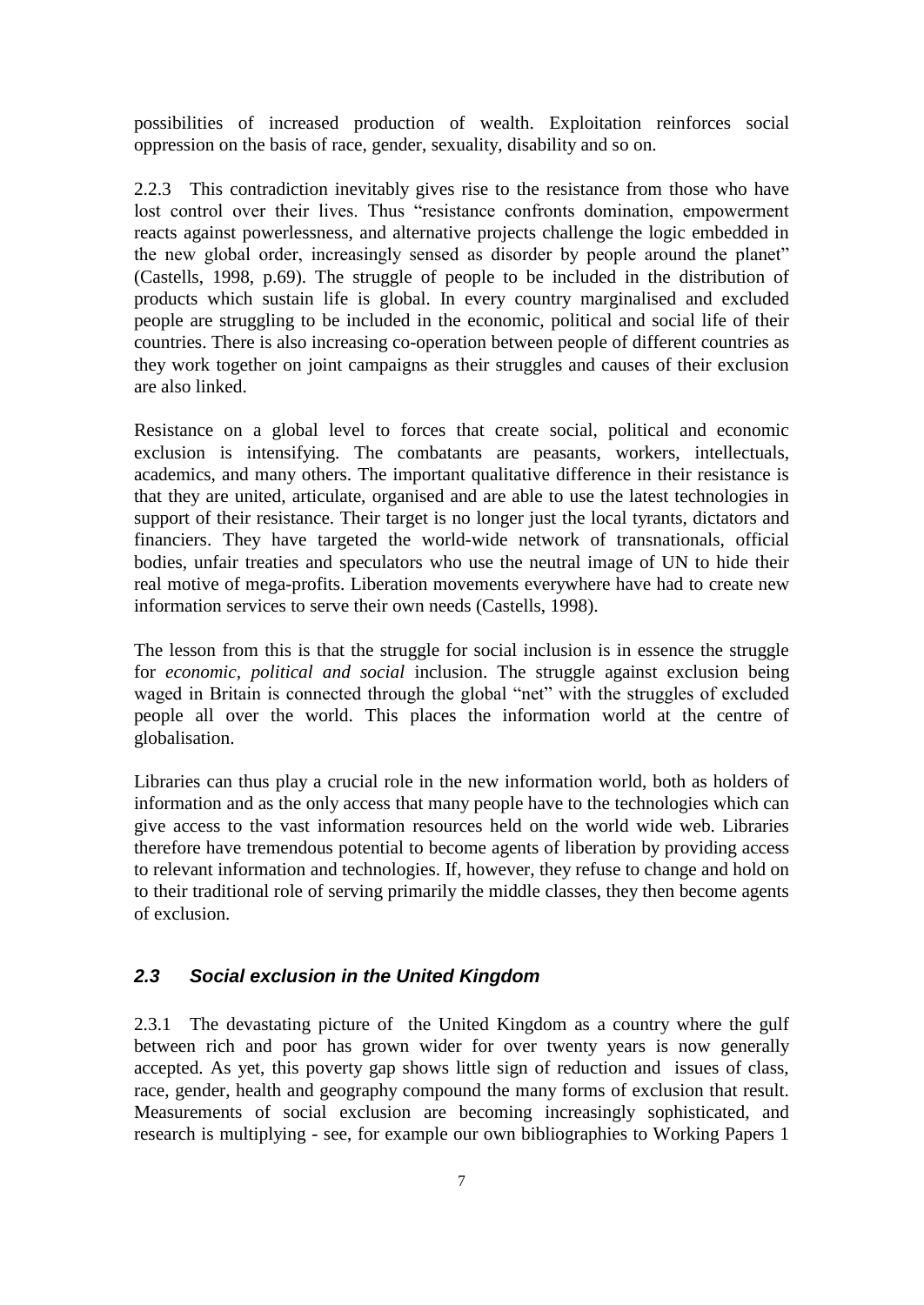and 10 (Muddiman, 1999a; Dutch, 1999). These statistics and studies map out the factors that lead to exclusion in the UK in the 21st century [2].

2.3 2 Poverty matters. Lack of money is the most obvious cause of exclusion and links to all other factors. In the year 2000, half of average income does not constitute a very high standard of living but 14 million people live in households (after housing costs are deducted) where income is below this level. This is nearly 20% of the population (compared to 8% in 1979) and includes over 2 million children. Poverty has increased, not only in the number of people experiencing it, but in its severity. The real incomes of the poorest 10% of the population actually declined by 17% between 1979 and 1995.

2.3.3 Social class matters. If you are in Social Class IV or V you are much more likely to be out of work. You are much less likely to have qualifications and, even in work, less likely to receive training. You are more likely to die prematurely. As a child in classes IV and V you are far more likely to be bought up by a lone parent struggling on benefit, to be on free school meals and to die in an accident. You are also most likely to leave school without any qualifications. If you are a young woman in Class V you are much more likely to be pregnant in your teens. If you are a pensioner you are more likely to have to rely on the state pension and means tested benefits.

2.3.4 Where you live matters. This is a complex and contentious issue, but the statistical evidence clearly illustrates that the highest concentration of socially excluded people lie within certain regions of the country and then, within these regions, in particular neighbourhoods. This is especially true of the urban areas of the UK and the trend of concentration of deprivation into clusters continues. However, there is also increasing evidence of more diffused social exclusion in rural areas. Interestingly, the absence of easy access to many of the infrastructure features of society (public transport; shops; financial institutions) is common to both rural and neighbourhood exclusion. The lack of a home or static accommodation marks the homeless and travellers out for automatic exclusion.

2.3.5 Who you are matters. Discrimination and prejudice are issues that effect many different groups and people in UK society. Being Black or disabled or LGBT or a woman, for instance, will often cross cut with social class or residence to accentuate factors of social exclusion. The vast majority of the lowest wage earners are women. Disabled people are least able to obtain employment. Two thirds of all Bangladeshi and Pakistani households are in the bottom 20% of the income distribution. If you are from certain ethnic minority groups you are even more likely to be excluded from school and to be unemployed and even less likely to receive on-the-job training. Furthermore, discrimination and prejudice will mean that even in employment few people with such backgrounds will reach positions of power and influence.

#### *2.4 United Kingdom policy responses to social exclusion*

2.4.1 How a response is developed to the factors underlying social exclusion is largely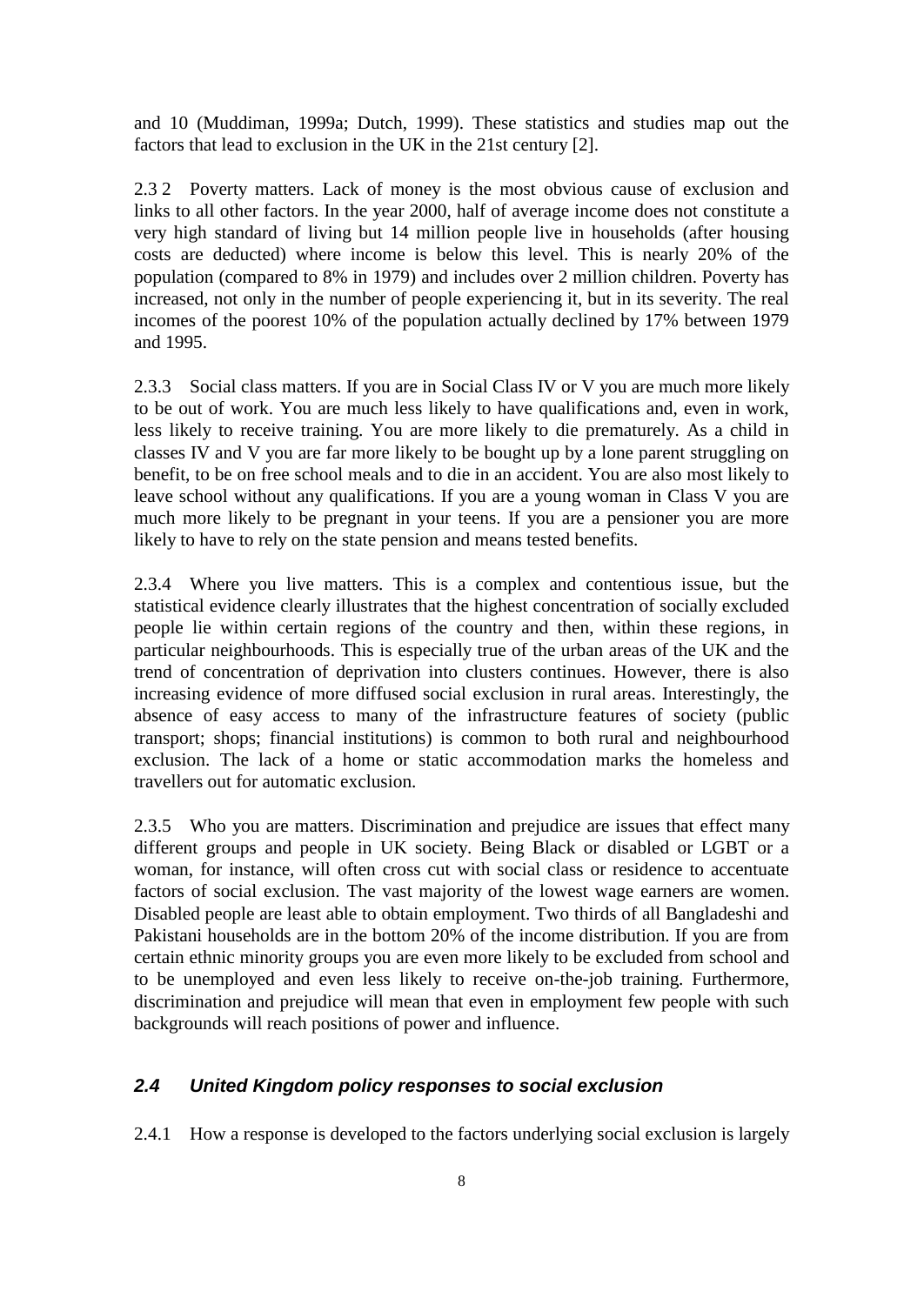shaped by the type of society in which people wish to live. The consensus approach to poverty between 1945 and 1979 was to develop strategies for income redistribution. Such strategies involved progressive income tax schemes, reduction of pay differentials and other public expenditure supported measures. After 1979, the free market "neoliberalism" of the various Conservative Governments broke with this approach fundamentally by refuting any belief that inequality was bad for society.

2.4.2 Since 1997, New Labour has set itself the task of maintaining many of the economic features of neo-liberalism whilst, at the same time, acknowledging that poverty and social exclusion are inequities that need tackling. The goal for the Government is not an equal society, but one that provides equal opportunities to access the wealth of society. This goal is accompanied by a consistent moral stance that a socially cohesive and inclusive society is good for both the individual and the social whole (Levitas, 1998).

An examination of the characteristics of the government's inclusion policies makes clear that they contain an element of compulsion or what Miller (1999) labels "required inclusion". New Labour is attempting to create a "one nation" society and it believes that social exclusion is bad for all of this society. In its attitude and in some of its policies it reflects the intolerance of much of the 'included society' with the believed outcomes of the actions of the excluded (drugs, crime, anti-social behaviour, teenage pregnancies, idleness). Some policies developed exude zero tolerance on these issues. They reflect the stick part of a "carrot and stick" approach to ensure inclusion. Carrots, in contrast, include the minimum wage, tax credits for the low paid and a raft of special funding initiatives targeted at communities and social groups. Throughout these policies there is a linkage between the rights and responsibilities within a civic society. The March 2000 Budget contains many examples of this linkage (HM Treasury, 2000).

2.4.3 Dominant within these strategies is the promotion of work and the work ethic as a device to achieve inclusiveness. In line with the general 'carrot and stick' approach, the measures to get more people into work contain a mixture of incentives and threats. A minimum wage has been introduced that will have doubled some people's wages and the Working Families Tax Credit attempts to tackle the difficult poverty trap between work pay and benefits pay. However, accompanying these policies are regular attacks on benefits fraudsters and constant tightening of social allowance measures for the jobless. Benefit provision in Britain is amongst the lowest in the European Union and the Government view is that any work is more acceptable, and therefore should be accepted, than life on benefit.

Accompanying these "welfare to work" strategies are a myriad of measures aiming to change cultures where work is perceived to be no longer valued, or to support those who wish to work but are prevented from doing so by various social and economic barriers (lack of training, lack of child care facilities etc.). From Education Action Zones to Sure Start schemes and from Health Action Zones to Healthy Living Centres: the Government had over a 100 major initiatives such as these in operation by the end of 1999. Simply put, the aim is to attack the symptoms of social exclusion by a multitude of actions aimed at empowering communities and at giving everyone an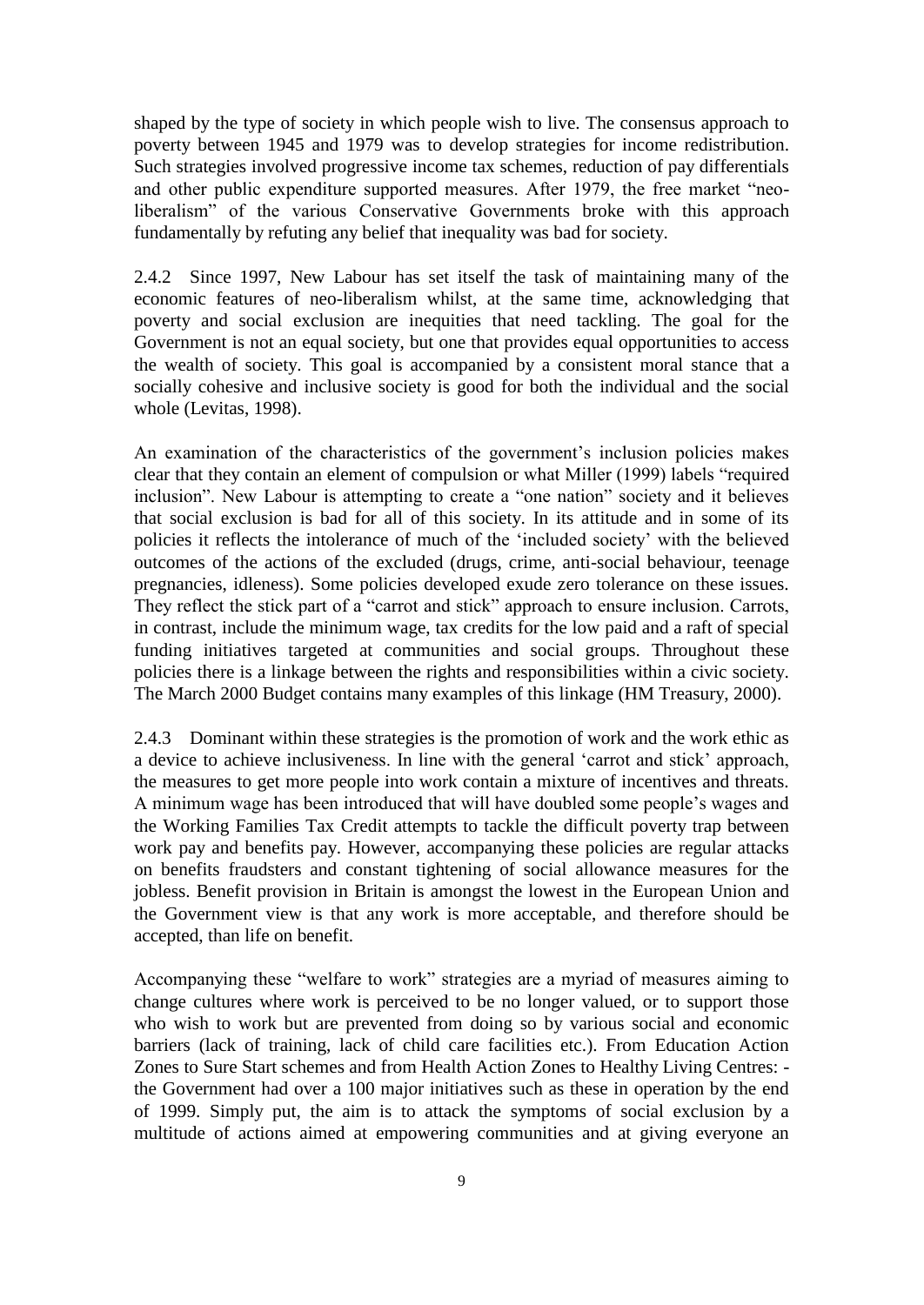equal opportunity to access education, training and the infrastructures of society. Timescales are dictated by a realisation of how long such changes will take but also, paradoxically, by funding limitations.

2.4.4 Expenditure is rigorously controlled. New Labour is clear about the neo-liberal economic framework within which it operates. Thus, while conscious of the scale of the problem on neighbourhood estates, its response is limited to provision by competitive bidding for funds. Over one thousand estates were identified as in need of action. 17 pilots were funded in year one (1999). The wish to operate within a market economy agenda also dictates the size of state pensions and the size of the minimum wage.

2.4.5 In terms of delivery mechanisms the Government is entirely open about who should provide the schemes and initiatives. It is as interested in the private sector or the local community taking the lead as in traditional public sector (and specifically local authority) involvement. Indeed, there is an irony in the Government's distrust of local government given that many local authorities developed anti-poverty strategies during the hostility of the Conservative years. Now, the ability of local government to lead or even experiment with social inclusion strategies is increasingly reduced by the centralising tendencies of New Labour. Modernising Government, Performance Indicators and Best Value are all mechanisms dictating direction from the centre. Conversely, the Government's regional government policies are resulting in potentially different approaches in Scotland through large scale local partnerships (Scottish Office, 1999) and in Northern Ireland which has "an agenda for targeting social need" (Northern Ireland Office ,1999) [3].

#### *2.5 Models of inclusion and responses by the State*

2.5.1 According to Miller (1999), social exclusion can be considered in relation to the different dominant norms of society and roles of the state, of which institutions like the public library form a part. These norms can vary from social homogeneity to social diversity, while the state's approach can range from interventionist to minimalist.

A state which has social diversity as its dominant norm and plays a minimalist role, will, Miller argues, take an approach to social exclusion based on *exclusive diversity*. Features of this approach were present under Conservative Governments, between 1979 and 1997 which, as we have seen, favoured a laissez faire, individualist approach to social regulation.

New Labour, in contrast, prefers the *voluntary inclusion* model. This is a combination of a desire for social homogeneity and minimalist role for the state. Fundamental to this view is the idea of a united community, which everyone should try and join. Those who want to join, but cannot, will be helped, with the assistance of institutions like the public library. This model is linked to the provision of "universal services", like public libraries, which are "voluntary" in their take up.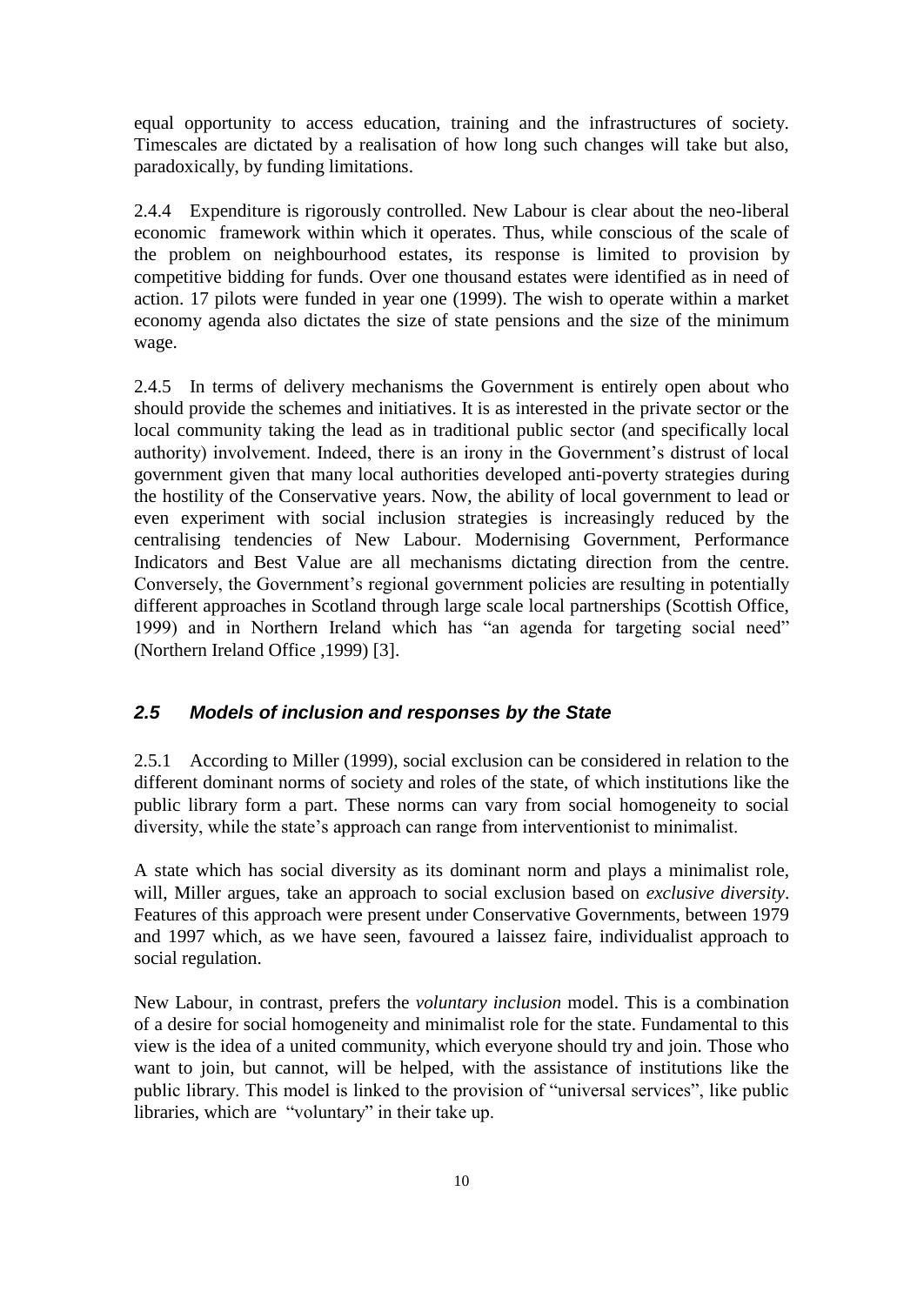However, some New Labour policies also exhibit tendencies towards *required inclusion*, where those who do not want to join are seen as a threat and may be punished. This combines the goal of social homogeneity with state intervention: equal opportunity plus an element of compulsion - "join in, or else". As we have seen in the previous section, this is evident with regard to issues such as welfare benefits and youth crime.

The final combination identified by Miller - social diversity plus state intervention - is *inclusive diversity*. In this model social exclusion is tackled by the state targeting resources to fulfil individual or community needs. Diversity is positively fostered and everyone is encouraged to be involved in social, political and economic life.

2.5.2 These four models are "ideal types", as Miller describes them, and therefore in the real world they often co-exist and interweave. There are overlaps between them and the situation may change over time. For example, there has been an overlap between and a shift towards voluntary inclusion / required inclusion policies under New Labour, and as we shall see, this is reflected in public library strategies for tackling social exclusion.

The models are useful, however, especially because they help us to distinguish between strong and weak approaches to tackling social exclusion. Other writers such as Levitas (1998) have also drawn this distinction, contrasting approaches which focus on individual action and self improvement with *redistributive* approaches in which the state actively engineers a more equal and inclusive society through a transfer of power and resources. This distinction is, we think, an important one for the public library. Our own working paper 6 (Pateman, 1999a) suggests, for example, that an international perspective indicates that public libraries which use required inclusion / inclusive diversity approaches are most successful in tackling social exclusion. It recommends that UK public libraries should study these approaches and use them as the basis for their social exclusion policies and strategies.

#### *Notes*

1. The term LGBT is used to cover lesbian, gay, bisexual and transgendered people.

2. The figures used in this section utilise the following sources: Convery (1997), Howarth *et al* (1998), Oppenheim (1998); Social Exclusion Unit (2000a), United Nations Children's Fund (2000), Walker (1997) .

3. Discussions of social exclusion policy in Scotland and Northern Ireland respectively are included in the Caledonia and Central Education and Library Board case studies of this project. See Volume II, Chapters 9 and 10.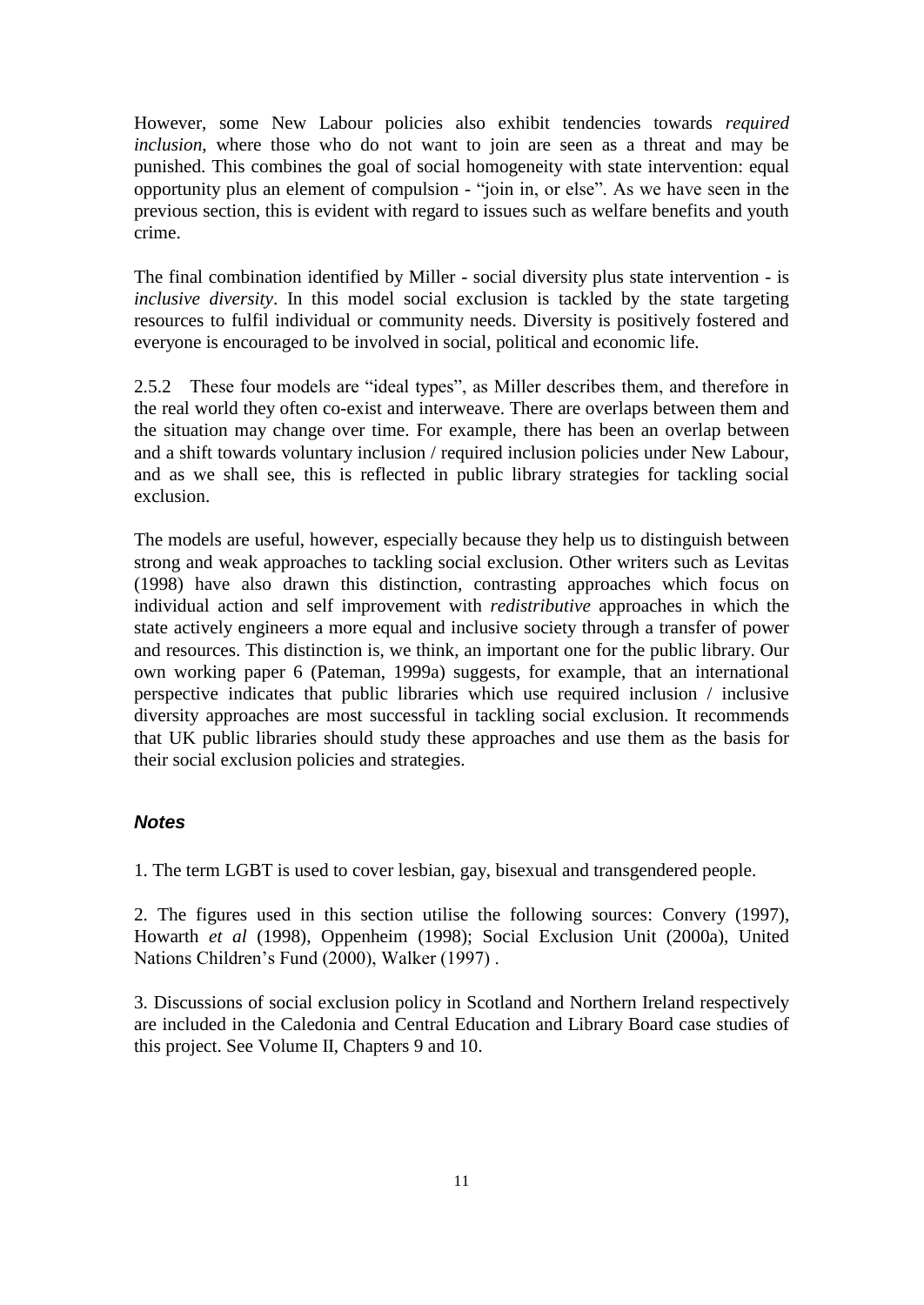## **3. The Public Library and Social Exclusion: a Retrospective Audit**

#### *3.1 A brief history of the public library and the "disadvantaged"*

3.1.1 Public libraries were established partly as agents of social change - to educate the deserving poor - and partly as organs of social control - to manage the reading habits of the masses. This contradiction of purpose has never been resolved (Black, 2000). Certainly, it is true that, in the UK, many early public libraries were conceived and supported by Victorian philanthropists and progressives. Dickens, speaking at the opening of Manchester Public Library in 1852, for example claimed that the library would provide a "source of pleasure and improvement in the cottages, the garrets and the ghettoes of the poorest of our people". Moreover, as they developed in the late 19th century, it is clear that many public libraries opened up a world of books and opportunity for some in the "labouring classes". Urban libraries, in particular, were popular among manual workers: one estimate (by Bryan Luckham) of the use of municipal libraries in the 1880s suggests that 63% of users came from this group.

However, in many respects this "inclusive" heritage of the Victorian public library is a superficial one. For one thing, most Victorian libraries and their committees focused on the "deserving" poor and drew the line at criminals, vagrants and those condemned to the poorhouse. Rules enforcing "clean hands and faces" were often rigorously imposed to satisfy fears about the transmission of disease and contagion through books [1]; in many early lending libraries undesirables were excluded because they needed a ratepayer guarantee to join. Moreover, as public libraries developed towards the turn of the century, middle class librarians began to devise a broad range of services which appealed increasingly to middle class readers. These included local history collections, reference, business and information collections and above all, fiction. Our own Working Paper 2, *The Historical Legacy,* argues that by the early 20th century, this diversification resulted in a public library which appealed, essentially, to a broad coalition of skilled, literate workers and their families, liberal professionals, and lower middle classes in trades and commerce (Muddiman, 1999b). By any contemporary yardstick, these groups were neither disadvantaged nor socially excluded.

3.1.2 Gradually, as the 20th century progressed, the myth of the "working class" public library began to be discarded and replaced with the idea of access for all. Public libraries, from the 1930s onwards, began to redefine their purpose in *universal* terms and Lionel McColvin, for example, argued that a "library provided by all must be for all". They then embarked upon an institutionally-led approach to social inclusion, investing in a "library grid" which covered the nation with branch libraries and brought services to such places as prisons, hospitals, lighthouses and homes of the sick and handicapped. Some librarians pursued this strategy very vigorously indeed in the post-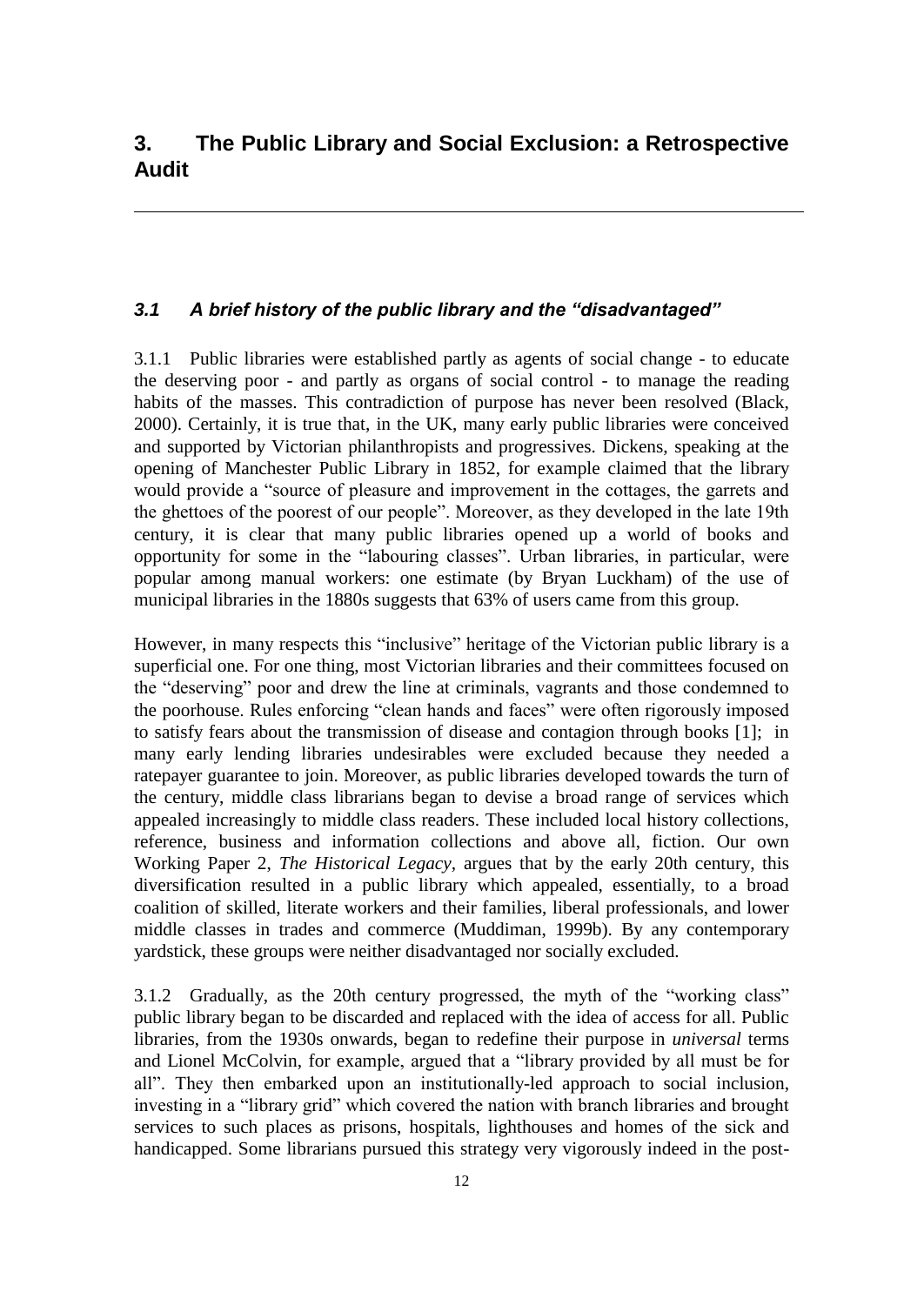1945 period and attempted to transform libraries into adult education and cultural centres for the "training of the good citizen" (Board of Education, Public Libraries Committee, 1927). In this they reflected the ambitions of other national institutions, such as the BBC, which aimed at the creation of an educated mass democracy and an inclusive, civilised, public sphere.

By and large, however, a proactive approach to inclusion was the exception rather than the rule. Instead, in the 1950s and 1960s, public libraries adopted a relatively weak and passive approach to inclusiveness, based on the voluntary use of a minimal range of services. Librarians concentrated on overcoming physical and geographical barriers that impeded access to library services, and on making book lending services as widely available as possible. Inclusion was thus defined, as Alistair Black suggests, as *equality of access* rather than *equality of outcome* (Black, 2000, p.9). There were as a result few attempts at targeting disadvantaged social classes, communities and groups and little development of compensatory services that met their needs.

By the late 1960s, therefore, it could be said that public libraries were "inclusive" institutions, but in a limited sense only. They offered universal "coverage" of the UK with a relatively standard set of services and, nominally at least, offered equality of access to them. They offered, undoubtedly, an avenue of social mobility for those working class or disadvantaged people who chose to use them that way. But this "inclusive" service, according to sixties sociologist Bryan Luckham, still "purveyed a middle class culture" and hence had alarmingly low levels of membership among unskilled workers and their families. Its liberal virtues of access and openness inevitably favoured middle class users (Luckham, 1971, p.126). Doing little to directly address disadvantage, the public library continued , unwittingly or not, to exclude the poor and the dispossessed.

3.1.3 What is clear is that, despite their origins as working class institutions, public libraries were never heavily used by the majority of working class people. They were taken over, in effect, by the middle class, and are now, it can be argued, characterised by a form of "institutionalised classism". As we shall see in Section 3.4, public libraries are used to a disproportionate extent by the middle class (in terms of their percentage of the total population), while working class use is relatively low. In this sense public libraries are not socially inclusive.

#### *3.2 Library attempts to address exclusion through services to "disadvantaged" groups*

3.2.1 Despite this, public libraries have traditionally - and still are - targeting particular "disadvantaged" groups and not others. Working papers summarised in Appendix A of this volume point to a long history of providing services to elderly and housebound people and to children and young people (Vincent, 1999; Linley, 2000a). In the case of the latter, this has become more focused on specific needs to meet the requirements of funding regimes such as Bookstart and Sure Start, although even these initiatives are not being specifically targeted by many library authorities towards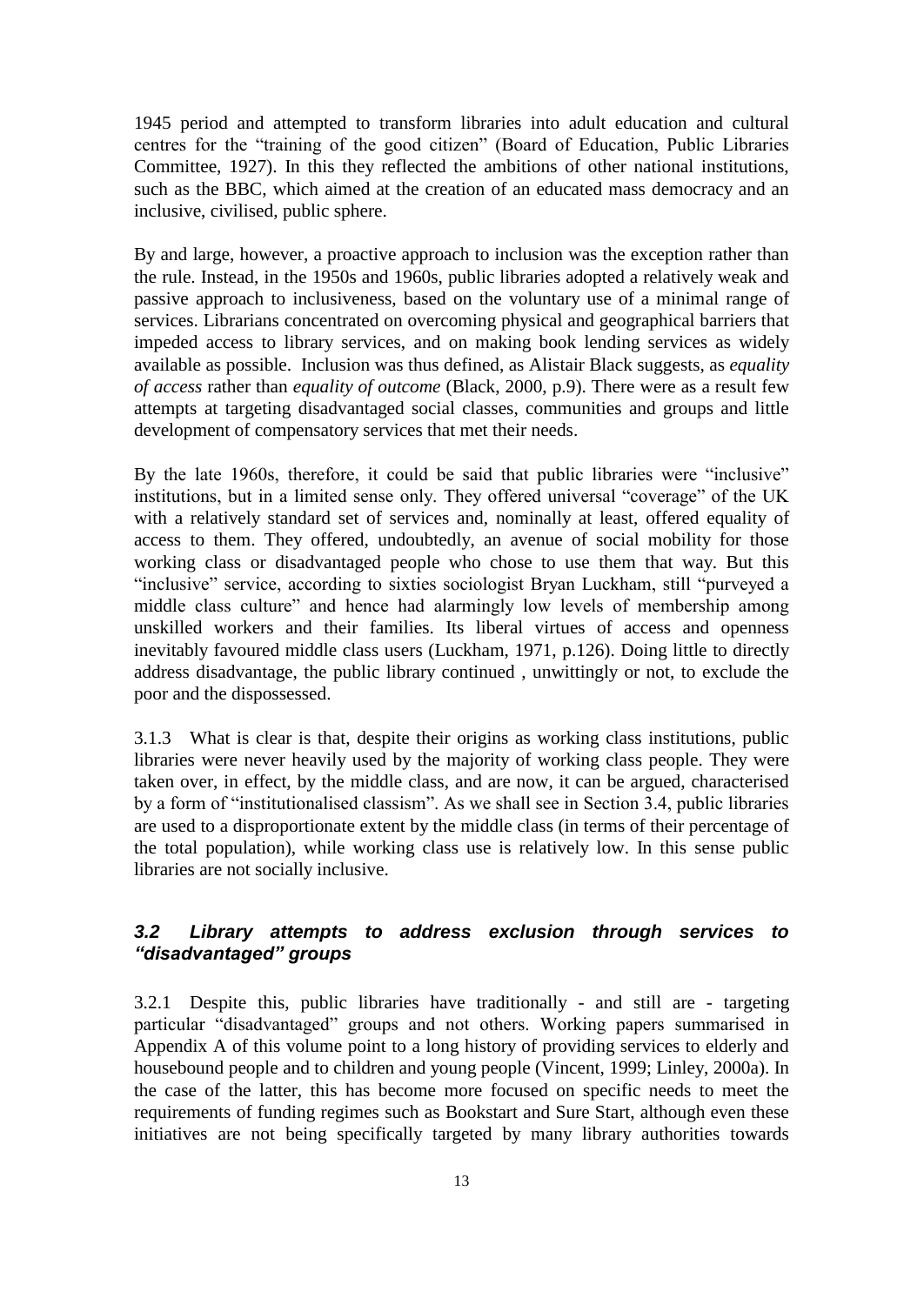excluded people or communities.

3.2.2 Other socially excluded groups such as Black people and disabled people have been the focus of attention for some considerable time, but our working papers reveal patchy and uneven development of provision (Linley, 2000b, Durrani, 2000). For example, with regard to serving racially excluded people, there have been attempts to establish local, regional and national projects, and, whilst some of these (such as CILLA - the Co-operative of Indic Language Library Authorities) continue to flourish, others have been short-lived. Very recently, a number of public libraries have made efforts to implement the recommendations of the research by Roach and Morrison (1998), and it is to be hoped that these initiatives will stand the test of time. The reasons for the short-lived nature of this work are examined below.

Other working papers reveal that there are some socially excluded groups that receive extremely poor levels of service. For example, lesbians, gay men, bisexuals and transgendered people have been targeted by some public library services in the past, and a very small handful are still providing good levels of service. Overall, however, provision has been extremely patchy. Whilst, in the 1970s and early 1980s, many library authorities took the initiative to develop services to women and to trade unions, these services too are now rare.

Finally, our survey results suggest that there are some marginalised social groups who receive virtually no services at all, particularly those who cannot provide a stable address for library records, such as homeless people and travellers (see Section 4.2).

#### *3.3 Community librarianship and its successes and limitations*

3.3.1 Linked to the development of some of these specialised services, the 1970s and 80s saw the emergence of a new way of working - community librarianship [CL] which attempted to redress the mainstream and middle class bias of the service. For a period in the 1970s and 1980s, it did appear as though CL was making an impact on "traditional" public library services. For example, a number of library authorities pioneered different forms of CL, including outreach, and made significant contacts with previously excluded sections of the community (Vincent, 1986).

However, with hindsight, these developments were very piecemeal and limited . Although there were CL developments in library authorities in London and other metropolitan areas (such as Manchester, Sheffield and Birmingham), many public library services passed through this period - indeed exist today - without having been touched by these developments.

In many cases, CL developments burgeoned under sympathetic heads of service, proactive staff and a climate where resources were plentiful. Nevertheless very few of these CL developments were service-wide (rare examples were Lambeth, Manchester and Brent), and, during the later 1980s and the 1990s, they virtually disappeared. Why was this?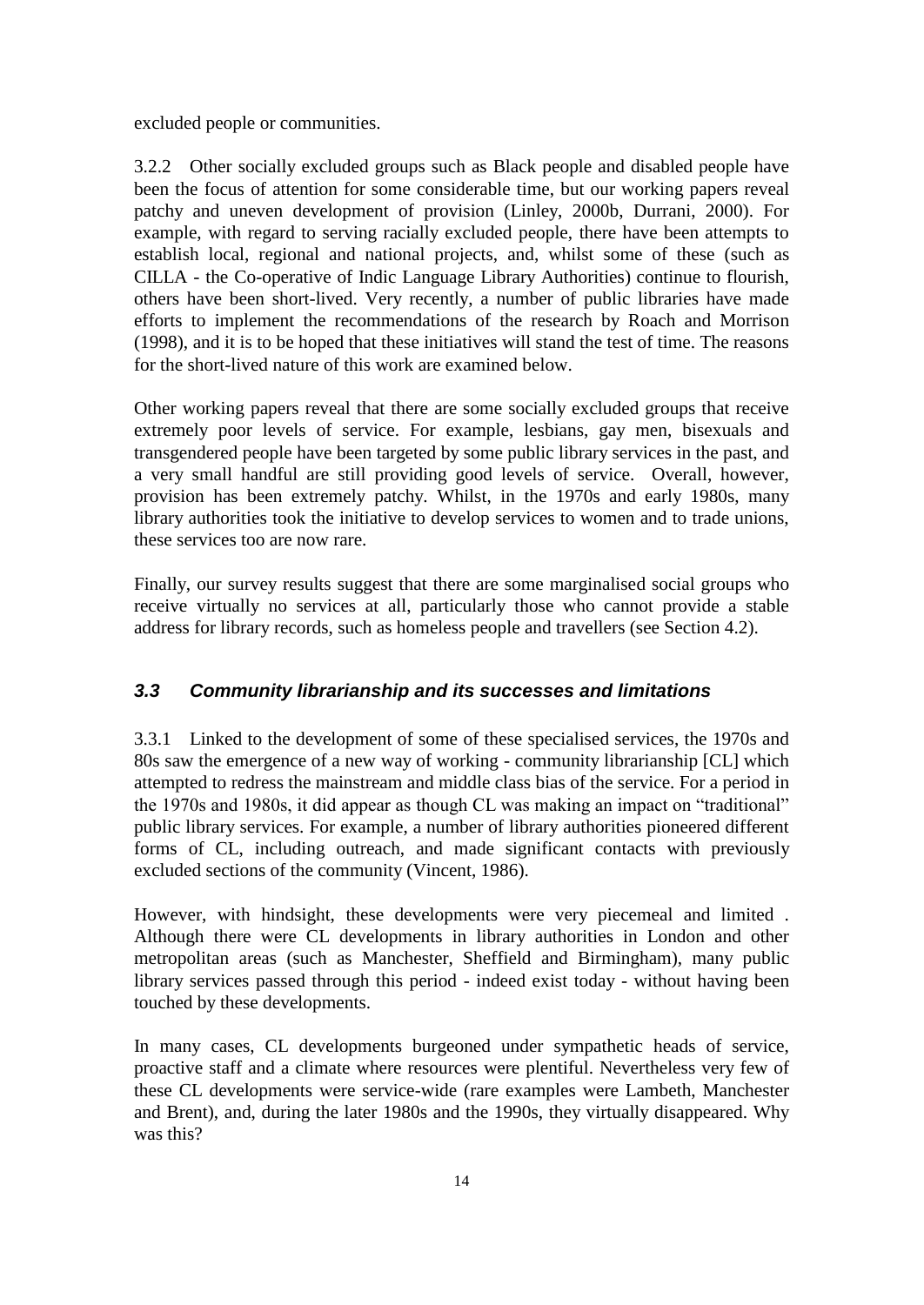3.3.2 There are number of reasons, related to some extent to the nature of each individual service: so, for example, change of political direction / management emphasis, the movement of committed staff, and the widespread cuts of this period all had a dramatic effect on the ability of a library service to develop CL approaches. However, perhaps more importantly, there were also a number of fundamental issues which CL itself never resolved - and which, in the end, hastened its fall from popularity as a method of meeting community needs.

3.3.3 Some very real attempts were made by some public libraries to reach out into their communities and to begin to serve previously unmet needs. However, at the same time, through a lack of prioritising and staff attitudes to this kind of work, many of these strong links were never followed through and sustained. When outreach had been developed in public libraries in the United States it had frequently been set up as an additional service, and, as such, was easily targeted for budget cuts. To try to avoid this happening, many public libraries in the UK made CL activities an integral part of the mainstream service (with the notorious exception of those authorities which relied on Section 11 funding to provide their outreach activities). However, as mainstream budgets became pinched, so resources devoted to CL were reduced, and the priority given to CL and outreach diminished.

3.3.4 Whilst some public library staff took to CL enthusiastically, many did not, and active opposition grew - CL was seen as "threatening mainstream librarianship" [2]. In addition, many library staff did not seem able to move beyond their traditional view of their role - and the role of the public library - so, for example, they found it increasingly difficult to deal with the inevitable dialogues and debates about service delivery, materials provided and so on. Rather than finding the issues around tailoring a service to meet the needs of, for example, single homeless men or a Bengali-speaking group, to be invigorating, the reaction was frequently one of ignorance and a reassertion of 'professional values'.

The tension between continuing to serve vocal 'traditional' library users and trying to establish services for 'new' communities was never resolved. As the consumer-led approach grew in strength in the 1980s and 1990s, so additional weight was given to those most articulate about their perceptions of what a public library should be, and services became ever more customer focused and demand led (Black and Muddiman, 1997, Ch.5). Senior managers and elected members bowed to this pressure and reasserted 'traditional', library-based services which were often now encouraged to adopt a consumerist gloss.

In addition, attempts to change the core stock of public libraries to reflect the real needs and aspirations of local communities was damaged severely by the "political correctness" debacle, with, just as there had been in relation to the GLC and "loony left" authorities, accusations that libraries were full of books about "disabled Black lesbians" [3], assertions which fuelled the argument that CL was destroying the 'traditional library' (Vincent, 2000).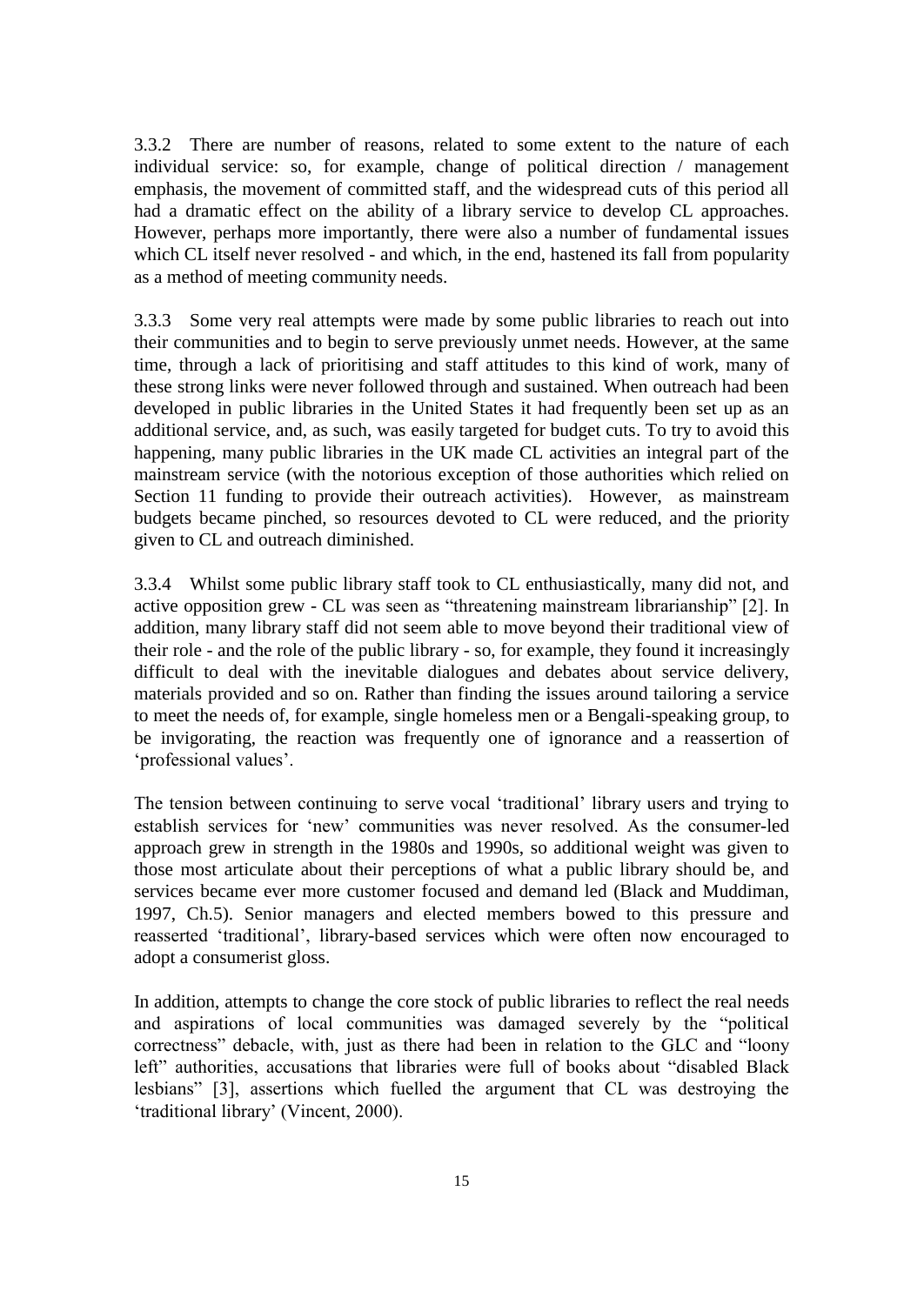3.3.5 Perhaps the key reason why, in the end, rather than creating a revolutionised, new public library service, CL withered and virtually disappeared, was that many public library authorities really did not want to alter their core services, and saw CL as something that was carried out on the periphery by a few radical librarians and their ardent supporters. Many of the problems facing the public library today stem from this lack of change and inability to grasp the nettle of prioritising service delivery; an opportunity to change radically the face of public libraries, and to make real links with socially excluded communities was lost in the 1970s and 1980s. We need to make sure that this does not happen again.

#### *3.4 Use of the public library by the working class and disadvantaged people*

3.4.1 Libraries have always been relatively (in terms of their proportion of the total population) underused by working class people and by various disadvantaged groups. There are some historical reasons for this. Library historians have identified a strong strand of social control behind the establishment of Victorian public libraries (Corrigan and Gillespie, 1978). This strand was evident in speeches made around the first Public Library Bill. A combination of this strand, and the appropriation of public libraries by middle class people in the later nineteenth and early twentieth centuries, led to a relative reduction in their use by the masses. Local studies libraries, for example, are often cited as custodians of the people's identity, but the question is "whose identity": many local studies collections, as they developed in the later nineteenth century, became, it can be argued, a mirror of the lives and interests of the local middle class (Smith, 2000). Baggs (2000) in a study of public libraries in the South Wales valleys from 1887-1939, reveals that working class mining communities resisted the imposition of public libraries by municipal authorities. Describing Carnegie funding as "blood money" the miners preferred to control and manage their own reading rooms and Mechanics Institutes. Attempts to reach out beyond middle class users are rare in public libraries before the pioneering efforts of community librarians in the inner cities in the 1970s and 1980s.

3.4.2 Such historical evidence of middle class bias is reflected in levels of use by working class and disadvantaged users that are still disproportionately low. Despite claims that the "middle class myth of libraries is dead" (House of Commons Culture, Media and Sport Committee, 2000, p.xiv) contemporary figures still point to low levels of use by working class people and disadvantaged groups. Our own working papers 3 and 9 (Pateman, 1999b, Muddiman, 1999c) reveal a range of surveys and studies that have reported low levels of use. Comedia (1993, p.9), for example, reviewed a range of surveys and estimated that only 33% of the population were active library users. Aslib's figures for the use levels of libraries by people in lower socio-economic categories show "frequent" use by only 25%-26% of people in social class categories C2; D and E compared with 40% for classes AB and 30% for C1 (Aslib, 1995). Such tendencies are confirmed by the important *Breadline Britain* surveys reported by Bramley (1996) which look at the use of and attitudes to a range of public services by poor and disadvantaged people. These surveys identify social class as the most important single determinant of public library use, respondents in Bramley's highest social class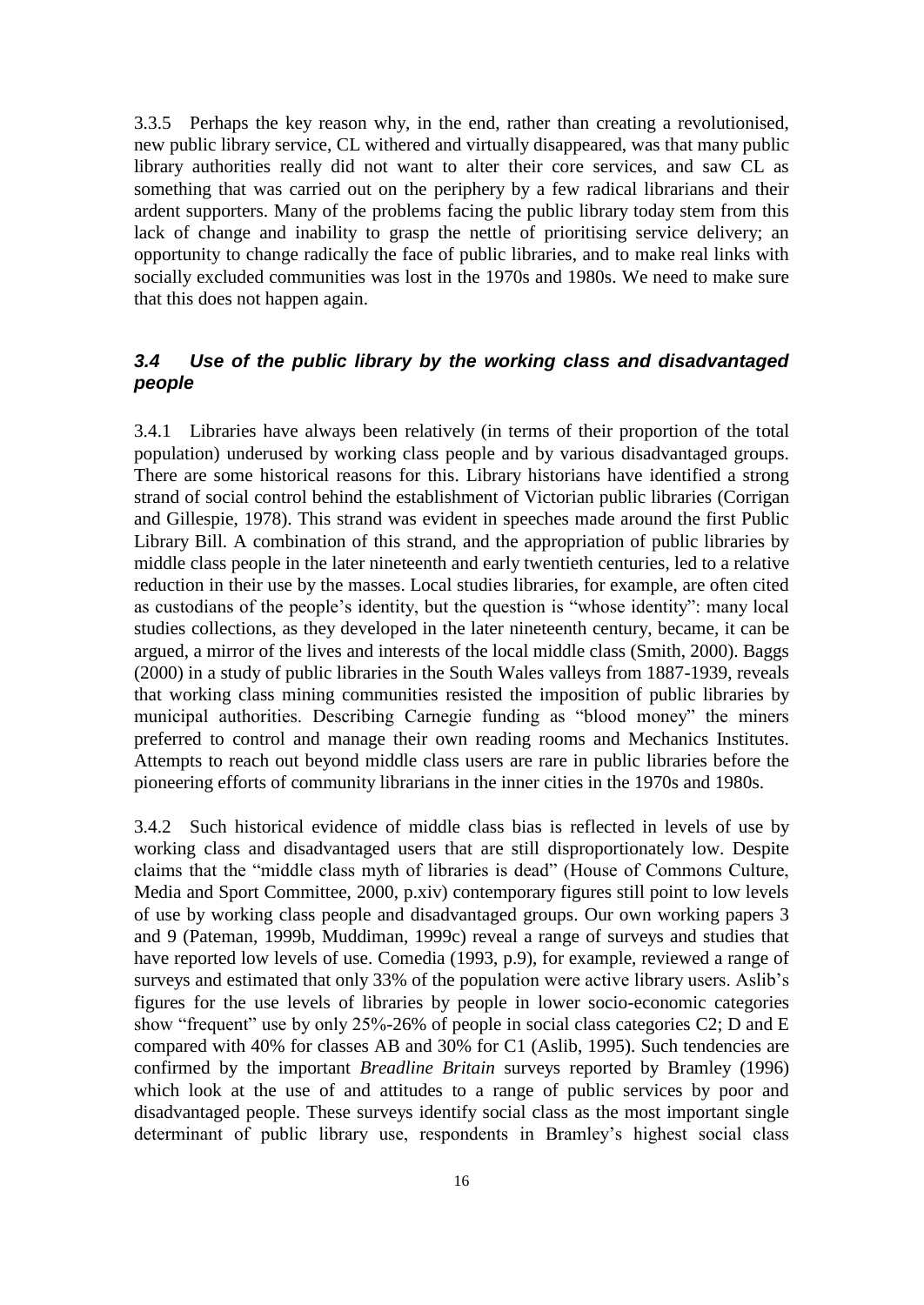grouping being 1.4 times as likely to use libraries compared with those in the lowest.

What this suggests, of course, is that the library service as currently configured comprises a service model that effectively shuns perhaps a majority of working class and other disadvantaged people. Our own survey figures, reported in Section 4.1, support this conclusion.

3.4.3 Few in-depth studies have been carried out into the use of public libraries by disadvantaged groups. One exception to this was the recent research into public libraries, ethnic diversity and citizenship (Roach and Morrison, 1998). This study found that the institutional barriers common in public libraries are magnified for Black communities by the additional issues of race and ethnicity. One of their case studies highlighted cultural distance and institutional racism as real problems and major barriers to library use. The exclusion of Black people within society at large has probably impacted on their use of the library (which is seen as another institution which is excluding them), and, at the same time, Black people do not identify with the library because the library does not share the community's identity.

3.4.4 Public libraries, as institutions of the capitalist state, are thus configured, like many other agencies, in favour of the middle class, who consume public goods to a disproportionate extent [4] . During 2000, the 150th anniversary of public libraries is being celebrated. These institutions were ostensibly established to meet the needs of the deserving poor and yet, 150 years later, they are disproportionately used by the middle class.

#### *3.5 Perceptions of the public library by non-users*

3.5.1 Very little research has been carried out into the non-use of public libraries. The focus tends to be on library users, which acts to reinforce the status quo. Such research as there is involving non-users indicates that they associate libraries primarily with traditional functions. Non-users cannot see, without prompting, the wider role of libraries, or how libraries can be relevant to their lives (Harris, 1998). It is significant that when working class people do visit libraries, they tend to use the book lending service mainly, while middle class users access a wider range of library services.

National research such as that conducted by Aslib (1995) has revealed that non-users predominantly view public library users as mainly middle class and that they see the library as having an unchanging image. Non-users are unsure about the quality of services offered, about the value of using the Council Tax to pay for such services, and about how up-to-date the library and its systems are. Cultural barriers associated with libraries are particularly powerful for groups such as teenagers, ethnic minorities and working class people.

3.5.2 Local research, for example in York and in the London Borough of Merton (Marketing and Communications Group, 1996; MVA, 1998), has found that non-users particularly associate such barriers with problems with library staff. Non-users describe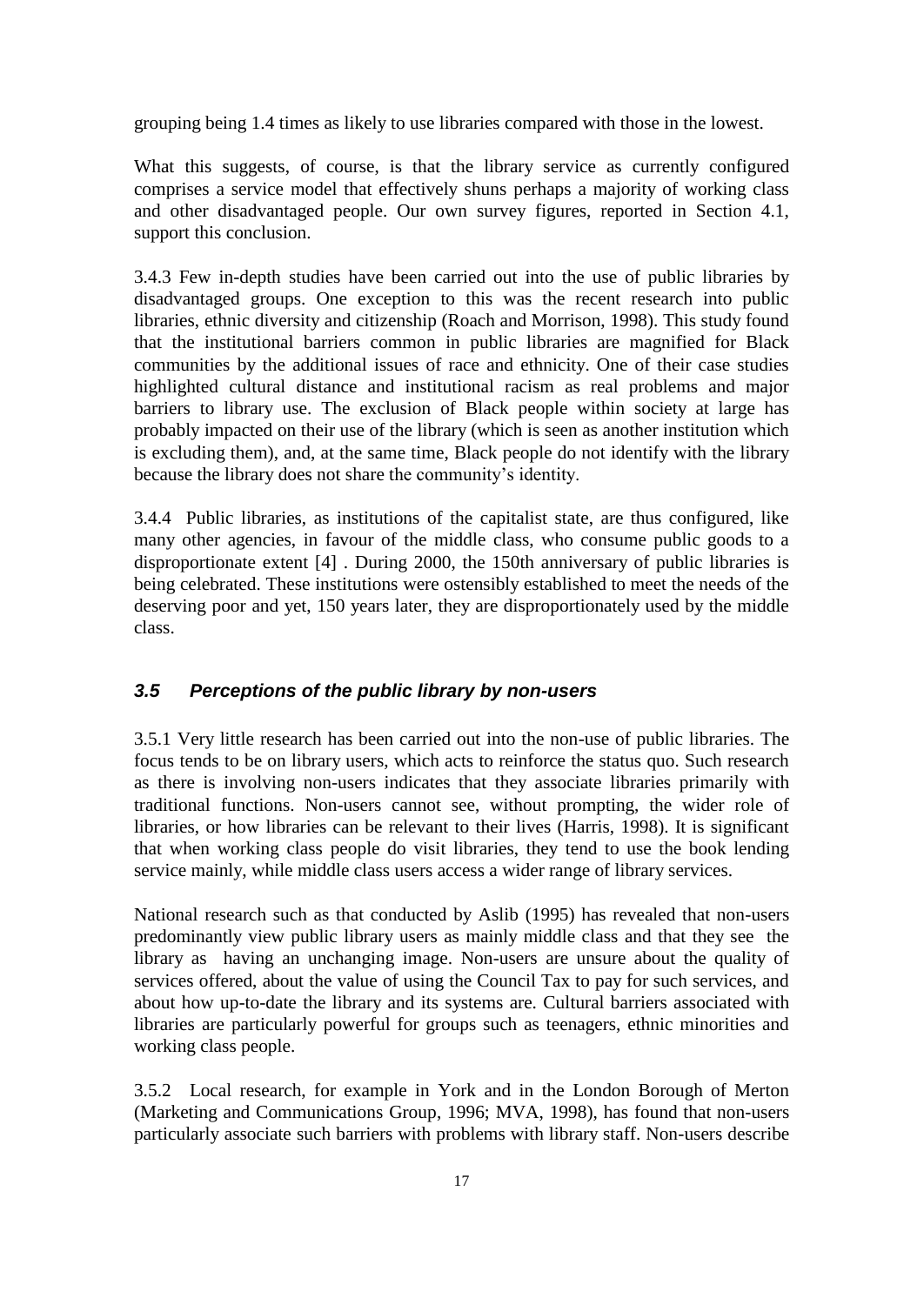staff as being unwelcoming, unsympathetic and dismissive. Some working class nonusers highlight the still-powerful association of the library with books and silence, and reading as a source of alienation. Non-users find the registration process a hindrance having to remember to bring along some form of identification is a deterrent to the impromptu use of the library service.

Non-users tend to be either not interested in books or do not feel that libraries are part of their leisure activities. In some cases the very word "library" is a deterrent to nonusers and a symbol of a traditional, middle class alien culture. They associate the library with the serious reader and studying. Non-users say there is little that is inviting about libraries, and illustrate this by stating that libraries are not a place where friends would meet and socialise. Some non-users feel that, if there are ways of giving libraries a warmer appealing atmosphere, then they might be considered more acceptable by more people. Non-users associate libraries with the traditional functions of book lending and reference for leisure and education. Non-users do not connect libraries with social roles (Marketing and Communications Group, 1996, MVA, 1998).

For many non-users, a library is regarded as a place to borrow books, hire videos and a place for students to learn. However, libraries are regarded as a facility they do not wish to see vanish from the area. There is general support from non-users for longer opening hours, particularly for late evenings and Sunday opening. Non-users want more parking facilities and for libraries to be sited in residential as well as retail areas.

Non-users often regard library buildings and systems as off-putting. Many non-users suggest that staff should be more approachable towards people. Mobile libraries are thought of as the domain of elderly and disabled people. Few non-users could think of any possible non-traditional uses for mobile libraries, such as ICT provision.

For many adult non-users, their main point of contact with the library is via their children. In general, non-users have a good opinion of children's libraries, but feel that these should be made more accessible and modern (mainly via ICT) and that closer links with schools should be developed.

Fines are seen as a definite deterrent to use and a number of non-users suggest that fines for old people and students should be reduced. Non-users observe that certain members of society are excluded, for example those who are blind, have learning disabilities or are dyslexic. Non-users from ethnic minorities note that some of the ethnic collections are inappropriate to their needs or are not conveniently sited. One suggestion is that more books written by Black authors in English should be made available. Another suggestion is the provision of Black interest magazines for young people to read (Roach and Morrison, 1997).

3.5.3 Even after prompting, most non-users fail to conceptualise alternative social functions for the public library. In general, libraries are not linked in people's minds with community regeneration or social inclusion. This has led some researchers to suggest that libraries need to develop a sense of community ownership, management and accountability (Harris, 1998). This will require an increased willingness to explore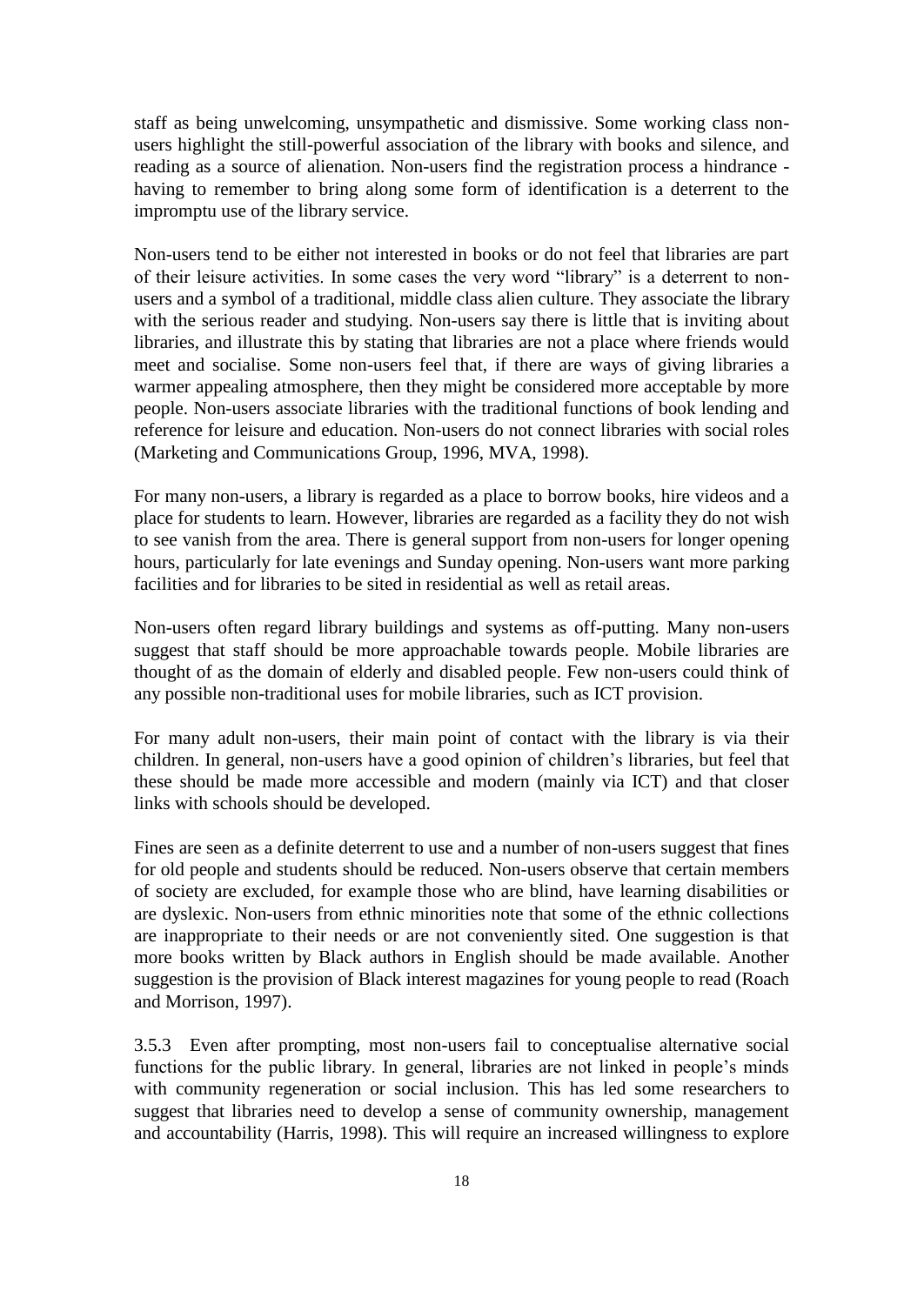the needs and perceptions of non-users and to develop from these new communitybased service models.

#### *3.6 The exclusive public library*

3.6.1 As noted above, many of the initiatives to try to provide public library services to socially excluded people have, if they started at all, been short-lived. Why is this? One major factor has to be the attitude and "philosophy" of library workers themselves who are keenest to serve people who are just like themselves (Vincent,1999b). Added to this, most public library initiatives have lacked any real community involvement and empowerment and were solutions "parachuted in". Many public libraries' services were, at best, temporary and, at worst, tokenistic, and, rather than assisting in tackling social exclusion, these initiatives actually have reinforced feelings of marginalisation. The well-worn myth of libraries' "neutrality" has also militated against the public library taking positive action and developing anti-racist/sexist and other equalities policies. As a result, as we have seen, public libraries have become marginal and of decreasing importance to many socially excluded people and non-users.

3.6.2 Whilst some public libraries have made efforts to tackle social exclusion, many still confront users and potential users with barriers. Non-users talk of distance and alienation, and these perceptions are exacerbated when the person is already socially excluded. There is a strong view that public libraries reflect middle-class culture and uphold "traditional" values, that the rules and regulations, fines and other charges all conspire to turn off potential users - for some, even the word "library" itself is a powerful symbol of a traditional middle-class and alien culture. The language and terms used by libraries can also be seen as off-putting, with the move from "readers" or "users" to "customers" (again reflecting this "business" approach).

Another major barrier has been the "universal" philosophy adopted by many public libraries and turned into policies and procedures. There are as a result real problems in providing targeted and focused services for socially excluded people from libraries which continue to hold on to principles of universal access and mainly passive methods of service delivery - historically, it is clear that this problem has never been resolved.

3.6.3 The major barriers which public libraries erect have been identified in *Libraries for All* (Department for Culture, Media and Sport, 1999a). These can be grouped as:

- Institutional barriers (including opening hours; staff attitudes and behaviour; rules and regulations; charging policies; stock selection policies which do not relate to the needs of the local community);
- Personal and social barriers (including lack of basic skills; low income and poverty; direct and indirect discrimination; lack of permanent address);
- Perceptions and awareness (the perception that "libraries are not for us");
- Environmental barriers (including physical access to and inside library buildings; rural isolation and poor transport links).

Urgent efforts now need to be made to dismantle these barriers and, to transform the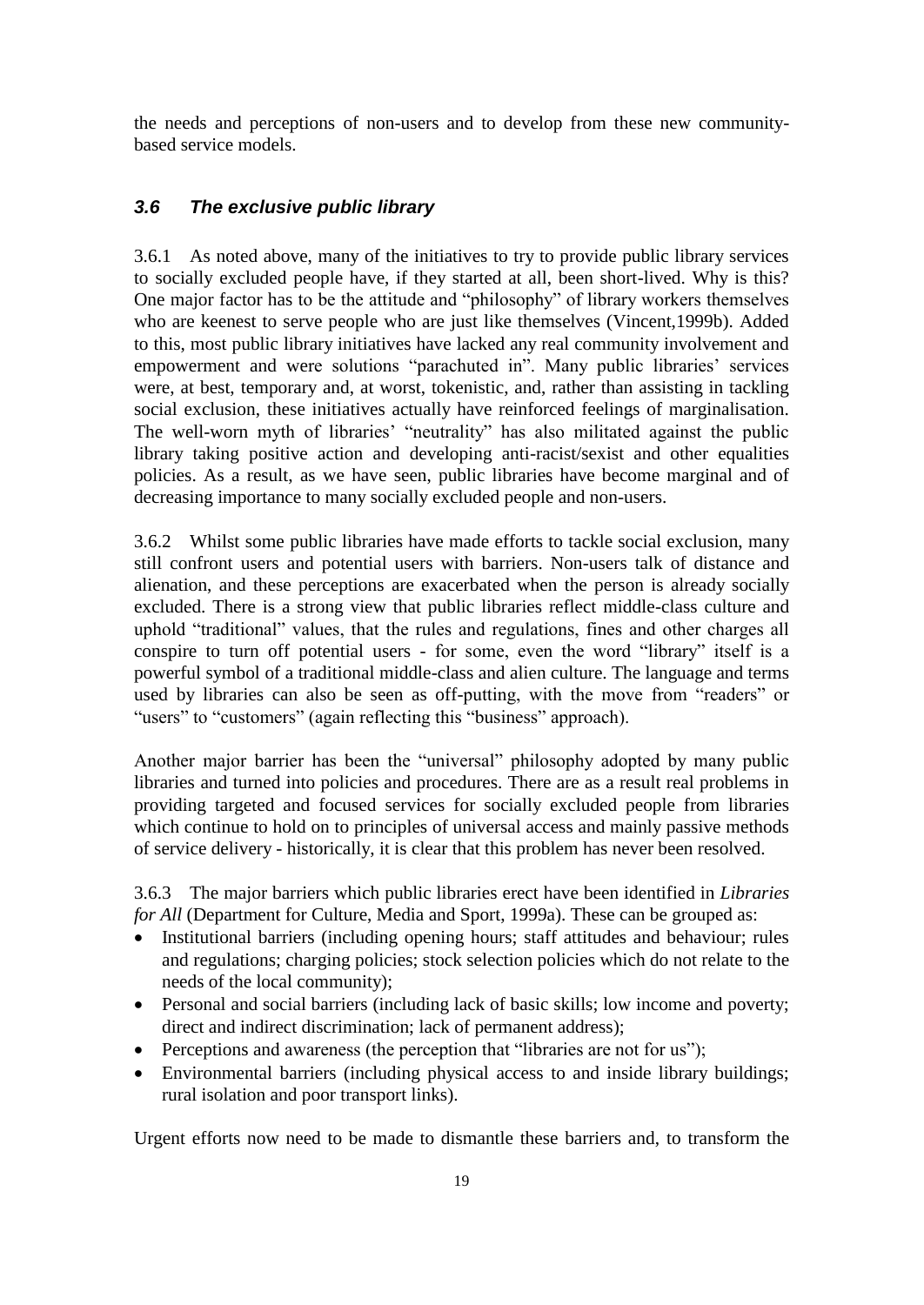public library structures which cause and maintain them.

3.6.4 Underpinning such barriers are a series of myths about the public library which abound - and continue to grow. Reinforced by opinion polls and other consultations, many public libraries have created the view that they *are* reaching a good cross-section of the whole population.

This "retrospective audit" has shown just how false these myths are – and how dangerous, for they continue to perpetuate the stereotypes about public libraries and their users, and continue to create the smokescreen that all is well, that public libraries simply need some more money, and then all will be fine.

In fact, for many people, especially those who are socially excluded, public libraries are not welcoming places, but instead reinforce barriers of race, gender, class and other forms of inequality. Research over the last 20 years at least has shown that it is a myth that public libraries serve "everybody": in fact, there is clear evidence that public libraries serve a disproportionately high number of middle-class people, whilst working-class people use libraries very irregularly, if at all; children from wealthy homes use libraries and borrow library books far more frequently than do their poorer peers.

Our review of the record of the public library has shown that far from being "open to all" and "serving everybody", in fact public libraries have often abandoned their role in provision of services for working class and "disadvantaged" communities. They have created a clear hierarchy of service - and, even within that, there is little evidence of real targeting of services. It is also a myth that public libraries are "good" at working with socially excluded people: as this review shows, in fact they are often failing excluded people, and many public libraries are barely meeting their needs at all.

The public library also still calls itself "free" [5] , although, of course, it is now anything but. It is true that book borrowing has remained without charge (unless the books are kept overdue), but the way has been opened for other "non-core" services such as audio-visual to become charged-for. Many public libraries, in embracing the materialism and "business approach" of the 1980s and early 1990s, have turned their back on the idea of the "community" library and have adopted retail models of operation and the populist image of the supermarket or shop. Such a commercial image, in our view, has little relevance to the needs of the socially excluded.

#### *Notes*

1. Incredibly, such matters still seem to be an issue for some PLAs. See the debate over South Lanarkshire (Kennedy, 2000).

2. Taken from an interview quoted by Black and Muddiman (1997 p.62).

3. A comment made to one of the research team undertaking fieldwork.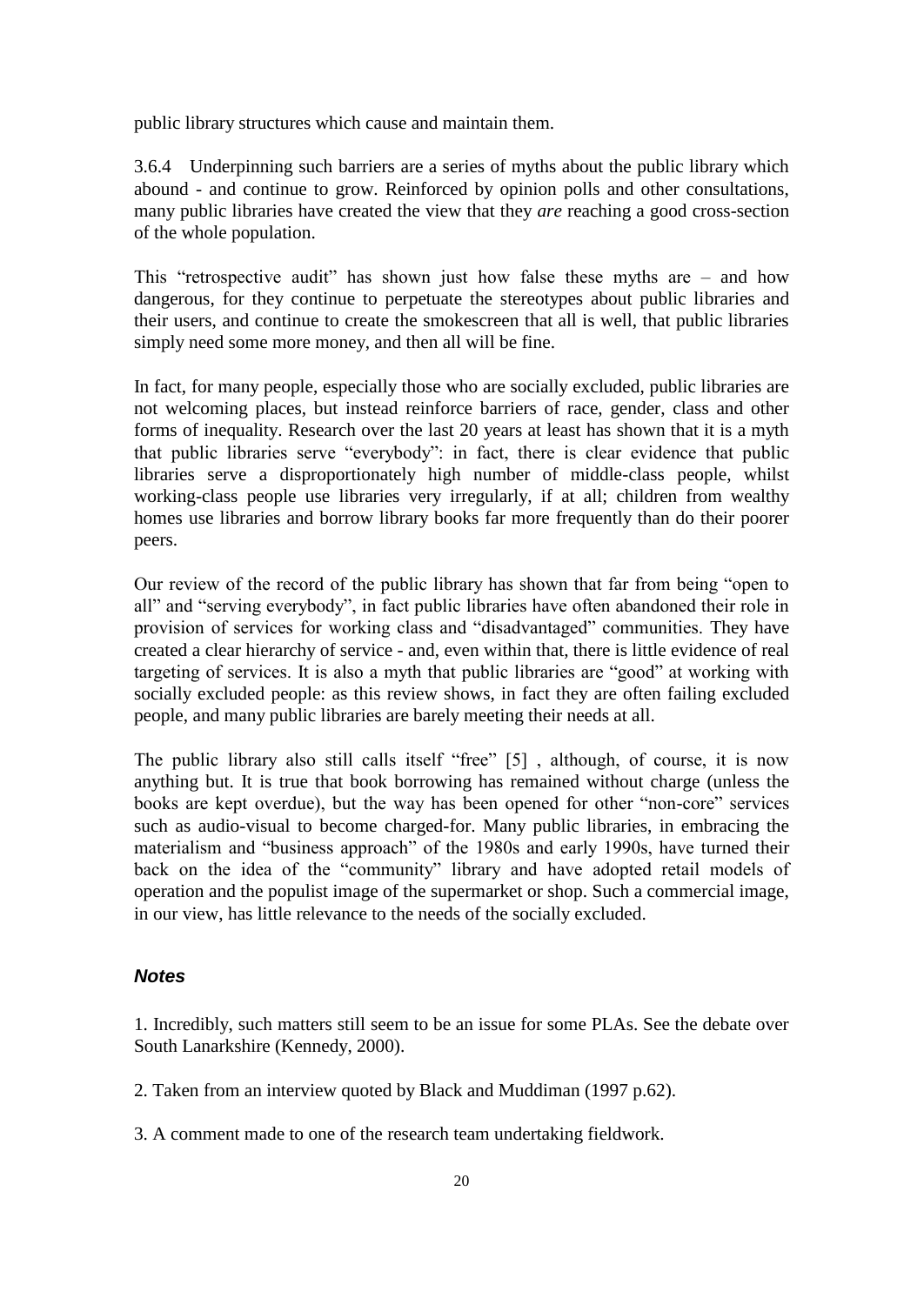4. A parallel example would be universities: recent figures have revealed that Britain's top five universities attract 48% of their intake from private schools, even though these schools educate only 7% of the population (Freedland, 2000).

5. A welcome development has been the introduction of free (at the point of use) ICT services in many libraries: the DCMS, in *Libraries for All* recommends that access to ICT should be "affordable (or preferably free)" (Department for Culture, Media and Sport, 1999a, p.17). However, this is by no means compulsory or universal, and there is the danger that another myth is in the making here – ICT is *not* going to be the salvation of the public library on its own.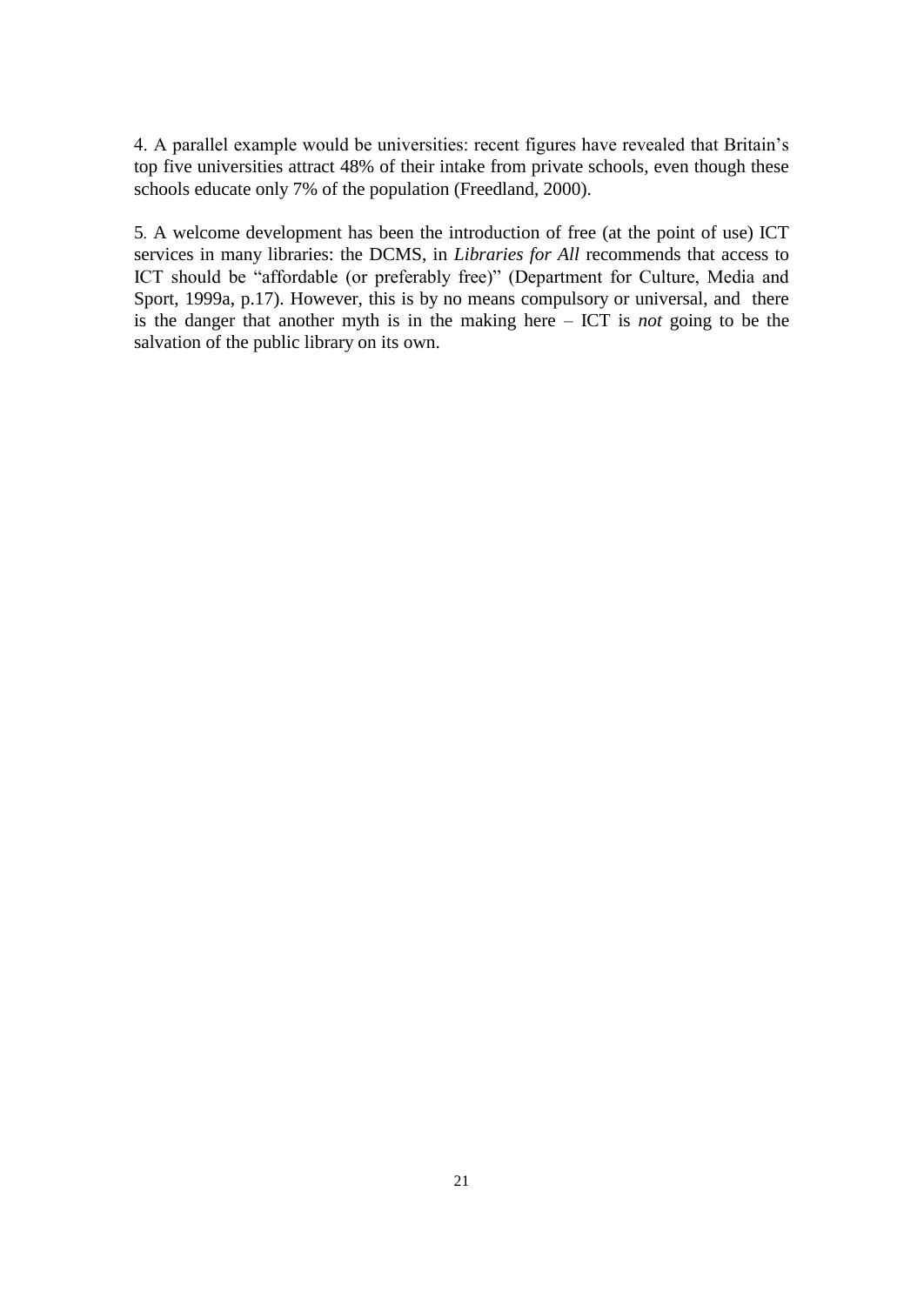#### *4.1 Introduction*

As Part 3 of this study has observed, public library attempts to address disadvantage and exclusion, always sporadic and uncertain, were probably at a low ebb by the early 1990s. Affected by public expenditure cuts and a market led local government policy agenda, public libraries largely abandoned attempts to link community librarianship with egalitarian social aims (Black and Muddiman, 1997, Ch.5). However, with the revival of New Labour in the 1990s, and its election in 1997, the public library policy environment began to change. A new policy agenda, which sought to link the public library to the new Government's goal of a "socially inclusive" society, emerged. This chapter assesses the impact of these new social inclusion policies on the contemporary public library through an analysis of the survey and case study findings of the *Public Library Policy and Social Exclusion* research. It concludes with a review of current public library policy activity in the social inclusion sphere, and an assessment of the potential that such activity offers for positive change.

#### *4.2 Public Library Policy and Social Exclusion: Survey Findings*

4.2.1 The core aim of the *Public Library Policy and Social Exclusion* survey of public library authorities (PLAs) was to assess the *extent* to which they were adopting policies and practices which focused on social exclusion. The survey was conducted in September and October of 1999 and was sent to all public library authorities in the United Kingdom - 208 now in total. It consisted of a postal questionnaire which was completed by the Head of Library Services or a Senior Library Service Officer with responsibility for exclusion issues. It incorporated specific sections on Policy and Strategy; Structure and Staffing; Service Development; Resources, Book Stock and Materials; Community Links and Outreach; Partnerships and Special Initiatives and Finance and Monitoring. The full findings of the survey are reported in Volume II, Chapter 2 of *Open to All?.*

4.2.2 Overall, 129 out of 208 library authorities responded to the survey, a response rate of 62%. Response rates varied according to authority type as detailed in Figure 1. It is perhaps tempting to infer that the PLAs who did not reply are less interested in, or active in, addressing social exclusion. However, it is difficult from these figures to conclude this with confidence: the low response rate from English Metropolitan Authorities is perplexing given that many such areas clearly exhibit severe and multiple manifestations of exclusion. Moreover, as we shall see, we received many responses from PLAs who were quite candid about their *lack* of activity in this area. There thus seems to be no special reason to believe that our respondents are not representative of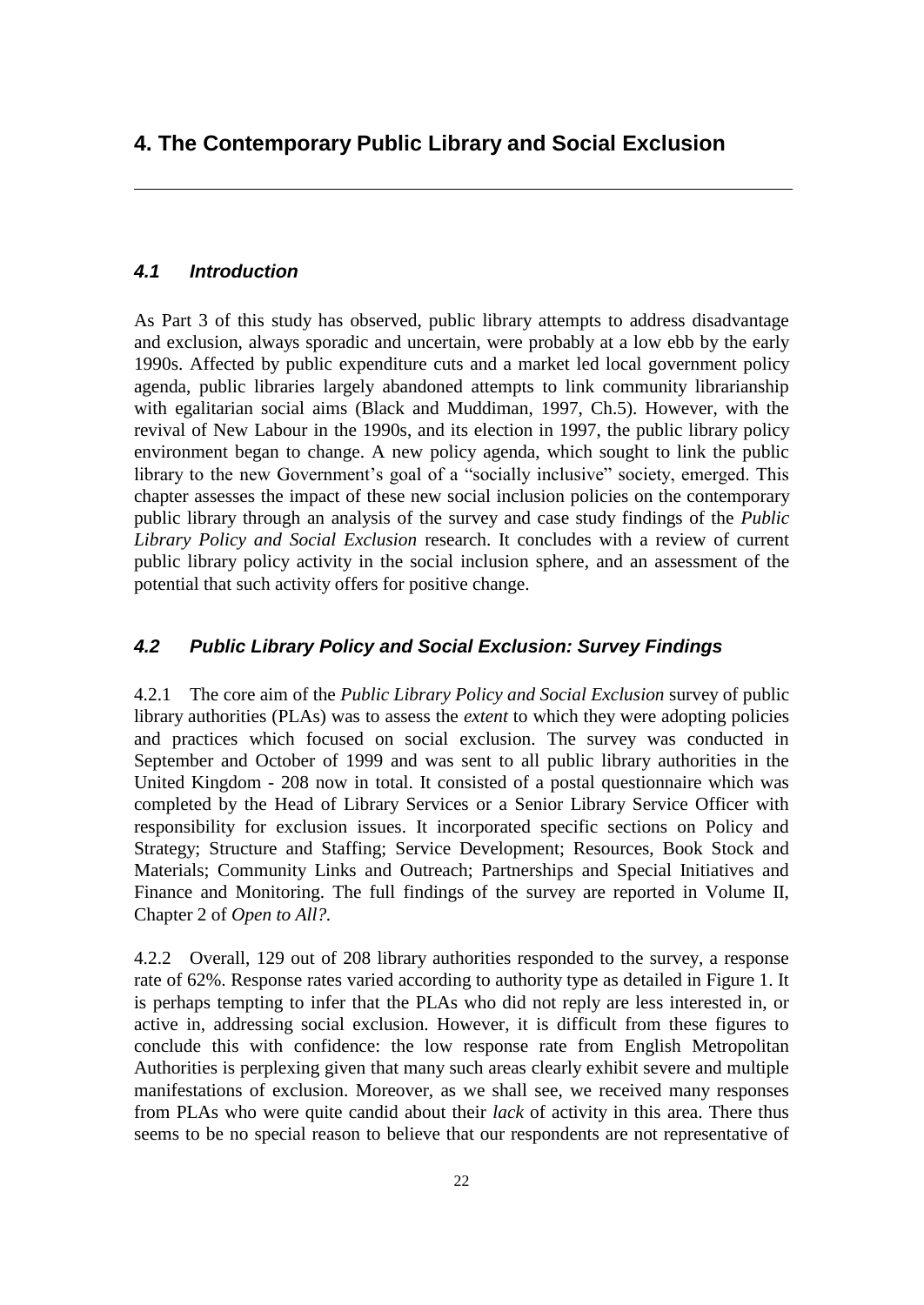| 80% | (4/5)   | Northern Ireland Education and Library Boards |
|-----|---------|-----------------------------------------------|
| 77% | (26/34) | <b>English Counties</b>                       |
| 73% | (24/33) | London Boroughs                               |
| 61% | (28/46) | <b>English Unitaries</b>                      |
| 55% | (12/22) | Wales                                         |
| 53% | (19/36) | <b>English Metropolitan Districts</b>         |
| 50% | (16/32) | Scotland                                      |

public library activity across the UK as a whole in the social exclusion field.

#### *Figure 1: Response rates by authority type n= 129* **[1]**

4.2.3 Some findings of the survey suggest that national policy activity is beginning to affect local library authorities. Only 59% of eligible authorities told us that they included social exclusion issues in last year's Annual DCMS Library Plans, but 97% propose to do so this year. Moreover, 61% of respondent authorities now say they are utilising the Best Value framework to address social exclusion as part of service planning.

More specifically, as Fig. 2 suggests, 35% of PLAs have now adopted inclusion or exclusion policies or guidelines, in the majority of cases where their local authority has already done so. In related policy areas, 29% of PLAs utilise community development or regeneration strategies, 44% utilise racial equality strategies and a higher figure (61%) utilise equal opportunities policies.



*Figure 2: Public library policy and strategy*

4.2.4 However, there are clear limits in the extent to which these policies are reflected in strategies which direct resources towards socially excluded communities and groups.

As Fig.3 shows, only 16% of PLAs say they have any mechanism for estimating the proportion of their budget committed to socially excluded groups and communities, and less than a quarter use devices such as weighted materials funding for deprived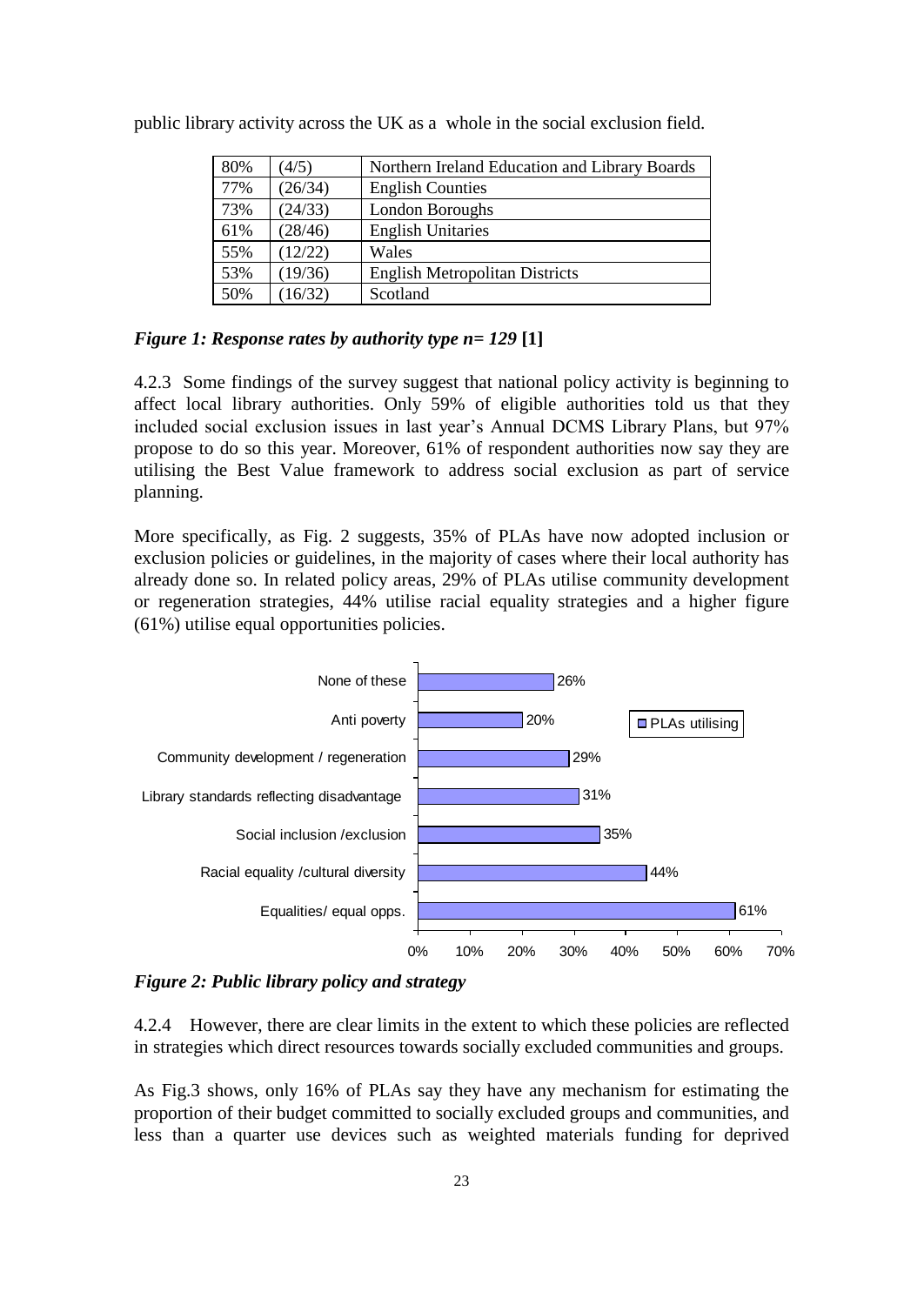communities or a needs, rather than demand led, approach to resourcing. Around half take account of social inclusion through "special" measures such as applications for grant aid, and developing special services.

Targeting of disadvantaged neighbourhoods is used comprehensively by only a minority (30%) of PLAs, a group who also make heavy use of community profiling and similar mechanisms as a basis for service planning as a strategy. Around half of local authorities target on an ad hoc basis, 20% not at all. It is more common for library authorities to target client groups than communities - around 80% target children, housebound people and disabled people through mainstreamed services such as children's services and domiciliary services. Other client groups are less well considered (see Section 4.2.10 below).

Overall, it is thus clear that the public library resource focus on social exclusion is often patchy and, at worst, very marginal indeed.



*Figure 3: Resource Strategies and Social Exclusion*

4.2.5 In terms of staffing, many local authorities claim that exclusion issues are the responsibility of all, or a majority of, their staff - although in the survey we have no way of demonstrating the extent to which such rhetoric reflects reality. Nevertheless, around 70% of PLAs do designate one or more posts to address exclusion issues, although in many cases these are longstanding special services posts such as housebound readers' librarian, or community librarians. Encouragingly, 39% of authorities do have a general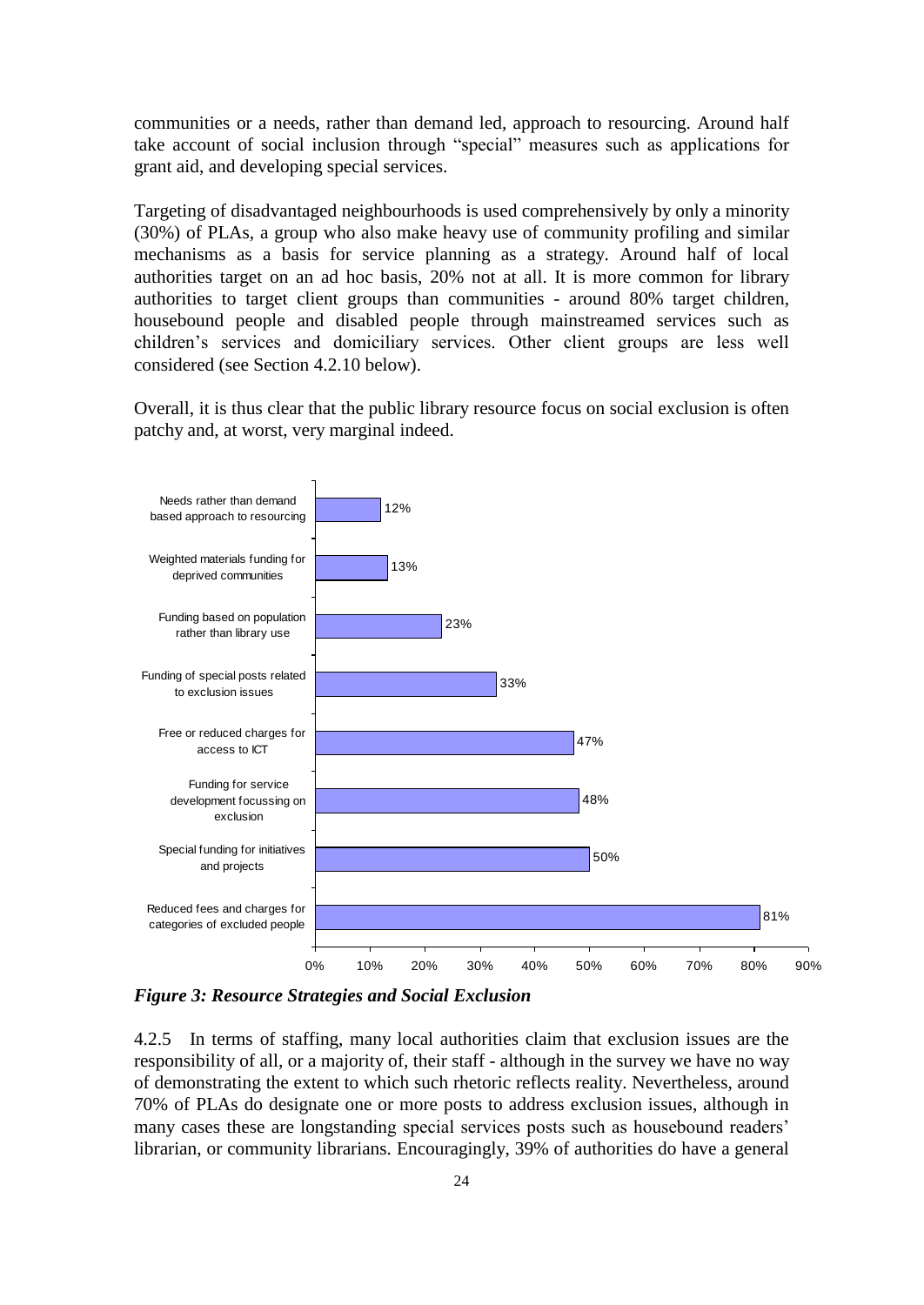training programme that incorporates training for social inclusion, but 16% of authorities still offer no training in this area at all. 66% of PLAs also utilise equal opportunities policies which encourage recruitment of members of disadvantaged communities or groups onto their staff, although only 34% report that they actively seek to recruit people with specific skills and qualities which assist work with excluded groups or communities.

4.2.6 Recent service developments in libraries have especially focused on the development of services to children and the integration of ICT / Internet access into public libraries. Large numbers of local authorities have evidence of widespread service development in these areas (for example, Internet access 49% of PLAs; Bookstart 66%), but the survey suggests that only small numbers of authorities (15% at best for Bookstart) are targeting these initiatives specifically at socially excluded groups and communities. Other initiatives, such as homework clubs, family literacy centres and ICT skills training appear to be predominantly available only as special initiatives and these are not always targeted at socially excluded neighbourhoods or groups. Figure 4 summarises this position with regard to ICT developments.



*Figure 4: Public Library ICT developments*

4.2.7 Only a minority of PLAs have developed materials selection policies which focus on excluded groups or communities. 36% had no guidelines for any excluded social groups at all, and only 13% had developed guidelines for particular areas or neighbourhoods. Guidelines were most common for racial and ethnic minorities (in 36% of authorities) and Children and Young People (in 57%). However, quite a large majority of authorities said they assessed local reading and information needs through devices such as discussion with community groups (48%); feedback from outreach work (60%) and surveys (44%).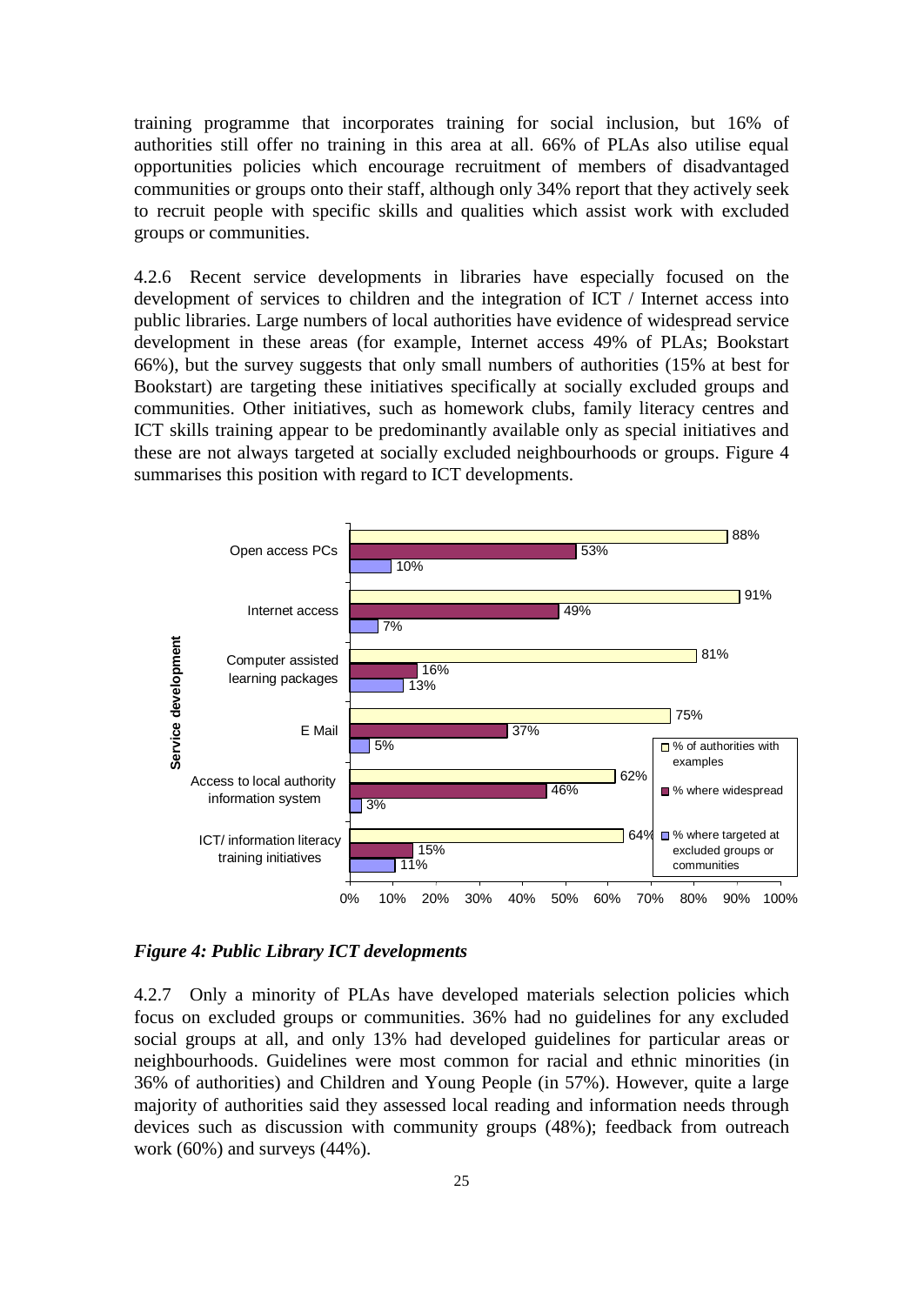4.2.8 These latter activities were reflected in fairly high levels of general community involvement reported by library authorities. This included programmed visits to nonlibrary user groups; contact with community groups; representation on voluntary sector and community groups; provision of local information services and library accommodation made available for community groups. As Figure 5 shows, all of these activities were common in over 50% of respondent authorities.

| Service/activity                          | <b>PLAs</b>              | "Ad-hoc" |
|-------------------------------------------|--------------------------|----------|
|                                           | providing on   provision |          |
|                                           | regular<br>a             |          |
|                                           | basis                    |          |
| Mobile / Housebound services              | 92%                      |          |
| Storytelling / reading                    | 90%                      |          |
| Events for children and young people      | 86%                      |          |
| Provision of local information            | 85%                      |          |
| Staff visits to community events          | 82%                      |          |
| Representation on local umbrella groups   | 63%                      |          |
| Deposit collections                       | 74%                      |          |
| accommodation for<br>Library<br>community | 58%                      |          |
| groups                                    |                          |          |
| Creative writing sessions                 | 50%                      |          |
| Skills training (e.g. ICT/basic skills)   | 43%                      |          |
| Information exchange with local groups    | 41%                      |          |
| <b>Local Studies events</b>               | 37%                      | (38%)    |
| Events for older people                   | 35%                      | (33%)    |
| Arts / literature workshops               | 33%                      | (42%)    |
| Multicultural events                      | 27%                      | (32%)    |
| Events for parents                        | 26%                      | (31%)    |
| Events for women                          | 14%                      | (17%)    |

#### *Figure 5: PLA approaches to working in communities*

However, although this activity suggests that a variant of "community" librarianship is still widely practised at an operational level, there are question marks about its focus on social exclusion and its resource base. Only 29% of authorities told us that they participate in local community development or regeneration strategies and Figure 6 shows generally low levels of support for libraries or information services run by local groups or voluntary agencies. 48% of PLAs offer no support of any kind to such organisations.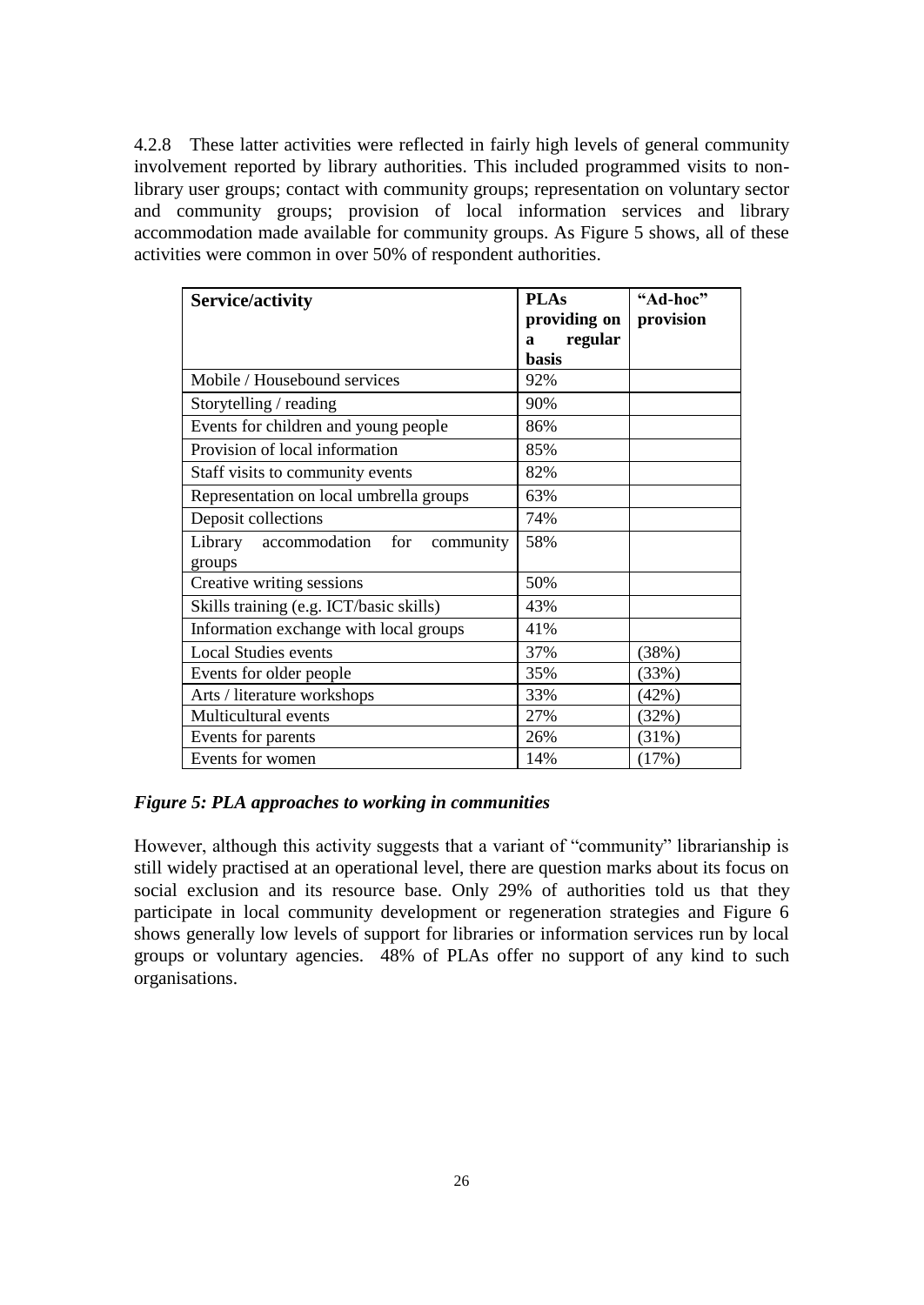

*Figure 6: % of PLAs supporting independent / community projects and initiatives*

In addition, although a majority of PLAs are engaged in relatively high levels of community activity, only in around one-third had this been transformed into more formal mechanisms of consultation. Examples include involvement in neighbourhood and community groups, library support groups; and community planning exercises and other initiatives linked to Best Value. A small number of PLAs (10% of our respondents) also said they regularly consulted disadvantaged and excluded social groups through local authority, voluntary sector and special PLA established panels and fora. A similar number have also developed opportunities for staff from excluded minorities (for example Black, LGBT and disabled staff) to plan or influence service development for these groups.

4.2.9 Partnership is promoted heavily by the government as a preferred way of working to tackle social exclusion. Some PLAs are clearly very active in partnership working at local level, reporting large numbers of joint initiatives with other local authority departments and the local not-for-profit sector. However, the extent to which this has been developed into projects which provide additional funding for services directed at excluded neighbourhoods or social groups is more limited. 33% of PLAs report no partnership bidding activity at all, and only in a small minority of cases (9%) have PLAs been involved in more than three successful partnership bids over the last three years. The majority of successful bids have been linked to SRB; Lottery or other national sources of funding. Overall, it thus does not seem that externally funded partnership projects have been a dominant factor in the attempts of most PLAs to tackle social exclusion since 1997.

4.2.10 The survey also provides evidence that many of the UK's most marginal / excluded people are not widely considered in library strategy, service delivery or staffing. Figure 7 suggests that a majority of PLAs have developed some level of prioritisation of children and young people, the elderly and housebound, and people with disabilities. However, the same cannot be said of marginal groups such as travellers, refugees, and homeless people who have been considered by under 20% of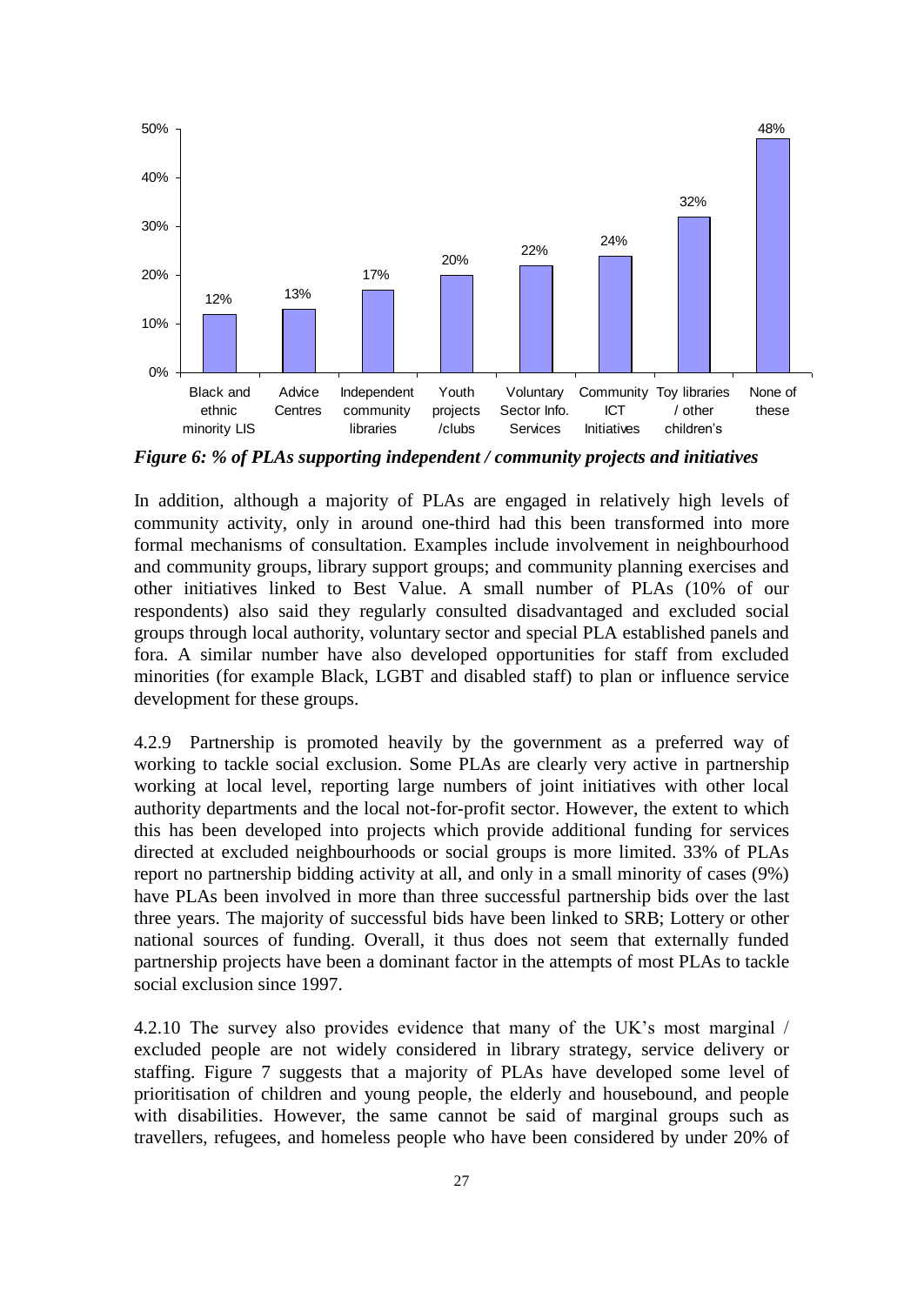PLAs. Less than 20% have also developed initiatives for other social groups facing discrimination, such as women and LGBTs. Despite many years of service development services targeted at racial and ethnic minorities are still only provided by 49% of PLAs. In the field of economic exclusion, initiatives addressing unemployment exist in 30% of authorities, but only 9 PLAs even recognise the wider concept of the "working class" in service planning, despite its long pedigree in library history. There is thus evidence in the survey that many PLAs tend to exclude some of the most excluded groups and sectors of British society from their active service planning and delivery.

| <b>Excluded</b><br><b>Social</b><br>Group | $\frac{6}{6}$<br>of<br>authorities<br>identified | $\frac{0}{0}$<br><b>of</b><br>authorities<br>with | <b>of</b><br>$\frac{6}{9}$<br>authorities<br>with<br>staff | $\frac{6}{6}$<br><b>of</b><br>authorities<br>with<br>time | $\frac{6}{6}$<br>with<br>materials<br>selection |
|-------------------------------------------|--------------------------------------------------|---------------------------------------------------|------------------------------------------------------------|-----------------------------------------------------------|-------------------------------------------------|
|                                           | service<br>as                                    | permanent                                         | specifically                                               | limited                                                   | guidelines                                      |
|                                           | priority                                         | services                                          | responsible                                                | projects                                                  |                                                 |
| Housebound people                         | 82%                                              | 93%                                               | 81%                                                        | 7%                                                        | 33%                                             |
| Children and Young                        | 82%                                              | 79%                                               | 78%                                                        | 25%                                                       | 57%                                             |
| people                                    |                                                  |                                                   |                                                            |                                                           |                                                 |
| Disabled people                           | 78%                                              | 72%                                               | 52%                                                        | 11%                                                       | 26%                                             |
| Elderly people                            | 61%                                              | 59%                                               | 47%                                                        | 14%                                                       | 20%                                             |
| Racial and ethnic                         | 54%                                              | 49%                                               | 45%                                                        | 12%                                                       | 36%                                             |
| minorities                                |                                                  |                                                   |                                                            |                                                           |                                                 |
| Unemployed people                         | 30%                                              | 23%                                               | 12%                                                        | 11%                                                       | 5%                                              |
| Prisoners<br>and                          | 29%                                              | 30%                                               | 33%                                                        | 5%                                                        | 16%                                             |
| families                                  |                                                  |                                                   |                                                            |                                                           |                                                 |
| Lesbians, Gay Men                         | 19%                                              | 13%                                               | 12%                                                        | 10%                                                       | 9%                                              |
| and Bisexuals                             |                                                  |                                                   |                                                            |                                                           |                                                 |
| Women                                     | 17%                                              | 13%                                               | 8%                                                         | 8%                                                        | 3%                                              |
| Refugees                                  | 16%                                              | 8%                                                | 9%                                                         | 9%                                                        | 2%                                              |
| Travellers                                | 12%                                              | 5%                                                | 6%                                                         | 6%                                                        | 2%                                              |
| Working<br>class                          | 6%                                               | 7%                                                | 10%                                                        | 5%                                                        | 1%                                              |
| people                                    |                                                  |                                                   |                                                            |                                                           |                                                 |
| Homeless people                           | 5%                                               | 4%                                                | 6%                                                         | 5%                                                        | 1%                                              |

#### *Figure 7: Service development and excluded social groups*

4.2.11 Of course, this is not true of all librarians or all public library services, because the survey results do provide evidence in some PLAs of pioneering and consistent practice. Figure 8 presents the scores achieved by PLAs as part of an indexing exercise [2] which attempted to estimate the totality of social inclusion activity in each PLA in the data set. Scores of 0, 1 or 2 were allocated to each PLA on a range of 12 indicators from the survey, giving a possible maximum score of 24.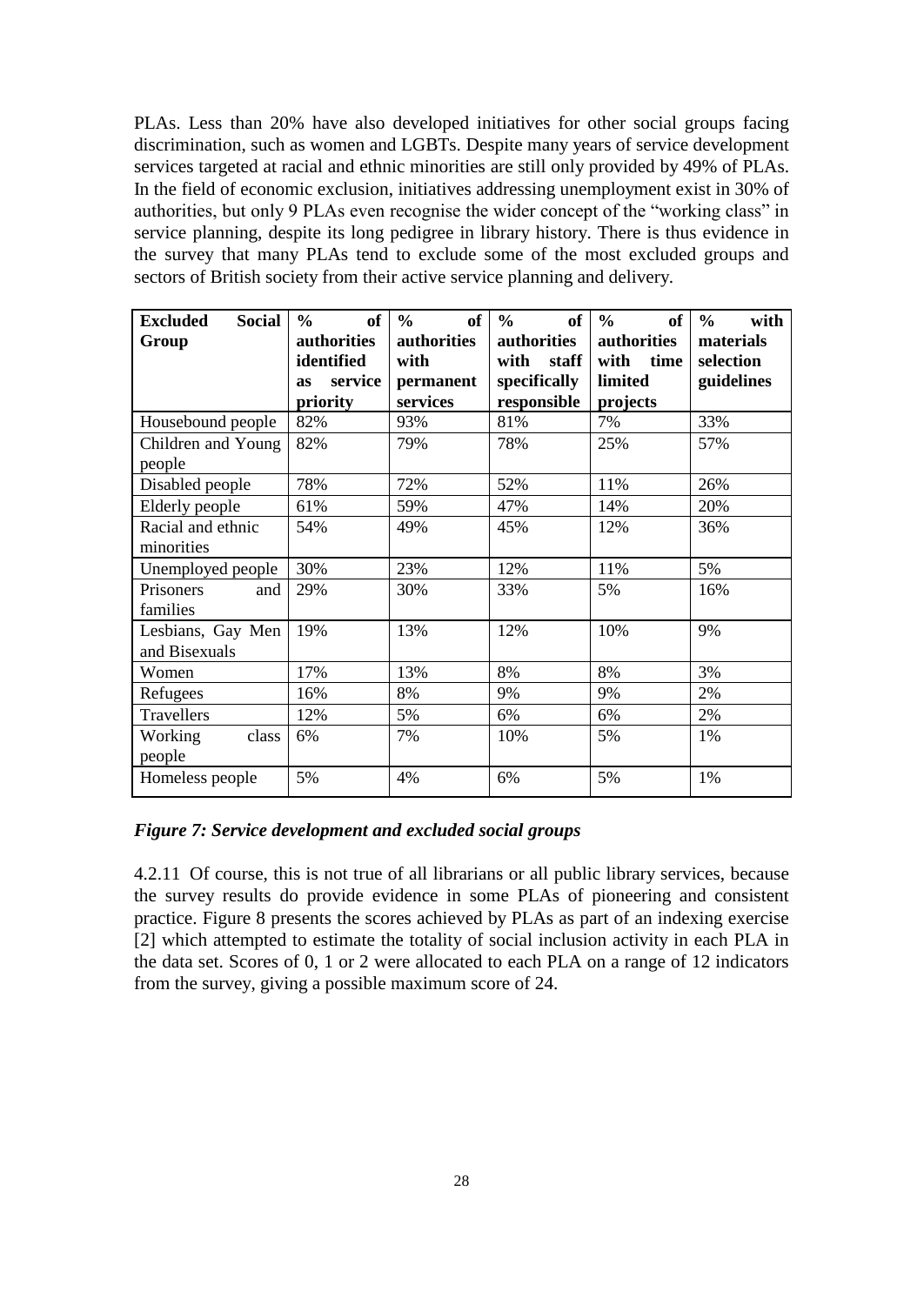

*Figure 8 : PLA levels of activity relating to social exclusion: PLAs categorised into three groups according to scores out of 24 (2)*

Results were as follows:

- 31 PLAs (24%) registered low scores of 8 or less: these PLAs are those, according to our scoring criteria, with little apparent social inclusion strategy and service developments which are rare or opportunistic;
- 78 (60%) registered middling scores of between 9 and 16: this much larger group, we estimate, have developed a concern with inclusion but have less than comprehensive strategies and uneven / intermittent activity;
- 20 (16%) registered high scores of between 17 and 24: these PLAs, on the basis of the information they provided in the survey, are characterised by developed policy, "best practice" and service wide operational initiatives.

4.2.12 It is interesting to compare these figures with the results of the DCMS *Appraisal of Annual Library Plans 1999* (Department for Culture, Media and Sport, 2000a, p.19), although this applied only to *plans* and to all 149 English authorities. DCMS rated 54 (36%) of English authorities "good" on social inclusion; 73 (49%) "satisfactory"; 19 (13%) "poor" and 3 (2%) "inadequate". These figures are obviously more optimistic than ours, a fact that is possibly explained by DCMS focus on policy only. In contrast, our analysis points to a much smaller group of authorities where exclusion is a whole service priority. Conversely, we suggest as many as 24% of UK PLAs do not really seem to be seriously attempting to grapple with inclusion issues at all.

4.2.13 As one would expect, there are regional and local authority type variations to these groupings of PLAs and Volume II, Chapter 2 provides a detailed breakdown of these. English Metropolitan Districts (26%) and London Boroughs (21%) have the highest percentages of high scoring authorities, whereas Wales and Northern Ireland have no authorities in this group. English Counties predominantly fall into the middle grouping (81%), reflecting perhaps now longstanding patterns of service provision and development in these areas. Scotland (44%), Wales (42%), and the new English Unitary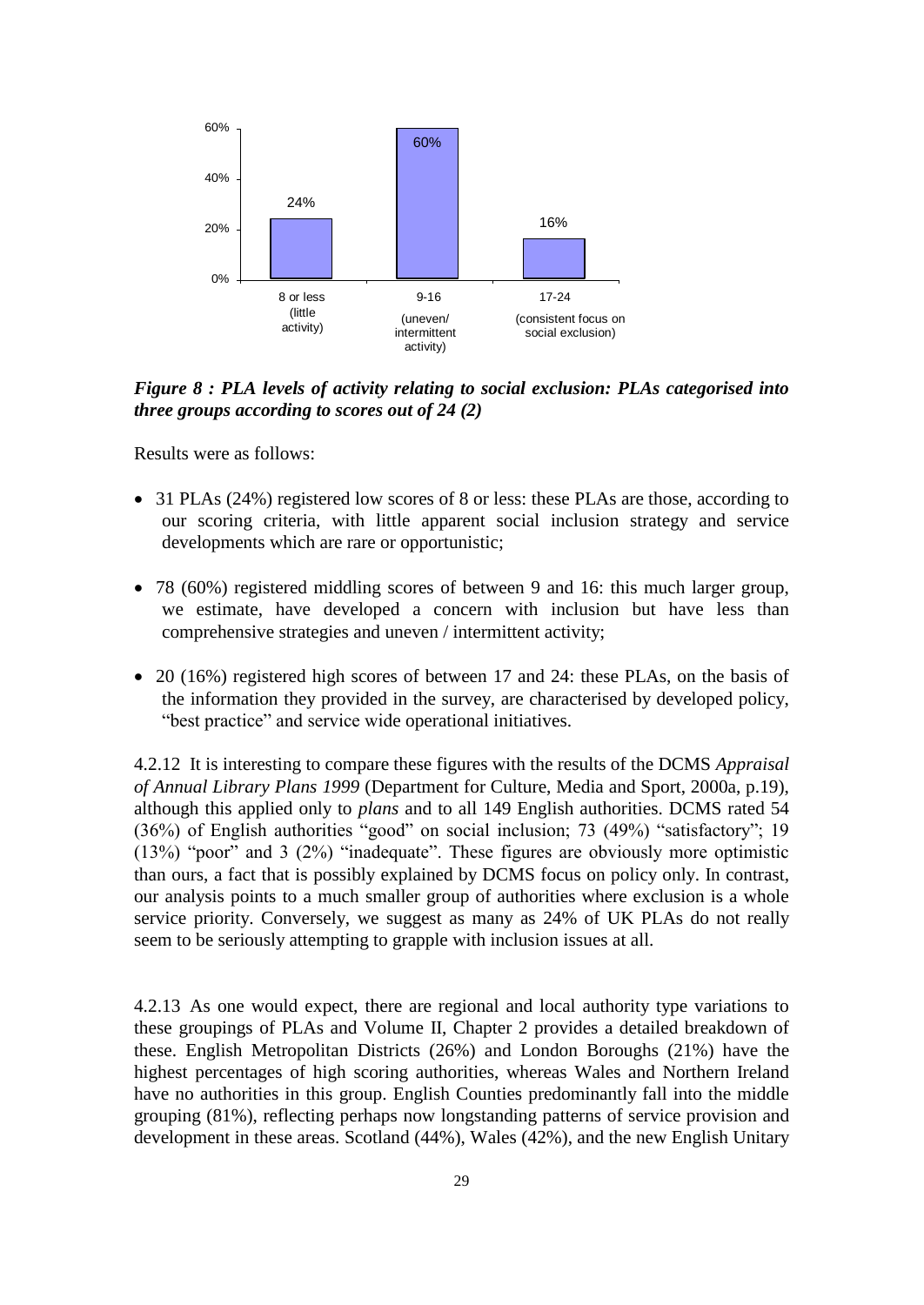authorities (32%) have larger than average numbers of PLAs with low index scores, indicating perhaps the continuance of traditional modes of service in some of these areas, or perhaps the problems encountered by smaller and newly created library services in developing policy and strategy.

Other factors linked to levels of social inclusion activity included measured levels of deprivation (with PLAs with high levels of deprivation more likely to be active) and size of PLA as measured in staff numbers (with large PLAs less likely to be inactive in the inclusion sphere). Volume II, Chapter 2 gives a more detailed breakdown of these analyses.

4.2.14 In summary, the *Public Library Policy and Social Exclusion* survey suggests that there are wide differentials in levels of activity which address social exclusion in UK public library authorities. We estimate that only one-sixth of PLAs approximate to a comprehensive model of good practice in the field, whereas most PLAs (60%), although having developed some concern with inclusion, have less than comprehensive strategies and uneven and intermittent activity. A final group of one-quarter of PLAs are those with little apparent strategy and service development. Overall:

- there is evidence of some new policy and strategic activity in the social inclusion field in a majority of PLAs;
- however, this is often not reflected in a resource focus on exclusion, which is commonly patchy and sometimes very marginal indeed;
- targeting of disadvantaged neighbourhoods and social groups is used comprehensively by only approximately one-third of PLAs;
- between 30% and 40% of authorities consider social exclusion issues in staff recruitment and training, but, at the other extreme, one third of authorities do not actively utilise equal opportunities policies in staffing;
- recent service developments in libraries, such as the development of ICT networks and literacy initiatives, tend to be targeted at socially excluded communities and groups in only a small minority of cases;
- only a minority of PLAs have developed materials selection policies which focus on excluded groups and communities;
- most PLAs report fairly high levels of community involvement by their staff but this tends to be at a general level, rather than focused on disadvantage or exclusion. In approximately only one third of PLAs is this activity reflected in formal mechanisms of consultation with excluded communities and groups;
- some PLAs are very active in developing partnership projects which address social exclusion, but this is not a dominant factor in most PLA social exclusion strategies;
- many of the UK's most marginal and excluded people are not considered to be a priority in PLA strategy, service delivery and staffing. This applies especially to a number of social groups who commonly face stigma and discrimination.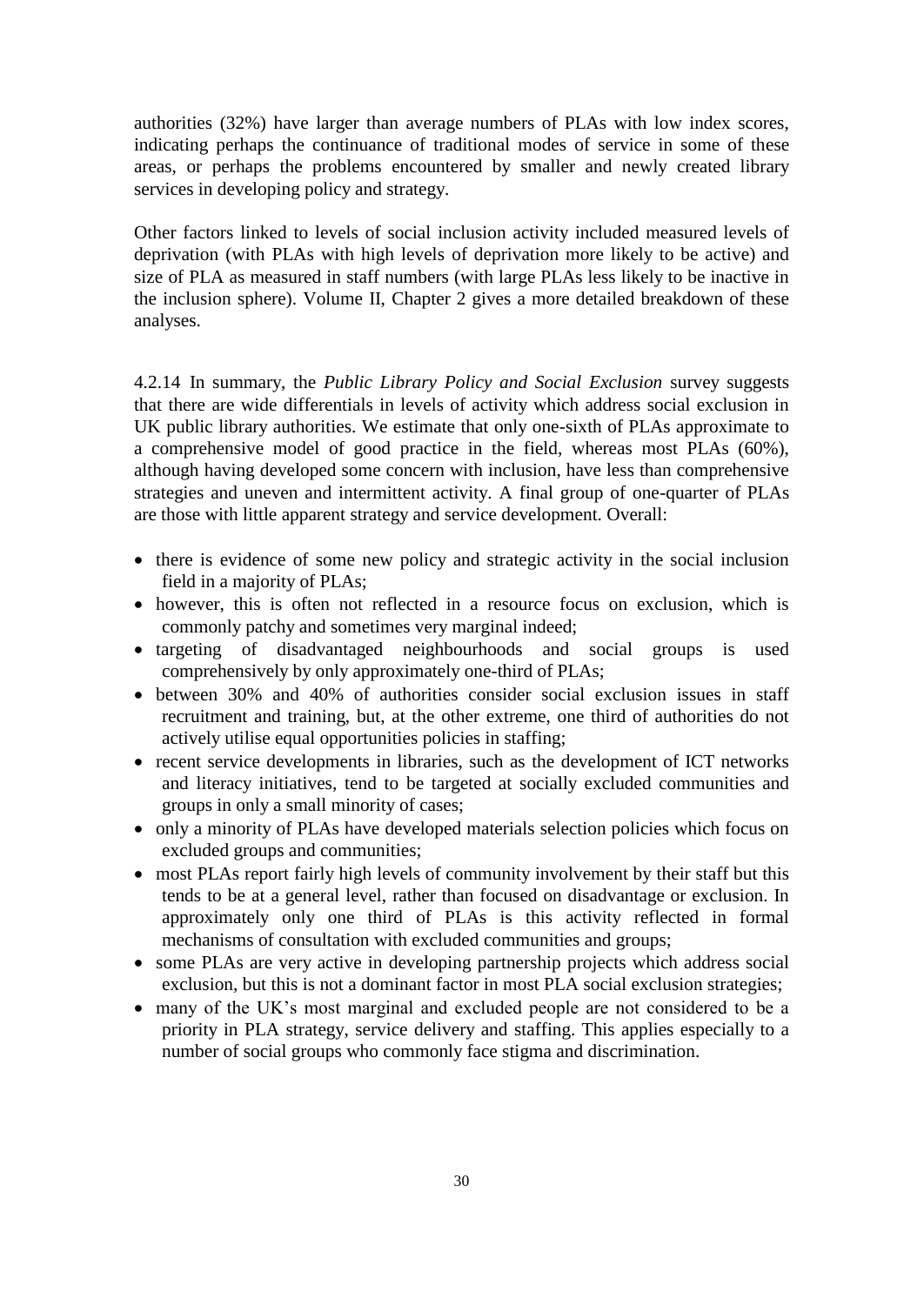### *4.3 Strengths and Weaknesses of Public Library Approaches to Social Exclusion: Project Case Studies*

4.3.1 In order to illuminate the data in the project survey, detailed case studies of eight UK public library authorities were undertaken during the period July to December 1999. The case studies aimed both to highlight good practice and identify key problems in policy development, service provision, community involvement and the assessment of needs. Although not selected to be "representative" of UK PLAs, the case study authorities chosen did reflect a range of factors including country/region of the UK, size, and authority type. The following sections, which summarise the findings of each case study, set out the particular focus of each. These summaries are followed by a general discussion of some of the key themes emerging in the case studies [3].

#### *Case Studies in Outline*

4.3.2 The study in *Southshire* focused on a large county in Southern England with a mixed urban / rural population. The library service illustrated this county's longstanding commitment to equal access. Reflecting this, part of the case study examined the development of a library service for visually impaired people. The other strands of the case study considered the development of a community based ICT initiative and general equal opportunities policy and practice.

Southshire, we concluded, was an example of a library authority trying to address exclusion seriously, but without envisaging a radical restructuring of the library service. Its commitment to equal access and equal opportunity has resulted in the development and mainstreaming of innovative services to disadvantaged groups, some of which are based on successful national and local partnerships. Both the initiatives covered in the case study are examples of such achievements. However, this library service has continued to prioritise resourcing a relatively uniform and institutionalised service and this has limited its capacity to focus on exclusion at local level (see Volume II, Ch.3, Sections 3.5 and 3.6).

4.3.3 *Innerborough* is an inner London authority, with a culturally diverse population and significant levels of deprivation. The library service has developed a number of innovative services and the case study examined the Services to Racial Groups (SRG) Section, which has dedicated staffing and resources to meet the needs of Black communities. The case study focused on the needs of refugee communities.

The SRG was found to be a valued service that appeared to have a significant impact on social exclusion. Part of the reason for this was that it was well-resourced. However, the case study also identified concerns that other service priorities were not receiving a comparable level of support, and, also, that front-line staff were not always taking on serving Black and ethnic minority users because the SRG was seen as "their" service (Volume II, Ch.4, Section 4.8).

4.3.4 *Outerborough* is another significantly deprived London authority with Black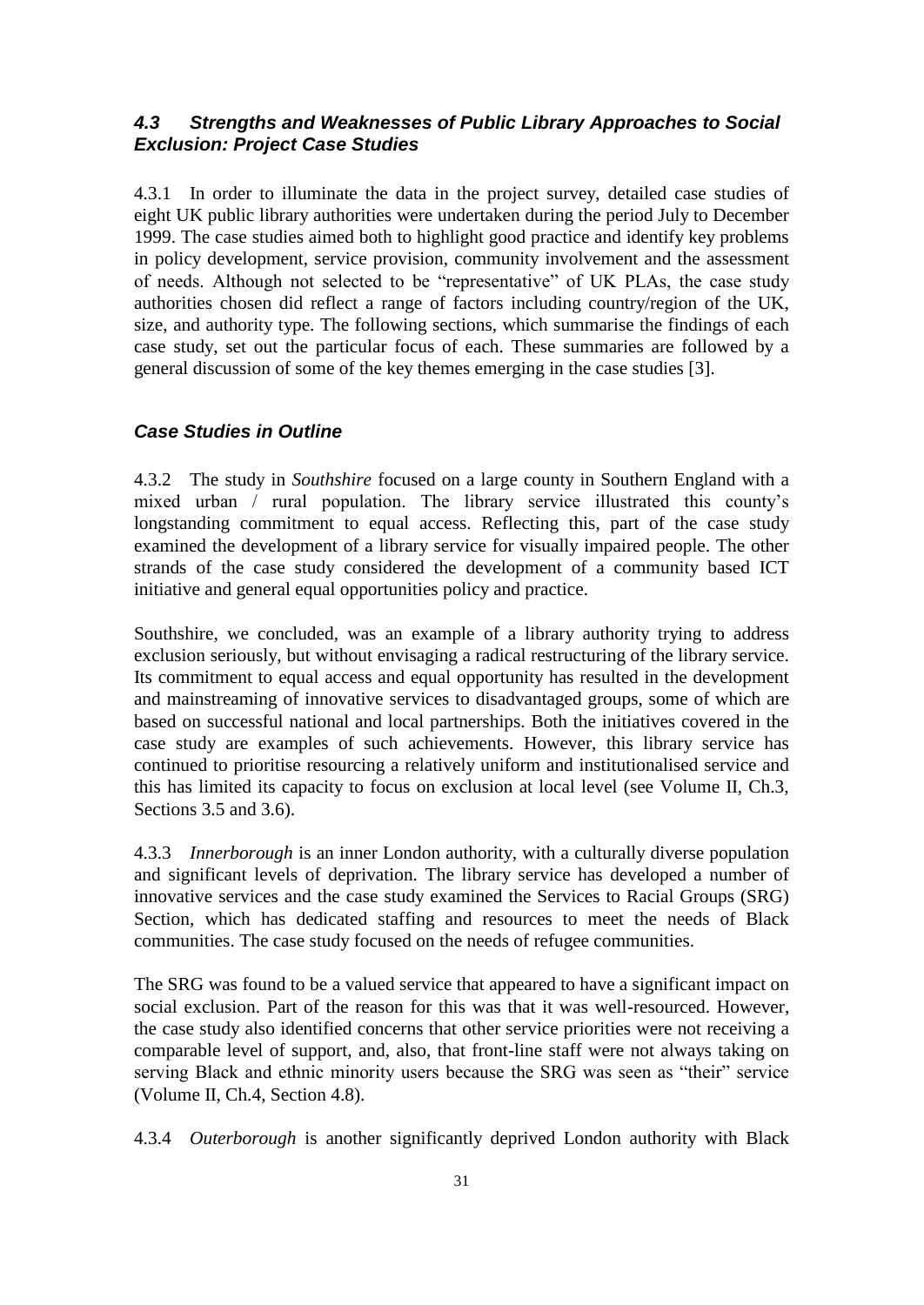people comprising over 40% of the borough's population. The library service compares poorly with other London authorities on a number of conventional performance indicators. The case study focused on the social impact of a library with a majority of Black users. Here, it considered relationships between the library, Council and local community, including a discussion of the role of the library's Friends Group.

In general, Outerborough library service was found to be "locked up", that is, in a situation where possible developments and improvements were stalled. This was a result of a number of factors, most particularly related to budget restrictions and the consequent demoralisation of staff. The study also found that the Friends Group had a negative effect, seeing itself as a single issue body and making little attempt to embrace other sections of the local community (Volume II, Ch.5, Section 5.7).

4.3.5 *Welshborough* is a predominantly working class borough in South Wales heavily affected in the 1980s and 90s by deindustrialisation and unemployment. In response the Council has developed major economic and community development projects. Its library service has modernised in recent years, adopting some of the principles of community librarianship. The case study focused on the library service's role within the authority's wider neighbourhood and literacy strategies, at both policy and local levels, and on children's services and ICT development.

Welshborough library service had mainstreamed the principles of community librarianship and was providing services that were, at a basic level, responsive to deprived communities. It also supported authority-wide initiatives in community development and literacy work. However, as in Southshire, the basic structures of the library service were traditional, with an emphasis on high levels of bookfund. This had led to inflexibility in the development of specialised services (most especially services to ethnic minority communities), targeting of resources and in low levels of front-line staffing, which had implications for the support which could be given to excluded users, for example in taking up ICT provision (Volume II, Ch.6, Sections 6.8 and 6.9).

4.3.6 The English metropolitan district of *City* includes some of the most "excluded" localities in the UK and is undergoing major urban regeneration activity. The library service has a long history of developing community librarianship, although the focus of this has become dissipated. The case study focused on declining library use in a deprived area; the impact of a recently opened study support centre in the same library; and staff perspectives on the changing nature of community librarianship.

This case study identified a recognition that partnerships are needed to tackle social exclusion on the scale faced by most areas of City. The most important partnerships were linked to education, partly driven by the availability of funding such as SRB, with the study support centre being an example of this. It was concluded that current strategy and initiatives were driving City towards a growing emphasis on educational purpose. Here, the study support centre appeared to have a positive impact, with a proactive approach in addressing some of the most deep-seated problems of the locality, most obviously in the area of skills/educational attainment (Volume II, Ch 7, Section 7.6).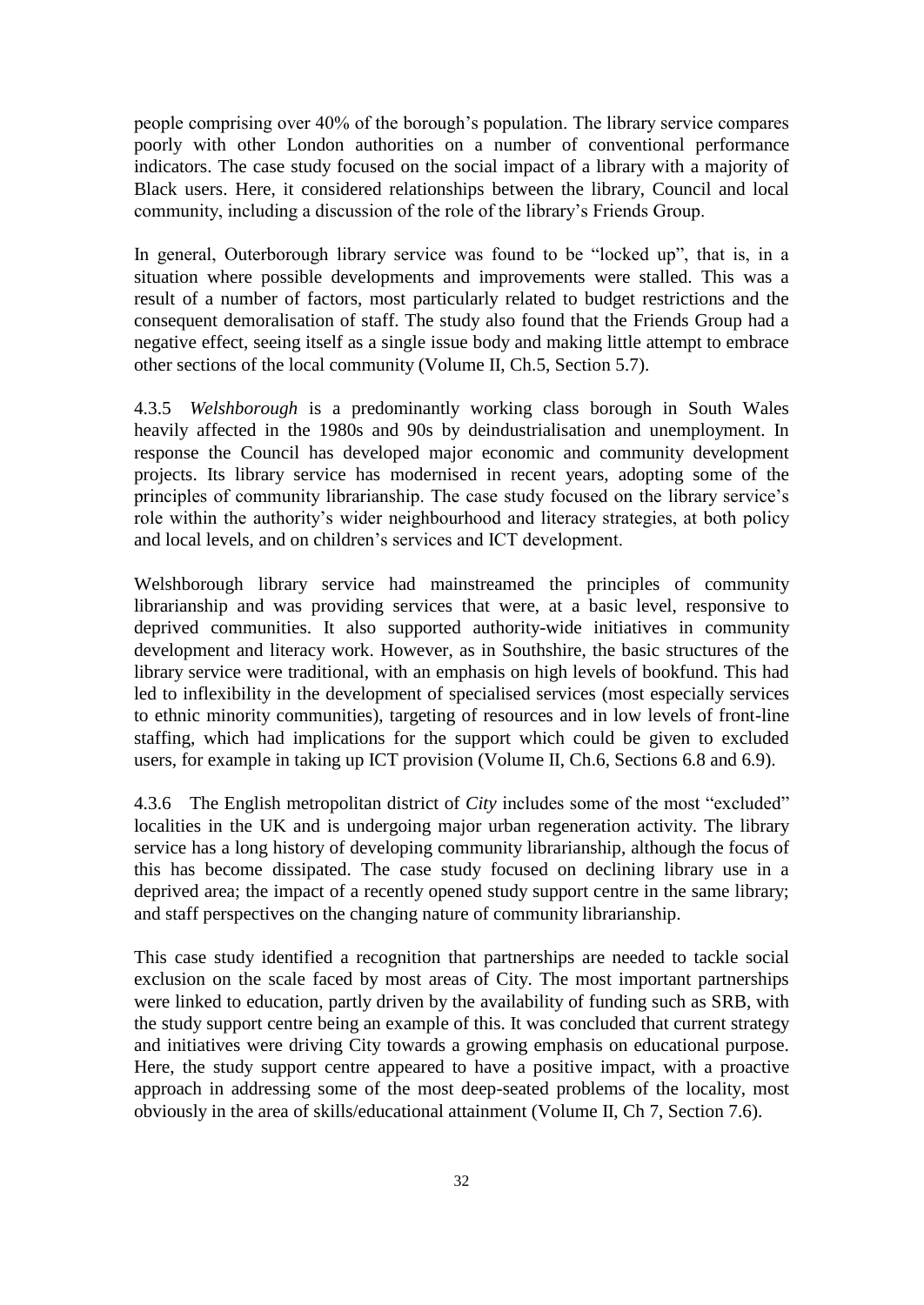4.3.7 *Millborough* is a small English metropolitan district, which is "average" on many socio-economic indicators. The authority has had long periods with no overall political control, affecting the authority's policy environment. The library service is traditional in its organisation and provision of services, but has recently embarked on a programme of improved ICT provision. The case study had two main themes: overall policy, specifically focusing on the impact of Best Value in relation to social exclusion; and an area based study of impact of the library service in a deprived neighbourhood.

Millborough was found to be an example of a library service which performs well on demand-led indicators, but which has also seen reductions in localities that perform least well on these criteria, as seen with the library in the area study. With the exception of ICT provision, there was an overall lack of strategic direction, something which was linked to the political vacuum existing for much of the authority's history. Partnership working was piecemeal and, at a local level, the effect of this was seen in a lack of clarity about the potential for the library to contribute to area regeneration. Best Value had perversely resulted in recommended cuts in some of the authority's most excluded localities, although these decisions were subsequently overturned (Volume II, Ch. 8, Sections 8.5 and 8.6).

4.3.8 *Caledonia* is a large, mainly rural, local authority in Scotland which experiences major problems of extreme rural isolation coupled in some cases with severe economic exclusion. The Council was the lead partner in a major Scottish Office social inclusion project focusing on exclusion and young people. The library service was in a period of flux, moving from a very centralised to a decentralised service, and the case study focused on the impact of these changes; ICT policy and the development of one stop shop provision; library services to isolated communities; and community consultation.

Caledonia's Library Service was found to have a traditional approach to social inclusion, based on the provision of a high standard of basic lending services and eliminating inequalities of access, especially geographical ones. It had been successful within these terms, but this approach has led to a relatively inflexible and uniform service and, at local level, a failure to recognise the needs of disadvantaged social groups and lack of involvement in the Council's more targeted approach to exclusion. However, there were some signs in Caledonia of a more flexible approach, especially resulting from innovative approaches to community consultation and the development of flexible, joint use approaches to Council buildings (Volume II, Ch 9, Sections 9.7, 9.8).

4.3.9 *The Central Education and Library Board (CELB)* covers a predominantly rural area in Northern Ireland, with a mainly Protestant / loyalist population. The modernisation of the service found in Welshborough was also seen here. The case study focused on two open and distance learning initiatives; conventional library use on a deprived estate; and pilot Internet access. There was a wider policy level to the study, reflecting Northern Ireland Office social exclusion policy.

The library service's main focus, in terms of exclusion, had been on the provision of open and distance learning facilities. One project was especially relevant to addressing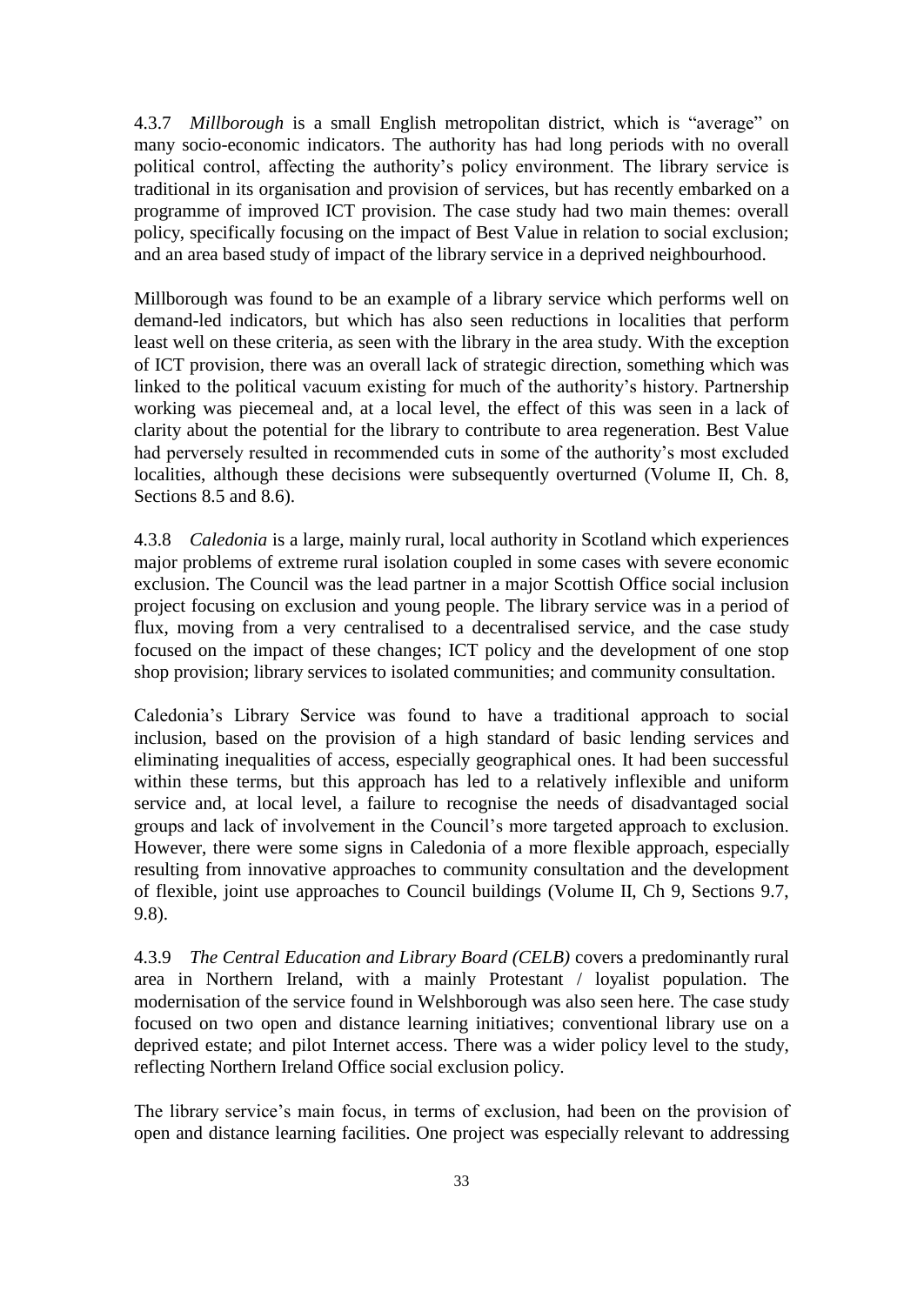exclusion, through its provision of a supportive learning environment. There was little other targeting of services. Consistent with other case studies (e.g. Caledonia), services remained largely uniform, with limited scope for staff to be responsive to local need. In terms of the religious dimension, the case study found general agreement that libraries were "neutral" places. However, it also raised issues about the different dynamics of the two main religious communities, and whether this meant that libraries should adjust their approaches to reflect these differences (Volume II, Ch 10, Sections 10.7 and 10.8).

#### *Case Studies: Themes and Issues*

4.3.10 Comparative analysis of these case studies revealed a number of common themes. There were, as would be expected, differing *conceptions of exclusion* operating in each PLA. However, most commonly, addressing inequalities of access and promoting equal opportunity were to the fore. This was illustrated by the emphasis on geographical access in Caledonia, and, to an extent, the other more rural authorities, Southshire and CELB (where there was an emphasis on equal access irrespective of religion). Similarly, physical access for disabled people emerged strongly in Southshire, where there was also a wider equalities culture relating to a number of social groups. This focus on providing services to specific groups was also strongly evident in Innerborough, for example in relation to ethnic minorities, disabled people and LGBTs. In contrast, a focus on excluded neighbourhoods was most evident in the urban authorities of Welshborough and City. Conceptions of social exclusion appeared less developed in Millborough, reflecting the policy vacuum found in the authority, and Outerborough.

4.3.11 In general, we found an absence of "whole authority" strategies and approaches to tackling social exclusion among the case study PLAs. Overall, it is possible to discern a typology of library service orientation towards social exclusion, as follows:-

- authorities who are pragmatists, with initiatives, but with little policy and strategy;
- authorities with policy and strategy, but where the reality does not reflect them;
- authorities with a clear strategy that is reflected across the organisation.

It would be difficult to allocate each case study authority definitively to these categories as, in reality, many were in transition between the different "types". More integrated approaches were, however, most discernible in City and Welshborough (as seen in interviews with frontline staff in both authorities) and Innerborough, where it was made clear that, despite the existence of the Services to Racial Groups Section, all staff remained responsible for serving these groups. However, with the possible exception of the direction taken by City (see 4.3.6 above), no service we studied was underpinned by a policy including poverty and exclusion as a cross-cutting or prime factor, although most had undertaken, or were undertaking, some policy and strategy development.

Finally, the policy climate interconnected with questions of *resourcing*, and specifically cuts in or restrictions on budgets. The effects of this were probably most extreme in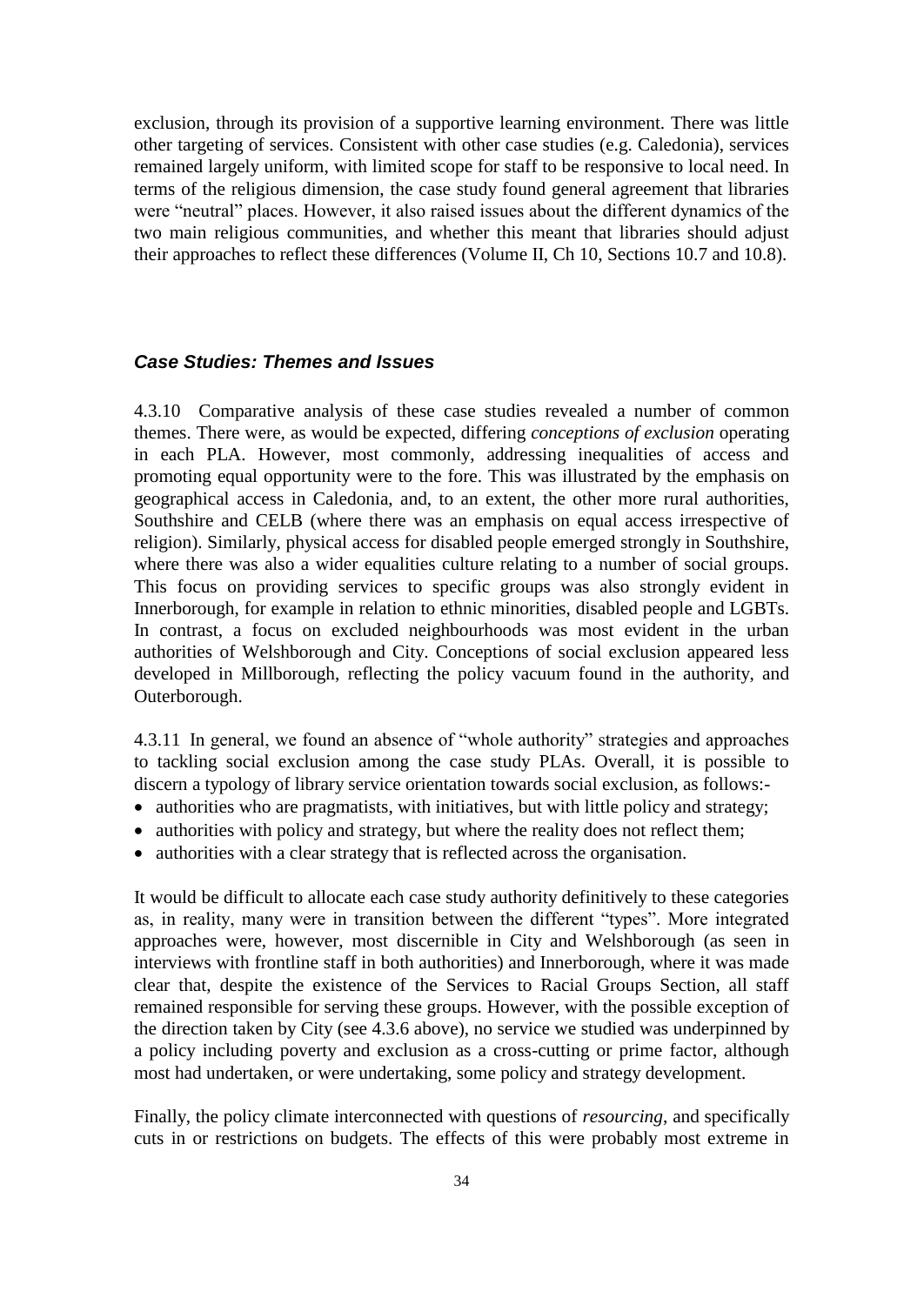Outerborough, but were present, to a greater or lesser extent, in all authorities (e.g. in the decline of outreach in City; the debates about the future of specialist services in Innerborough). Positively, most authorities did not charge for ICT access (see 4.3.15 below) and other cost "barriers" did not emerge strongly.

4.3.12 *Innovation in service provision* was not widespread, but all authorities exhibited examples of good practice. These included: the Study Support Centre in City; the Service to Racial Groups in Innerborough; CELB's Townside Open Learning Centre; the Visually Impaired People's Service in Southshire; and community consultation in Caledonia. Good practice tended to be piecemeal, isolated and, in some cases, the result of interested staff or people with particular priorities (e.g. Millborough's website; Moorside Library in Caledonia). This suggests that the "baseline" of existing activity is not as high as is often assumed (a conclusion supported by the project survey).

4.3.13 Much of this good practice was linked to successful *partnerships*, for example with the local and national non-statutory sector in Southshire and education and community groups in CELB. In Welshborough, the library service played an important supporting role in neighbourhood and literacy partnerships led by the local authority. A successful contribution to neighbourhood regeneration was also found with the SRBfunded study support centre in City, but the library service was marginal to SRB activity in Innerborough and Millborough.

4.3.14 These partnerships often raised questions of *mainstreaming and sustainability*. Many of the projects and services considered were subject to short-term funding (e.g. the study support provision in City and CELB). Other services had been mainstreamed (e.g. the services for racial groups in Innerborough and visually impaired people in Southshire). More generally, there was little evidence of *redistribution of resources* in favour of excluded groups and communities, something which was confirmed by the survey findings. There was a general absence of *consistent* (as opposed to ad hoc) targeting of socially excluded people and library service universalism contrasted notably with targeted approaches by other parts of the local authority in Welshborough and Caledonia. This universalism was also inherent in the view that if good services were available to everyone, then they would "trickle down" to excluded people. This view is expressed by senior managers in at least three authorities (explicitly in the CELB case study, at 10.7.1, but implicitly also in Welshborough and Caledonia, where the emphasis was also very much on good services for all).

4.3.15 All of the authorities were, to a varying extent, developing a programme of *modernisation through ICT*. Some had received financial support from DCMS-Wolfson or grants such as SRB (e.g. City). Others were introducing ICT provision on the back of circulation system modernisation (Millborough). There was free access to ICT in several areas (e.g. Welshborough; Southshire; Millborough). Most authorities had taken on the concept that ICT would widen use and provide a service to excluded individuals. However, few had a strategy to ensure that provision was used by the socially excluded, rather than extending a new service to existing users. Exceptions here might include provision that specifically addressed questions of skills and confidence and were directed towards excluded groups (e.g. the Townside Centre in CELB; the Study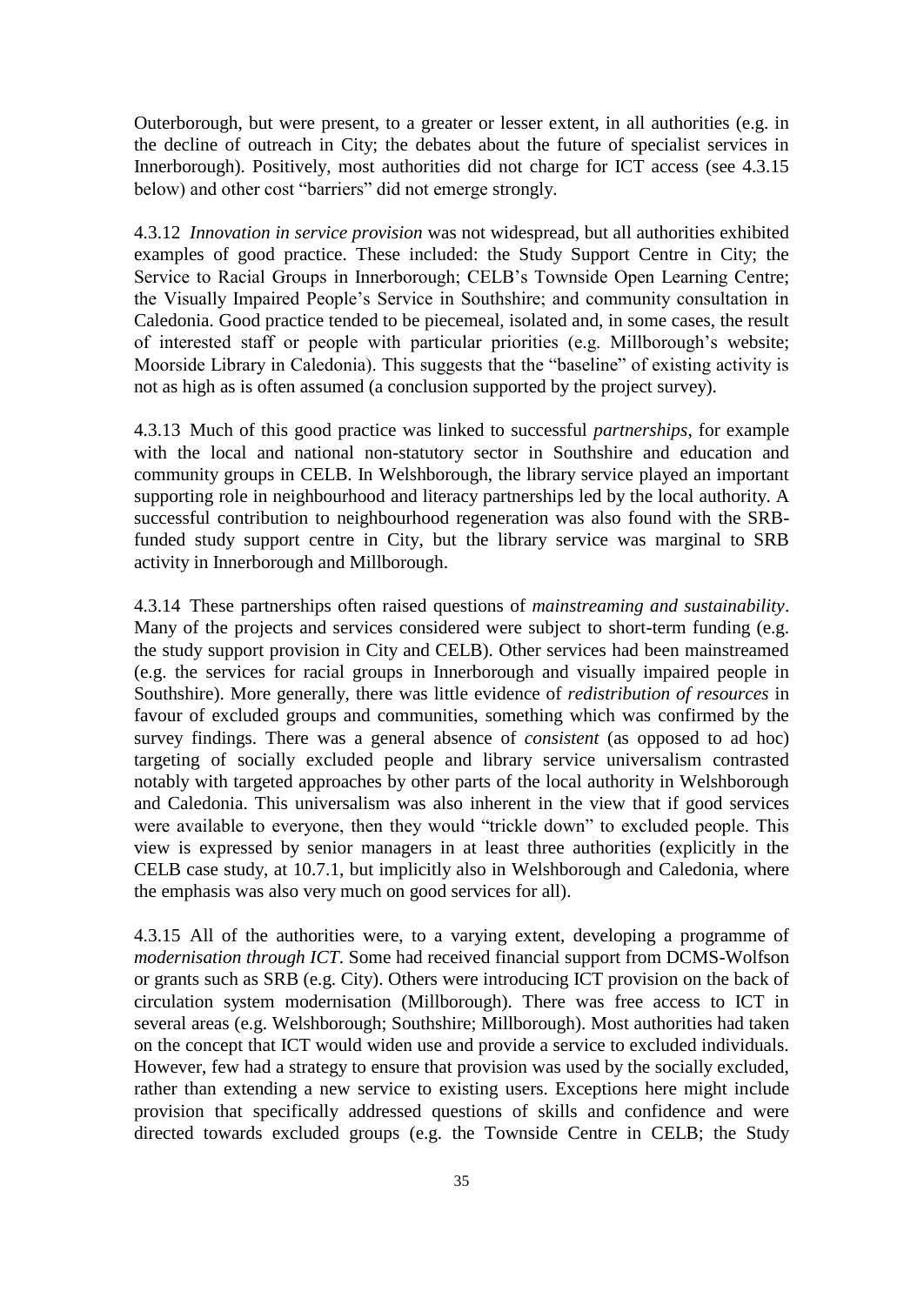Support Centre in City).

4.3.16 *Staffing*, and especially the limitations of it, emerged as a major theme in the case studies. Within this, there was a debate about the relative importance of staff numbers and the focus of staff activity. Staff numbers were an important issue almost everywhere, being particularly mentioned in Welshborough and Outerborough. Single staffing was a particular negative factor, affecting the scope for outreach and the amount of support given to users, in Caledonia, Southshire and Welshborough. Staff numbers were also an important issue in Innerborough, where cuts to the Services to Racial Groups Section were under discussion. At the same time, there was a question about how staffing resources were used. In Outerborough, an absence of targeting meant that staff were stretched and dissipated across a poor range of services.

A related issue concerned the empowerment of staff and decisions being taken at the appropriate level. In CELB, in particular, centralised services have persisted, affecting local staff's ability to be responsive to community needs.

A key theme emerging was that of *staff attitudes* to different kinds of socially excluded people. These were, in many authorities, seen both negatively and positively (e.g. at different libraries in Outerborough, Volume II, Ch 5., 5.7.7). In many cases it was suggested that some staff are more comfortable with groups who they are familiar with (see for example, Volume II, Ch.10, 10.2.2). Training, recruitment and selection strategies were all highlighted here.

4.3.17 Linked to the general theme of the skills and competence needed by library staff, *specialism* was an especially important issue in the Innerborough case study. This case study raised the question of whether a specialist service creates "ghettos and deadends" for staff. However, some skills essential for addressing social exclusion clearly will require staff "specialism" e.g. language needs; cultural awareness; advanced ICT knowledge. In Welshborough and Millborough, where there were no specialist staff working with Black communities, there was a clear need for better support to these groups. In most areas, there was a need to provide better support for ICT (something which, of course, had a disproportionate impact on less skilled and confident users) and to deliver outreach.

4.3.18 The concepts of *hierarchy* and *community* also emerged in the case studies. These concepts reflect attitudes to the communities that libraries serve. In case study interviews, library managers and staff commonly responded to questions about social exclusion by discussing community activity instead. All authorities claimed high levels of community activity, in terms of outreach and community use of libraries, but this was not always linked to matters of poverty, discrimination or disadvantage.

Different case study authorities had singled out particular excluded social groups for special attention, usually on the basis of perceived need. However, most had adopted an "ad hoc" approach to such special provision, rather than a systematic consideration and prioritisation of all social groups. The survey highlights how some groups (e.g. homeless people; LGBTs) rarely figure in any prioritisation. The idea of the deserving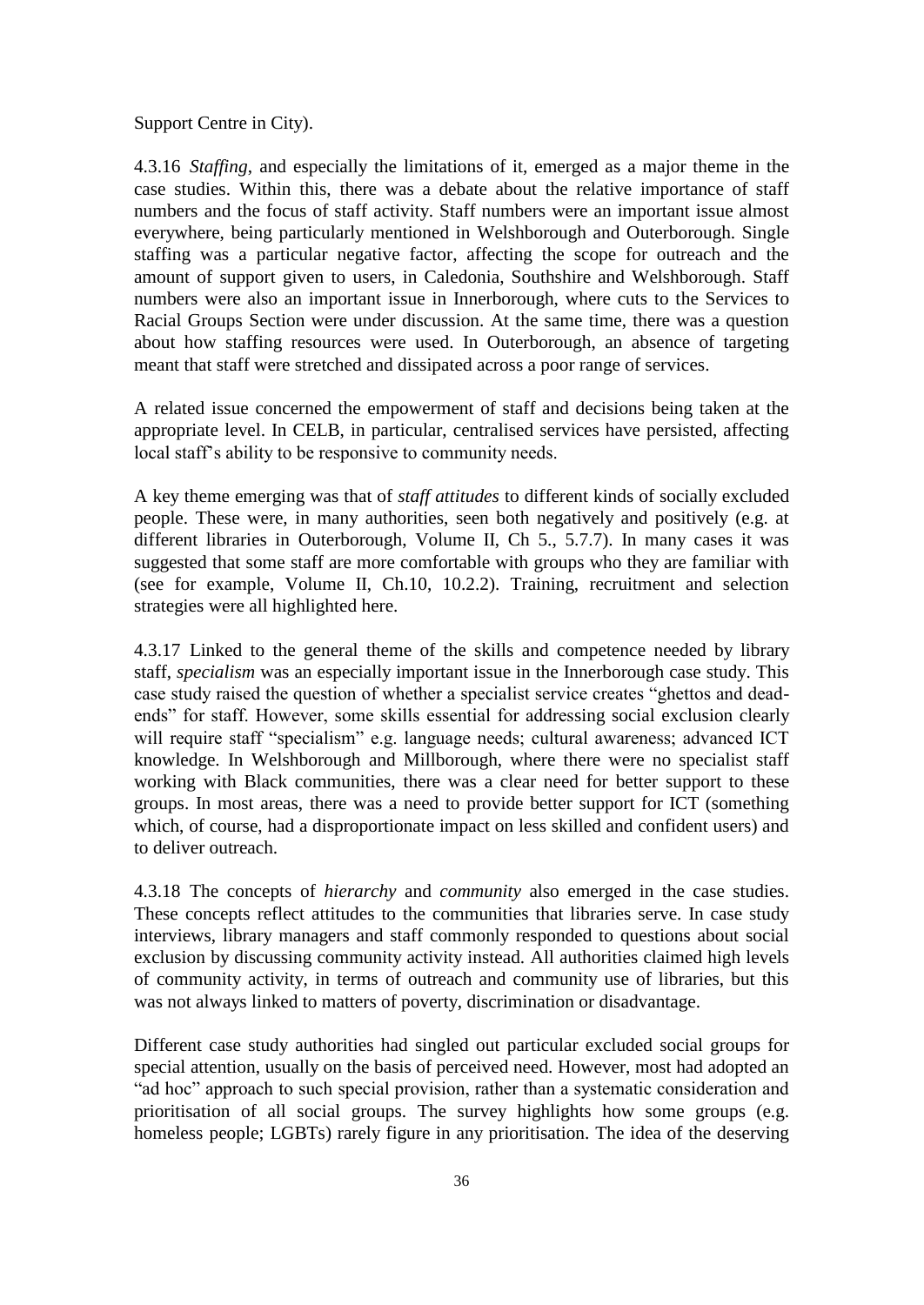or undeserving (or legitimately or illegitimately) excluded was confirmed in some of the case studies. For example a senior librarian in Welshborough commented that "it's easier to get things done in Welshborough if you say old people or children, rather than homeless people, substance abusers, or whatever...".

4.3.19 Finally, the case study PLAs took different approaches to *consultation, needs assessment and performance measurement* as it related to social exclusion. For example, in Caledonia, the Council was using quite sophisticated community consultation techniques which specifically targeted excluded sectors of the community. City's Study Support Centre gave its users a genuine stake in decision-making. These examples can be contrasted with the Best Value process in Millborough and Outerborough, where the various processes did not appear to have been used to address the needs of socially excluded groups or communities. The Friends Group in Outerborough had the unfortunate effect of exacerbating the "social distance", from the library, felt by many excluded groups within the local community.

However, overall in the case studies, services were generally being led by demand, rather than models of social need. Specifically, this resulted in demand-based models of resource allocation forming the basis of financial allocations to libraries, even in areas like City where "exclusion" was very widespread. The pressures of quantitative indicators were seen in most (arguably all) case studies, and were perhaps most striking in Millborough, where Best Value exercises had resulted in the threat of library closure in the one of the most deprived areas of the borough. Such pressures were also evident in Welshborough, CELB and Outerborough.

4.3.20 In summary, the *Public Library Policy and Social Exclusion* case studies confirm the findings of the survey that there are wide variations in types and levels of activity addressing social exclusion among UK PLAs. Whilst they illustrate some imaginative and innovative initiatives and service developments, overall they suggest that activity is patchy and uneven *within PLAs* themselves, not only between them as the survey suggests. Moreover, the case studies also point to significant barriers and problems which hinder PLA attempts to tackle exclusion. Some of these are a result of external factors, like lack of money and equipment, but many more, we suggest, are linked to the internal procedures, cultures and traditions of library services themselves. We return to this issue in Section 4.4.

Overall, we conclude that the case studies point to:

- some innovation and real successes in addressing social exclusion, most frequently linked to targeted initiatives employing community development and other proactive ways of working;
- some successes in working in partnership with other local authority departments and the local not-for-profit sector in developing "joined up" approaches to exclusion;
- problems in developing an overall, PLA wide, policy framework and strategy to tackle exclusion with exclusion issues "mainstreamed" only exceptionally;
- a reluctance to adopt resourcing models that consistently prioritise excluded communities or social groups;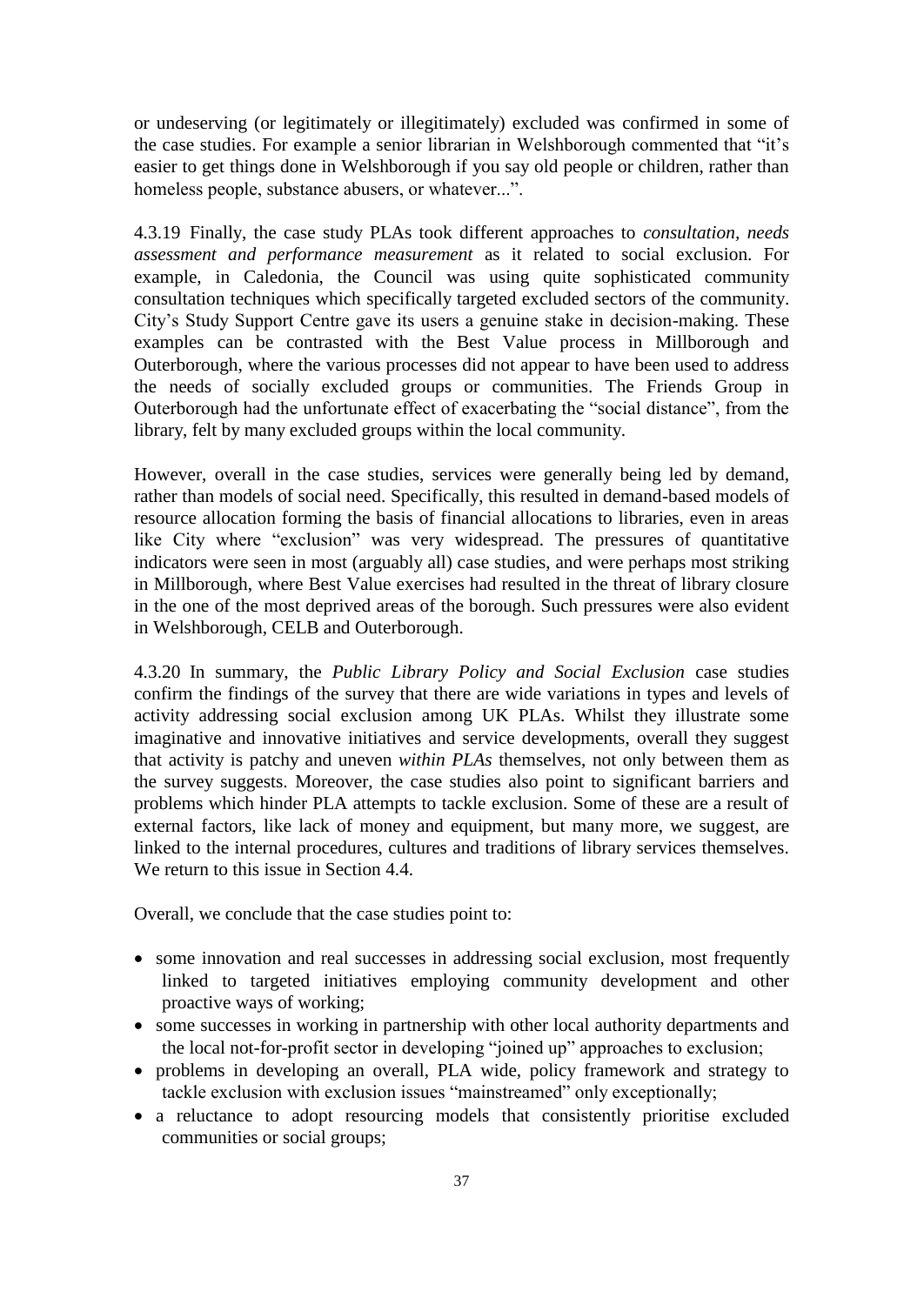- limits on the ability of library managers and staff to work with excluded people because of lack of skills and training and sometimes negative attitudes;
- a tendency to consult with communities and excluded groups only sporadically, and a tendency to suggest that any "community" activity automatically addresses exclusion;
- a ongoing concern with the "modernisation" of the library service which is only exceptionally linked to exclusion issues;
- an overall concern with the continuation of a "passive" service which prioritises "access" rather than with proactive and interventionist ways of working.

### *4.4 The Public Library Policy Debate*

4.4.1 As we have seen, both the survey and the case study findings of the *Public Library Policy and Social Exclusion* project have identified not only uneven practice, but also a degree of uncertainty about social inclusion policy and strategy in the contemporary public library. Our case study authorities were above all *uncertain* about the kind of measures they should adopt, and because of this they fell back on traditional ways of working. This leads into the question about what kind of policy guidance PLAs need and what currently is offered them. The concluding part of this chapter thus reviews current public library policy initiatives since 1997, and assesses the extent to which they offer an adequate framework for PLAs to progress.

4.4.2 Unlike in the 1980s, where initiatives linked to disadvantage and community librarianship were predominantly determined at local level, the social exclusion policy agenda under New Labour has more obviously been driven by activity at the centre. Most obviously, as Section 2.4 has noted, this activity has been framed by a raft of policy initiatives from Ministries such as the DETR, DCMS, the DfEE and the Cabinet Office Social Exclusion Unit, and Scotland and Northern Ireland have developed parallel policies. Most recently the Social Exclusion Unit's *National Strategy for Neighbourhood Renewal* has synthesised these initiatives and aims to "arrest the wholesale decline of deprived neighbourhoods, to reverse it, and to prevent it from recurring" (Social Exclusion Unit, 2000b, p.9). Its proposals affect libraries in a number of ways: it calls for an improvement in the quality of local public services as they affect socially excluded neighbourhoods remarking that "core public services are often poorest in poorest communities, but they need to be as good there as anywhere else" (Social Exclusion Unit, 2000b, p.11). It calls for targets for core public services in deprived neighbourhoods, and highlights other matters such as the building of community capacity and "making adult skills a priority in deprived neighbourhoods". All of these recommendations, potentially, suggest an investment in library services for the socially excluded.

4.4.3 Other central government policy initiatives that have particularly impinged on libraries include those directed at lifelong learning and ICT. The Social Exclusion Unit's Policy Action Team 15 now recommends that, by April 2002, deprived neighbourhoods should have "at least one accessible community based ICT facility" and include libraries in a range of possible locations / providers (Policy Action Team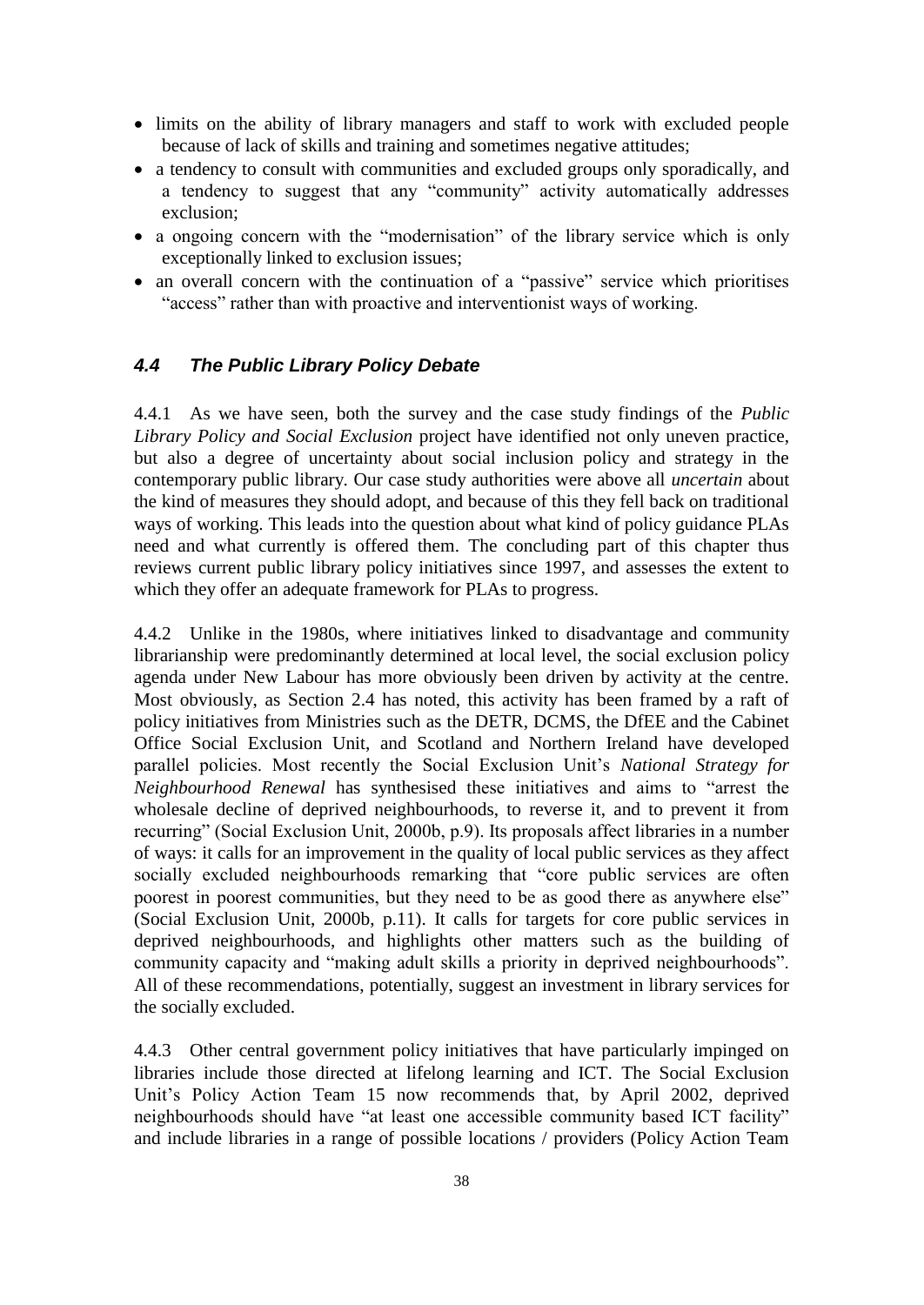15, 2000). The New Opportunities Fund proposals for community access to lifelong learning similarly identify public libraries as a delivery mechanism for learning projects focused on the socially excluded, although they hesitate to designate libraries as a prime provider, stressing the partnership route (New Opportunities Fund, 1999).

In general, the response of the public library community to these policy developments has been to argue that the *modernisation* of the public library service, and in particular the creation of an electronic "people's network", represents the best, and most cost effective way of developing a socially inclusive information society. *New Library, the People's Network* (Library and Information Commission, 1997) originally advanced such a view shortly after the election of New Labour, and since that time numerous other professional reports and lobbying documents have argued in similar vein. Most recently, a report drawn up by Library and Information Commissioners - *Libraries, the Essence of Inclusion* - identified as its key message a challenge to government to "stop" investing in new institutions to do what libraries already can do - focus your investment" (Library and Information Commission, 2000).

4.4.4 By and large, however, government has been cautious in accepting this advice, preferring not to put all its eggs in the public library basket. In part, this caution is clearly related to an uncertainty about the public library's capacity to deliver on social inclusion. Such uncertainties are supported by successive DCMS appraisals of English public library authority *Annual Library Plans,* which reveal lack of strategic planning and uneven and patchy activity. The 1998 appraisal concluded that "social inclusion was scored poorly … we have found many individual initiatives that are clearly directed at one or more minority groups, but what seems to be lacking is a comprehensive review of social inclusion, from a library service standpoint, and a co-ordinated response" (Department for Culture, Media and Sport, 1999b, p.7). In 1999, things were a little improved: DCMS assessors this time rated the majority of English authorities "good" or "adequate" on social inclusion policy (see the figures detailed in Section 4.1.12). However, DCMS assessors commented that "once again, it is surprising that so few authorities were assessed as good in view of the request from DCMS to show how these policies were being taken into account in library planning" (Department for Culture, Media and Sport, 2000a, p.20).

4.4.5 Central Government policy is thus now clearly directed at steering public library authorities towards a more comprehensive and focused approach to social inclusion. In terms of policy guidance, the DCMS overview document *Libraries for All: Social Inclusion in Public Libraries* (Department for Culture, Media and Sport, 1999a) marks a clear attempt by central government to persuade library authorities to *mainstream* social exclusion issues; moreover, it clearly recognises some of the shortcomings we have identified in Section 3 of this study, and identifies how libraries will need to change. All in all, it advocates some relatively major changes for the public library service, including

- the development of tailored services for minority groups and communities
- the consultation of socially excluded groups and communities in order to ascertain needs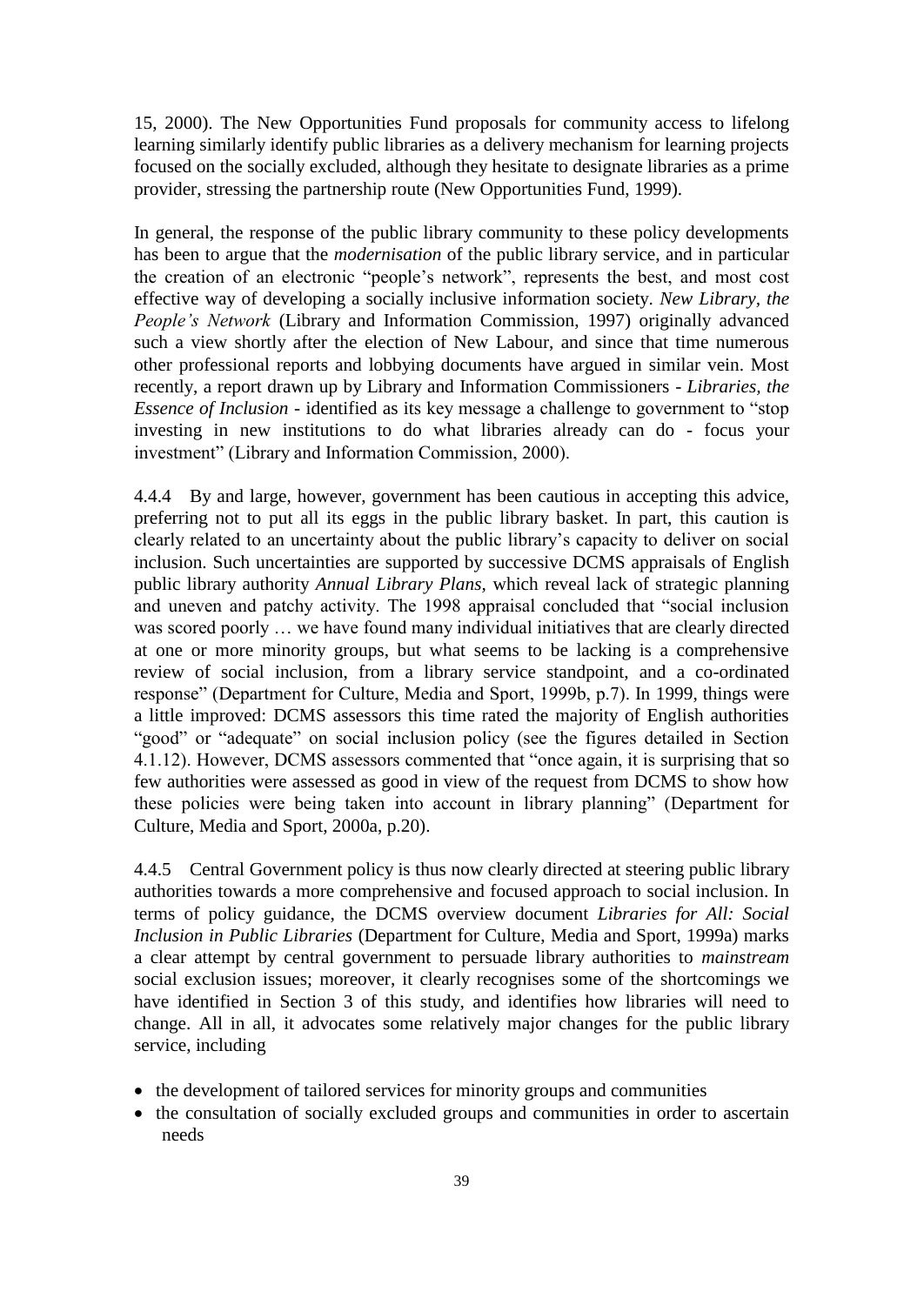- the development of a community resource centre role for libraries
- the development of the library as a local learning centre
- development of partnerships with other local providers and the development of more joint provision (Department for Culture, Media and Sport, 1999a, pp.14-18).

4.4.6 However, *Libraries for All* stops short of recommending that specific social inclusion standards should be developed for public libraries, an omission that is reflected in the recently published *National Standards for Library Services* (Department for Culture, Media and Sport, 2000b). Other important bodies, though, have started to press for a more thorough regulatory regime: the House of Commons Culture, Media and Sport Committee, in its recent report, welcomes a public library emphasis on social exclusion issues and calls for "continued improvements in this aspect of library provision" (House of Commons Culture, Media and Sport Committee, 2000 p.xvi). It recommends that "the implemented national library standards provide more specific guidance on the promotion of social inclusion" and it asks for the "collection and publication of comprehensive statistics on library use by all socially excluded groups" (House of Commons Culture, Media and Sport Committee, 2000). All of these recommendations, our evidence suggests, are important and should be a priority for policy implementation.

#### *4.5 Conclusion*

4.5.1 Current policy debates about the public library and social exclusion thus revolve around a number of key questions and concerns. Such questions include the following:

- Can public library services actually offer relevant and quality services to deprived communities and social groups? How, and in what ways, do they need to change?
- Will the modernisation of the public library, and specifically the development of the *people's network*, deliver social inclusion?
- Can public libraries effectively work with other service providers to address social exclusion?
- To what extent do public libraries need guidance and regulation in order to ensure that they address social exclusion? What kinds of policy framework will work?

4.5.2 The findings of the *Public Library Policy and Social Exclusion* survey and case study research, summarised in Sections 4.2.14 and 4.3.20, suggest that a response to the first three of these questions would have to be an extremely hesitant one. By and large, public libraries are revealed as extremely uncertain about social exclusion policy and strategy, and that good practice and initiatives, whilst existing, are sporadic and uneven. Case studies reveal that public library authorities experience numerous problems in addressing social exclusion, ranging from the lack of coherent policy and strategy, through the limited abilities, attitudes and skills of their staff, to difficulties in both accessing and targeting sufficient materials and resources. The survey suggests that there are some exceptions to this pattern: a minority of PLAs clearly are prioritising and mainstreaming librarianship for social inclusion. However, at the other extreme, the survey also suggests that there are perhaps a quarter of UK PLAs who have little interest in or service development in the inclusion sphere at all.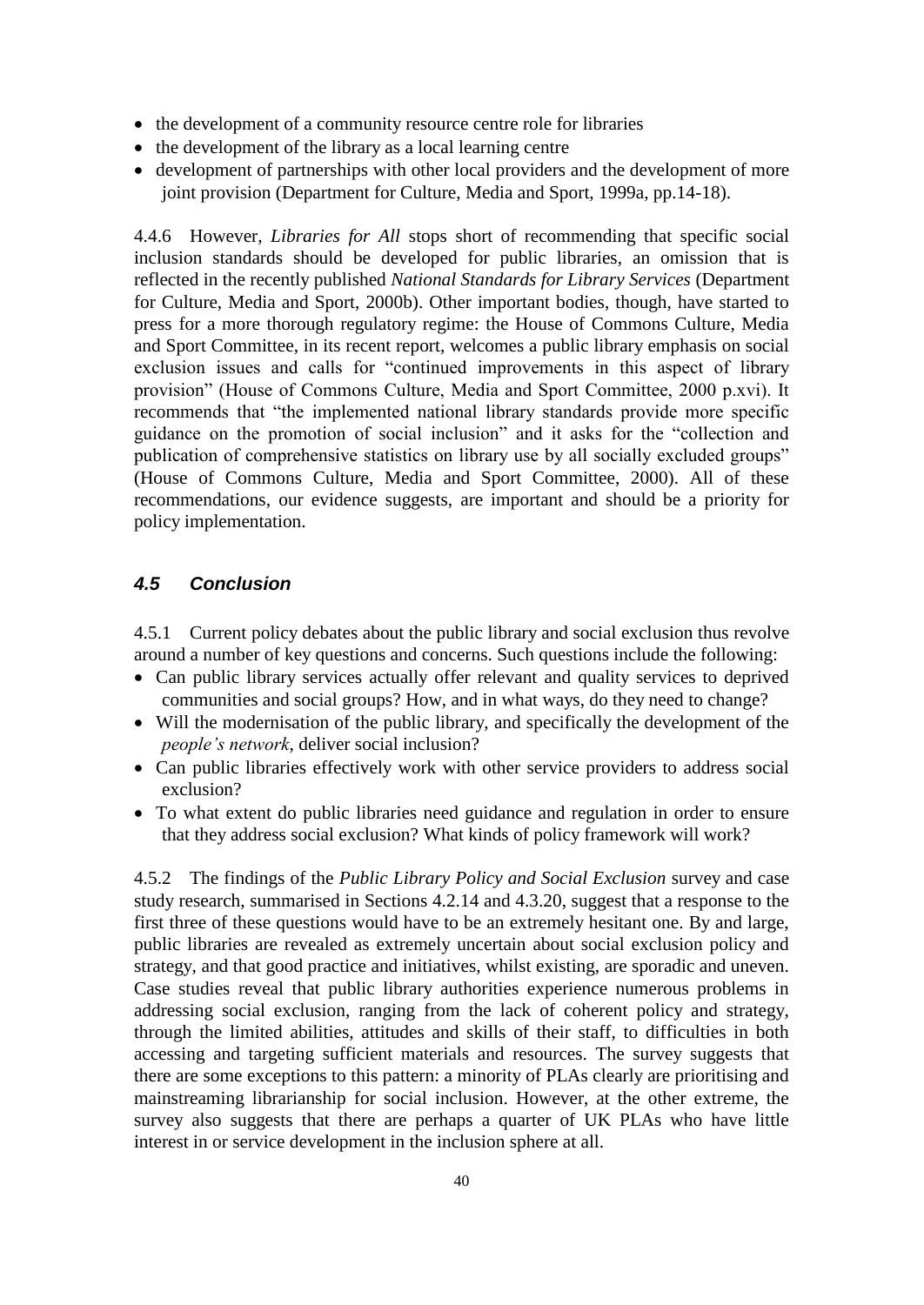Overall, this evidence suggests that many services are currently undergoing what we describe as a "neutral" modernisation rather than a refocusing of library purpose on inclusion. A universalist model of service, with limited targeting, continues to predominate. This model is broadly based on concepts of equality of opportunity and access, as opposed to redistribution of resources, targetting and equalities of outcome (for example, in the case of ICT, access may be free, but without appropriate support, it often remains difficult for less confident users to utilise technology fully). More generally, in the summaries of individual case studies, a clear theme dominates: that many services are not proactive, and that that this inflexibility makes it difficult to respond to local need. Thus traditional and reactive models predominate. This supports the argument of *Libraries for All* that libraries need to undergo a cultural change from a "shop front' model of provision, in which people use services for self-defined purposes" to "community oriented provision … to address all aspects of social exclusion" (Department for Culture, Media and Sport, 1999a, p. 23).

Fundamentally, it is perhaps important to stress that many of these limitations seem to lie in the history and traditions of the public library, as we have presented them in Chapter 3. The principles of " access", individualism, equal opportunity, voluntarism and a passive approach to library service still dominate the discourse of most public librarians. Many PLAs seemed to us to be attempting to *modernise* their services, especially through the assimilation of ICT, on the basis of such principles, and argue that as a result they would bring about social inclusion in an "information" society. Our findings suggest, on the contrary, that this predominantly passive strategy is likely to have only a limited impact on excluded social groups and communities and that, in order to more fully address the needs of excluded people, a much more radical transformation is needed. In Chapter 5, we sketch out some of the elements of such a transformed, or "inclusive", public library service.

#### *Notes*

1. The size of our full sample is 129. Subsequent tables refer to sample size only where this differs from the full figure.

2. Full details of the indexing exercise are given in Volume II, Chapter 2.

3. For those who would like to read full reports from each case study, these are gathered in Volume II of *Open to All?* As well as reporting the full case study findings, this also discusses the various research methods used. All references in Section 4.3, unless otherwise stated, are to Volume II.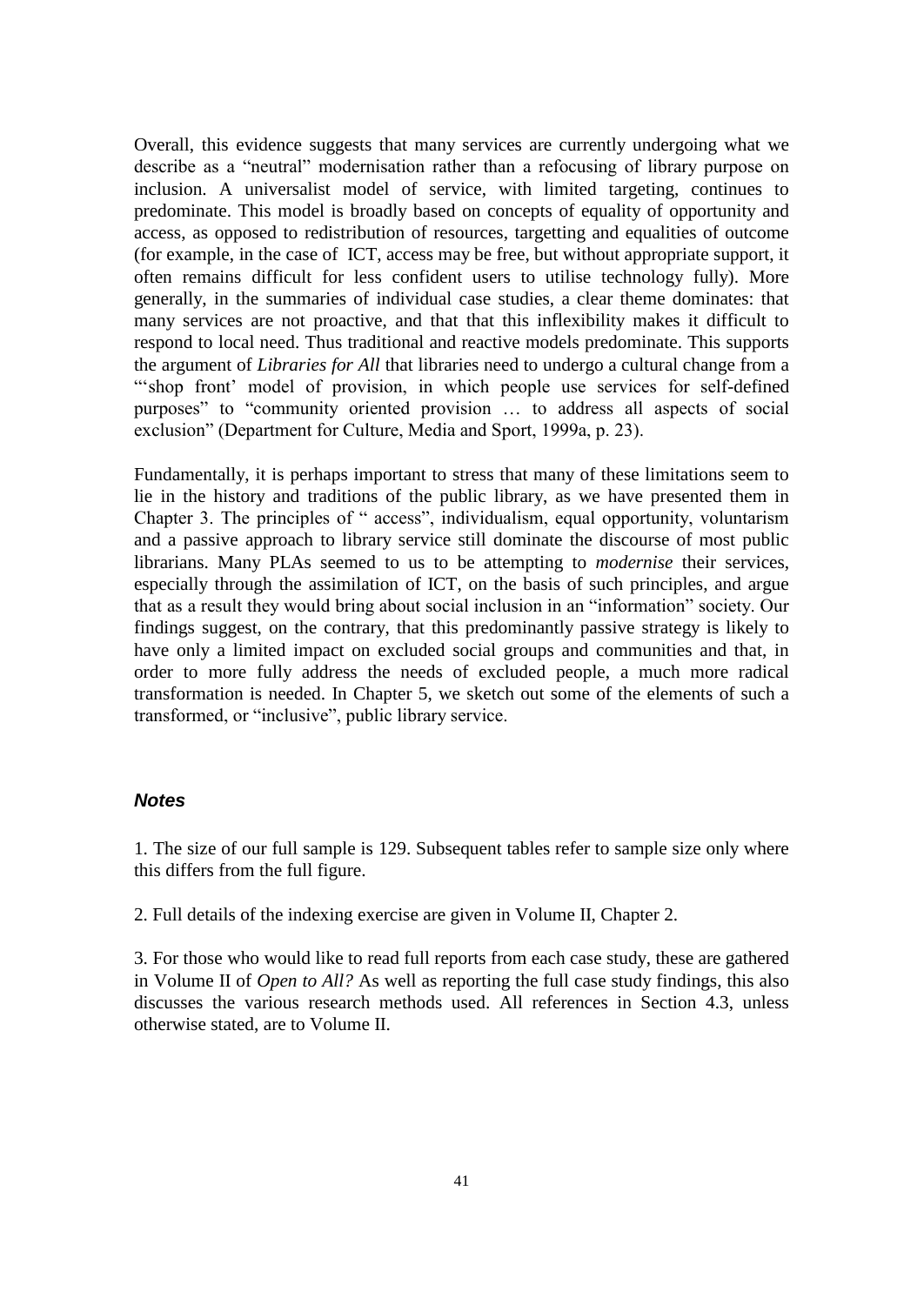# **5. Transforming Libraries for Social Inclusion**

#### *5.1 Introduction*

5.1.1 In this section of *Open to All*? we set out a blueprint for what we believe would be a more socially inclusive public library service. As has been suggested already, we are convinced that many elements of the public library tradition need to be challenged if a truly inclusive service is to evolve, and if a focus on the excluded is to become more than a concern on the margins of public library service. It overall terms, we argue on the basis of the findings of Section 4 that:

- the focus on *passive* provision of books and materials needs to be replaced by a much more *active* and *educative* role for library staff;
- the emphasis of the library on individual service, inevitable to some degree, needs to be supplemented by a *community development* and *community education* role;
- the universalist idea of *access for all* needs to be given real meaning for excluded people through the development of targeting, priority resourcing and positive action programmes;
- the concept of the library needs to be broad and all embracing and not focused simply on buildings, institutions and the barriers they erect. Outreach, partnerships and joint provision all have a place in creating a new, more accessible "library" for the twenty first century.

5.1.2 In subsequent sections, we set out the components of a transformed public library service in more detail. The sources of our ideas are numerous and include a wide range of writing and comment beyond the empirical scope of the project. However, most of our ideas are not, we should stress, utopian or fanciful. Some of them derive from examples of public library services and initiatives that we have observed in the case studies and elsewhere which *have* had a significant positive impact on social inclusion and serve as examples of what can, with will and resources, be done. Others derive from the large body of literature in the library field and elsewhere that has grappled with the problems of exclusion and how to address them - many of these are highlighted in the project working papers. Some of the sections, in addition, contain discussions of the problems of transforming public libraries in these directions. Others offer specific suggestions about the mechanisms we might use to move towards this "inclusive" service: suggestions which are ultimately reflected in the project recommendations in Section 6. We begin with a discussion of the community role of the public library and move, as the chapter progresses, to issues of service development,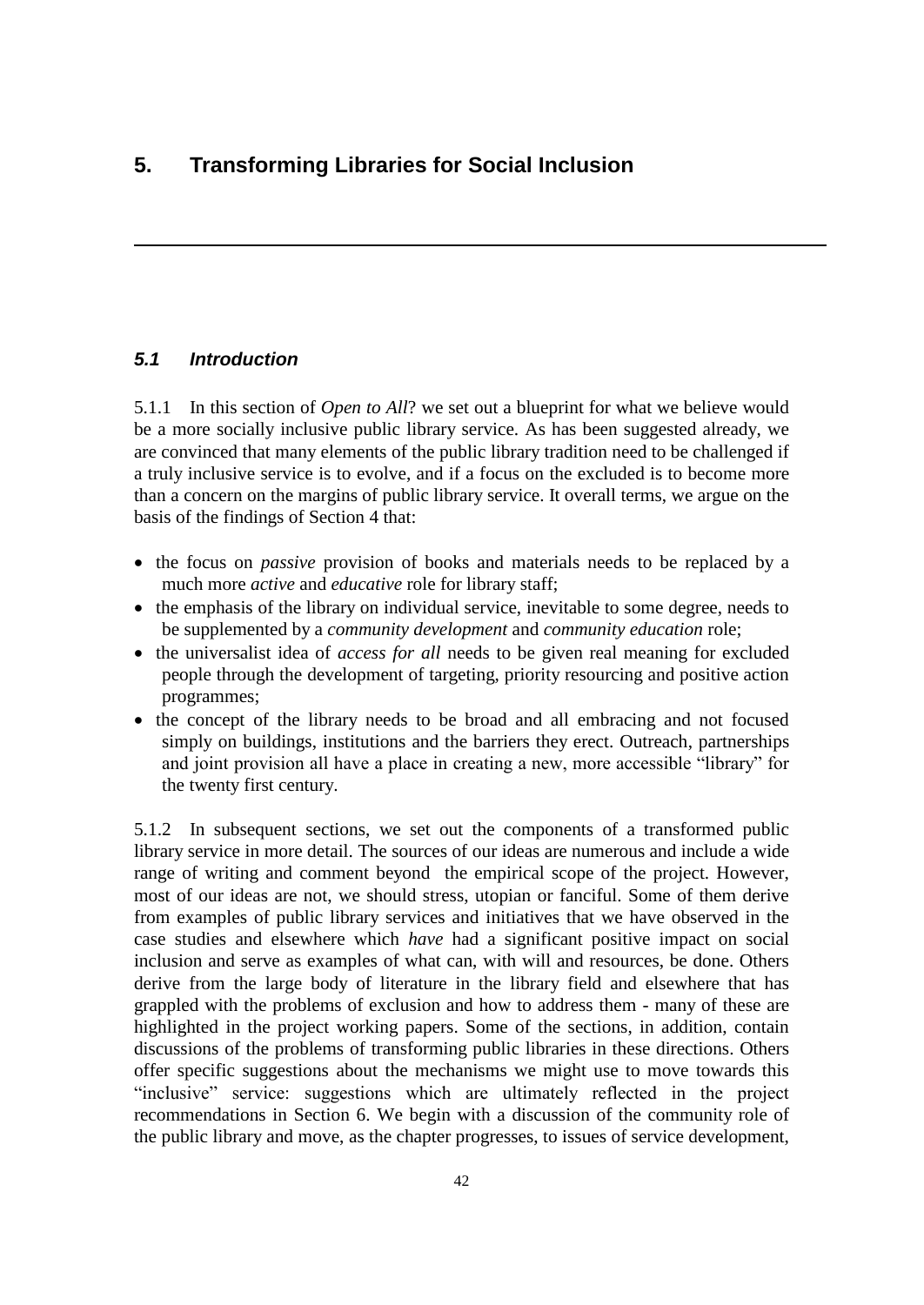staffing, resourcing and standards.

### *5.2 The "community" role of the public library and its relevance to social exclusion*

5.2.1 A large body of recent research, including that summarised by Matarasso (1998a), has contended that the capacity of the public library to address social exclusion depends on its adoption of a community development role. The DCMS report *Libraries for All*, concurs with this view, arguing that disadvantaged communities face formidable barriers to the flow of information and that libraries can play a vital part in sustaining both local information flows and access to the wider world of knowledge. Librarians, it goes on to argue, need to build relationships with community organisations and groups, act as "gatekeepers" who analyse and satisfy local needs and work to facilitate the development of local skills and literacy. Library buildings need to become a genuinely shared local space where people can go both individually and collectively to use resources and equipment, access information and receive help and support appropriate to their needs (Department for Culture, Media and Sport, 1999a, pp.10-11).

5.2.2 Our research findings support the view that this vision of the public library is an appropriate one for tackling exclusion, indeed further sections of this chapter elaborate more specific ways in which it might be achieved. In particular, some of our case study findings have highlighted the effectiveness of these approaches: Dock Library (Welshborough) and at Moorside Library (Caledonia) provided typical examples of where librarians working on these principles had made a significant impact on suburban working class and marginalised inner city communities (Volume II Ch.6, Section 6.2; Ch.9 Sections 9.3). Conversely, in excluded communities where such ways of working had not evolved, or had been abandoned, library services were experiencing real problems with the usage and sustainability of library services. This was undoubtedly the case at Lochside, Caledonia and Green Hill, Millborough (Volume II, Ch.8, Section 8.3).

It is also clear from our findings that community development approaches work more effectively when they are planned in partnership with other agencies and on a "whole authority" rather than an isolated basis. In Welshborough, our case study authority that came nearest to this model, great efforts had been made to overcome the perceived departmentalism of the council and develop links and strategies in tandem with the education service, local voluntary groups and the Council's own community development project. Community development targets were also incorporated in annual service plans and operational norms of branch libraries. As a result, the library service was highly regarded among local community workers. One told us that "library staff are incredibly responsive, very proactive … they have a view of libraries as being not about lending books but about a whole role of providing a social function, a regeneration function"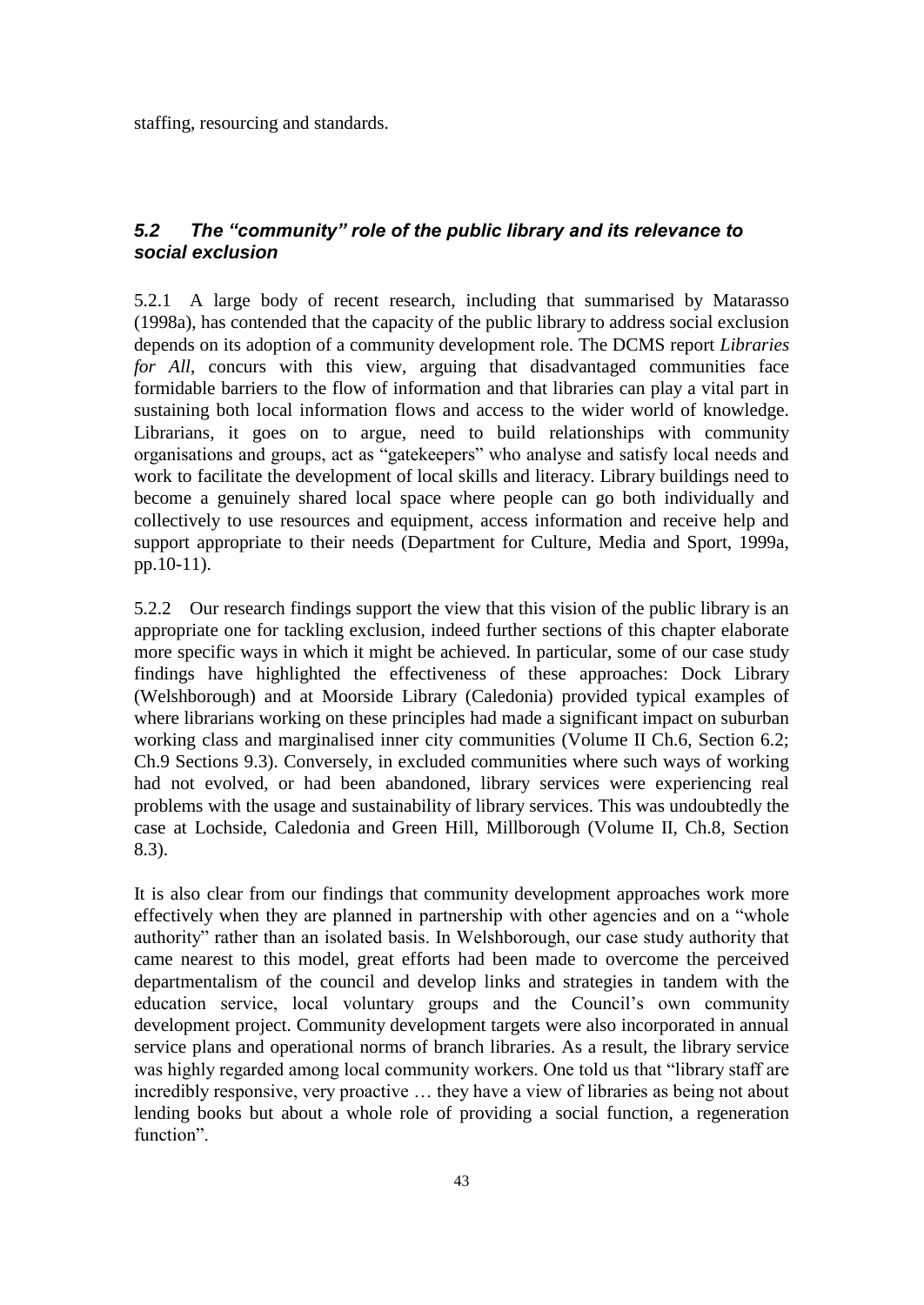5.2.3 However, there is also clear evidence that community development approaches do not provide the only mechanism through which libraries can address social exclusion. All "communities" by their nature exclude as well as include, and many of the most marginal groups in British society, such as travellers, refugees and homeless people are habitually excluded from local life. Moreover, in many excluded "communities", as David Byrne emphasises, community life has by and large collapsed, and there are few, if any local networks to tap into (Byrne, 1999, p.123). Such a situation proved largely to be the case in the inner city community in our City case study, and in our Innerborough case study in relation to a large refugee community. In such cases library services are faced with developing alternative social inclusion strategies: in City this has involved, with some success, the transformation of some libraries into learning centres focusing on skills and literacy and in Innerborough the establishment of a specialist services targeting this particular social group. The issues involved in such service developments are discussed in subsequent sections of this chapter.

### *5.3 Active / proactive / community librarianship and the importance of new ways of working*

5.3.1 This research has highlighted the failures of both the traditional methods of working and also of the original attempts in the 1970s and early 1980s to introduce "community librarianship". Nevertheless, case studies have also demonstrated the importance of, and need for, public library services being offered outside the walls of the buildings to remove the barriers which these impose.

Of the public libraries examined in the case studies, it was clear that those which are having the greatest impact on tackling social exclusion were working both in and out of the buildings (for example at Welshborough); had developed strong links with particular local communities (e.g. Innerborough); had focused on specific aspects of social exclusion, targeting their services (e.g. Southshire); and / or had built up strong partnerships with other local agencies (e.g. City). It is also clear from the survey that the very few public libraries which have introduced aspects of the community development approach into their work are beginning to see some results from this.

5.3.2 Whether they want to or not, public libraries cannot return to the resourcehungry outreach and "community librarianship" approaches of the past, which bolt on these ways of working to a pre-existing buildings based service. What is needed instead are ways of increasing the involvement of and commitment by the public library to serving the needs of socially excluded people in the local community, and of finding new and different ways of working.

Some of the examples given above may well lead in the right direction: however, at the same time, this should not be used as an argument for saying that public libraries do not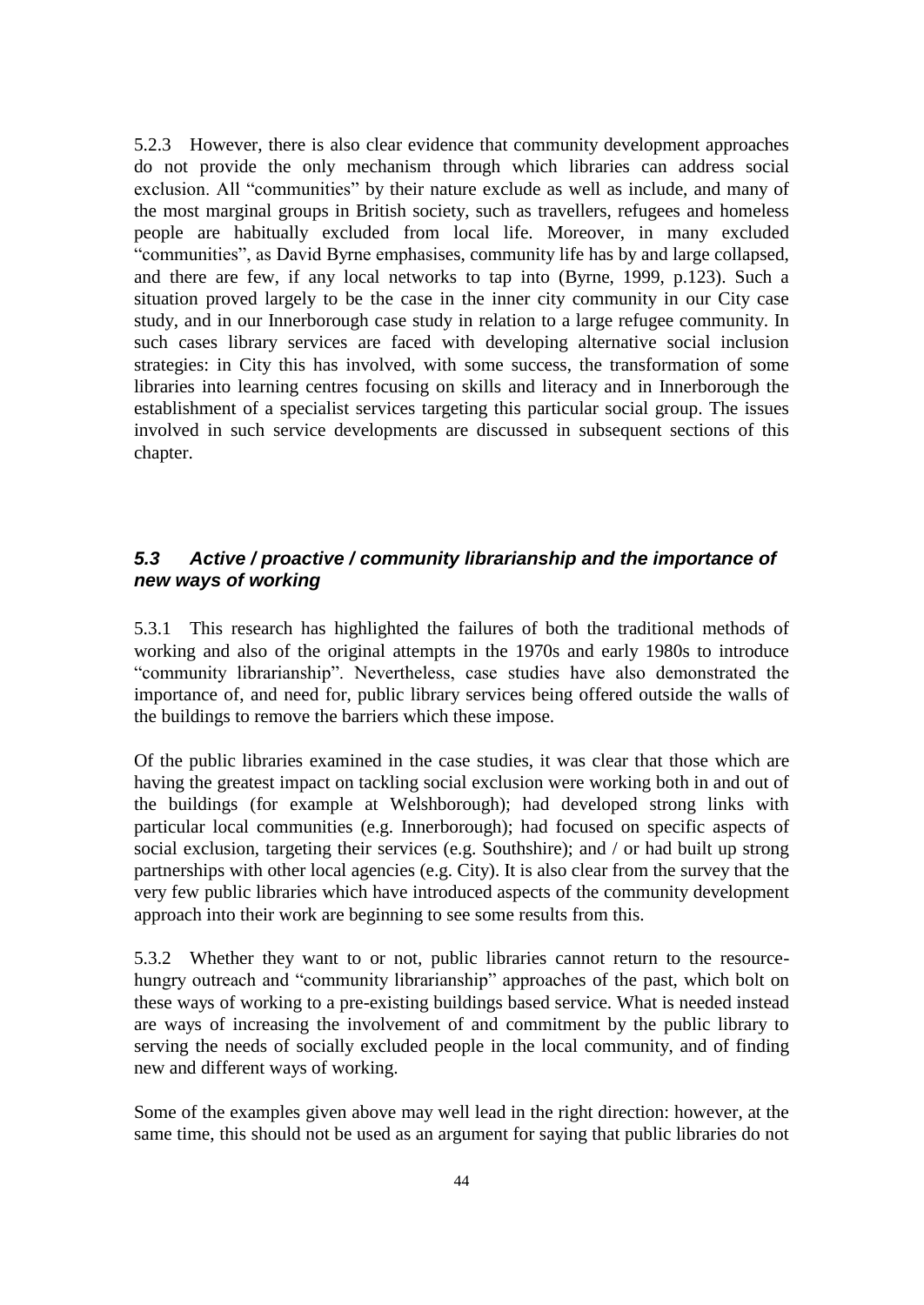need additional resources. What is required is both redirection of resources - staffing as well as money - as well as targeted additional resources which can be focused on tackling specific social exclusion issues. Without these prerequisites, partnerships - of whatever type - are less likely to be successful: who wants an ailing, resource-starved public library as their partner?

With the developments in the selection and training of library workers (as outlined in Section 5.10 below), and a refocusing on some form of "community development" way of working, then public libraries should be able to put in place a workforce capable of working in new and different ways, and of working successfully with socially excluded groups and individuals.

### *5.4 Outreach and working with local communities and interest groups [1]*

5.4.1 Outreach is an essential tool to reach out to those excluded from the current library and information services. An outreach-orientated service is best understood in contrast to a static service. The difference between the two is not merely that the latter is a building-based service. The difference is also a matter of the philosophy that guides the library service. Merely having a mobile service, or a number of traditional "outreach activities" such as open days, deposit collections, in themselves do not mean that the service is an "outreach service". As Black (2000, p.10) observes, community librarianship, with its emphasis on outreach, became "de-radicalised from mid-1980s onwards, its meaning being devalued into a slogan describing little more than a combination of community information, customer care and traditional outreach and extension services".

5.4.2 A well planned outreach service brings community members into libraries, forges links with them for future activities, and takes all library services to them. A number of criteria need to be met for a service to be considered an "outreach service":

- Outreach should be an *integral* part of the Council and Library Service, not something that can be done only if and when staff and resources allow. It should thus have the active support of Members and senior Council and Library Service officers.
- Outreach should be a *planned, organised* and *resourced* aspect of Library Services. It has to have an *appropriate structure* which organises staffing and other resources.
- Outreach is an aspect of Library Service that should involve *all the staff* in the service, not merely a few enthusiastic individuals who have to work with limited resources and staff. It thus needs an appropriate staffing structure and appropriate staff development policies and practices.
- Perhaps the most important aspect of outreach is that it has to have an appropriate *cultural and professional climate* before it can be established as a legitimate service.
- Outreach work should be conducted in an environment of *partnership* and joined-up working between the PLA, other Council Departments and community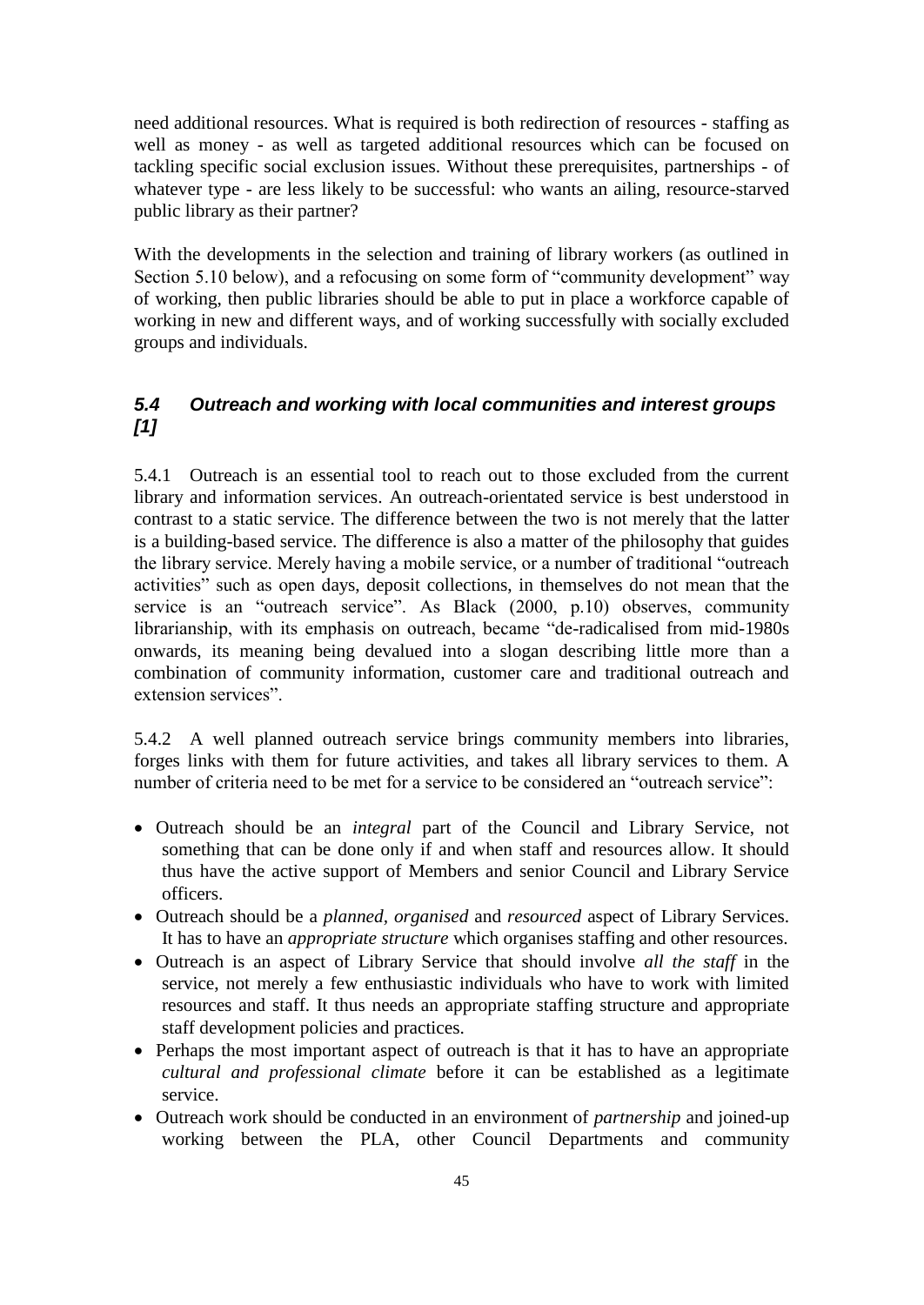organisations. In addition, greater co-operation between practitioners, teaching institutions, research bodies, and community orientated organisations such as the Community Development Foundation would benefit all stakeholders and result in required outcomes.

- No outreach can succeed if undertaken *in isolation from the people who are being served*. Needs of the communities should be assessed constantly. Structures of contacts with the community have to be established and the service should be provided in consultation with citizens who should be actively involved in deciding the type, level and quality of service provided. They should also monitor that the outcomes of the service reflect community needs.
- Outreach is not aimed only at individual members or users. It is an aspect of service *targeted to groups which have traditionally been excluded and are not currently connected to the traditional library service.*

5.4.3 Few, if any, library authorities meet all the above criteria. Indeed, in City, the case study authority with the longest tradition of outreach activity, the District Library Manager provided a detailed account of how outreach had *declined* over the last 15 years (Volume II, Ch.7, Section 7.2). However, there was evidence that some authorities are now attempting to meet these criteria, for example, Welshborough incorporated outreach targets in the annual plans for all branch libraries. Others meet some of the criteria and need further encouragement and support, especially through the mechanism of Library Standards.

What is lacking in providing a new quality of outreach-based service is new ideas which can explore new ways of service delivery. There is similarly a lack of experimentation and innovation. More conferences, work-place discussions and pooling of successful ideas from information as well as other fields (such as health) can inject new ideas and practices, at the same time creating new optimism to make outreach acceptable as a "mainstream" activity.

#### *5.5 Targeting of excluded communities and social groups*

5.5.1 The 1964 Public Libraries Act's emphasis on comprehensive service to all has for long been interpreted by both the profession and the public as meaning the provision of an equal service across the whole of a library authority. Discussions with officers in the case studies and analysis of the data from the survey confirm that support for a universal approach to service provision is strong. Indeed, universalism is seen as a key attribute of the public library profession in a similar way to its highly valued "neutrality". While it is possible to point to client group prioritisation (e.g. children, visually impaired people, the housebound) and periods when some authorities have developed geographically targeted strategies (especially in disadvantaged urban areas in the 1980s) the overwhelming service strategy has been to attempt to offer equal access everywhere. If there has been a prioritising factor within this strategy it has usually been that of providing the highest level of service where there was greatest demand. The outcome of this has been that in many public library authorities those libraries with lowest issues have experienced the most cuts. Not surprisingly these libraries are often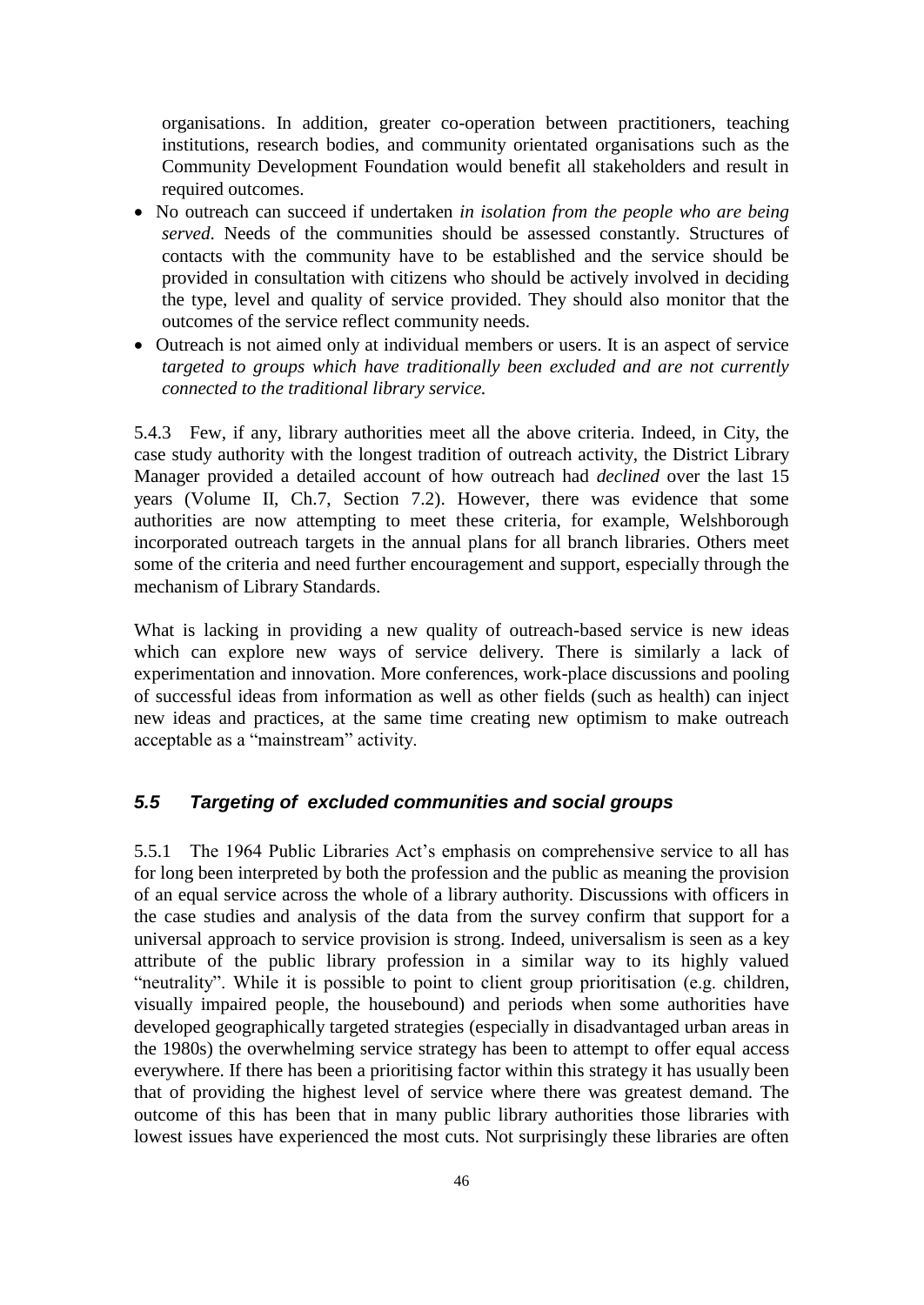those serving socially excluded communities: in one instance, in our Millborough case study, precisely this situation had arisen (Volume II, Ch.8, Section 8.3).

5.5.2 This generalist, but demand led view of the service now creates a dilemma for public library authorities if they are to embrace strategies to tackle social exclusion. Even if resources were less restricted, as they have been in the past, this approach would not necessarily make much impact in reaching people suffering from exclusion. The whole concept of addressing social exclusion, we would argue, requires a needs based service. To reach them we believe that the targeting of resources is essential. This is illustrated by the work in some of the case studies where targeted projects clearly aimed at people in disadvantaged communities, such as study support provision in City and CELB, are having an impact not visible in generalist, "blanket" services elsewhere (see Volume II, Ch.7, Section 7.5; Ch.10, Section 10.5). ICT provision is a pertinent example. Is service provision to be shaped by demand with two PCs in the least busy libraries and eight or ten where demand is likely to be greatest and with the maintenance of current staffing levels? How does such a demand led strategy relate to providing a service that reaches those in greatest need of access to ICT? Would a needs based strategy lead to more PCs in the possibly less well-used places and with extra skilled staff support?

5.5.3 This latter strategy of targeting reflects the approaches being developed by Government in its *National Strategy for Neighbourhood Renewal* (Social Exclusion Unit, 2000b) and in the multitude of funding programmes now being provided. Public Library Authorities will need to consider that the emphasis of the Government's agenda is firmly on equality of outcomes. This will inevitably require unequal inputs with the resource base geared to need and not to demand.

The issue of targeting need rather than following demand is not new. What is new is the support of central government for services to reinvigorate themselves by becoming champions of social inclusion. This is an important point because such strategies are expected of all local authority services and targeting will also require much more openness in working with other partners to access the resources provided by government and will need to link with community development strategies (see above).

#### *5.6 Partnership, joint provision and new ways of working*

5.6.1 In discussing the challenges that face libraries in serving excluded people, *Libraries for All* considers community ownership and community partnership. It concludes that "it is vital that individuals and representatives from excluded and community groups are involved in developing, introducing and monitoring the service" (Department for Culture, Media and Sport, 1999a, p.23). There is therefore a relationship between community partnership and our earlier discussions of consultation and outreach. It is still perhaps worth adding that our fieldwork found little evidence of partnerships with community groups. The Townside Centre in Northern Ireland was a rare exception, where it was felt that the involvement of the community association had increased the feeling of local "ownership" (see Vol II, Section Ch.10, 10.5). Much of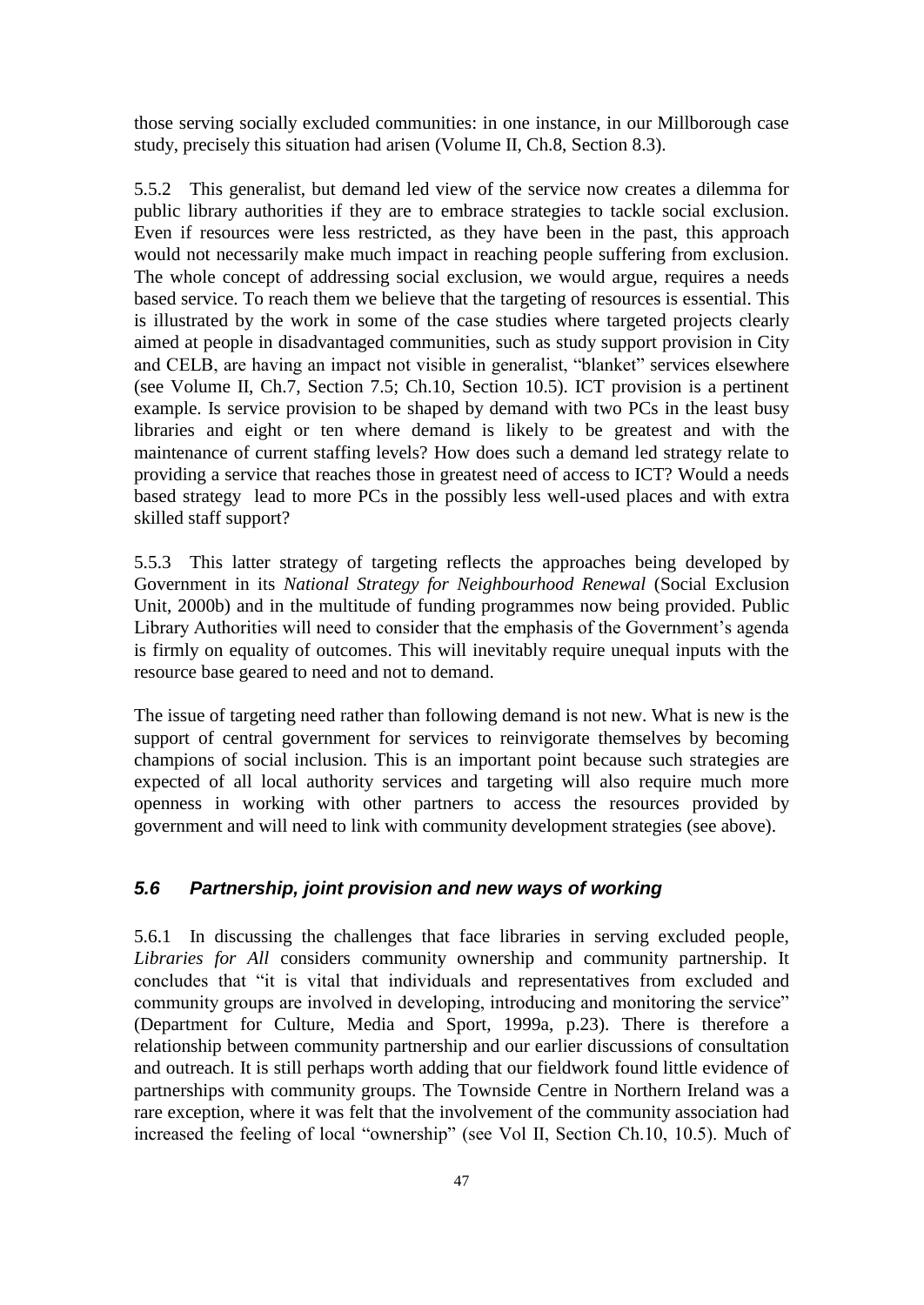the discussion in this section focuses more broadly on multi-agency partnerships to develop a particular service or initiative. Our survey found that the extent of partnership working in PLAs is limited (see Section 4.2.9). Given this, the following discussion largely draws on the project case studies.

5.6.2 The Townside Centre was, like a number of other initiatives reported in our case studies, a partnership based around education/skills. Such developments are advocated by DCMS in *Libraries for All*, which encourages libraries to form partnerships with local learning organisations. Moves of this kind do have implications for the image and perception of libraries, in terms of association with formal education. It has already been noted that developments in City were driving the library service towards a growing emphasis on educational purpose. The Southshire case study's discussion of a local ICT partnership also questioned the appropriateness of libraries having a training role (see Volume 2, 3.4.7(ii)).

5.6.3 The establishment of City's study support centres can be seen as opportunistic (that is, prompted by the availability of SRB funding), a charge that can also be applied to many other projects described in the case studies. From the evidence of these projects, this opportunism is most problematic when there is a lack of compatibility of aims between the different partners, which might result in skewing the objectives of the library service. A greater orientation towards education was discernible in City, but this was, generally, something that was felt to be right for the service. On a smaller scale, there were tensions around the ownership of the Northwold ICT project, arising from the different goals, and culture, of the main partners (see Volume II, 3.4.7(iv)). Cultural differences were seen in a more positive light with the Townside Centre (CELB), but, here, there was more commonality of aims and objectives.

5.6.4 Sustainability of successful projects was, as already discussed (see 4.3.14), an important issue, but, against this, many of the most innovative service developments were the result of external funding (see 4.3.12-13). Some specially-funded projects had subsequently been mainstreamed (e.g. in Southshire and Innerborough) and, in other cases, there was support for doing this (e.g. in City). Moreover, the argument, voiced in both City and Innerborough, was that multi-agency partnerships were needed to tackle the levels of exclusion felt in most of their neighbourhoods. This argument would of course equally apply to other authorities with concentrated levels of deprivation. Multiagency working was seen positively in City, but in Innerborough the library service was described as marginal to most regeneration activity (see section 4.5.5 above).

5.6.5 Just as it is argued that partnerships with community groups can make libraries more inclusive, so *Libraries for All* argues that co-location of services can broaden awareness of what is available. In Outerborough, co-location within a leisure centre was said to have resulted in increased usage, but this case study also identified the need for the library to co-ordinate its ICT provision with that of the local college. The case study concurred with the viewpoint of *Libraries for All*, in stating "[I]t is vital that public libraries seize opportunities to work with all relevant local organisations, and [they] need to become active partners, seeking out such opportunities" (Volume II, 5.7.2).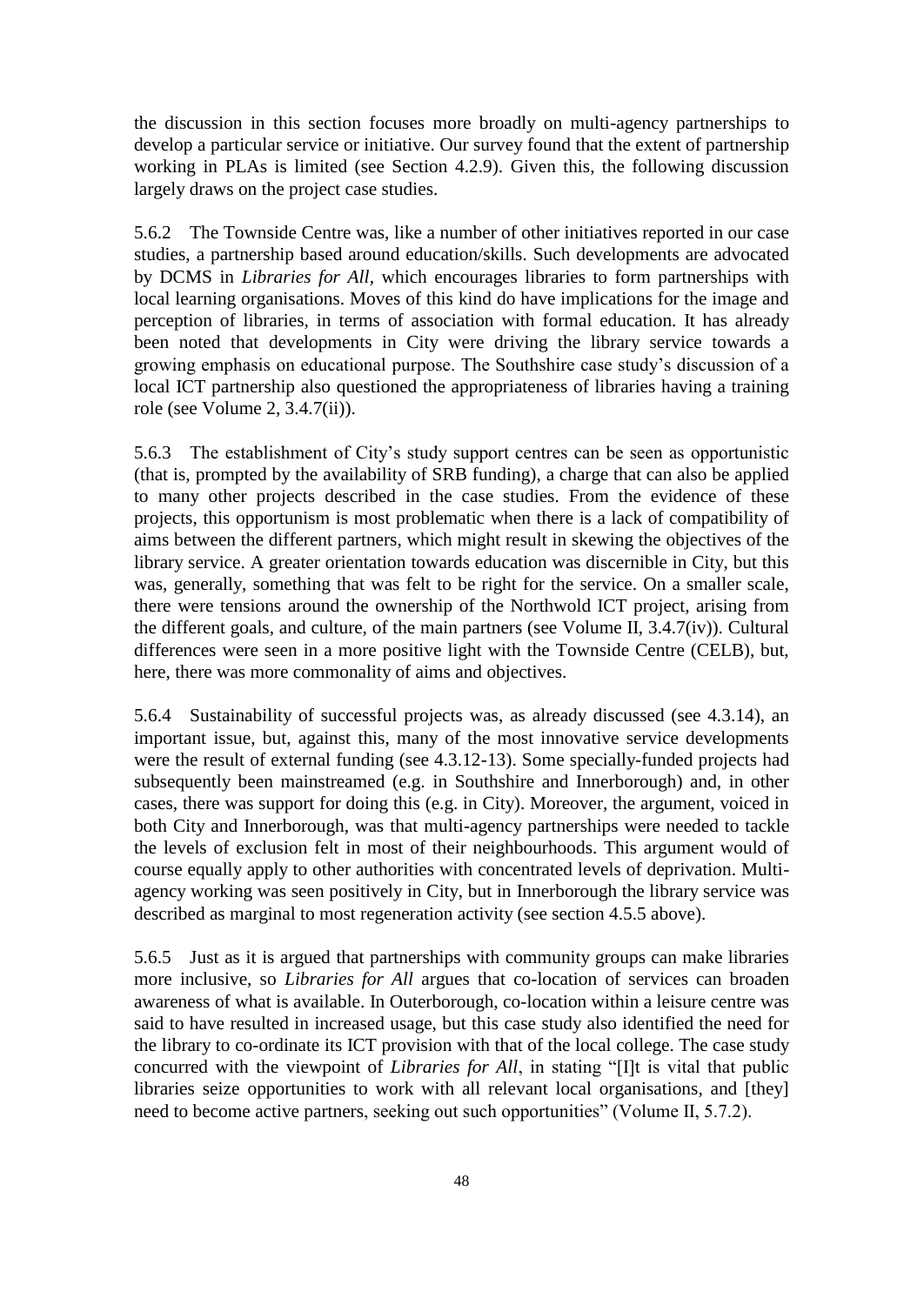5.6.7 A more fundamental approach to joint provision was seen in Caledonia, where libraries have begun to develop joint provision with the education service and with the One Stop Shop network of service points, although the extent of this was limited. In the case study, it was too early to consider the impact of Ford Library's joint library/one stop shop, but it was hoped that joint provision would address the library and informational needs of those who have never used libraries. This particular service point was the result of community consultation, suggesting at least some local support / demand for this kind of provision (Volume II, 9.2.2; 9.3.2).

5.6.8 Overall, project case studies did not show a high level of partnership activity, and there were even fewer examples of joint provision or any other new ways of working (apart from, tenuously, increased provision of "learning centres" and their equivalents). However, the experience of partnerships was broadly positive (although often time-consuming for library staff). The case studies therefore support the conclusion of *Libraries for All* that there is a need to form "new links and partnerships with the community" and challenge "some of the more traditional values and practices" of libraries" (Department for Culture, Media and Sport, 1999a, p.23).

### *5.7 New models of provision, and the image and identity of the public library*

5.7.1 Traditional library services have often been associated with a municipal, bureaucratic and "academic" image that has resulted in real barriers to use by disadvantaged people (Muddiman, 1999c) and declining levels of use in working class communities. Malcolm Wicks, the Minister for Lifelong Learning has perceptively remarked, for example, that this image of the library effectively excludes, as a starting point, the 20% of the population who have literacy problems (House of Commons Culture, Media and Sport Select Committee, p.58). In our Caledonia and Millborough case studies, we highlight libraries in deprived areas with low and declining levels of use (Volume II, Ch.8, Ch.9).

As a response to this, a number of public library authorities have developed "rebranding" programmes for their libraries in order to attract non-users deterred by traditional stereotypes. Some of the more imaginative of these exercises have been linked to a reconfiguration of local authority information services and developing joint or partnership provision (see Section 5.6). For example in our City case study, library management were keen to redesignate a number of libraries as Learning Centres where they felt the traditional library function was in decline. In the London Borough of Tower Hamlets, there are plans to develop integrated "idea stores" which incorporate local community information and advice centres, adult and further education centres and core library services, saying "Idea will be the first place that the local community will go to source information about any aspect of their lives and to learn and to acquire new skills" (London Borough of Tower Hamlets, 1999).

5.7.2 Such exercises, we believe, mark positive efforts to reflect the widening range of services that libraries can offer and to reflect the new communications environment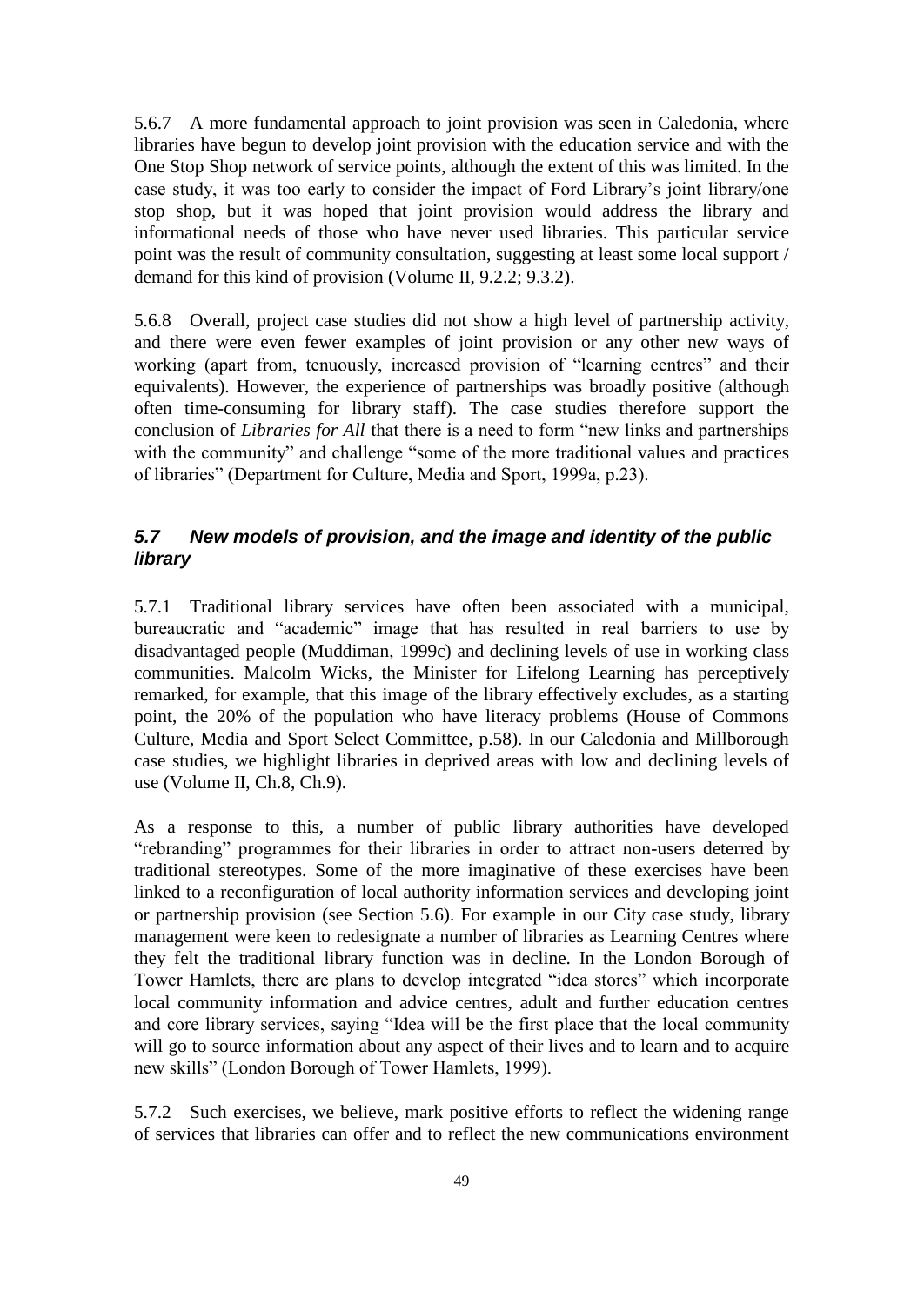in a network age. However, we would argue very strongly that such changes in identity need to be linked closely to local needs, and not to some general "shop-front" model. In the early 1990s, libraries were pressured very strongly to develop transactional or "retail" models of service, with users defined as customers, staff uniforms and other forms of corporate branding (Black and Muddiman, 1997, Ch 5). These, we believe are retrogressive because they underpin the *difference* between library staff and users and the underline the *distance* between a library and its community. In one of our case studies (City) there was pressure from the local authority to adopt these aspects of service in largely inner city libraries, and these were being resisted by library management.

Instead, echoing the recommendations made in *Libraries for All,* (Department for Culture, Media and Sport, 1999a, p.16), we would argue that the central idea of the inclusive public library should be that of the community resource centre, a local centre which provides access to ideas, books, networks and information. However this is branded or marketed, it needs to be presented in a way that local people, and especially those who are excluded, are at ease with, and which reflects their perceptions of the kind of community facility they want. As we note in Section 5.9, local consultation is paramount here.

### *5.8 Information and communication technology and networking development and excluded groups and communities*

5.8.1 It is no surprise that so much attention is being paid to the potential of ICT to aid public libraries in tackling social exclusion. New Labour has made the introduction of the Information Society a key goal in its modernisation of Britain (Dutch and Muddiman, 2000), and the library profession has not been slow in extolling the role of libraries as a key provider in any information age. *New Library: the People's Network* (Library and Information Commission, 1997) has played a crucial part in convincing the Government of that potential and has successfully sold the image of thousands of information centres (i.e. the public library network) already with core skills and only waiting to be wired. The LIC similarly projected this image and emphasised the potential 'essence of inclusion' (Library and Information Commission, 2000). The Government's policy document *Our Information Age* (Central Office of Information, 1998) and its *National Strategy for Neighbourhood Renewal* (Social Exclusion Unit, 2000b) at least partially endorsed libraries' ability to be the accessible conduit to ICT for those without other access to PCs and the Internet.

5.8.2 Certainly, evidence from our case studies and from the survey of PLAs across the country suggests that public libraries are rapidly introducing public access ICT services. NOF funding will accelerate this process until the Government target of all libraries being wired by 2002 is achieved. However, as one case study interviewee observed, "providing ICT in buildings is merely providing a facility" (Volume II, Ch.6, 6.4.2). It takes much more to provide a service and, it could be added, it takes even more to provide a service to those who are disadvantaged or excluded. Our research shows that, for ICT and networking to have a chance of being inclusive, four crucial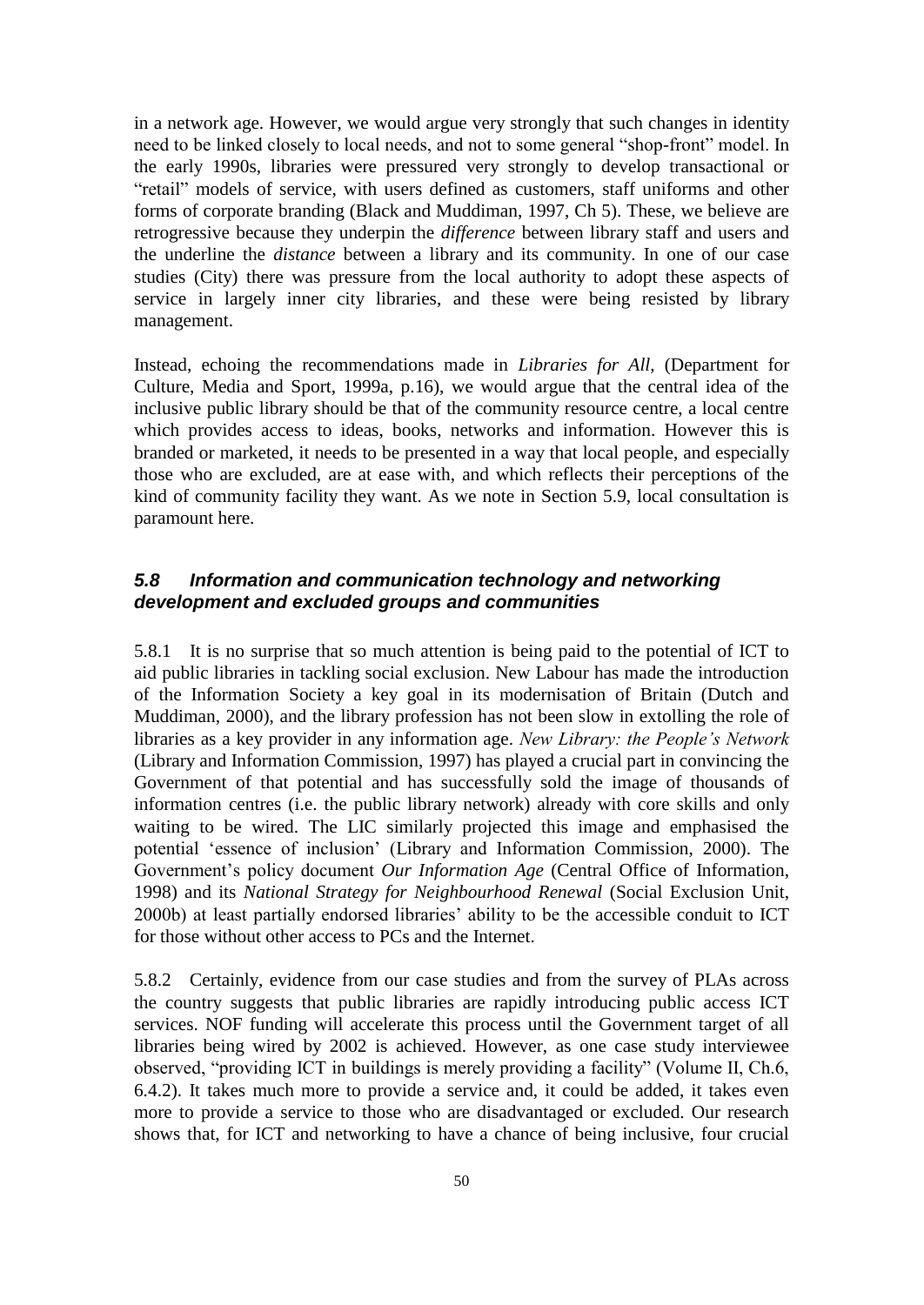ingredients are required.

- First, skilled outreach staff are required who can engage with communities and break down the barriers that may stop people using, or even thinking of using, the public library for ICT access.
- Second, skilled support staff are needed to help people use ICT when they do overcome the barriers and enter the library or other building to access it.
- Third, a clear commitment is required that the service provided will be free at the point of access.
- Fourth, a commitment to sustaining successful new services is crucial. This applies not only to hardware and software upgrades but equally importantly the employment of skilled staff support.

5.8.3 Even with these prerequisites in place our case studies illustrate that it is all too easy to over-emphasise the importance of ICT as the key to libraries' support for the socially excluded. The homework centre in City, for example, is clearly making an impact in the toughest of conditions and using ICT in a wide context (i.e. including access to Hotmail and chatline facilities). However, the workers there stressed factors of staff attitude, trust-building and safe community environment as essential ingredients for any ICT based project which succesfully addresses exclusion (see Volume II, Ch.7). In this service general literacy and education are also seen as key roles of the library service and these are not, in their totality, deliverable through ICT alone.

5.8.4 The other factor that needs to be acknowledged is partnership. Libraries cannot and should not try to monopolise neighbourhood ICT provision or set themselves up as "the" place for independent learners. The most successful learning projects we viewed in City, CELB, and Southshire - were those that worked with other providers to engage with socially excluded groups. Sometimes, this also means working in support of a service delivered elsewhere.

### *5.9 Consulting communities and staff*

5.9.1 While there have been different forms and levels of consulting communities in libraries in the past, the requirements under Best Value – "doing the right things in the right way" - will require radical changes in this aspect of library work. Joyce et al (2000) raise the question of new requirements for local authorities:

"As Best Value in local public services is extended and deepened, the connection between performance management and community consultation activities will be tightened…This process of tightening will inevitably encounter serious management issues in carrying out and making use of community consultation".

Thus Best Value provides an important challenge to library authorities in the very way the service is planned and delivered. Best Value, at the same time, provides the "mechanisms for delivering responsiveness to the local community" and thereby can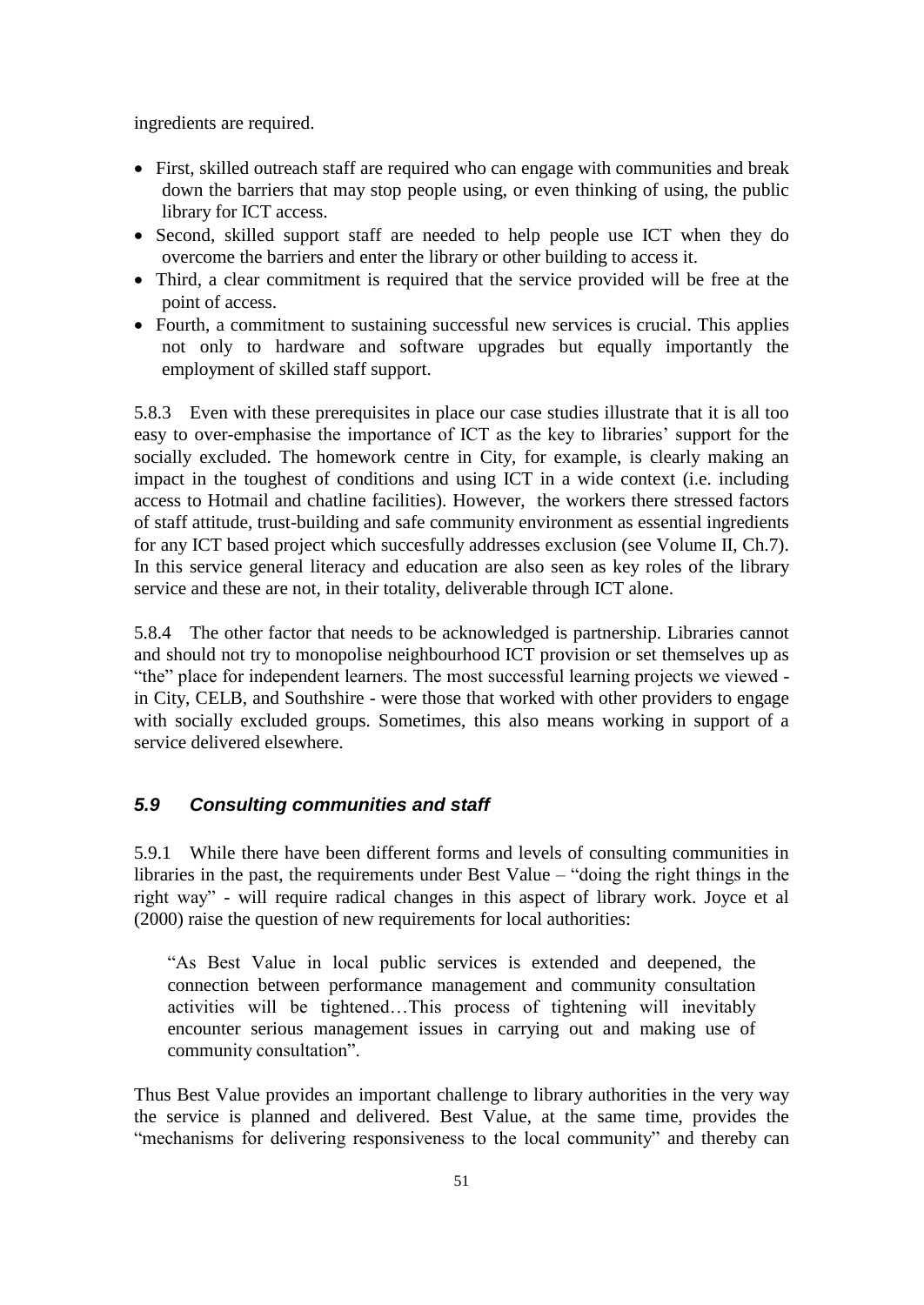deliver a service which is "better aligned to the needs of the public", as Joyce *et al* (2000) put it.

5.9.2 There can thus be obvious benefits in terms of service delivery to those sections of population excluded from library services. However, there was only minimal evidence in our surveys and case studies to indicate that the concept of consultation as seen in Best Value has yet been understood or applied in libraries. In Caledonia, the Cultural and Leisure Services Department (of which the library service was part) had embarked on a generally admired and well managed consultation exercise, employing external consultants from Edinburgh specialising in community consultation. These consultants had developed particular methodologies to engage excluded communities and groups (Volume II, Ch.9, Section 9.4). There was also evidence of several "Friends of Libraries" groups, but consulting them did not meet the requirements under Best Value, nor can such "Friends" be seen as representative of the excluded groups that this Project and Government policies seek to address (Volume II, Ch.5).

A further positive example of community consultation can be seen in the Quality Leaders Project for Black Library and Information Workers which seeks specifically to address the needs of Black and ethnic minority communities in terms of Best Value (Management Research Centre, University of North London, 2000). Whether this approach succeeds in practice remains to be seen.

5.9.3 There is also a lack of appropriate consultation with staff in public libraries. Our survey evidence noted examples of 11 library authorities who had set up groups where members of staff from minority groups could influence library service policies for exclusion (Volume II, Ch.2, Section 2.6). However, such activity is all too thin on the ground. In other case studies, there were clear gaps in understanding between managers and frontline staff. Where attempts are made to empower staff, these are, with a few notable exceptions, often mere "technical" consultations and not real involvement in decision making.

It is clearly the case that public libraries will need to undertake serious investigations into what Best Value means in terms of both community consultation and consultation with staff. Viewed positively, it clearly offers a mechanism through which the voices of excluded and disadvantaged communities can be heard, but our evidence suggests that, at the moment, it is not being widely applied in this context.

#### *5.10 Addressing discrimination and prejudice in staffing and service provision*

5.10.1 Our research has borne out the supposition that one of the major barriers to the take-up of public library services and to making them relevant to socially excluded communities is the staff and the attitudes of many of them to their users (see, for example the Chapters on Outerborough, Section 5.7.7, and City, Section 7.5.2, in Volume II). This stems from a number of causes, the prime of which are, firstly, the very narrow base from which librarians have traditionally been recruited, and, secondly,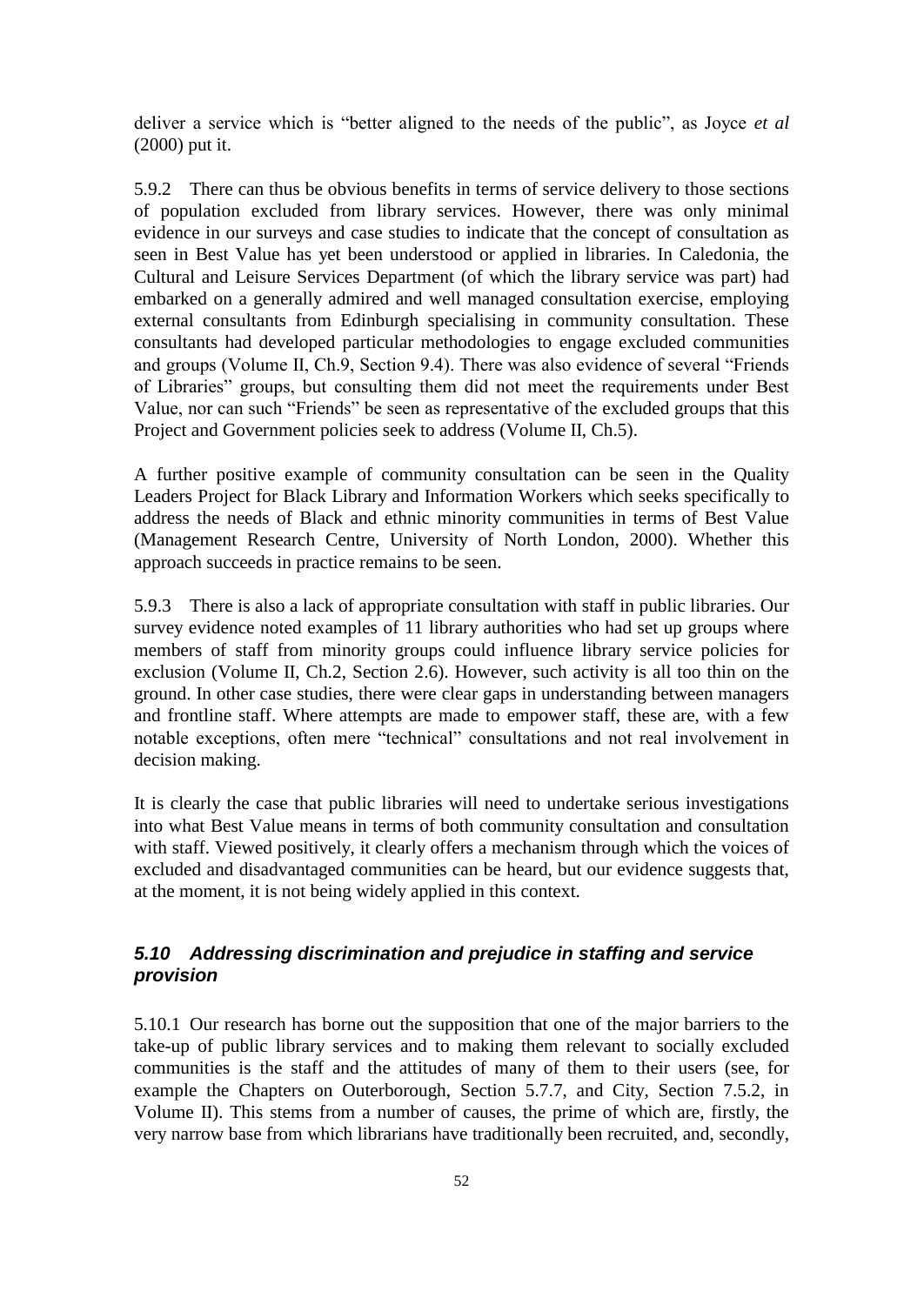the perception that their users - or, perhaps, their ideal users - are people just like themselves.

5.10.2 To overcome these core problems, the transformed public library must tackle head-on the education, recruitment and training of their staff. University Schools of Information and Library Studies (SILS) need to recruit a wider range of students from "non-traditional" backgrounds and to review the courses currently on offer - both of these exercises are urgent, and need to be carried out jointly in consultation with public libraries. (In the mid-1980s, a consortium of London library authorities worked together to develop just such approaches, but, regrettably, these had very little impact on SILS.) Urgent attention also needs to be paid to the lack of courses of direct relevance to public libraries and to tackling social exclusion [2].

It may be that, if SILS are not able or willing to change their recruitment patterns or their course content, public libraries will need to review their skills and educational requirements for their staff as a whole, and specifically the librarianship qualification. Many public libraries already recruit and train librarians successfully from a range of different backgrounds, without the need for a librarianship qualification.

Public libraries also need to review their recruitment policies for all levels of staff, to ensure that unnecessary barriers are removed and that they are not applying indirect discrimination at this stage. For example, given that it seems clear that, as a profession, librarianship is guilty of institutional racism (Roach and Morrison, 1998), then every effort needs to be made to prevent discrimination taking place.

5.10.3 Having recruited successfully, public libraries also need to ensure that they have high quality training in place for all their staff. This should include thorough induction training, as well as in-depth training in all aspects of service provision, particularly focusing on tackling social exclusion. Much current training is in relation to ICT, and, whilst this is obviously extremely important, it must not be allowed to over-shadow other training needs. This training could be modelled on that being developed via the Quality Leaders Project (Management Research Centre, University of North London, 2000).

It is only by creating a different kind of workforce, one that more closely resembles the communities in which they are working, that public libraries will both be seen to be responding to local needs and also become more approachable and relevant.

This will not, however, overcome the attitude problems of some library staff. Public libraries need to ensure that thorough training has taken place, and this may well assist in changing attitudes. However, there may also be a core of staff who do not want to change, do not want the public library to change in an inclusive direction, and who will do their utmost to frustrate attempts to do so. In these cases, public libraries need to have very clear aims, policies and mechanisms in place, and management has to accept a real responsibility for dealing with this core.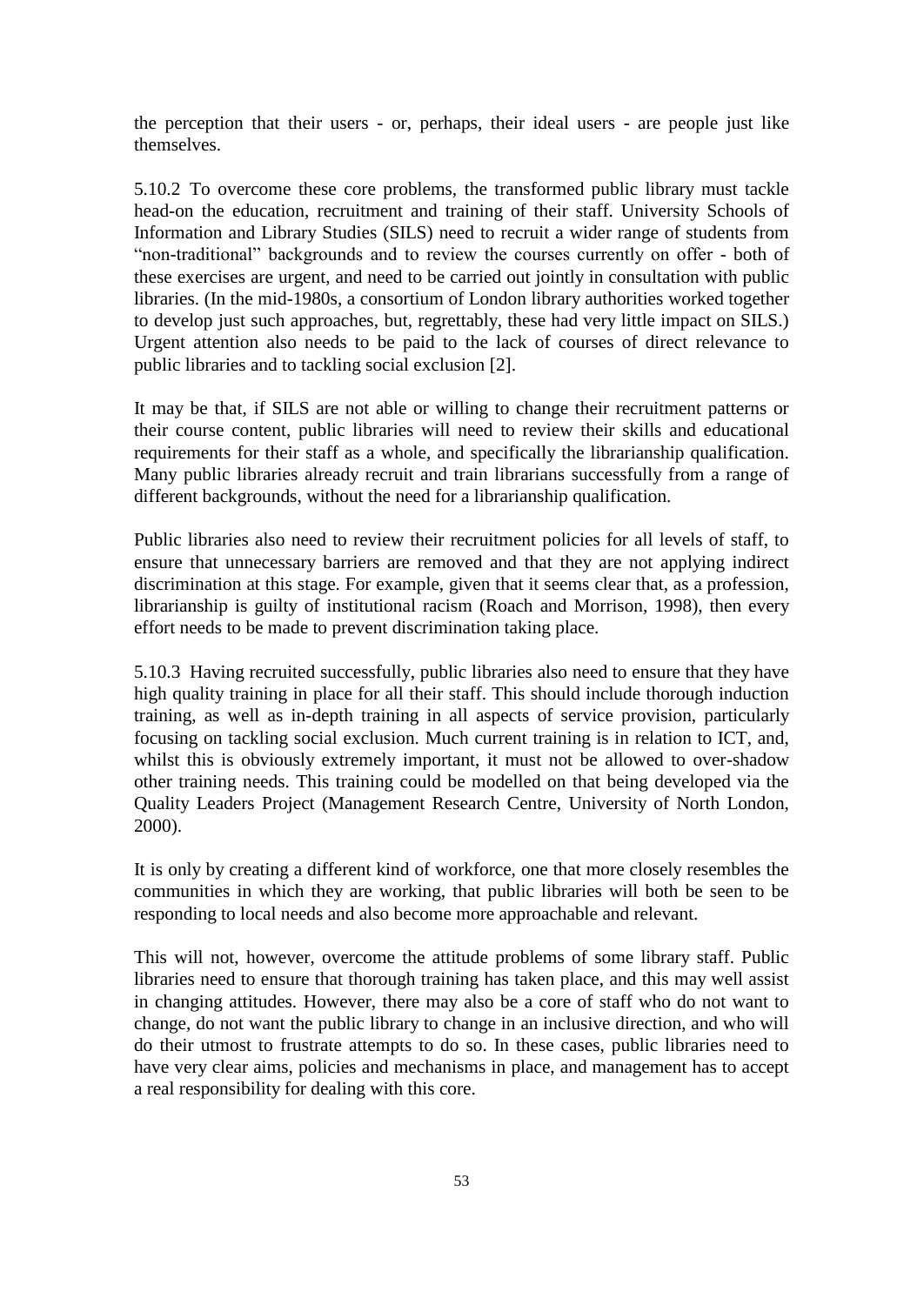#### *5.11 Redistribution / redirection of resources*

5.11.1 Traditionally, public library social exclusion activities have been funded from the margins rather than from the centre. They have relied on any monies that are left over at the end of the budget allocation process, or from "miscellaneous" budget headings. They have also been heavily dependent on external funding from sources such as Section 11, where the Home Office supported library workers who were seeking to tackle racial exclusion. The problem with depending on "bolt on" funding whether this is internal or external - is that the funding is not reliable and is difficult to maintain. When the going gets tough and library authorities have to make savings, they often cut those services first which are deemed to be "non-mainstream", in order to focus their resources on "core services". A classic example of this trend occurred when the Conservatives massively reduced Section 11 funding. Very few authorities absorbed the costs of the services funded by Section 11 into their mainstream budgets, with our case study authority of Innerborough being one of the exceptions here. Most took the easy route of cutting those services, and staff, which were previously Section 11 funded.

Such marginal funding continues: library authorities are increasingly reliant on external funding to bolster their shrinking mainstream budgets. This involves bidding for money which might not meet the service's objectives. External funding has to be spent in a very prescribed way and, as observers have pointed out, few community initiative type projects have survived after the funding comes to an end - typically after a three to five year period.

5.11.2 In order to effectively fund library services which tackle social exclusion, however, funds need to be both mainstream and sustainable. In practice this means redistributing the library budget towards the socially excluded. This can cause problems with staff, library users and politicians. Any efforts at redistribution should thus be based on a sound strategy for tackling social exclusion. Once this strategy has been accepted by the major stakeholders of the service, it is then possible to argue that the budget needs to be realigned in order to deliver the strategy.

Our survey findings suggest that most PLA budgets are provider-led and allocated on a historical and incremental basis. These budgets are unlikely to make sufficient provision for the socially excluded. A different allocation process is required, using a zero-based and needs-driven approach to budget building. If the library service is targeted at those who need it the most (but often use it the least), then it is likely that resources will have to be redistributed away from those who need it the least (but often use it the most).

The aim should be to redistribute existing resources to meet community need through community development initiatives, such as outreach and services to Black communities. Such a redirection strategy should not lose sight of the needs of those who already use the service. The aim is to increase overall usage of the service - not attract non-users at the expense of users, many of whom are strong supporters of the service and may be well placed to lobby for extra resources etc. Redirection should be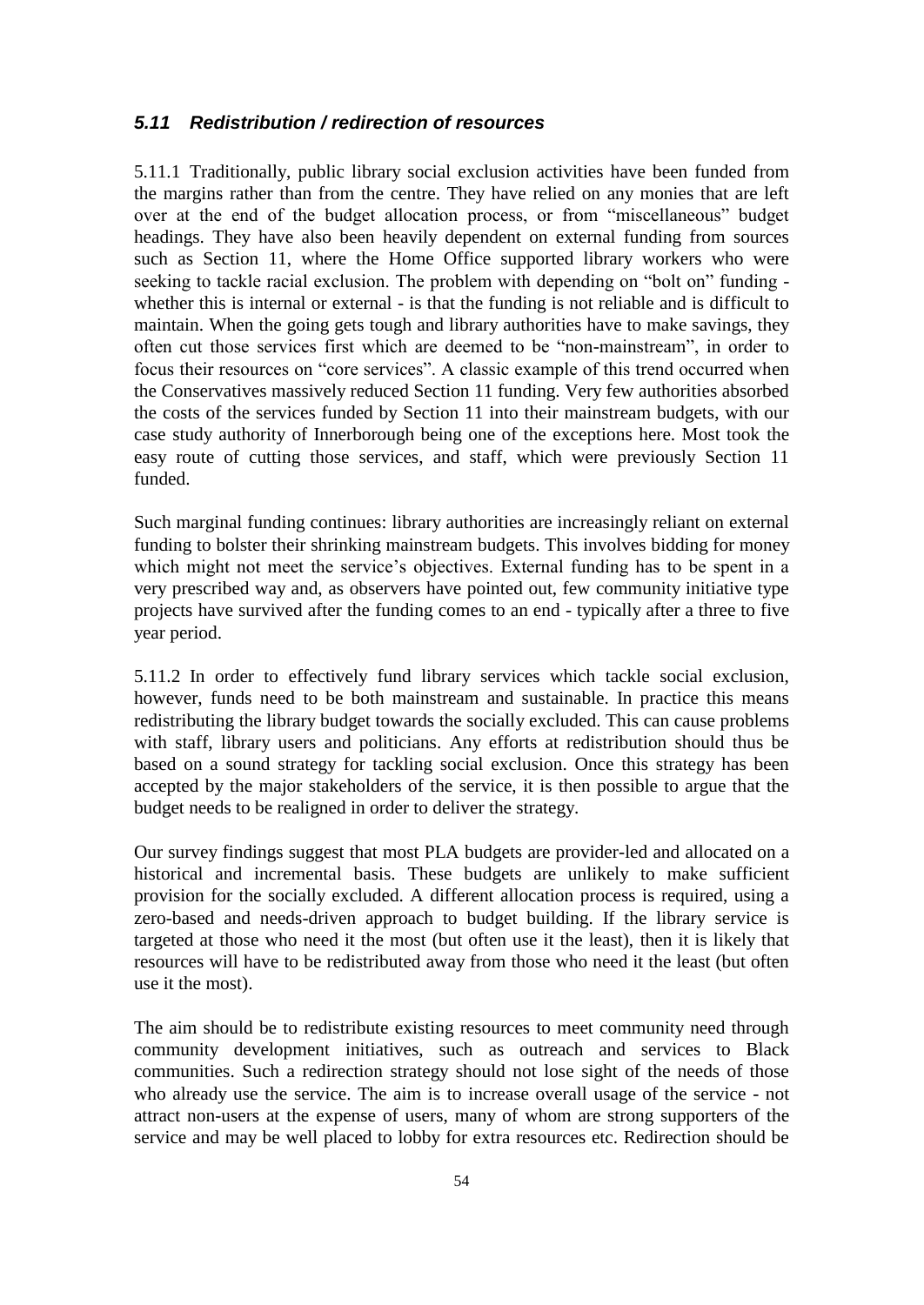managed sensitively, and should not lead to conflict between the old and the new "haves", but to social inclusion and cohesion.

### *5.12 Mainstreaming of provision for social exclusion; the establishment of standards of service; and monitoring and measuring services*

5 12.1 Mainstreaming should not be confined to the budget. Government guidelines recommend that social inclusion should be mainstreamed as a policy priority within all library and information services (Department for Culture, Media and Sport, 1999a, p.14). There is evidence both our own survey, and from Annual Library Plan assessments, that this is not happening to a great extent at the moment (Department of Culture, Media and Sport, 2000a). But the Annual Library Plan requirements regarding social exclusion have been strengthened, which should lead to library authorities giving greater thought to social exclusion policies and strategies.

Annual Library Plans are a good beginning, but they do not guarantee that improvements will be made in terms of service delivery. There needs to be a method of assessing library services against a national set of standards. A first step in this process has been the recently published public library standards. Early drafts of these standards included a section on social inclusion, but these have been stripped out in the final consultative version (Department of Culture, Media and Sport, 2000b). This is to be regretted as social inclusion standards need to form part of the national public library standards, and not be simply appended via guidelines or other means. The House of Commons Select Committee (House of Commons Culture, Media and Sport Committee, 2000, p.xvi) has recommended that "national library standards provide more specific guidance on social inclusion".

The development of appropriate standards for tackling social exclusion needs to include the involvement of the socially excluded themselves. The standards must be relevant to their needs, understandable and capable of clearly measuring how libraries will make a difference to people's lives. This suggests that, like all good performance indicators, they need to be a mixture of quantitative and qualitative based measures.

5.12.2 Once the standards and performance indicators are in place, it is then necessary to set challenging targets against them, and to monitor library authorities performance in meeting those targets. There are many different ways of achieving this, including self assessment and peer review, but the most objective and rigorous approach is via external inspection. Following the Department of National Heritage *Public Library Review* (Aslib, 1995, p.25) it is suggested that an Oflib be established for public libraries, with regular inspections of library authority policy, practice and performance in tackling social exclusion. This could form part of the Best Value process. We would expect such an inspectorate to encourage creativity and innovation in the way public libraries address social exclusion, although, in line with best value targets, if authorities fail to move into the upper quartile over time, this could lead to direct intervention.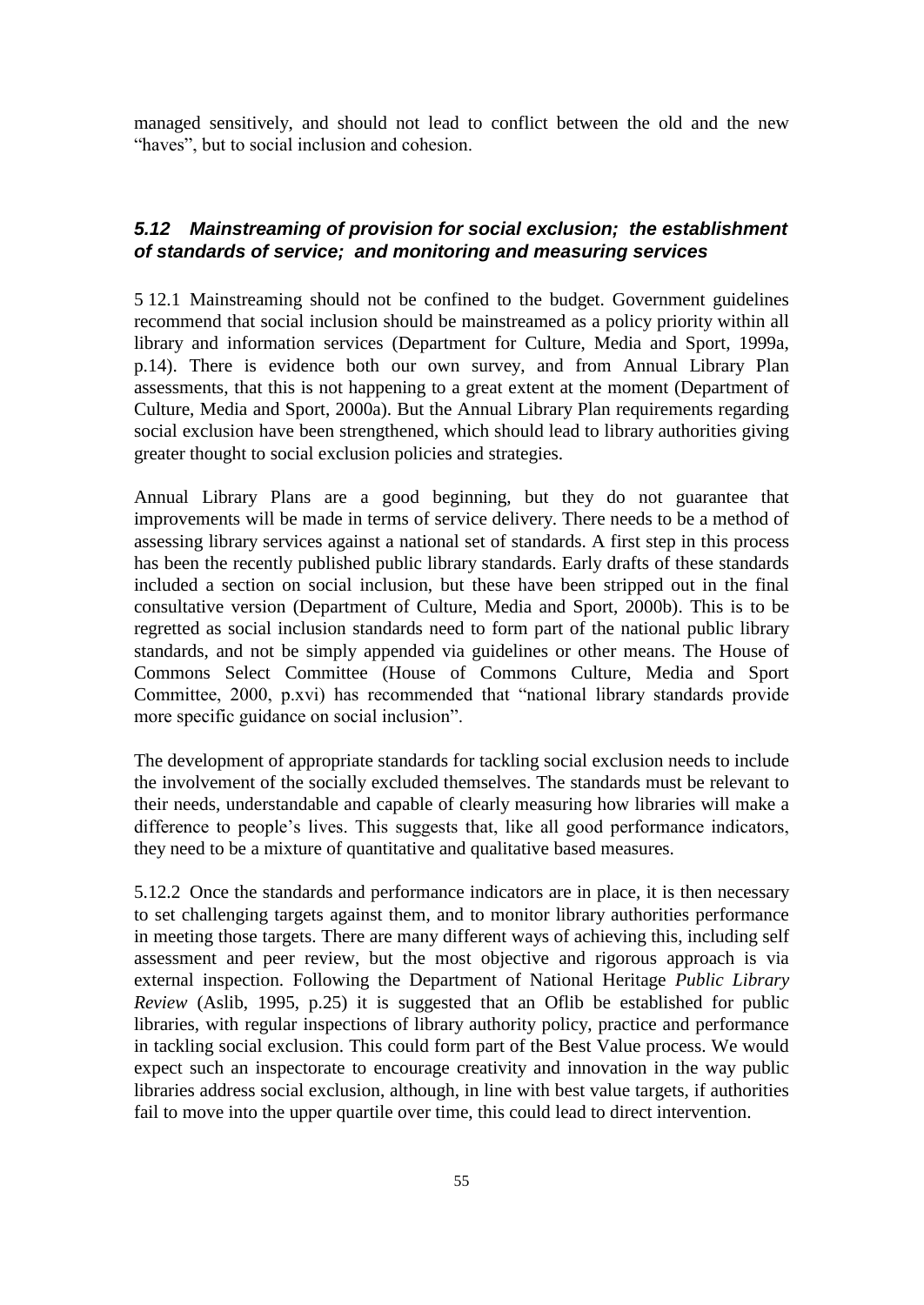This approach may seem coercive but the question has to be asked - will library authorities ever start tackling social exclusion? Our survey findings have suggested that as many as perhaps one-quarter of PLAs show little interest in addressing exclusion issues, and many more do very little, even though social exclusion is, we know, pervasive in even the UK's most affluent areas. For these PLAs, inclusion should be, using Miller's term, "required" (Miller, 1999). In time such measures may no longer become necessary as attitudes, behaviour, values and organisational cultures change. But this is a long term process and, in the meantime, the needs of socially excluded people cannot be left in the hands of those library authorities who hitherto have displayed little commitment to meeting these needs.

#### *Notes*

1. Sources utilised for this section include Black and Ethnic Minority Workers Group [Hackney], 1994 and Durrani (1996).

2. Although some new courses do provide models of good practice - see, for example, University of North London, Faculty of Environmental and Social Services, Environmental and Social Studies Scheme, SS160: *Information and Social Exclusion* (1999-2000).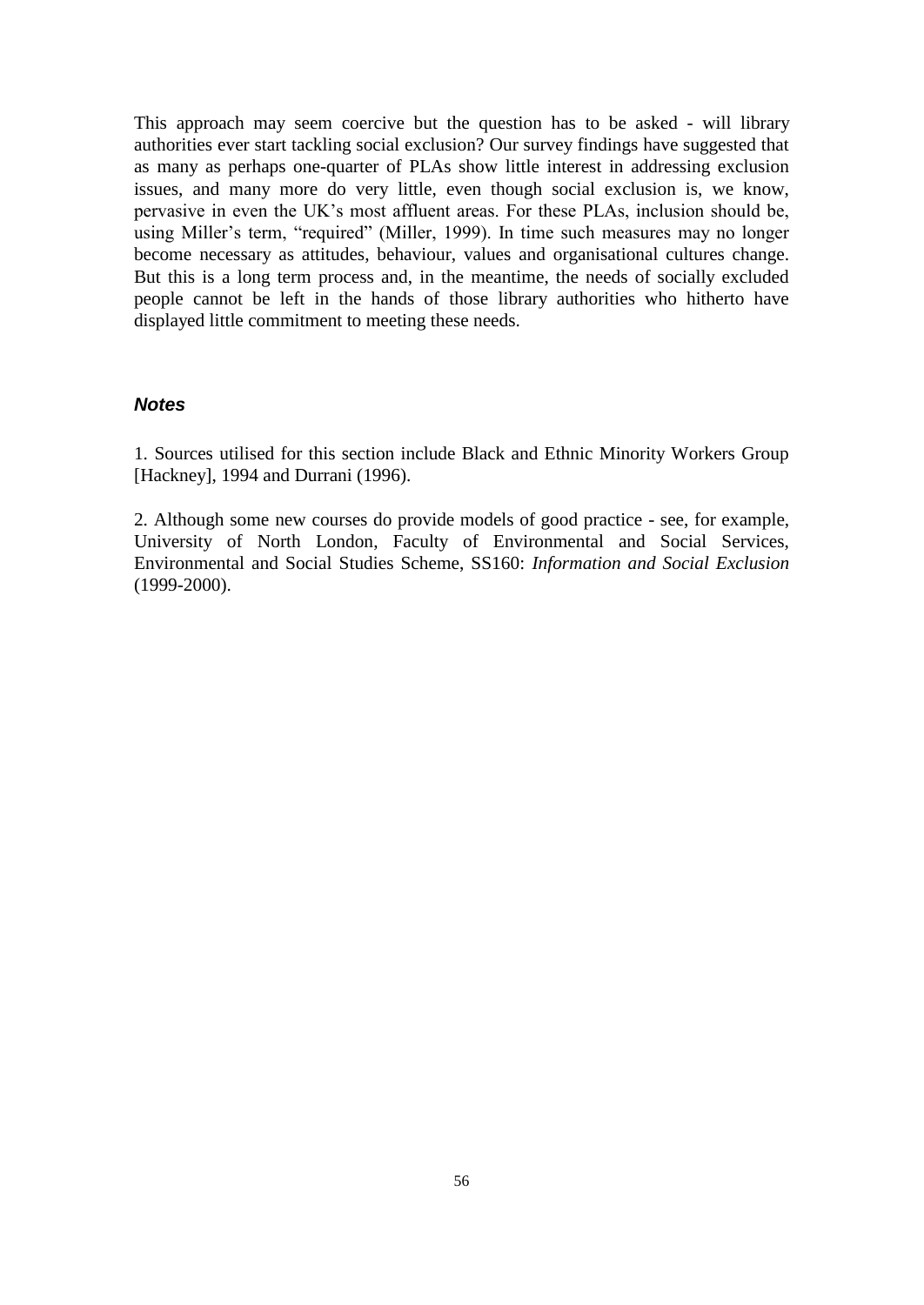# **6. Conclusion: Open to All?**

6.1 This study has suggested that there are essentially two approaches that public institutions can take to the problem of social exclusion. The weaker of these approaches (what Section 2.5 has characterised as *voluntary inclusion*) involves essentially a "take it or leave it" approach. People who are socially excluded are offered access to standard services, and "equality of opportunity" to make use of them. However, such approaches offer excluded people little say in the design and development of services, and tend to offer universal benefits to all rather than focusing or targeting resources on the disadvantaged or deprived. For these reasons, such voluntary services have tended to be utilised more heavily by middle class people, or by other social groups already included in society's mainstream.

Alternative, and much stronger approaches (what Section 2.5 has characterised *inclusive diversity* or *required inclusion*), essentially involve some element of redistribution of material or cultural capital to the excluded and disadvantaged. Public services adopting this route tend to focus not simply on "access" but on equalities of outcome as an overarching goal. Such services stress a much more interventionist approach to service provision incorporating strategies such as targeting, community development and positive action in favour of excluded and disadvantaged groups. Although many UK public services have experimented with elements of these approaches, they have by and large been less common than the voluntary route.

6.2 A key conclusion of our research is that the public library has adopted, overwhelmingly, the first and weaker of these alternatives as a strategy for addressing social exclusion. As Section 3 of this overview has shown, historically, the core rationale of the public library movement has focused around the idea of developing "access" for all to a service which essentially reflected mainstream middle class, white and English values. Attempts to break out of this mould, such as the "community librarianship" movement of the 1970s and 1980s, have, our research has suggested, effectively been incorporated back into the mainstream, and the idea of "access for all" remains as powerful a rationale as ever. Indeed, contemporary attempts to characterise public libraries as the "essence of inclusion" (Library and Information Commission, 2000) rely heavily on this idea, and current efforts to reconfigure the public library for the "information" or "network" society are effectively based on plans to create a modern equivalent of the 1930s "library grid".

6.3 Free access to ideas and information is, of course an important baseline for any democratic society. However, in our view, this core focus of the public library service has been only minimally successful in addressing social exclusion in the UK. As Section 2 has shown, socially exclusion in the UK, by any measure, has actually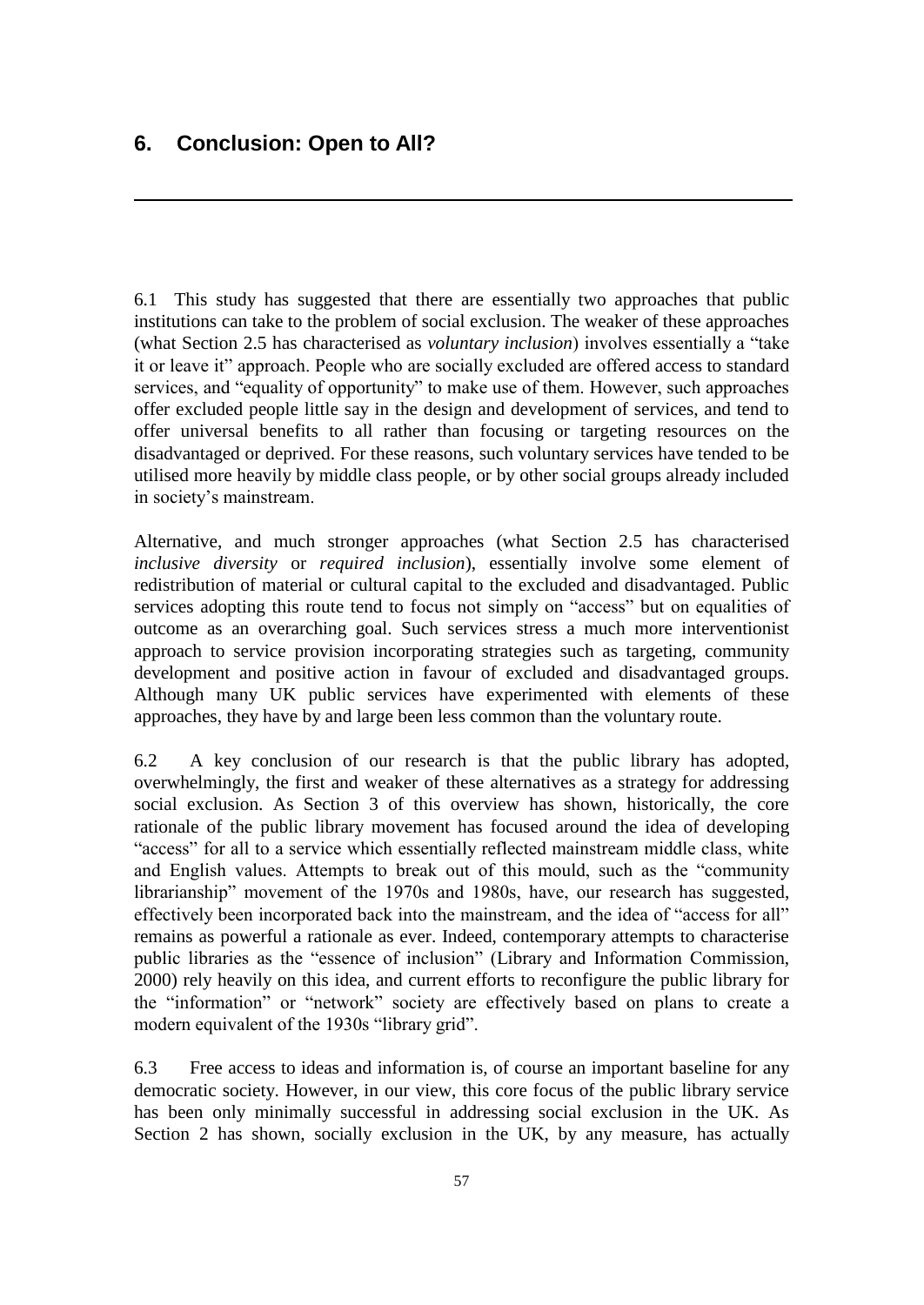worsened over the last 20 years and there is no sign that the "information" age will magically conjure its disappearance. Public libraries have always, it is true, helped provide a ladder of opportunity for some *individuals* to escape from poverty or marginalisation, but in the end they have done little to create a "social order which excludes exclusion" (Byrne, 1999, p. 78). Empirically, our evidence suggests that their impact on excluded and working class communities is consequently uneven and uncertain: their basic services often bear little relevance to the needs of such communities, resulting in low usage levels, problems such as vandalism and threats to staff, and cuts in opening hours or closure. In some cases, this has opened up the possibility of the withdrawal of the library service from excluded communities altogether.

6.4 Of course, there are exceptions to this picture - some of these are detailed in our case studies - where public library authorities have adopted energetic and proactive strategies and initiatives which attempt to take the needs of excluded people as their starting point. Some of these have resulted in libraries with a real sense of community ownership, and services which link with and build upon the cultures of the groups they serve. However, we believe, like Matarasso (1998b), that these initiatives are the exception rather than the rule. Our survey evidence estimated that in around only onesixth of UK public library authorities was there a consistent, across-the-board, focus on inclusion / exclusion issues. In the majority (60%) of authorities inclusion strategies were uneven and sporadic, but perhaps most worryingly, among 25% of respondent authorities there was minimal evidence of concern with social exclusion as an issue at all.

6.5 Thus, we argue that if libraries are to more convincingly respond to the needs of socially excluded people in Britain, most will need to adopt comprehensive and sometimes radical change. Section 5 of this study has sketched out what we believe to be some of the main elements of such a transformation. These include:

- the mainstreaming of provision for socially excluded groups and communities and the establishment of standards of service and their monitoring;
- the adoption of resourcing strategies which prioritise the needs of excluded people and communities;
- a recasting of the role of library staff to encompass a more socially responsive and educative approach;
- staffing policies and practices which address exclusion, discrimination and prejudice;
- targeting and positive action focusing on excluded social groups and communities;
- the development of community-based approaches to library provision, which incorporate consultation with and partnership with local communities;
- ICT and networking developments which actively focus on the needs of excluded people;
- a recasting of the image and identity of the public library to link it more closely with the cultures of excluded communities and social groups.

A growing number of other recent policy initiatives, such as the DCMS consultative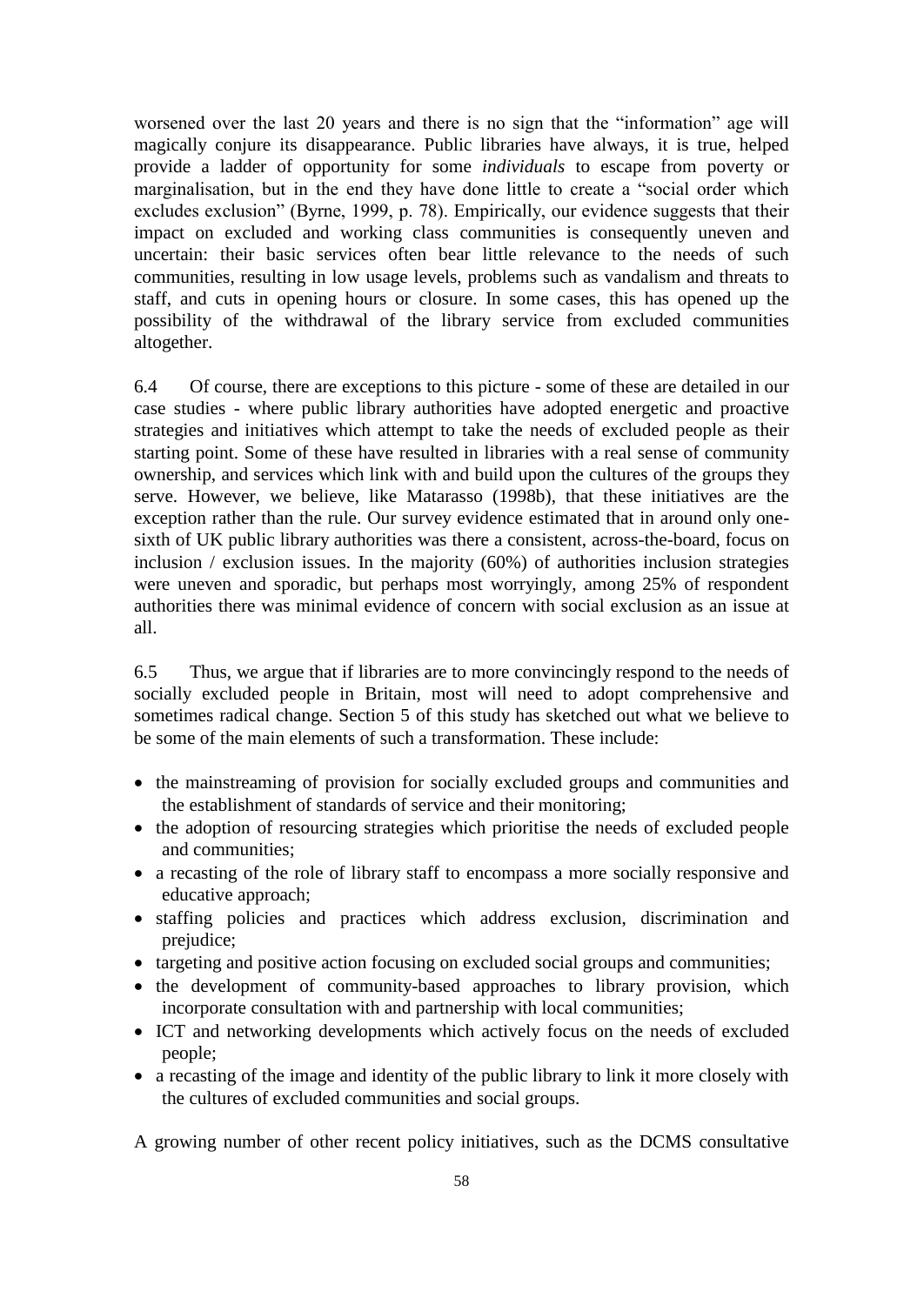paper *Libraries for All* (Department for Culture, Media and Sport, 1999a), have suggested similar kinds of action, and the recent report of the House of Commons Culture, Media and Sport Select Committee has recommended that public libraries prioritise a "strategy to promote social inclusion" (House of Commons Culture, Media and Sport Committee, 2000, p. xvi). Moreover, general policy initiatives, such as the Social Exclusion Unit's *National Strategy for Neighbourhood Renewal* (Social Exclusion Unit, 2000b) and *Minority Ethnic Issues in Social Exclusion and Neighbourhood Renewal* (Social Exclusion Unit, 2000a) clearly point to the necessity of proactive, interventionist public services which work in a "joined up" way to tackle exclusion.

6.1.6 In the end, however, notwithstanding the importance of working together, we conclude that public libraries do need to initiate action on their own. Although we are convinced that public library has the *potential* to play a key role in tackling social exclusion, we conclude that to *make a real difference* it will need not only to modernise its technical base, but to transform its fundamental purposes, policies and priorities. Provision of "access" to a mainly passive public library service is not, we believe, a strategy that will make a real impact on the social exclusion in the contemporary UK. To make such an impact, we conclude that the public library will need to become a far more proactive and interventionist public institution, with a commitment to equality, education and social justice at its core. Only then, it seems to us, will marginalised and excluded communities be returned to the mainstream of the library world.

Only then will public libraries be truly open to all.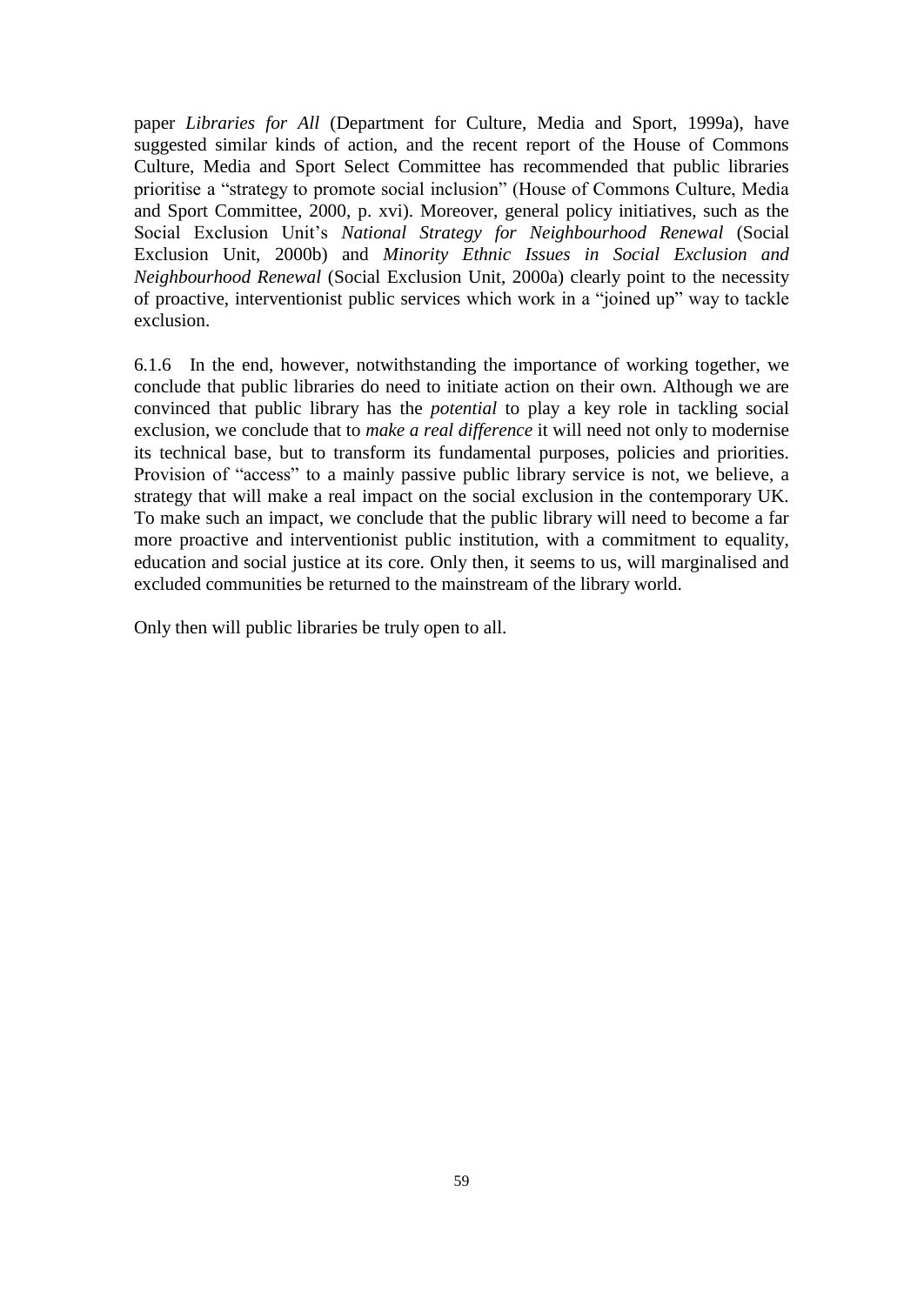# **7. Project Recommendations**

### *7.1 National Policy*

(i) At a national policy level, there needs to be a co-ordinated approach to the development of public library services to socially excluded people, to involve the Library Association, DCMS, Social Exclusion Unit, Re:source and other relevant agencies.

(ii) To be effective, national policies should utilise broad definitions of social exclusion which:

- encompass social, economic and political exclusion;
- recognise the roots of exclusion in class, race and patriarchy;
- recognise the role that public services such as libraries can play in addressing inequality and discrimination, and in redistributing power and resources.

(iii) As part of this development of policy and practice, funding needs to be provided for further research into all aspects of social exclusion.

(iv) Government should also introduce a NOF-style fund to support innovative responses to social exclusion.

### *7.2 Public Library Authority Policy*

(i) At local level, public library authorities should produce and implement longterm strategies for tackling social exclusion to involve targeting priority needs; secure and sustainable funding; advocacy and innovation; monitoring and evaluation.

(ii) Social exclusion policies should be considered alongside existing policies such as equal opportunities and anti-poverty strategies.

(iii) Public library approaches to tackling social exclusion will require intervention, the targeting of resources, and positive action to fulfil individual needs.

(iv) Public libraries should urgently start to target their resources towards socially excluded communities, and there needs to be further study of the ways in which public libraries should deal with service provision in areas with which all their community may not agree.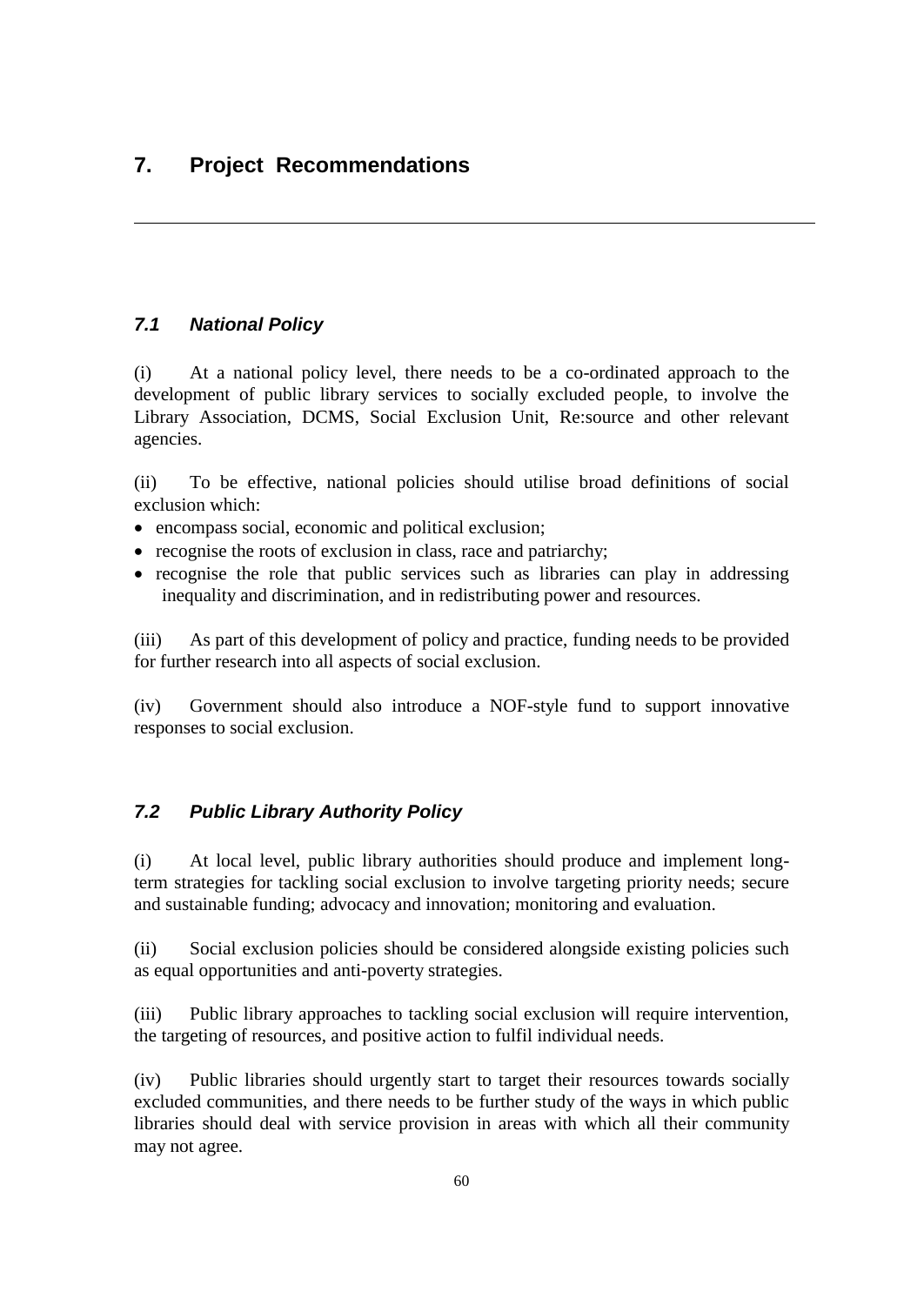(v) Local strategies are needed to redress the historical and current under-use of libraries by working class and other disadvantaged groups.

(vi) Public libraries should actively endeavour to make their vision, mission, outlook, work practices and rules aligned with the majority world perspective of their diverse communities and less Euro-centric. This search for relevance should explore the dynamic role that libraries can play in the people's struggles for social justice and economic liberation.

(vii) All public library authorities need to produce and utilise equalities policies which include all socially excluded groups. Such policies should include a clear statement challenging prejudice and discrimination, and services should not permit discrimination by users or by staff.

(viii) Existing tools, such as Roach and Morrison, Macpherson (*Stephen Lawrence Inquiry*, 1999) CRE Guidelines (Commission for Racial Equality, 1995) and *Libraries for All (Department for Culture, Media and Sport, 1999) should be used to inform* action plans and strategies for tackling social exclusion.

### *7.3 The Library Profession*

(i) There needs to be an urgent review of the role of Library Association Branches, Groups and Organisations in Liaison to ensure that the needs of socially excluded people are taken on board at the highest level. We would recommend a structure similar to that of the American Library Association, with Round Tables and other means of access for socially excluded people and the library workers who provide services for them. Examples would include a Black Library Workers Group.

(ii) The Library Association should establish a Council Committee on Social Exclusion

(iii) The Library Association should also sponsor research into the need for awards to recognise positive images in materials reflecting the lives of socially excluded people.

(iv) The Library Association should continue to support the work of the Social Exclusion Action Planning Network, for example by indexing successful projects and regular training support.

### *7.4 Consultation*

(i) Public libraries need to develop methods for real and continuing consultation with socially excluded communities, groups and individuals, as well as means for implementing the relevant recommendations of this.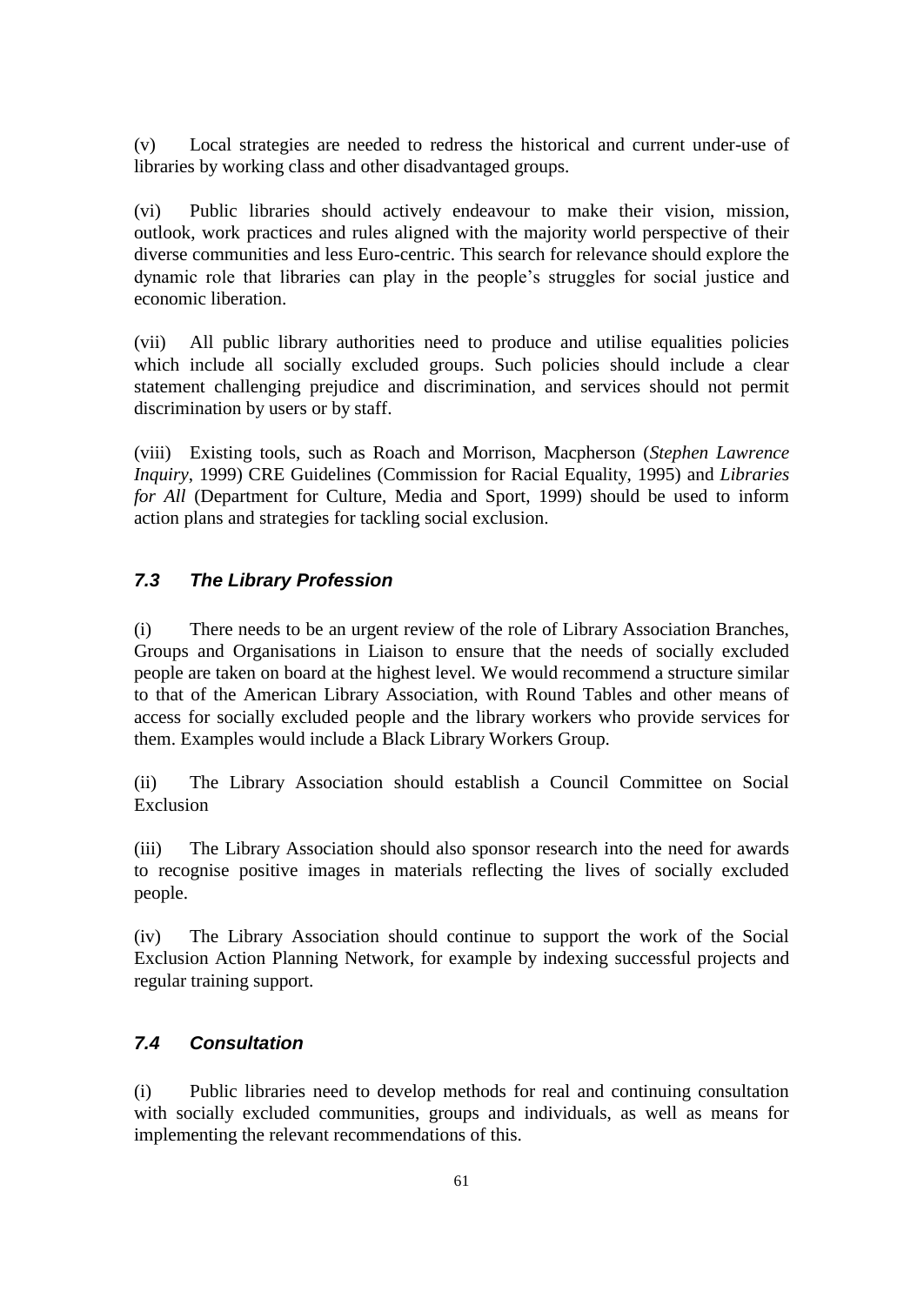(ii) Social exclusion strategies and services should be developed with the active engagement of socially excluded people who should be involved in the planning, implementation and monitoring of services.

(iii) PLAs should ask socially excluded people when they would like libraries to be open and offer imaginative and creative opening hour patterns which meet these needs.

### *7.5 Needs Assessment and Research*

(i) At local level all groups and individuals that are socially excluded or at risk of exclusion should be identified through community profiles and other methodologies such as needs analysis

(ii) More research is needed into the perceptions of libraries by non-users and how barriers to access can be removed

(iii) At national level, detailed and specific research into the information and library related needs of excluded groups and communities should be funded as a priority.

(iv) Detailed statistical monitoring of levels of library use by disadvantaged and working class users needs to be undertaken

(v) A research programme should be funded to assist PLAs in developing guidelines for the provision of minimum services for community need e.g. community language provision; adult literacy provision; LGBT provision.

## *7.6 Library Image and Identity*

(i) The image and identity of libraries need to be changed so that they do not appear as municipal, bureaucratic, unwelcoming and passive state institutions. This can be achieved according to local circumstances, by measures such as:

- renaming libraries (e.g. Community Resource Centres, Idea Stores)
- rebranding the traditional library name so that the new image is one of a proactive, friendly, relevant and easily accessible environment.

(ii) Library practices and processes need to be challenged to ensure that they do not create barriers to usage. Joining procedures should not be over-bureaucratic and mechanisms should be created to overcome problems with bureaucracy for groups such as homeless people.

(iii) The physical appearance of libraries needs to be audited to check that they are not forbidding from the outside and that the internal layout is easy to understand. Better signing, more self-help public access terminals and the removal of enquiry desks can all help overcome barriers to use experienced by some excluded people.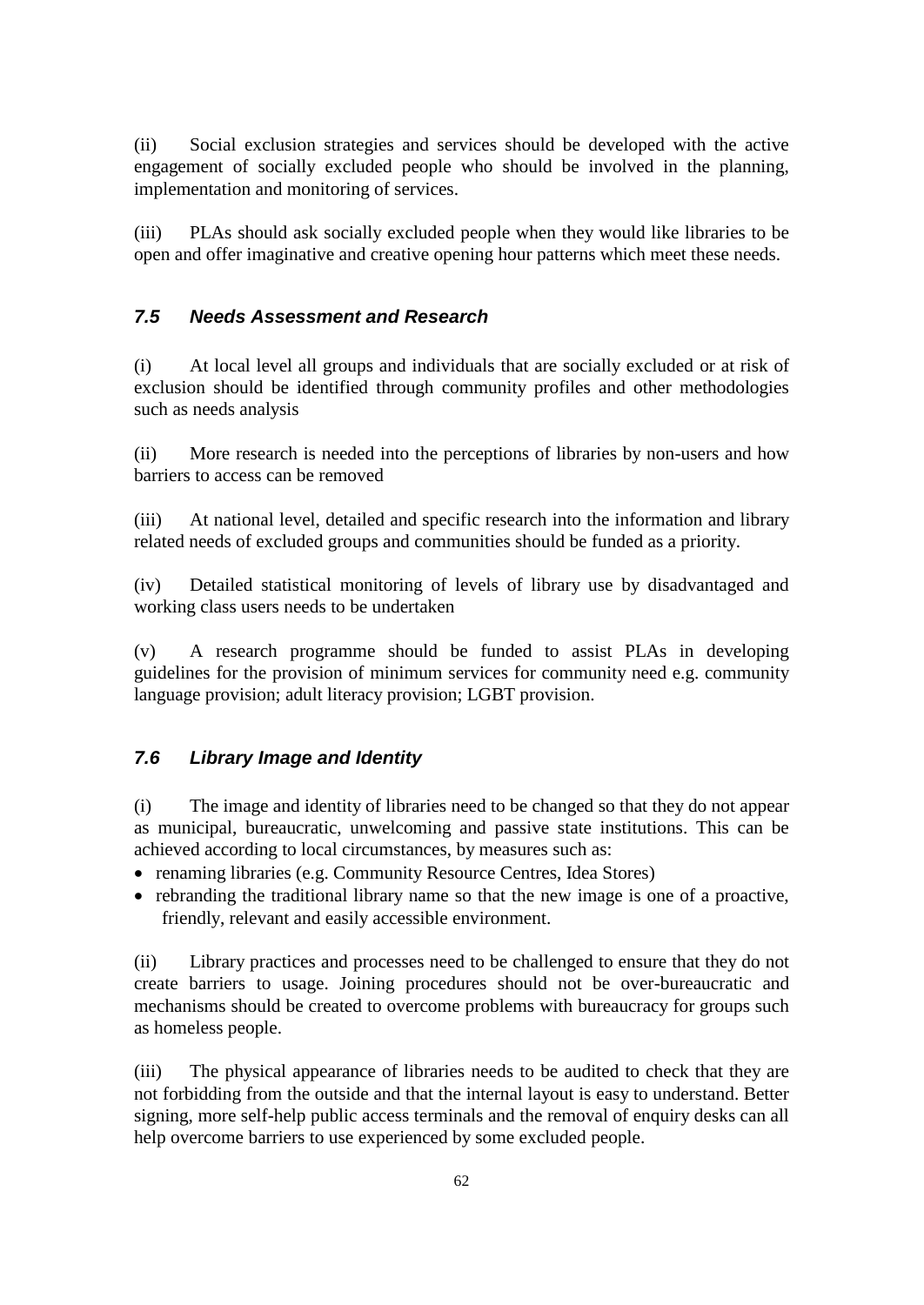(iv) The geographical location of libraries should be a prime factor in resource allocation. Priority should be given to those libraries serving communities in greatest need. This may result in the need to consider the existing location of libraries. Relocation and colocation ( with community centres, schools, pubs, shops, leisure centres and other places used by the socially excluded) can both improve the impact of libraries in tackling social exclusion.

(v) Where appropriate, PLAs also need to work with neighbouring authorities to deliver services to socially excluded communities, such as refugees and travellers, who may be transient or who may span local authority boundaries, or where a service can be more effectively provided by the pooling of resources.

### *7.7 Outreach, Community Development and Partnerships*

(i) Social exclusion strategies need to encompass:

- proactive community librarianship based on outreach, advocacy and intervention
- community development through grass roots, community-based approaches
- partnerships with those in the public, voluntary and private sectors.

(ii) Public libraries need to ensure that they are offering relevant services where they are best used by socially excluded people. Locations should not be limited to library buildings, but include "outreach" locations and services of all kinds.

(iii) Public libraries should support community-based initiatives, groups and organisations through outreach staff, materials and other resources.

(iv) Public libraries should develop community information services, in partnership with other providers such as Citizens Advice Bureaux, which help socially excluded people deal with their daily problems, including health, education, housing, family and legal matters

(v) Learning centres, literacy centres and other lifelong learning activities should be developed by public libraries on a much wider scale than at present. Often, joint provision with education services, the not-for-profit sector, and local community groups will offer real advantages in terms of pooling of skills and funding and community involvement.

## *7.8 Information and Communication Technologies and Social Exclusion*

(i) PLAs should be required to draw up ICT plans which include a strategy outlining how the needs of socially excluded communities are to be prioritised. ICT should be used as a means to tackle social exclusion - rather than as an end in itself.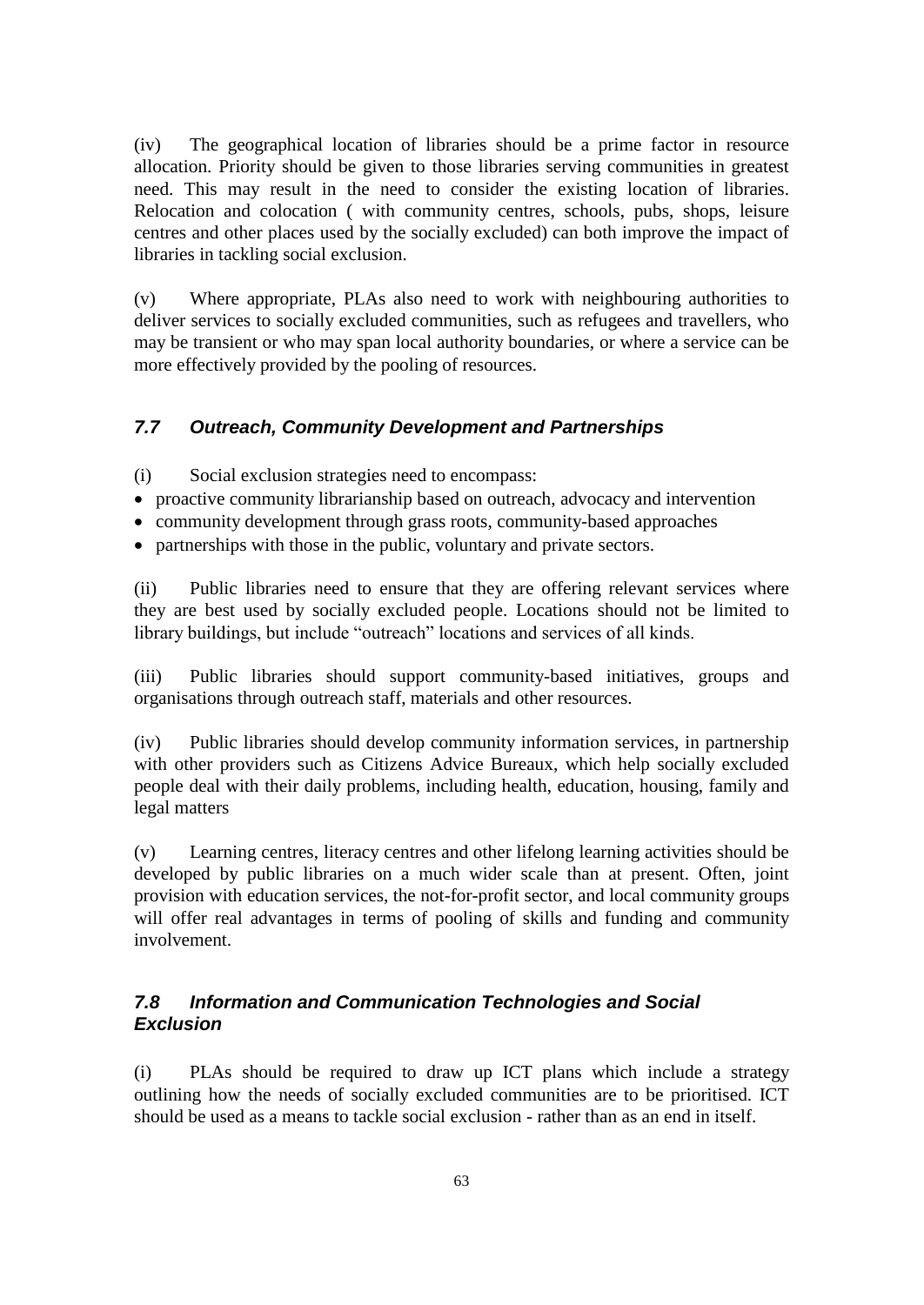(ii) ICT provision should be free at the point of access.

(iii) ICT initiatives should be targeted more closely at excluded groups and communities in a proactive way. Appropriate levels of skilled staffing and support should be offered to users.

(iv) Libraries should enthusiastically commit funding and support to neighbourhood ICT initiatives in line with the recommendations above, and those in the PAT 15 report *Closing the Digital Divide.*

# *7.9 Materials Provision*

(i) Public libraries need to urgently develop materials selection policies to cover the requirements of socially excluded people. Existing library stock selection policies - and the stock on the shelves - need to be critically examined to ensure that they are relevant to the community which they serve.

(ii) Public libraries should systematically acquire underground and alternative material in all forms (including orature) which are created by, and are of interest to, those excluded from public library system.

(iii) Public libraries need to continue to raise with materials suppliers (writers, illustrators, publishers, booksellers, library suppliers) the range of materials available for socially excluded people and gaps in that provision.

# *7.10 Staffing, Recruitment, Training and Education*

(i) Public libraries need to reassess their recruitment and selection policies (including reassessing the requirement for qualifications in librarianship) in order to attract more staff into the workforce from socially excluded backgrounds.

(ii) Public libraries should urgently analyse the training needs of their staff, to ensure that they have the necessary knowledge and skills to provide the best services for socially excluded people. Training programmes to be developed for all services linking equal opportunities, anti-racism, anti-sexism, cultural and social exclusion awareness.

(iii) Public libraries should adopt positive action programmes (for example via Quality Leader programmes) so that the library workforce incorporates socially excluded people more equitably than at present. All library authorities should aim to develop recruitment and selection statements outlining how this will be achieved.

(iv) Public libraries should challenge staff and organisational attitudes, behaviour, values and culture through staff development and training and a competency-based approach to staff recruitment and appraisal.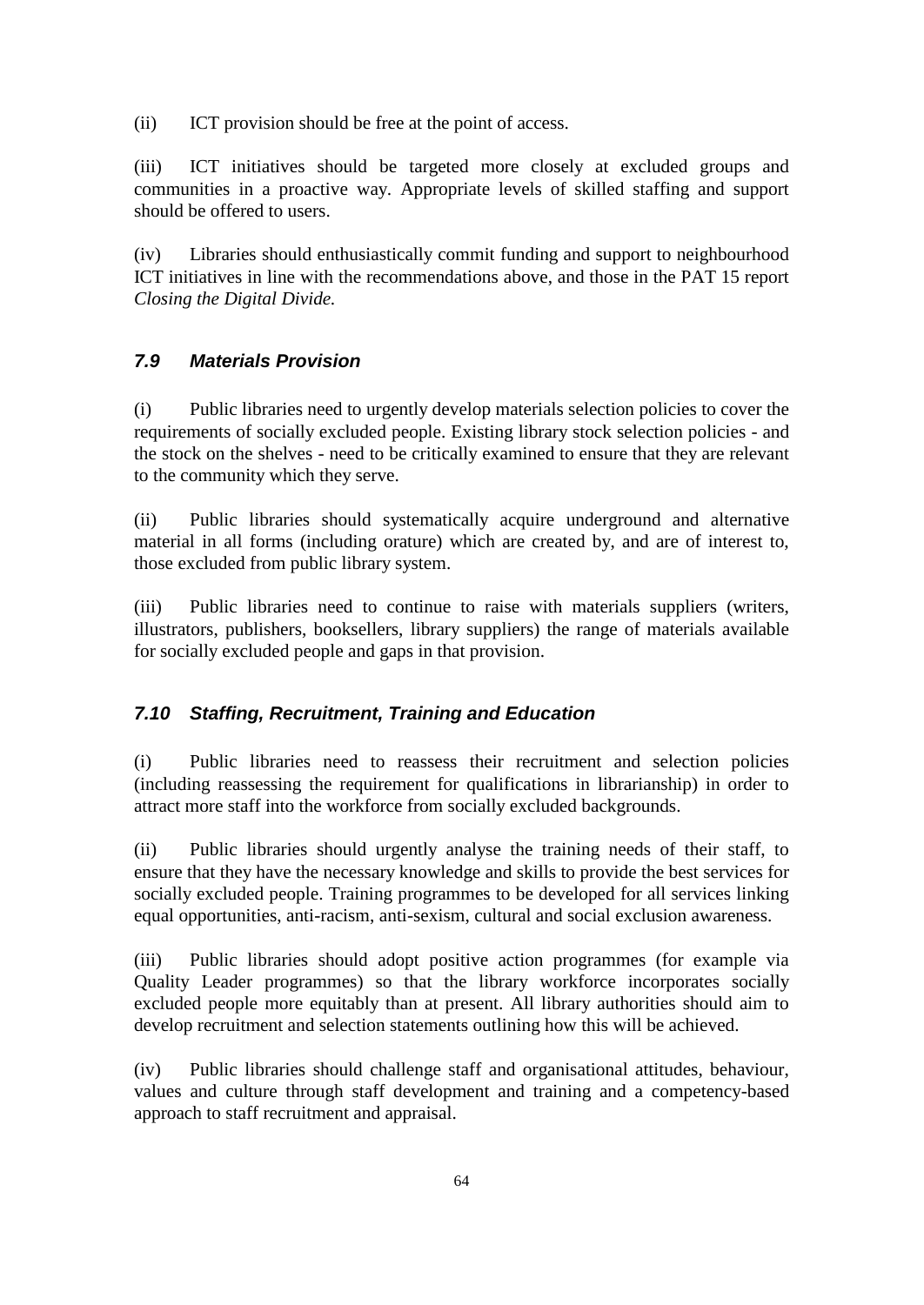(v) Library authorities should change their staffing structures to bring them in line with their social exclusion strategies. This will require new job titles, job descriptions, person profiles and competencies which recognise the importance of outreach and proactive ways of working. A specifically designated team, with appropriate resources, should lead on service delivery to the socially excluded.

(vi) The DCMS should fund secondments of public library staff for learning experience and sharing of knowledge in the social exclusion sphere.

(vii) Schools of Information and Library Studies (SILS) should review their recruitment base to ensure that people from 'non-traditional' backgrounds are brought into library work.

(viii) SILS need to urgently reassess their course content in conjunction with public libraries. Courses should incorporate core modules which cover social exclusion issues, such as the causes of social exclusion, information poverty and equal opportunities.

### *7.11 Mainstreaming and Resourcing for Social Exclusion*

(i) Social exclusion should be mainstreamed across all areas of library activity and management.

(ii) Demand-led resourcing is generally not equitable for socially excluded groups and communities. PLAs may have to redistribute or redirect resources to meet the needs of the socially excluded.

(iii) Guidelines should be developed to help authorities move to a needs-based service. This should include information for authorities on management and organisational structures that work for communities.

(iv) All services should introduce local service targets as part of detailed library planning and monitoring.

(v) With funded projects, the issue of sustainability needs to be addressed at Government level. A post-project tapering formula to help authorities mainstream successful initiatives should be considered.

#### *7.12 Standards and Monitoring of Services*

(i) National service standards should be established for public libraries activities related to social exclusion. Such standards should be both quantitative and qualitative, and should be incorporated in the DCMS standards currently being drawn up.

(ii) Performance indicators and targets should be set to measure the success of library authorities in their attempts to tackle social exclusion. These should include a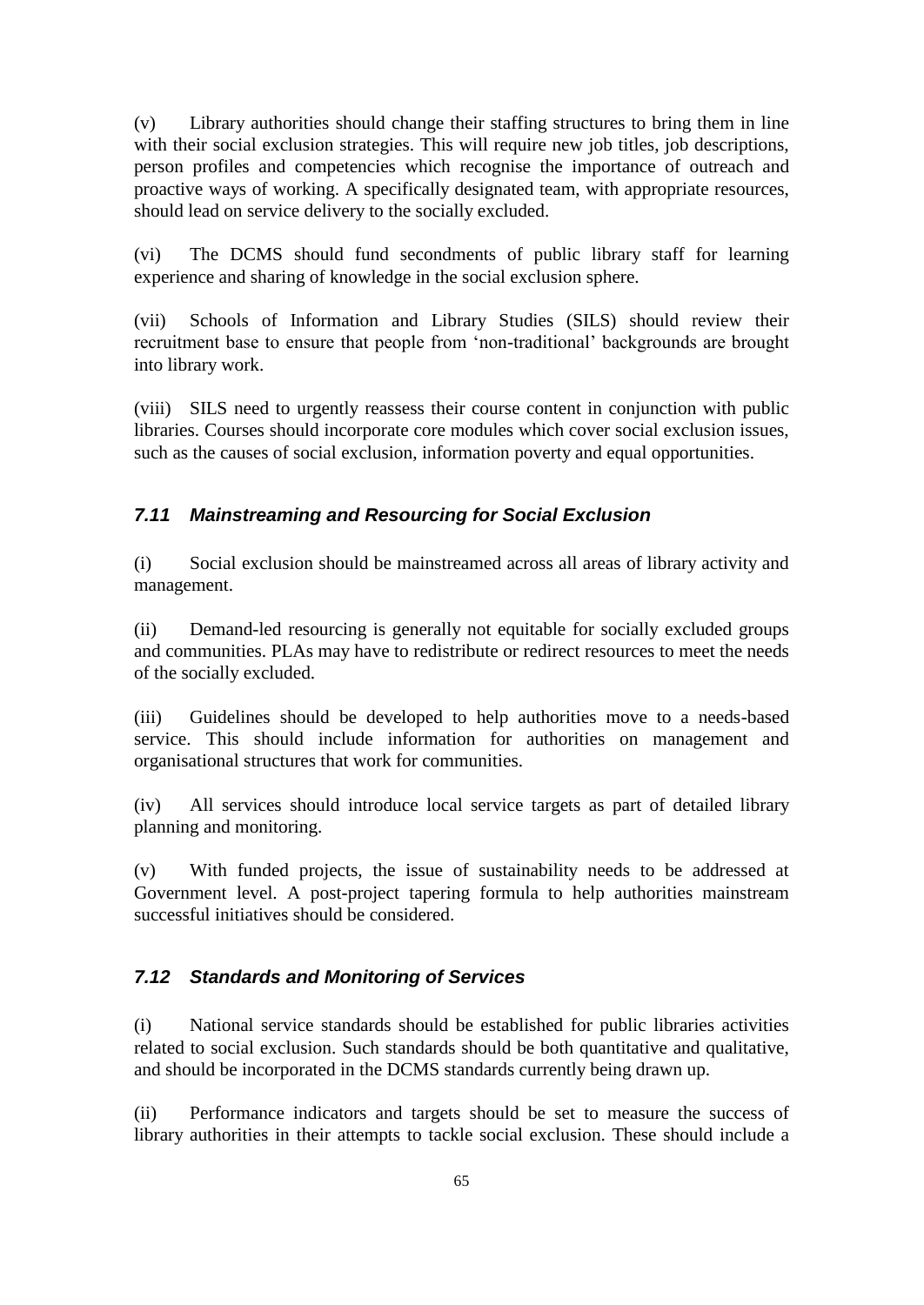requirement to specify amounts spent on disadvantaged groups and deprived communities. All authorities should be encouraged to reach the upper quartile of best practice.

(iii) Annual Library Plans should also be a key tool which helps DCMS monitor library authority policy and practice regarding social exclusion.

(iv) An Oflib, or similar mechanism, should be established to monitor the performance of public libraries in meeting national standards, including those for social exclusion. Inspections of public libraries should be made as part of the Best Value process, and DCMS should intervene in authorities which are not making efforts to tackle social exclusion. In general, however, the body should be supportive in aiding library authorities to refocus their services to prioritise needs of the socially excluded.

### *7.13 Specific needs of excluded communities and social groups*

The particular needs of specific excluded social groups and communities are different. It is not possible, in the end, to reduce them and to try to find one universal solution for all excluded communities.

Appendix A of this volume therefore highlights specific recommendations, relating to different excluded groups, in the relevant sections of the project working papers. These are reproduced in full in Volume III of *Open to All?*; as with the Project Working Papers as a whole, it should be noted that they are the work of the particular authors and that they thus represent the recommendations of those individual members of the project team.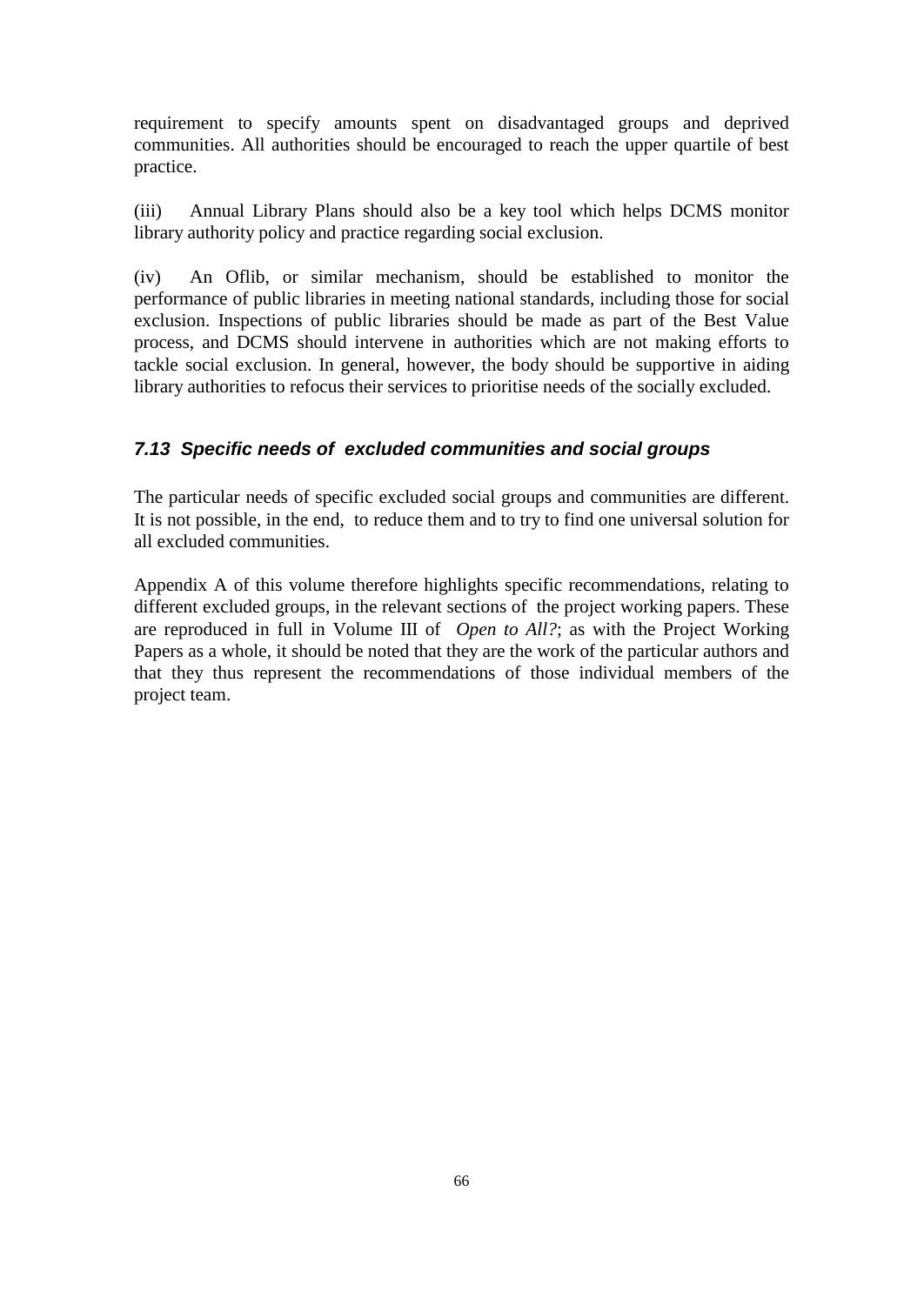# **References**

Aslib (1995), *Review of the public library service in England and Wales for the Department of National Heritage*, London: Aslib.

Baggs, C. (2000), "Bringing public libraries to the South Wales valleys 1887 - 1939", unpublished paper presented at the Library History Group Conference, *From people's university to people's library*, held at Croydon Clocktower, 3-4 April 2000.

Black, A. (2000), "Skeleton in the cupboard: social class and the public library in Britain through 150 years," *Library History*, 16(1)3-12.

Black, A. and Muddiman, D. (1997), *Understanding community librarianship: the public library in post-modern Britain*, Aldershot: Avebury.

Black and Ethnic Minority Workers Group [Hackney] (1994), *Library services for black and ethnic minority nationalities in the UK - a report prepared for the DNH review of public libraries*, London: Hackney Libraries.

Board of Education, Public Libraries Committee (1927), *Report on public libraries in England and Wales* [Kenyon Report], London: Board of Education.

Bramley, G. (1996), "Poverty and local public services" in D. Gordon and C. Pantazis (eds.), *Breadline Britain in the 1990s*, Aldershot: Ashgate.

Brown, M. (2000), "Seeking equality in a diverse world", *Connections* (London) Spring 2000, pp.7-13.

Byrne, D. (1999), *Social exclusion*, Buckingham: Open University Press.

*Case Studies and Comments (1999)*, Anonymous comments about experiences of racism in libraries from 9 Black librarians. Circulated at the Library Association Conference "Institutional Racism; stamping it out in libraries", Library Association, 12 November 1999.

Castells, M. (1998), *The information age: economy, society and culture, Volume II, The power of identity.* Oxford: Blackwell.

Central Office of Information (1998), *Our information age: the Government's vision*, London: Central Office of Information.

Comedia (1993), *Borrowed time? The future of public libraries in the UK*, Bournes Green, Stroud: Comedia.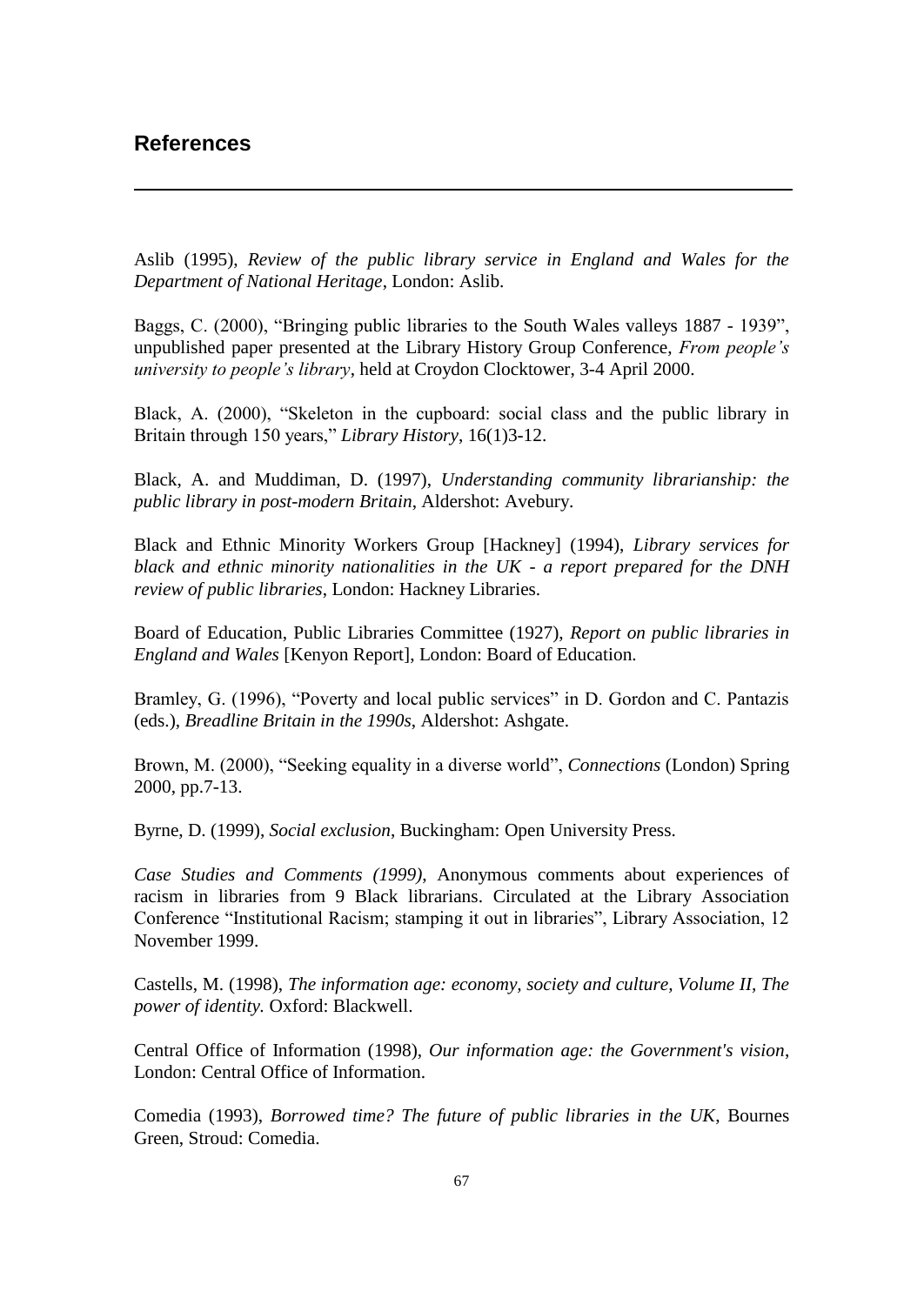Commission for Racial Equality (CRE, 1995, revised 1998), *A standard for racial equality for local government; Racial equality means quality; a standard for racial equality for local government in England and Wales.* London: CRE.

Corrigan, P and Gillespie, V (1978), *Class struggle, social change and idle time*, Brighton: John C Noyce.

Department for Culture, Media and Sport (1998), *Chris Smith underlines Government Commitment to public libraries IT network* [Internet], DCMS, London. Available from <http://www.coi.gov.uk/coi/depts/GHE/coi0416e.ok> [Accessed 29th June 1998].

Department for Culture, Media and Sport (1999a), *Libraries for all: social inclusion in public libraries – policy guidance for local authorities in England*, London: DCMS.

Department for Culture, Media and Sport (1999b), *Appraisal of Annual Library Plans 1998*, London: DCMS.

Department for Culture, Media and Sport (2000a), *Appraisal of Annual Library Plans 1999*, London: DCMS.

Department for Culture, Media and Sport (2000b), *Comprehensive and efficient standards for modern public libraries: A consultation paper*, London: DCMS.

Department of Education and Science (1978), *The libraries' choice,* London: HMSO.

Department for Education and Employment (1998c), *The National Literacy Strategy: framework for teaching,* London: DfEE

Duffy, K.(1995), *Social exclusion and human dignity in Europe*, Strasbourg: Council of Europe.

Durrani, S. (1996), *Community outreach and BME services: a report prepared for the Library Review, Hackney Libraries*, London: Hackney Libraries.

Durrani, S. (2000), *Struggle against racial exclusion in public libraries; A fight for the rights of the people*, Leeds: School of Information Management, Leeds Metropolitan University (Public Library Policy and Social Exclusion Working Papers no.13).

Dutch, M. (1999), *Central and local government policies and social exclusion*, Leeds: School of Information Management, Leeds Metropolitan University (Public Library Policy and Social Exclusion Working Papers no.10).

Dutch, M. and Muddiman, D.(2000), *Information and communication technologies, social exclusion and the public library*, Leeds: School of Information Management, Leeds Metropolitan University (Public Library Policy and Social Exclusion Working Papers no.15).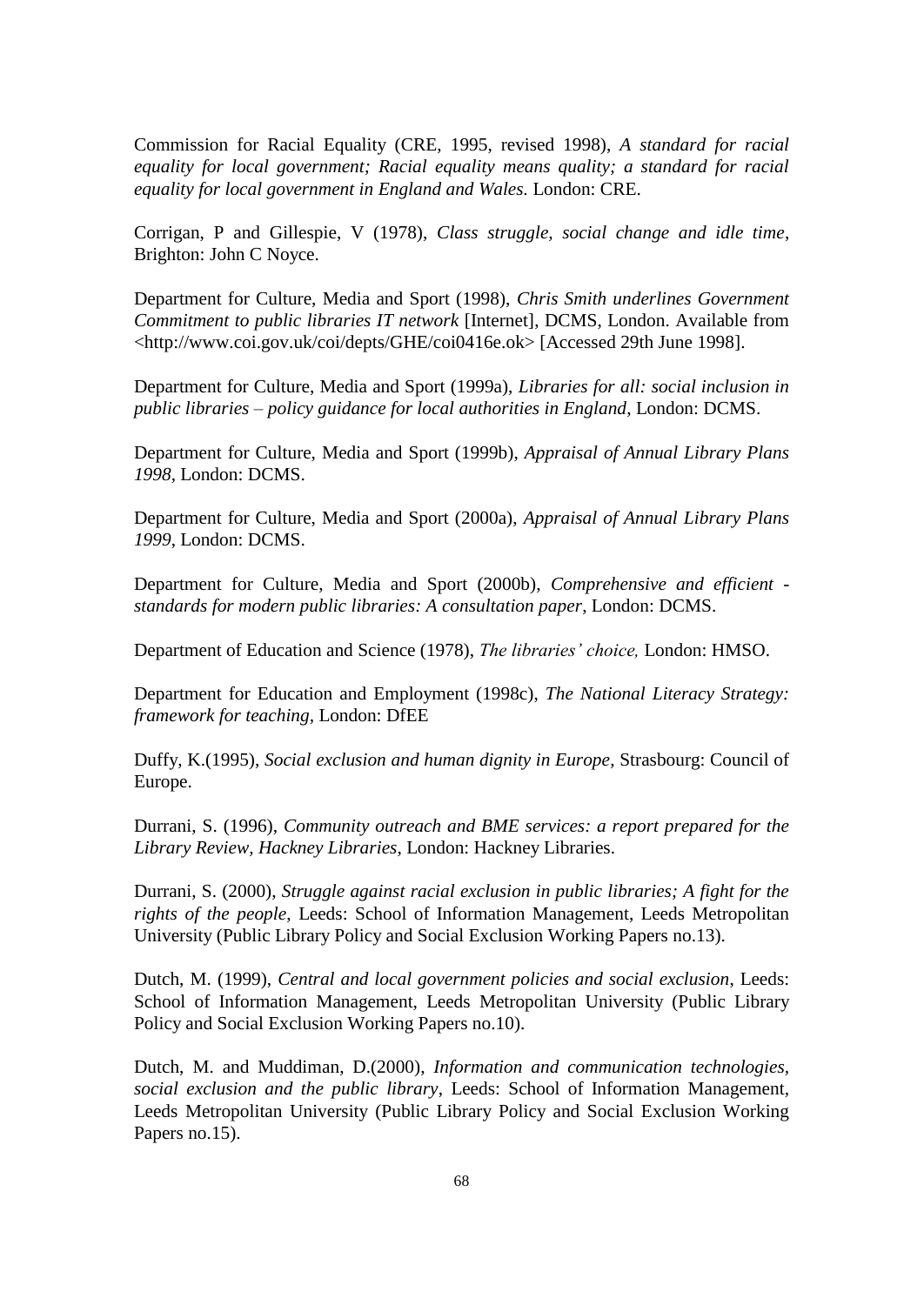Dyke, G. (2000), *The BBC: leading cultural change for a rich and diverse UK*, A Speech by BBC Director-General, at the Race in the Media Awards organised by the Commission for Racial Equality, 7 April 2000, Internet document **<**http://www.bbc.co.uk/info/news/ news232.htm>. Accessed: 9 April 2000.

Elliott, L. (1999), "Economics", *The Guardian Weekend*, 13 March, p.70.

Freedland, J. (2000), "Closing the privilege gap", *The Guardian*, 31 May, p.21.

Halpin, A. (2000), "The new fight for union democracy", *Morning Star*, March 10, 2000.

Harris, K. (1998), *Open to interpretation: Community perceptions of the social benefits of public libraries*, London: Community Development Foundation, (British Library Research and Innovation Report 88).

HM Treasury (2000), *Prudent for a purpose:working for a stronger and fairer Britain* available from <http://www.hm-treasury.gov.uk/budget2000/ speech.html>. Accessed on 22 March 22nd 2000.

House of Commons Culture, Media and Sport Committee (2000), *Sixth report: public libraries*, London: HMSO.

Howard, M (1999b), *Enabling government: joined up policies for a national disability strategy* (Fabian Society Discussion Paper 48). London: Fabian Society.

Howarth, C. et al. (1998), *Monitoring poverty and social exclusion: Labour's inheritance*, York: Joseph Rowntree Foundation.

John, Gus (1999) Talk given at the Conference *The significance of the Stephen Lawrence inquiry for public libraries.* London and Home Counties Branch: The Library Association in association with the Association of London Chief Librarians (ALCL), Executive Briefing: 28 June 1999.

Joyce, P., Corrigan, P., Rose, A. and Bartlett, D. (2000), "Consulting the community for Best Value" [unpublished paper].

Kennedy, M. (2000), "Libraries to ban the 'smelly and diseased'", *The Guardian*, 15 March, pp.1,5.

Kundnani, A. (1998), "Where do you want to go today? The rise of information capital". *Race and Class* 40(2/3)49-71.

Levitas, R. (1998), *The inclusive society? Social exclusion and New Labour*, London: Macmillan.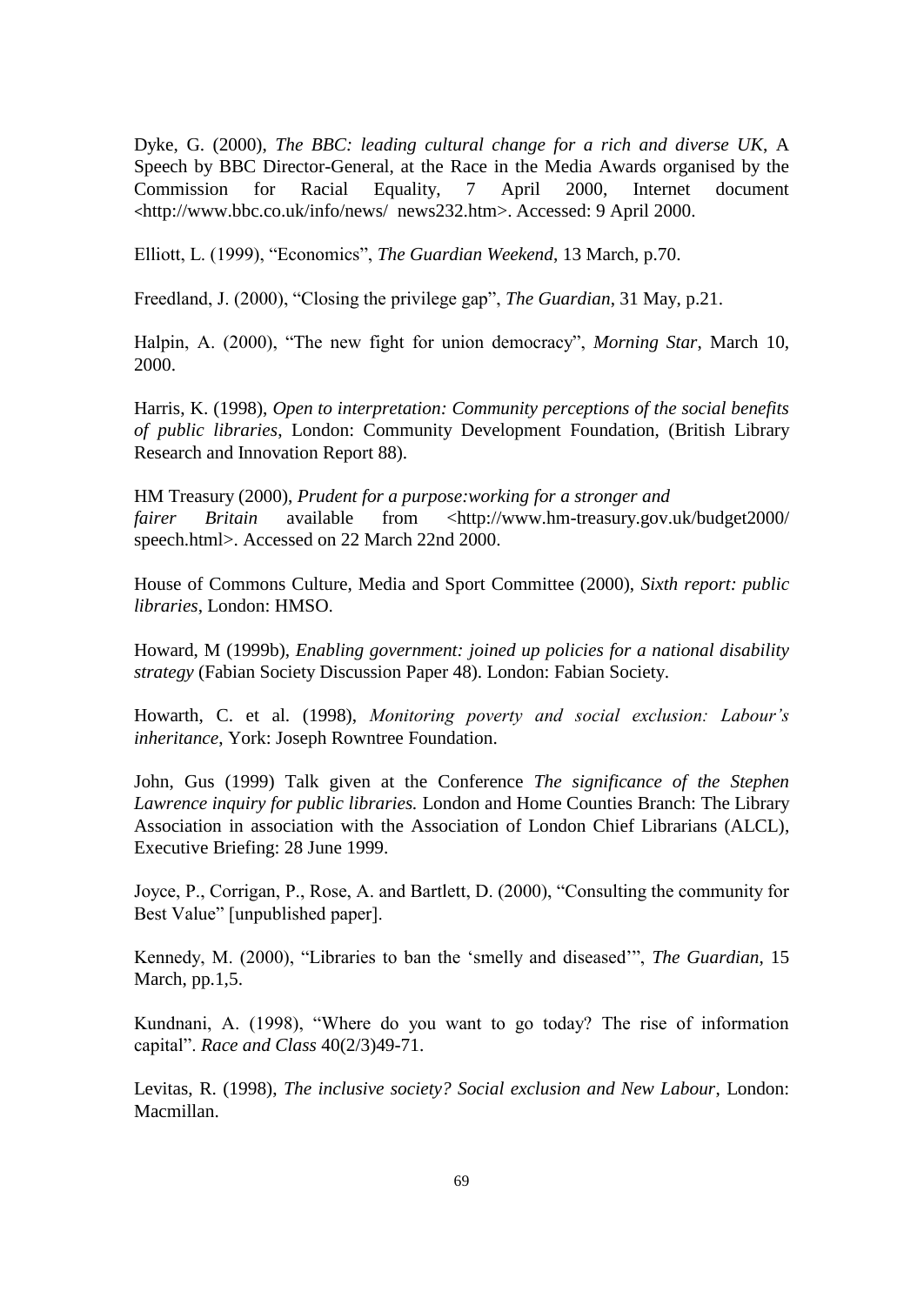Library and Information Commission (1997), *New library, the people's network*, London: Library and Information Commission.

Library and Information Commission (2000), *Libraries: the essence of inclusion,*  London: Library and Information Commission.

Linley, R. (2000a), *Public libraries, older people and social exclusion*, Leeds: School of Information Management, Leeds Metropolitan University (Public Library Policy and Social Exclusion Working Papers no.16).

Linley, R. (2000b), *Public libraries, disability and social exclusion*, Leeds: School of Information Management, Leeds Metropolitan University (Public Library Policy and Social Exclusion Working Papers no.11).

London Borough of Tower Hamlets (1999), *A library and lifelong learning development strategy for Tower Hamlets*, London: Tower Hamlets Libraries.

Luckham, B. (1971), *The library in society*, London: Library Association.

McColvin, L. (1937), *Libraries and the public*, London: Allen and Unwin.

Management Research Centre (2000), *Quality leaders project for black library and information workers - Research findings, feasibility study and proposals. Report to Library and Information Commission*, London: Management Research Centre, University of North London.

Marketing and Communications Group (1996), *Whose library is it anyway? Libraries and their use in the City of York*, *A market research report*, York: Marketing and Communications Group.

Matarasso, F. (1998a), *Learning development: an introduction to the social impact of libraries*, Bournes Green, Stroud: Comedia (British Library Research and Innovation Report).

Matarasso, F. (1998b), *Beyond book issues: the social potential of library projects*, Bournes Green, Stroud: Comedia.

Mayo, M. (1997), "Partnerships for regeneration and community development," *Critical Social Policy*, 17(52)3-26.

Miller, C. (1999), *Managing for social cohesion*, London: Office for Public Management.

Muddiman, D (1999a), *Public libraries and social exclusion: the historical legacy*, Leeds: School of Information Management, Leeds Metropolitan University (Public Library Policy and Social Exclusion Working Papers no.1).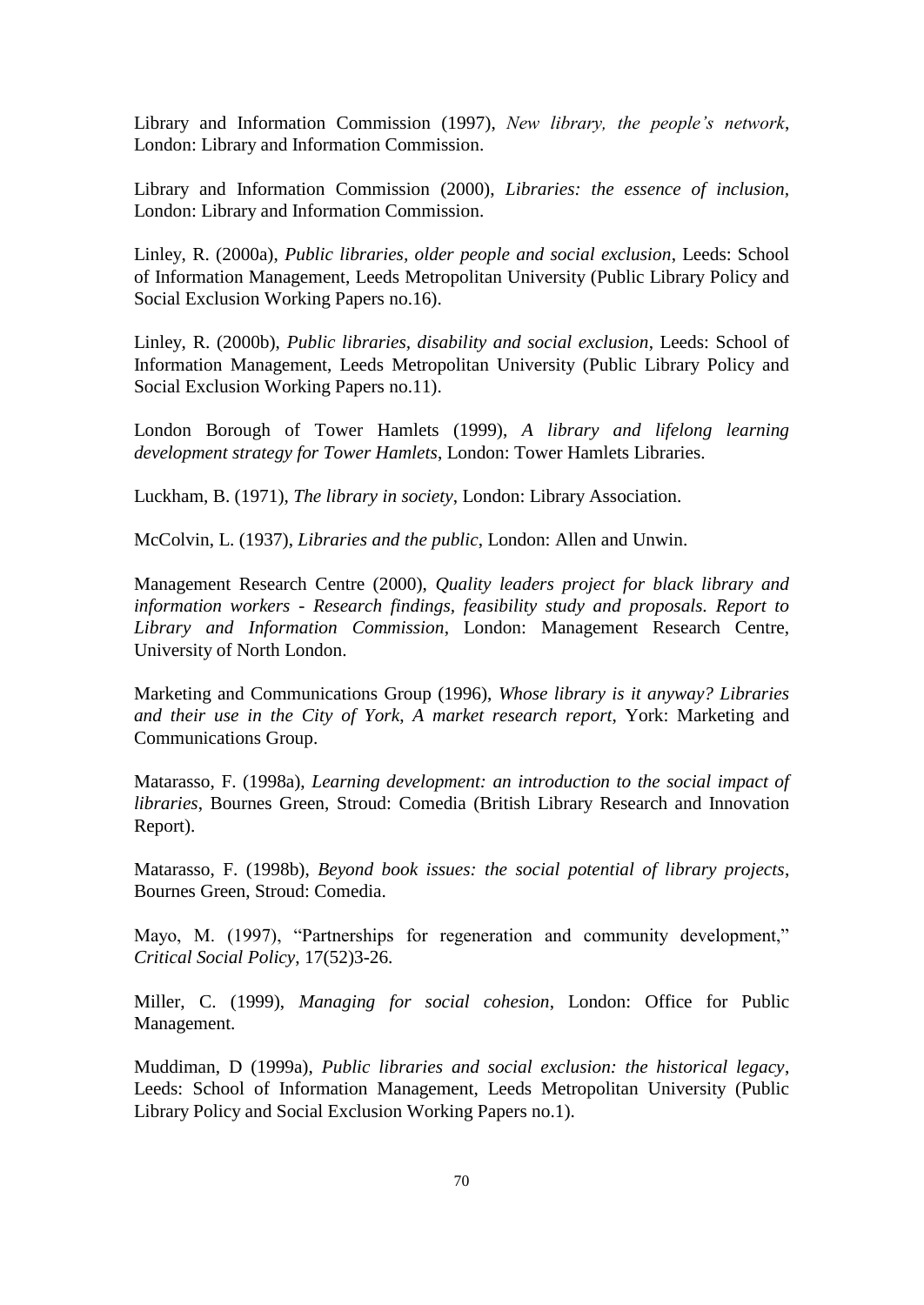Muddiman, D (1999b), *Theories of social exclusion and the public library*, Leeds: School of Information Management, Leeds Metropolitan University (Public Library Policy and Social Exclusion Working Papers no.2).

Muddiman, D. (1999c), *Images of exclusion: user and community perceptions of the public library*, Leeds: School of Information Management, Leeds Metropolitan University (Public Library Policy and Social Exclusion Working Papers no.9).

MVA (1998), *Community consultation on library services: report on focus groups. Prepared for London Borough of Merton*. London: MVA.

New Opportunities Fund (1999), *Community access to lifelong learning: consultation paper England*, London: NOF.

Northern Ireland Office (1998), *New TSN: An agenda for targeting social need and promoting social inclusion in Northern Ireland*, Belfast: Northern Ireland Office

Ofsted (1999), *Inspecting subjects and aspects 11-18: equal opportunities*, London: Office for Standards in Education.

Oppenheim, C. (1998), *An inclusive society: strategies for tackling poverty*, London: IPPR.

Pateman, J. (1999a), *The state, communities and public libraries: their role in tackling social exclusion (Social exclusion; an international perspective, Part 2)*, Leeds: School of Information Management, Leeds Metropolitan University (Public Library Policy and Social Exclusion Working Papers no.7).

Pateman, J. (1999b), *Public libraries and social class*, Leeds: School of Information Management, Leeds Metropolitan University (Public Library Policy and Social Exclusion Working Papers no.3).

Poland, F., Curran, M. and Owens, R.G. (1996), *Women and senior management: a research study of career barriers and progression in the library and information sector*, London: Library Association Publishing.

Policy Action Team 15 (2000), *Closing the digital divide: Information and communication technologies in deprived areas*, London: Department of Trade and Industry.

Roach, P. and Morrison, M. (1998), *Public libraries, ethnic diversity and citizenship*, Coventry: Centre for Ethnic Relations / Centre for Educational Development and Research, University of Warwick (British Library Research and Innovation Report 76).

Reese, G.L. and Hawkins, E.L. (1999), *Stop Talking, Start Doing! Attracting people of color to the library profession*, Chicago: American Library Association.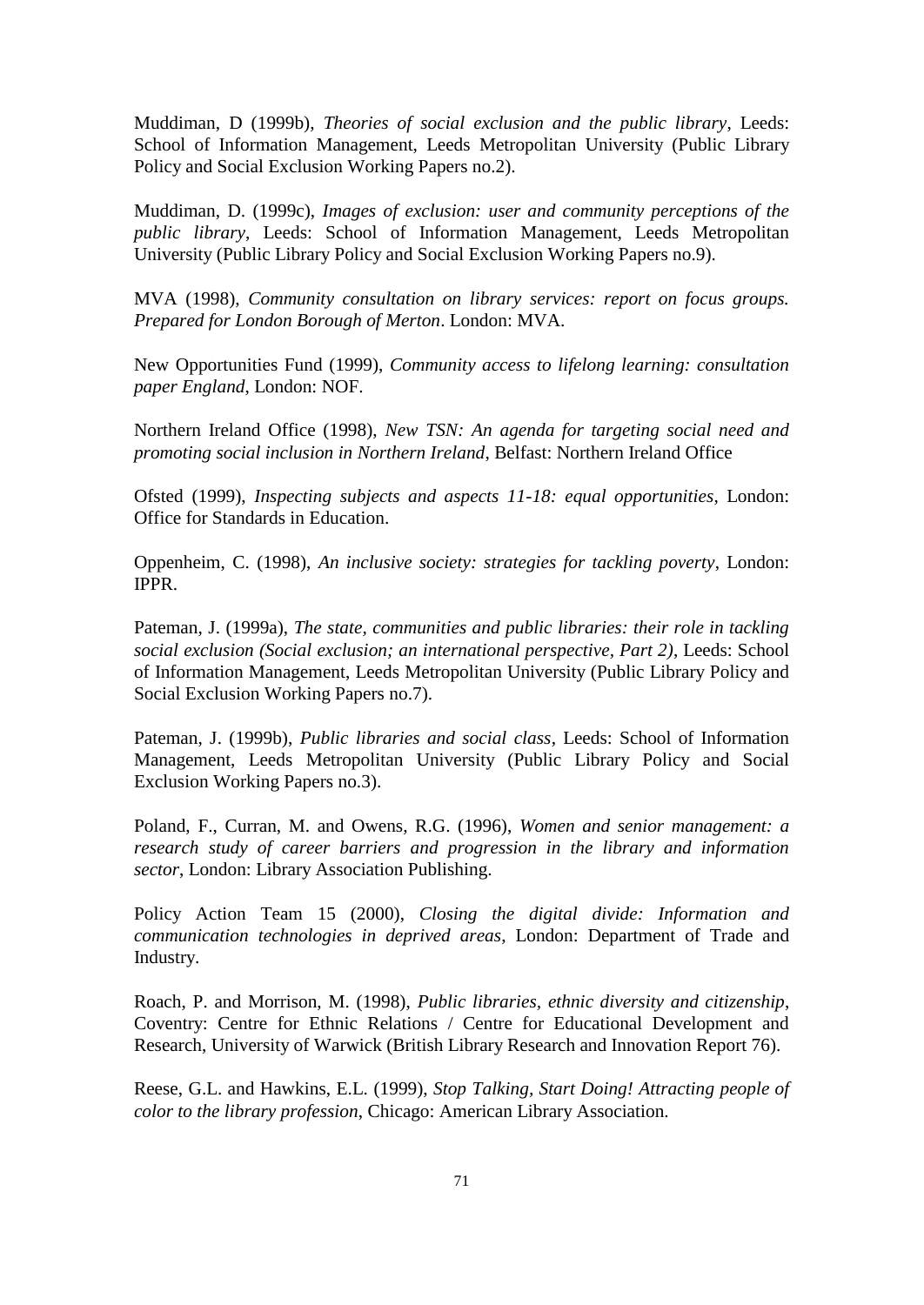Scottish Office (1999), *Social inclusion - Opening the door to a better Scotland*, Edinburgh: Scottish Office.

Smith, N. (2000), "Local studies libraries: custodians of people's identities", unpublished paper presented at the Library History Group Conference, *From people's university to people's library*, held at Croydon Clocktower, 3-4 April 2000.

Social Exclusion Unit (1998), *Bringing Britain together: a national strategy for neighbourhood renewal* (Cm 4045), London: Cabinet Office.

Social Exclusion Unit (2000a), *Minority Ethnic Issues in Social Exclusion and Neighbourhood Renewal; A guide to the work of the SEU and the Policy Action Teams so far*, London: Cabinet Office.

Social Exclusion Unit (2000b), *National strategy for neighbourhood renewal: A framework for consultation*, London: Cabinet Office.

*Stephen Lawrence Inquiry: Report of an inquiry by Sir William Macpherson of Cluny* (1999), (Cm 4252-1), London: The Home Office.

Thornton, P. (1996), *Some issues around partnership*, Luton: Local Government Management Board.

United Nations Children's Fund (2000) , *Poverty begins with children*, New York: UNICEF.

Vincent, J. (1986), *An introduction to community librarianship*, Sheffield: Association of Assistant Librarians.

Vincent, J. (1999a), *Public libraries, children and young people, and social exclusion*, Leeds Metropolitan University: School of Information Management, Leeds Metropolitan University (Public Library Policy and Social Exclusion Working Papers no.8).

Vincent, (1999b), "Are your users just like you?" *Public Library Journal,* 14(4), p.95-6

Vincent, J. (2000), *Political correctness*, Leeds Metropolitan University: School of Information Management, Leeds Metropolitan University (Public Library Policy and Social Exclusion Working Papers no.14).

Walker, A. (1997), "Introduction: the strategy of inequality", in: Walker, A. and Walker, C. eds., *Britain divided: the growth of social exclusion in the 1980s and 1990s.* London: CPAG.

West, W.J. (1991), *The strange rise of semi-literate England: the dissolution of the libraries*, London: Duckworth.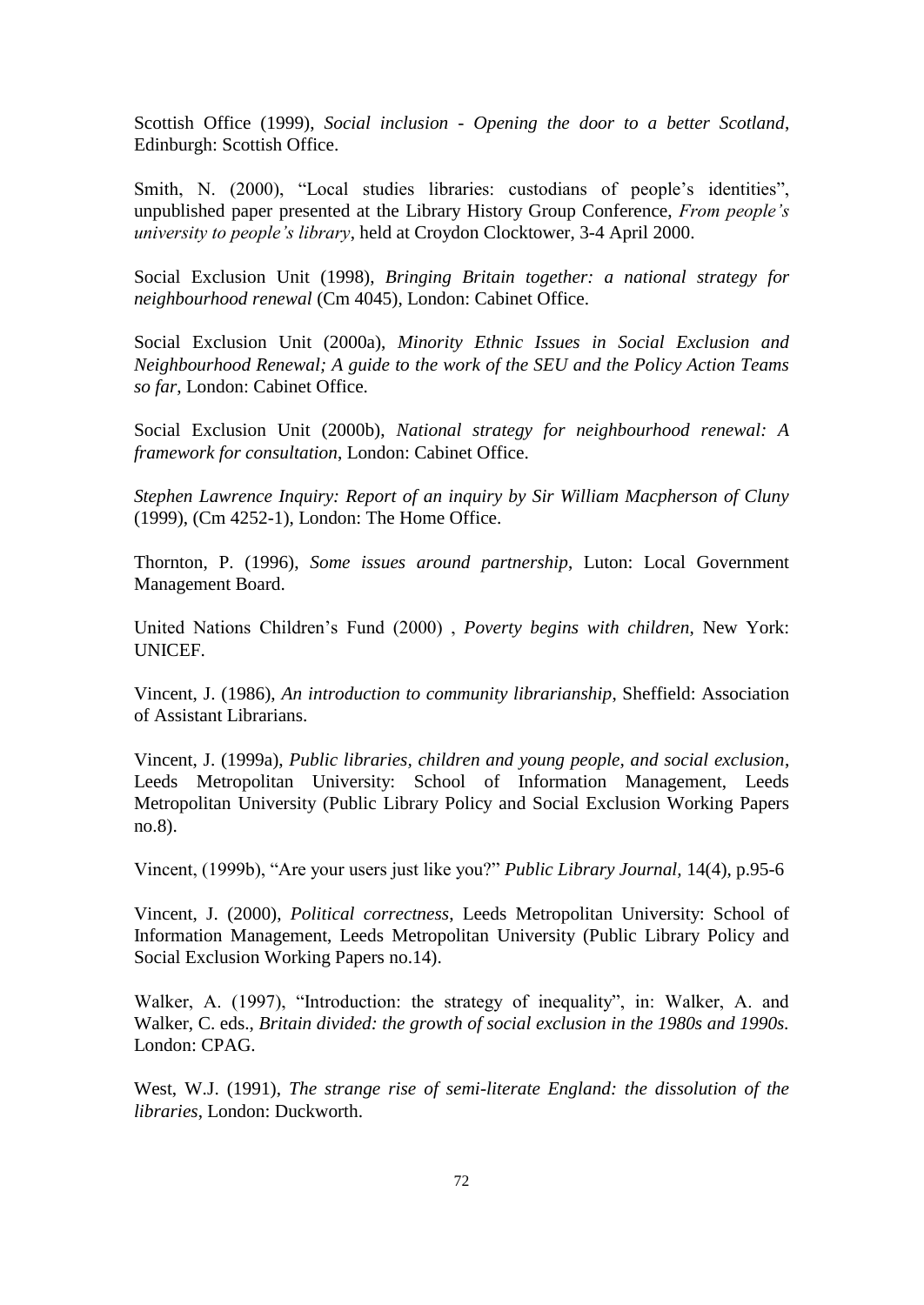# **Working Papers: Summaries and Recommendations**

### *Working Paper 1: Theories of poverty and social exclusion (Dave Muddiman)*

"Social exclusion" has increasingly taken over from terms like poverty and deprivation as a term for describing social division. The paper considers social exclusion, and the related term "social inclusion", and its implications for the public library. It reviews the development of the concept of social exclusion and assesses its strengths and weaknesses as a way of describing social division. Here, it distinguishes between narrower and broader manifestations of the social exclusion idea, with the former suggesting targeted action and the latter a wider social project. The paper then identifies aspects of exclusion in the UK, and links these to the transition from an industrial to a claimed "information" society. The final part of the paper explores implications of the social exclusion debate for the public library, concluding that a wide range of policy initiatives will be needed for libraries to have a significant impact on poverty and inequality.

## *Working Paper 2: Public libraries and social exclusion - the historical legacy (Dave Muddiman)*

This paper reviews the history of attempts made by public libraries to develop services for the "disadvantaged" and socially excluded. It analyses in particular three models: the Victorian "working class" public library; the "welfare state" public library of the mid twentieth century and the "community" librarianship of the 1970s and 80s. Overall, it argues that the focus of public libraries on social inequality and division has been patchy and ambivalent and that action in this field has been hampered by a legacy of universal but passive service provision which has favoured the middle class. It concludes by noting, however, that the current context of rapid technological and cultural change provides an opportunity to reconfigure the service, and it urges that libraries prioritise the creation of a socially inclusive "information" society.

### *Working Paper 3: Public libraries and social class (John Pateman)*

The paper argues that there is an intrinsic link between social exclusion and social class, that social exclusion is endemic to capitalism, and that the class system pervades every aspect of society, including library usage. After reviewing different models of social stratification, the paper identifies three main classes, the capitalist class, the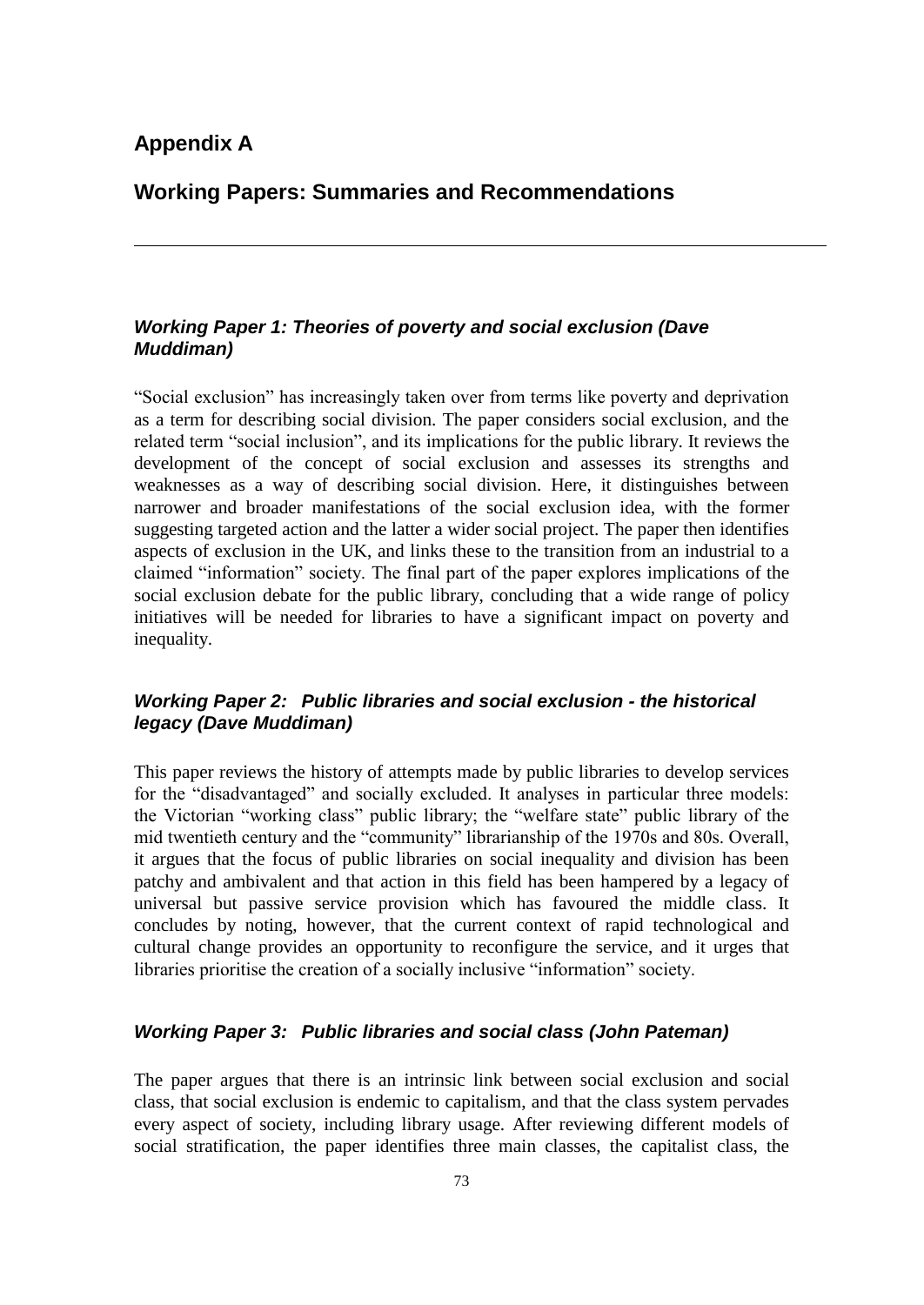middle class and the working class. The focus is on the latter groups. It is argued that, because capitalism is the root cause of social exclusion and class, social exclusion policies, such as promoting employment, ignore the causes of poverty and inequalities. This means that 'solutions' are short-term and ineffective. It is further argued that libraries themselves are a means of social control and are therefore alien to working class life and rejected by working class people. The paper then examines the literature to support this hypothesis. The paper concludes by identifying various barriers to action being taken, and makes recommendations for plans to overcome these barriers.

#### Recommendations

It is recommended that public library authorities:

(a) produce and implement long-term strategies for tackling social exclusion. These strategies will involve: targeting priority need; secure funding; advocacy and innovation; monitoring and evaluation

(b) adopt the five I's of involvement when dealing with working class communities and the socially excluded: information (maximum public access to as much information as possible); independence (community access to independent specialist advice); initiative (community groups to develop their own agendas, pro-actively); influence (communities to influence decision making); implementation (communities to participate in implementation, monitoring and supervision)

(c) support communities in developing their own policy analyses :

"Communities would then be better placed to play an active role in setting the agenda and pressing for the wider policy changes required, if partnerships are to meet social needs as defined from the bottom up, rather than responding to the requirements of market led agendas determined from the top down" (Mayo, 1997).

(d) develop meaningful partnerships between libraries and working class / socially excluded communities. Partnerships should be based on common objectives, shared resources, openness about power and dedicated staff. Partnerships should focus on: process as well as social exclusion; sharing of power and policy; diversity across sectors with a commitment to social exclusion; non-tokenistic involvement of people experiencing exclusion; speaking out against social injustice, together and separately.

"Partnership that is an open, honest, targeted, outcome related process can and does make a distinctive contribution to combatting poverty and social exclusion" (Thornton, 1996).

- (e) provide adequate continuing education and training, via :
- appropriate staff training and awareness programmes
- education and training in community development for local councillors, to see it as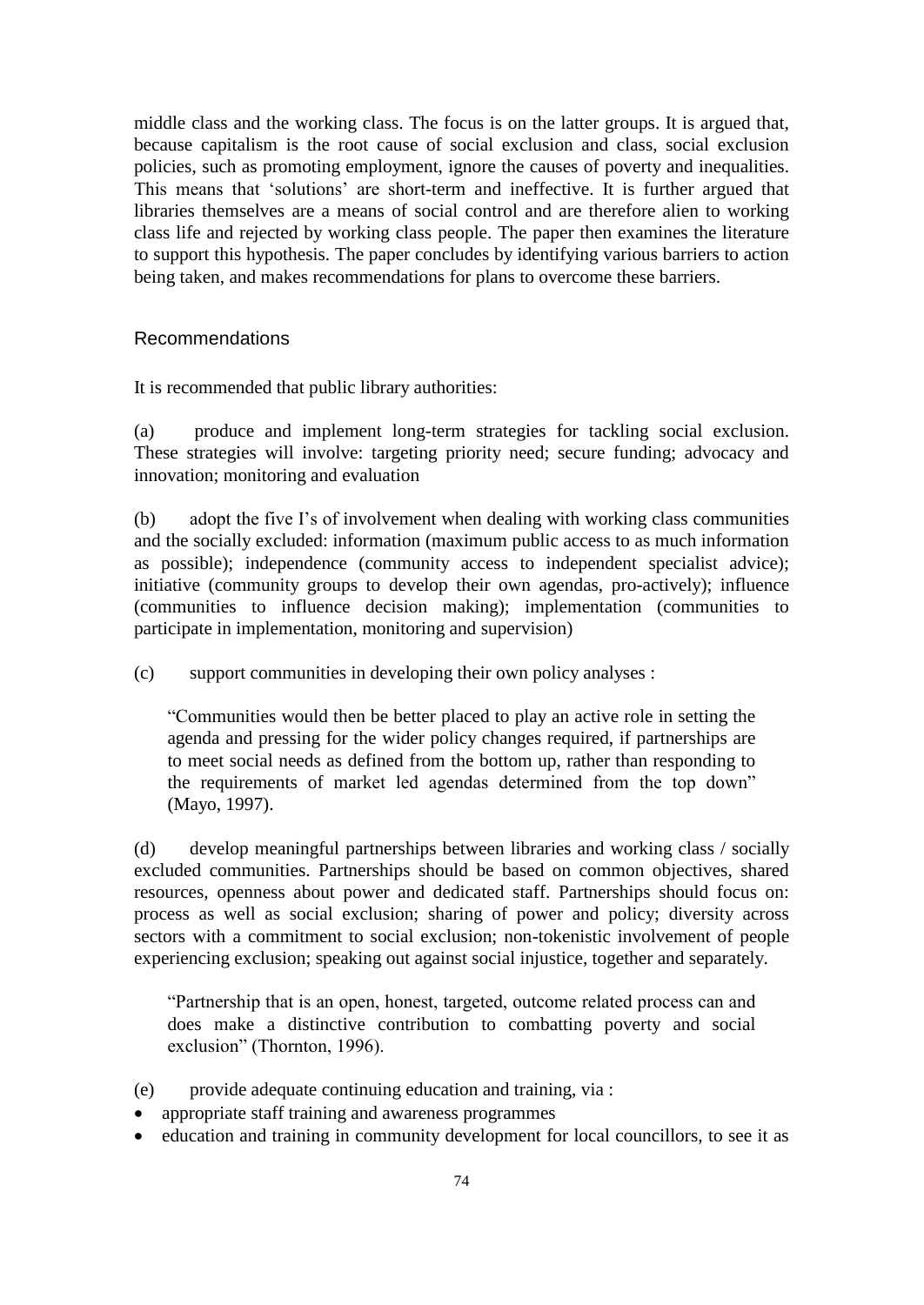a positive challenge, rather than a potential threat

- relevant training opportunities for the socially excluded
- (f) recruit staff who reflect the socio-economic profile of the local community

(g) bring the process of budget allocation within the social exclusion strategy. In other words, mainstream social exclusion by putting this issue at the heart of the budget setting process.

(h) include social class in equal opportunity, anti poverty, social exclusion and other policies.

(i) review rules, procedures and charging policies to ensure that these do not create barriers to tackling social exclusion.

(j) carry out or commission research into the use and non-use of libraries by social class.

This research should include studies of societies and services that are more socially inclusive in other parts of the world.

## *Working Paper 4: Literacy, social exclusion and the public library (John Vincent)*

The paper reviews recent research to show the impact of illiteracy on people's lives and its contribution to social exclusion. It considers the background to low basic skills attainment, referring to factors such as class and race. The relationship between literacy and political power is discussed. The paper then considers the situation in the UK, covering the extent of poor basic skills, and their relationship with social class. It describes Government and other initiatives on basic skills issues, such as the National Literacy Strategy. It is argued that lifelong learning and basic skills initiatives could, and should, have an impact on the role of public libraries. However, changes relating to both staff and stock may affect their ability to carry out this role. Children and young people's literacy is considered, and public library initiatives are detailed. The literature review carried out suggests that public libraries are paying less attention to adult literacy. IT literacy is discussed. It is concluded that, although progress has been made in some localities, more work needs to be done. Public libraries are urged to form partnerships with organisations involved in basic skills work, and recommendations for further development are made.

#### Recommendations

(a) ensure that public libraries make available a wide range of current and appropriate stock for basic education (including for adults with learning difficulties). To enable this to happen, public libraries need to review their sources for acquiring stock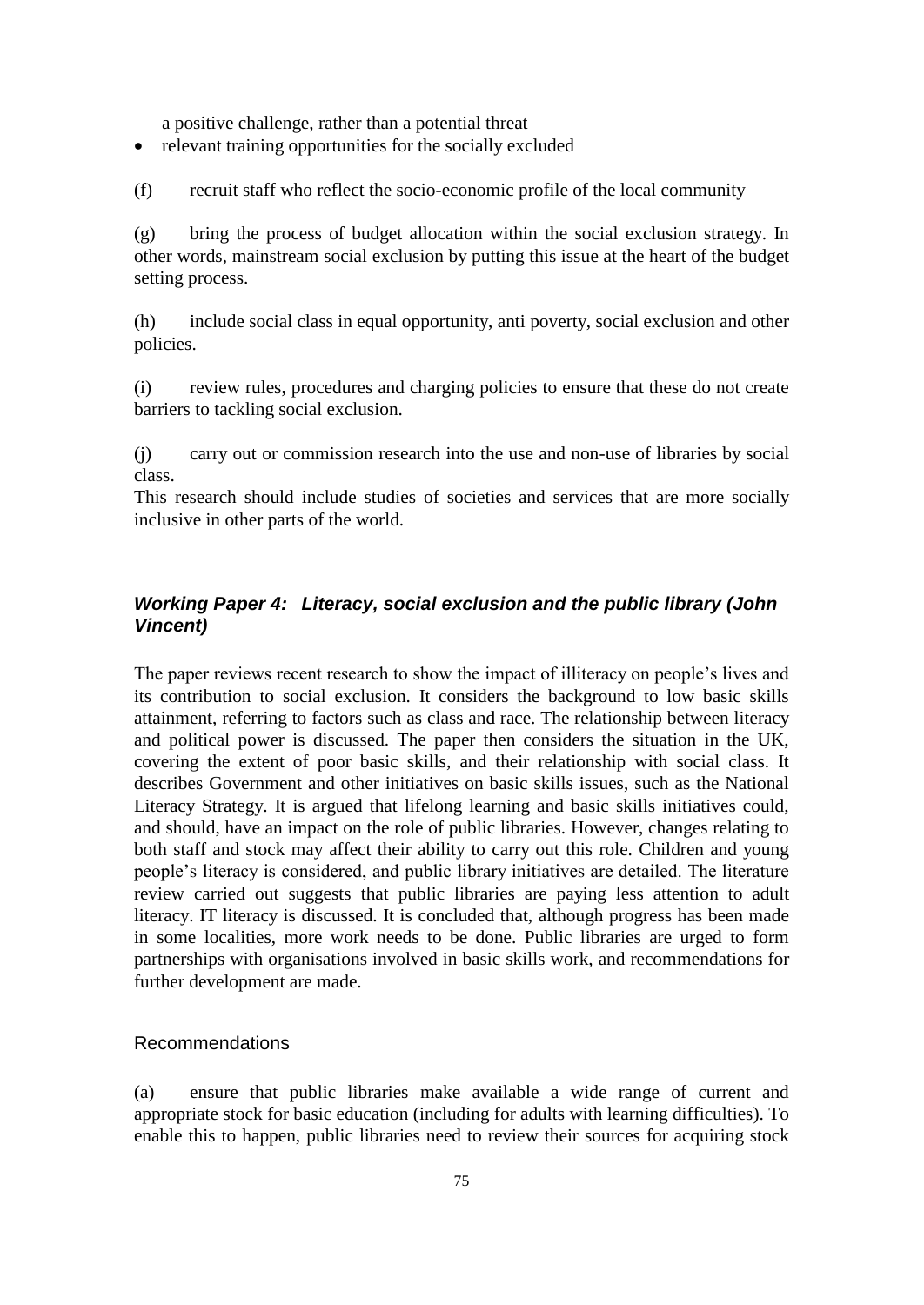(particularly for adult basic education) and the skills of staff in acquiring such stock, using sources such as the Basic Skills Agency Resource Centre;

(b) provide training and staff development/awareness courses regularly, including basic skills training and the development of skills in community-based work;

(c) develop provision of collections of material in community settings (such as basic skills projects, youth clubs, unemployment projects, ex-offenders hostels) partly in order to reach a wider audience and partly to demonstrate that public libraries are viable partners and have a role to play in delivering community-based literacy - and other basic skills - programmes;

(d) public libraries must take advantage of any additional funding which becomes available, and need to become adept at identifying such opportunities, and applying for funding. However, it is vital that public libraries work in partnership with other agencies (both statutory education providers and voluntary sector groups);

(e) libraries need to build on the National Year of Reading, drawing on good practice which has been developed, to ensure that initiatives are sustained;

(f) basic skills work in public libraries (especially adult literacy work) need to be given a much higher profile. At present, there seems to be no obvious forum for discussion by library workers of the services they might develop: therefore, an actionplanning conference needs to be called as a matter of urgency to take this forward;

(g) basic skills work should be included in any new performance measures developed (for example to include resources deployed; staffing involved in this work; work with community organisations). These need to be monitored, for example via the Annual Library Plans;

(h) public libraries need to investigate requirements of The National Literacy Strategy: framework for teaching (Department for Education and Employment, 1998);

(i) public libraries need to grasp any opportunities which become available following the publication of the report by Sir Claus Moser.

## *Working Paper 5: Lesbians, bisexuals, gay men and transgendered people (John Vincent)*

The paper argues that although writings on social exclusion have largely ignored "lesbigays" (lesbians, gay men, bisexuals and transgendered people), they can be socially excluded. It begins by contrasting the cultural acceptance of lesbigay images with the reality of discrimination and homophobia. It then gives instances of this discrimination, such as criminal attacks, harassment and legal discrimination, including "Clause 28". The next section of the paper looks at developments in the US and Canada and emphasises progress made within the US library profession. The paper then turns to UK public library services, referring to past research, including the (presently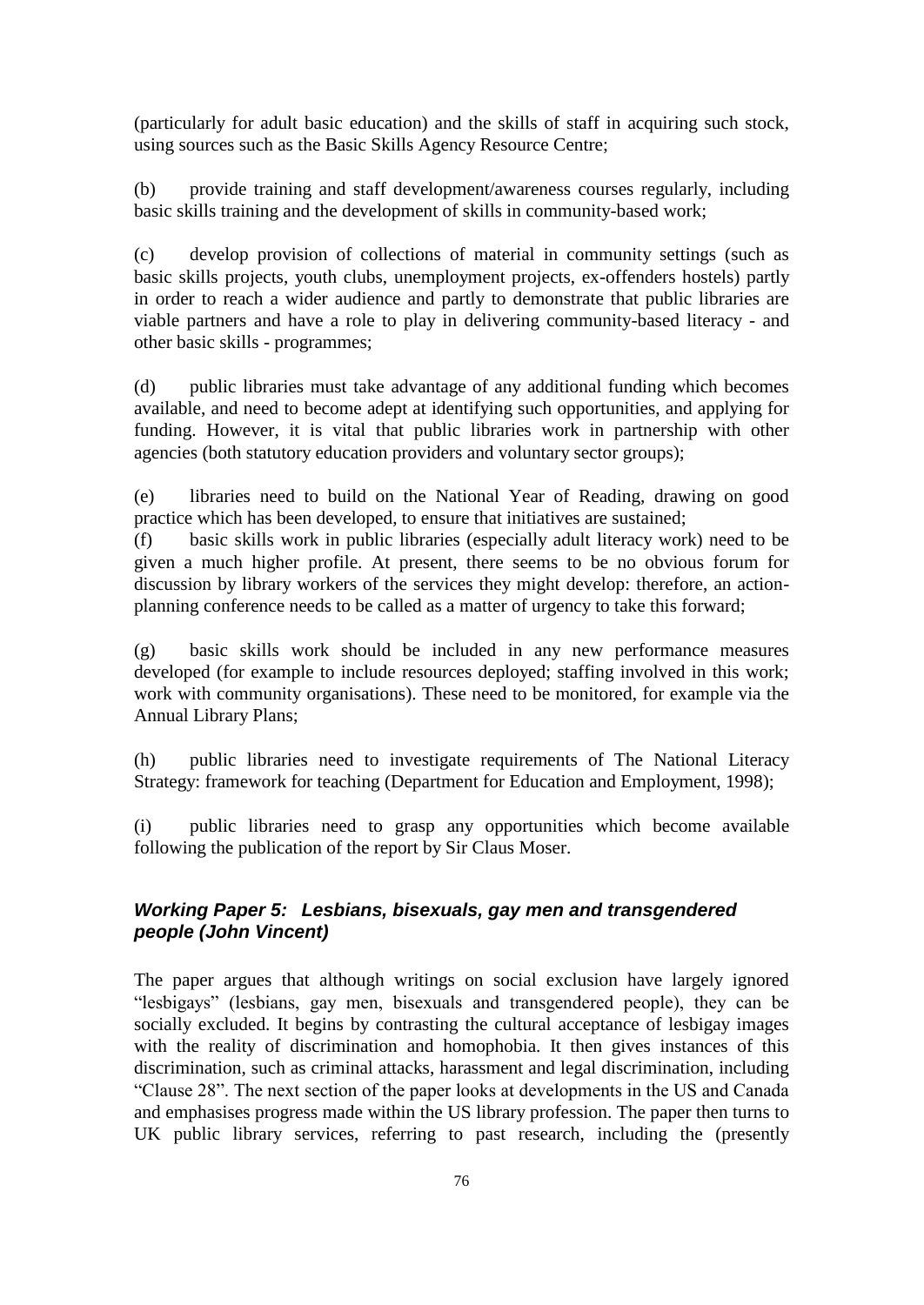unpublished) Burning Issues Group survey of public library provision in London. It also comments on the general lack of research on lesbigays and public libraries. The effect of "Clause 28" is considered. The paper also suggests that libraries could learn from developments in the field of museums. It is concluded that overall provision for lesbigays is still patchy, with little attention having been paid to the needs of lesbigay communities. Recommendations for action are made.

### Recommendations

 $\overline{a}$ 

(a) further research into the library needs of lesbigays to produce a report parallel to that by Patrick Roach and Marlene Morrison (1998)

(b) public library authorities produce and implement long-term strategies for tackling social exclusion, to involve: targeting priority needs; secure, sustainable funding; advocacy and innovation; monitoring and evaluation

(c) the establishment of a national group as a fully-constituted part of the Library Association (parallel to the American Library Association Social Responsibility Round Table)

(d) training, both in areas of service delivery and stock awareness (one useful approach would be to incorporate this in the programme for "Branching out"  $i$ , including the development of staff training to gain awareness of lesbigay needs and to combat heterosexism

(e) the Library Association and its branches and groups should draw attention to the iniquities of "Clause 28" and continue to press at the highest levels for its repeal

(f) research needs to be carried out into IT developments, such as virtual readers groups (as suggested at the Arts Council Conference)

(g) following another recommendation of the Arts Council Conference, the setting up of a literary award for lesbian and gay writing, perhaps organised via the national focus group

(h) further research into the current extent of community contact by public libraries, with recommendations for good practice

(i) develop ways of supporting lesbigay communities in their own analyses of their requirements

(j) develop meaningful partnerships between public libraries and lesbigay communities (e.g. based on common objectives, shared resources)

<sup>&</sup>lt;sup>i</sup> the Society of Chief Librarians-led training initiative to develop approaches for librarians in promoting books and reading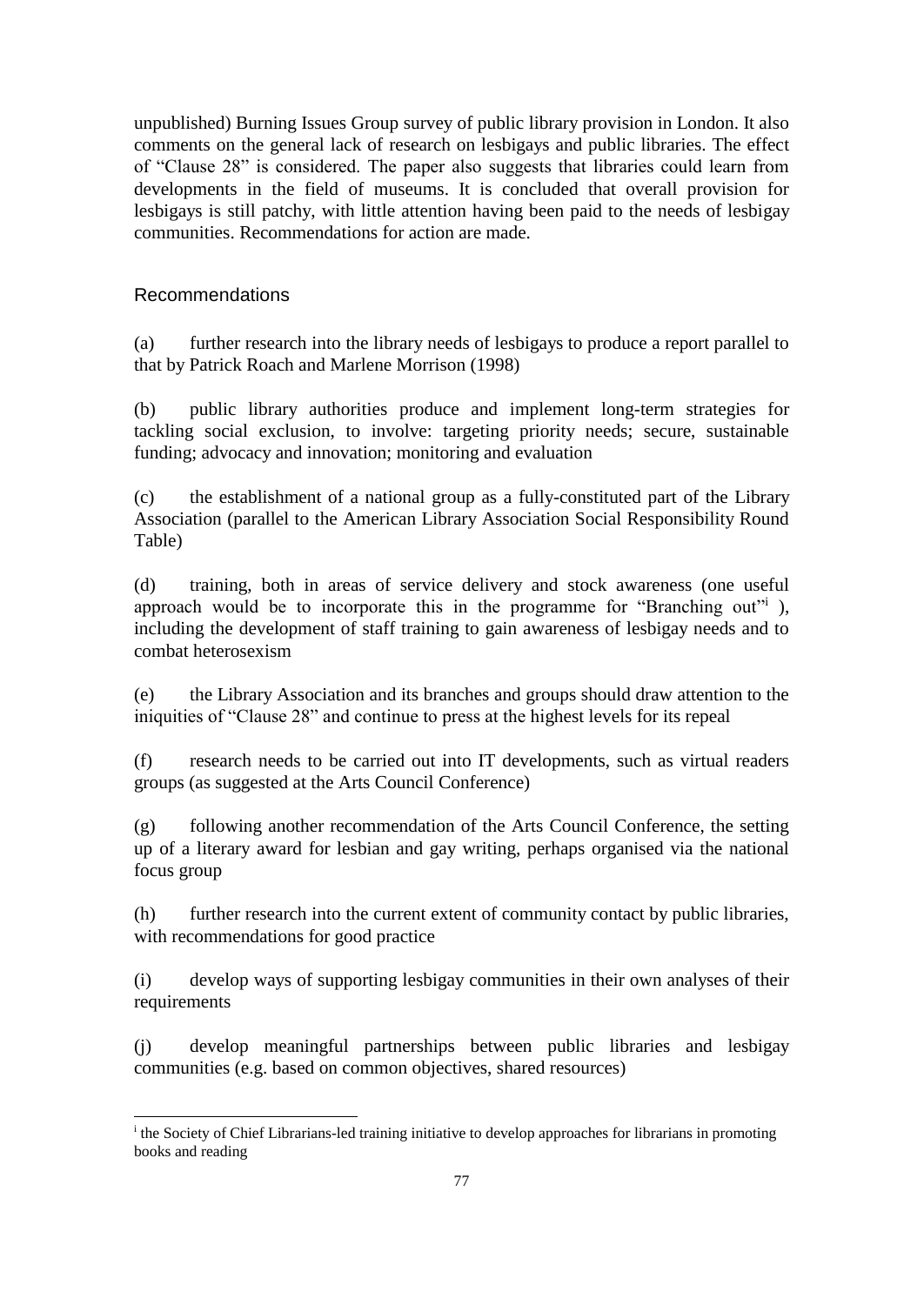(k) further study of the ways in which public libraries should deal with policy and service provision in areas with which their community may not agree

(l) research into the effects of supplier selection on the available ranges of materials of relevance to lesbigays

(m) public libraries should continue to raise with materials suppliers (publishers, booksellers, library suppliers, authors, illustrators) the range of materials available and gaps in that provision (such as large print publishing of relevant lesbigay material)

(n) the development of materials selection policies to cover the requirements of lesbigays

(o) research into comparisons of provision with other sectors, such as museums, the arts

(p) the Library Association and local government organisations to press for the (re)introduction of equal opportunity policies into all local authorities, and to ensure that lesbigay issues are included

## *Working Paper 6: Returning a stare; people's struggles for political and social inclusion [Social exclusion; an international perspective, Part 1] (Shiraz Durrani)*

This is the first of two linked working papers analysing social exclusion at an international level (the second being by John Pateman). It reviews struggles against exclusion and poverty in different societies, emphasising the role of information, and the potential of role of libraries. Social exclusion is described in the context of global capitalism. The process of exclusion is seen as having intensified with the rise of the 'information age.' The paper then looks at resistance to this exclusion. The following examples of the role of information and communications in this resistance are described: film in Chile; video activism; the Alternative Davos; various protest and campaign movements; the Adavasis in Tamil Nadu; political communications in Kenya; the Kurdish people and the Zapatistas in Mexico. Lessons for public libraries are drawn throughout. It is concluded that if libraries are to be relevant to those who are excluded, then information workers need to purposively support people's struggles against exclusion.

### *Working Paper 7: The state, communities and public libraries: their role in tackling social exclusion [Social exclusion; an international perspective, Part 2] (John Pateman)*

This is the second of two linked papers reviewing social exclusion at an international level and follows from the critique of globalism in the first paper (written by Shiraz Durrani). The paper applies Miller's "models of communities" and "roles of the state (exclusive diversity; voluntary inclusion; required inclusion; and inclusive diversity) to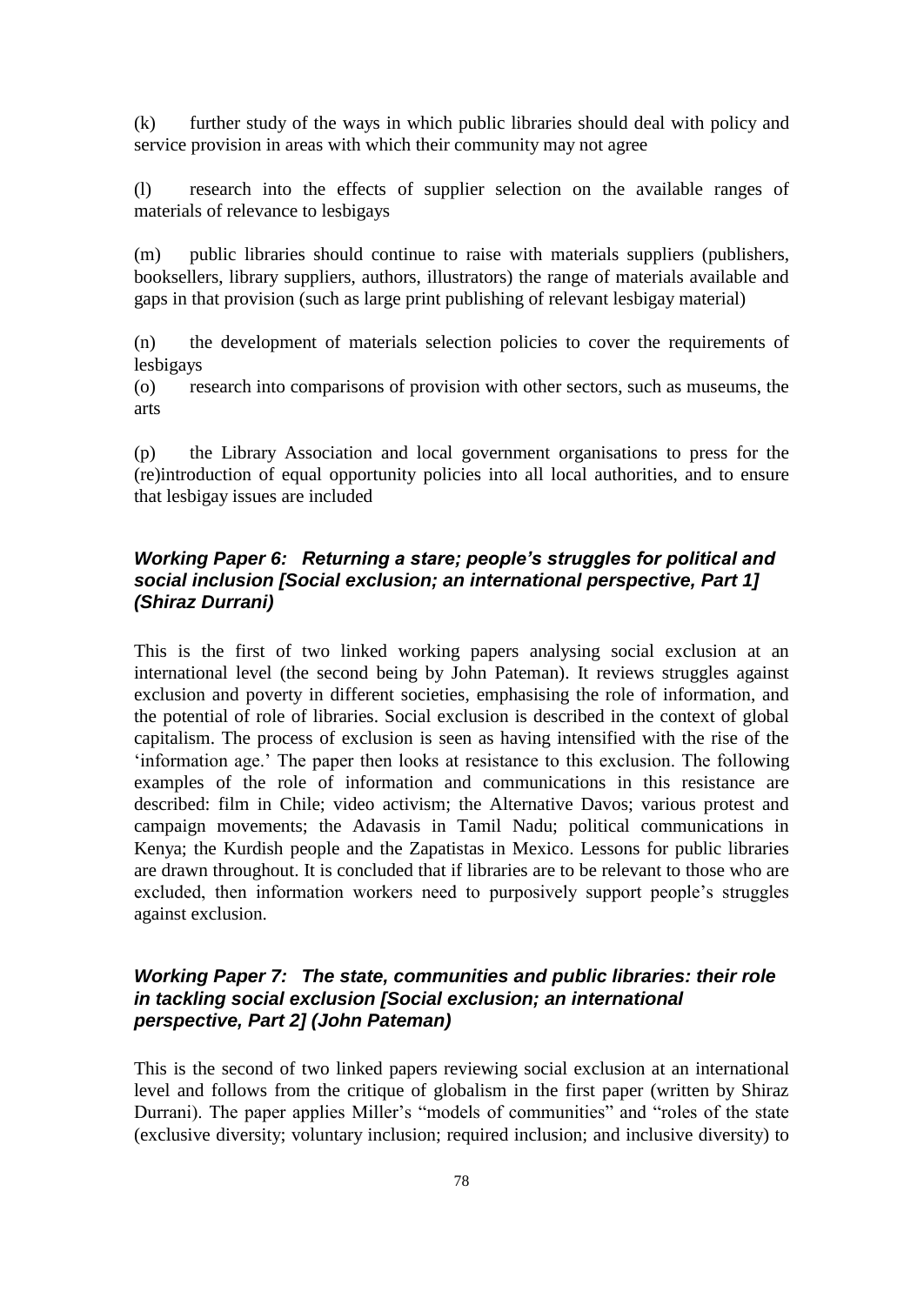economic and political systems in different countries. It then applies different sets of performance indicators to different countries, specifically considering indicators in the areas of literacy, education and libraries. It is argued that social exclusion is best tackled using an approach based on required inclusion or inclusive diversity, rather than on the basis of exclusive diversity or voluntary inclusion. The joint conclusion of both this and the linked paper is that social exclusion cannot be separated from a country's political system. Social exclusion can therefore only be alleviated, by libraries and other agencies, in emerging economies, capitalist and majority world countries. Recommendations are made.

#### Recommendations

These are joint recommendations, with Working Paper 6, *Returning a stare; people's struggles for political and social inclusion (Social exclusion; an international perspective, Part 1)* by Shiraz Durrani:-

(a) that UK public libraries consider the lessons to be learnt from workers who are struggling for social inclusion.

(b) that UK public libraries examine the approaches to tackling social exclusion in communist / socialist countries based on inclusive diversity and required inclusion.

(c) that UK public libraries consider some of the approaches to tackling social exclusion based on voluntary inclusion in countries such as Sweden, Denmark and Finland.

(d) that UK public libraries develop a wide range of performance indicators for measuring their success in tackling social exclusion, and that these are reported as part of the Annual Library Plan process.

(e) that UK public libraries adopt appropriate strategies, structures and cultures for tackling social exclusion in the light of these recommendations.

### *Working Paper 8: Public libraries, children and young people and social exclusion (John Vincent)*

The paper begins by considering the dimensions of the social exclusion of children and young people, including poverty and its relationship with exclusion from school. It then reviews central initiatives in the area of children's literacy. The paper then considers children's use of public libraries, including access to library services and the effect of local and national initiatives on library provision. Challenges facing library services to children and young people (including school libraries) are considered. Stock selection is specifically discussed as a key means of making an impact on social exclusion. The paper then traces the transition from the outreach approach pioneered in the 1970s to a focus on building based services, followed, in turn, by an increased emphasis on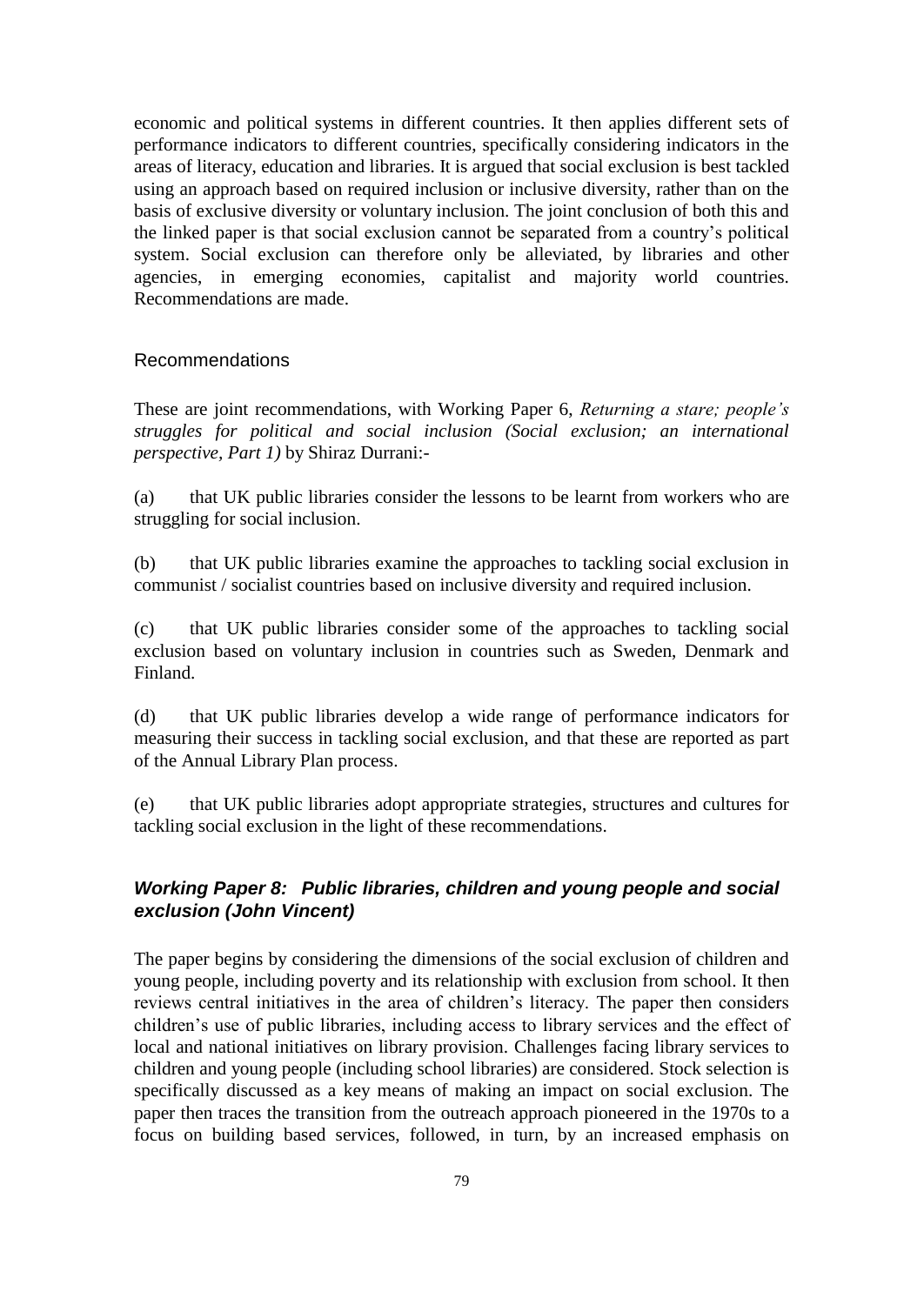education from the change of Government in 1997. Various initiatives are detailed, but it is questioned whether there is sufficient emphasis on social exclusion. It is concluded that services to children are often marginalised, for reasons such as non-mainstream funding, and that libraries are still institutions serving primarily the privileged. Public libraries therefore need to tackle social exclusion as their main purpose, and recommendations towards this end are made.

#### Recommendations

Public libraries need to:

- (a) taking the recommendations from Roach and Morrison (1998):
- consult young people
- translate policy into action (e.g. by developing a detailed ethnic profile of young people using libraries to guide service delivery)
- reduce the social distance between libraries and young people
- staff public libraries to serve children and young people (e.g. by establishing staff development programmes that focus on general "ethnically sensitive" provision and on specific services for young people)

(b) develop partnerships with other agencies, such as social services departments, education, health, and become involved in initiatives such as Education Action Zones, Early Years initiatives, Health Action Zones, "Sure Start", Single Regeneration Budget

(c) via these initiatives, it may be possible for public libraries to recreate posts to work with children and young people

(d) review their services and take urgent action to reach children from low-income families

(e) review and upgrade information provision for teenagers

(f) take the opportunities (New Opportunities Fund, for example) which are becoming available to get involved in more sophisticated ICT provision, bearing in mind the possibility that ICT itself may be exclusive

(g) investigate the potential value of introducing equalities standards into libraries (parallel to those produced by Ofsted)

(h) ensure that, if supplier selection is introduced, specifications are written to include the supply of non-mainstream titles as required

(i) ensure that the widest possible range of materials is made available, related to the needs of local communities, including for example promoting the writings of black authors, investigating the supply of stock which may not be easily available (e.g. monolingual materials in languages other than English; realistic portrayals of working class children)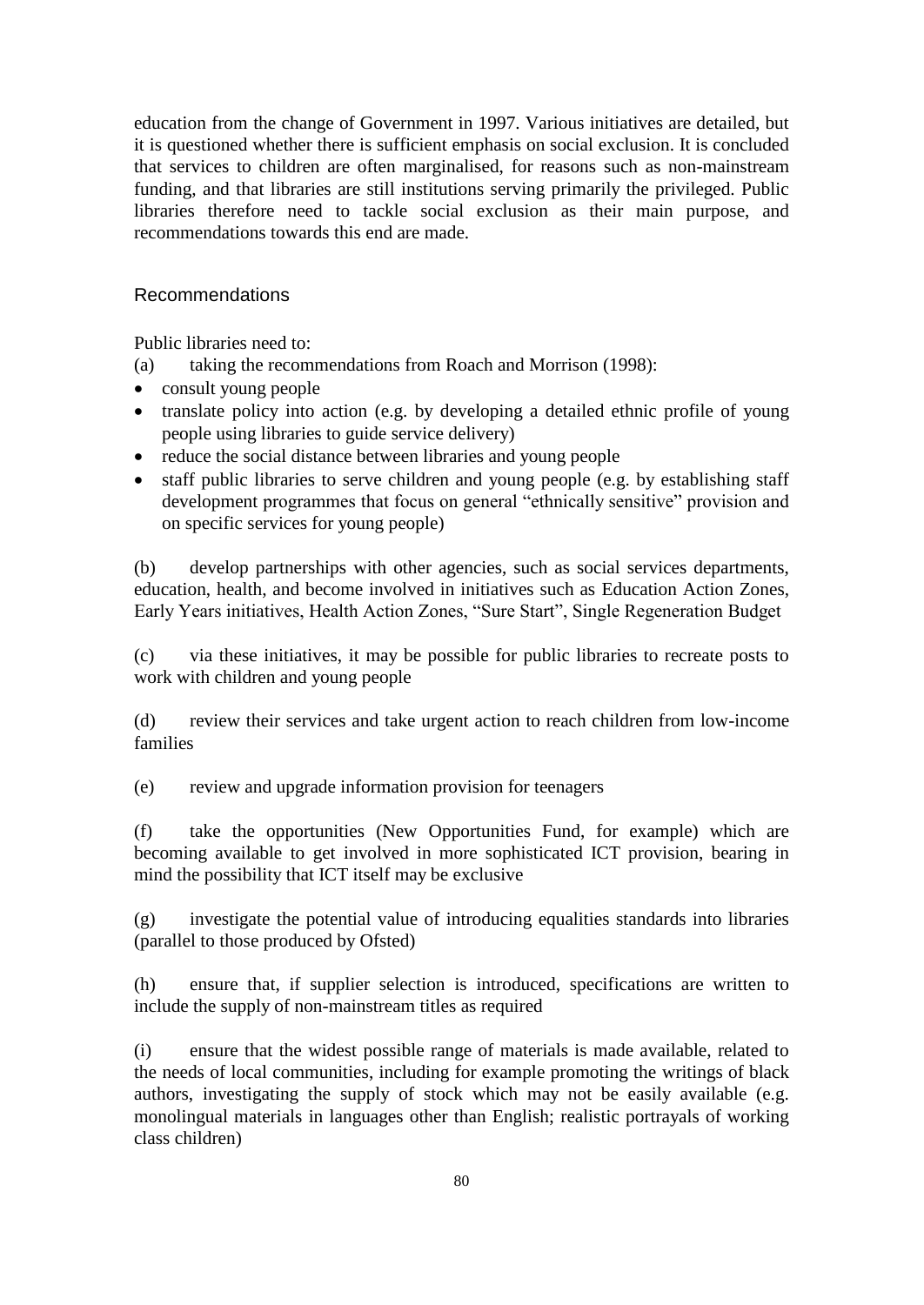(j) reassess public library provision in the light of that made by education and Museums

## *Working Paper 9: Images of exclusion: User and community perspectives of the public library (Dave Muddiman)*

The paper examines how disadvantaged groups, communities and individuals use and perceive the public library. It reviews recent research on the use of, and attitudes towards, public libraries by working class and disadvantaged people and on perceptions of the value and impact of the public library in poor and excluded communities. It is argued that there are limits to libraries' perceived social roles, as these are associated with individual projects, rather than "mainstream" services. The paper considers conflicting claims about the relevance of the public library to excluded groups and classes, referring to evidence of non users' perceptions of the institutional culture of libraries. Specifically, it makes the case that it is an aspirant minority of working class people who particularly use and value library services. The final section of the paper argues that there is inadequate research evidence about "excluded" non-users' perceptions of library services and their information and library related needs. Research and communication strategies focusing on disadvantaged communities and client groups are examined. It is concluded that research has an important role in shifting the institutional core of the public library service and innovating newer social roles, particularly as a way of identifying the reading and information needs of disadvantaged people.

### *Working paper 10: Central and local government policies and social exclusion (Martin Dutch)*

This paper gives an overview of the impact of social exclusion on national and local government policies since 1997. First, it analyses how government has viewed poverty issues since 1945, focusing on the post-1979 Conservative administration. The political consensus of 1945-1979 had limited achievements in terms of equality and in 1979- 1997 an intentional strategy of inequality was pursued, driven by a desire to state cut state intervention and public spending. The paper then describes local government's response to national policy in the latter period, notably through anti-poverty work in urban authorities, whilst also referring to the under-use of local services by the poor. The Labour Government elected in 1997 is then discussed, with three policy strands being identified: morality; work ethic within post-monetarist neo-liberalism (rather than redistribution) and an emphasis on the multi-dimensional nature of the nature (which requires 'joined up' solutions). Overall, a centralised, directional approach is identified, with initiatives in a number of policy areas. Criticisms of New Labour's agenda are reviewed, such as its espousal of equality of opportunity, rather than equality. Here, the paper concludes with Levitas's view that the political framework within which social exclusion operates itself precludes a more equal society. Observations for public libraries are made, relating to opportunities for libraries to realign services to local needs and the impact of Government emphasis on partnership and consultation.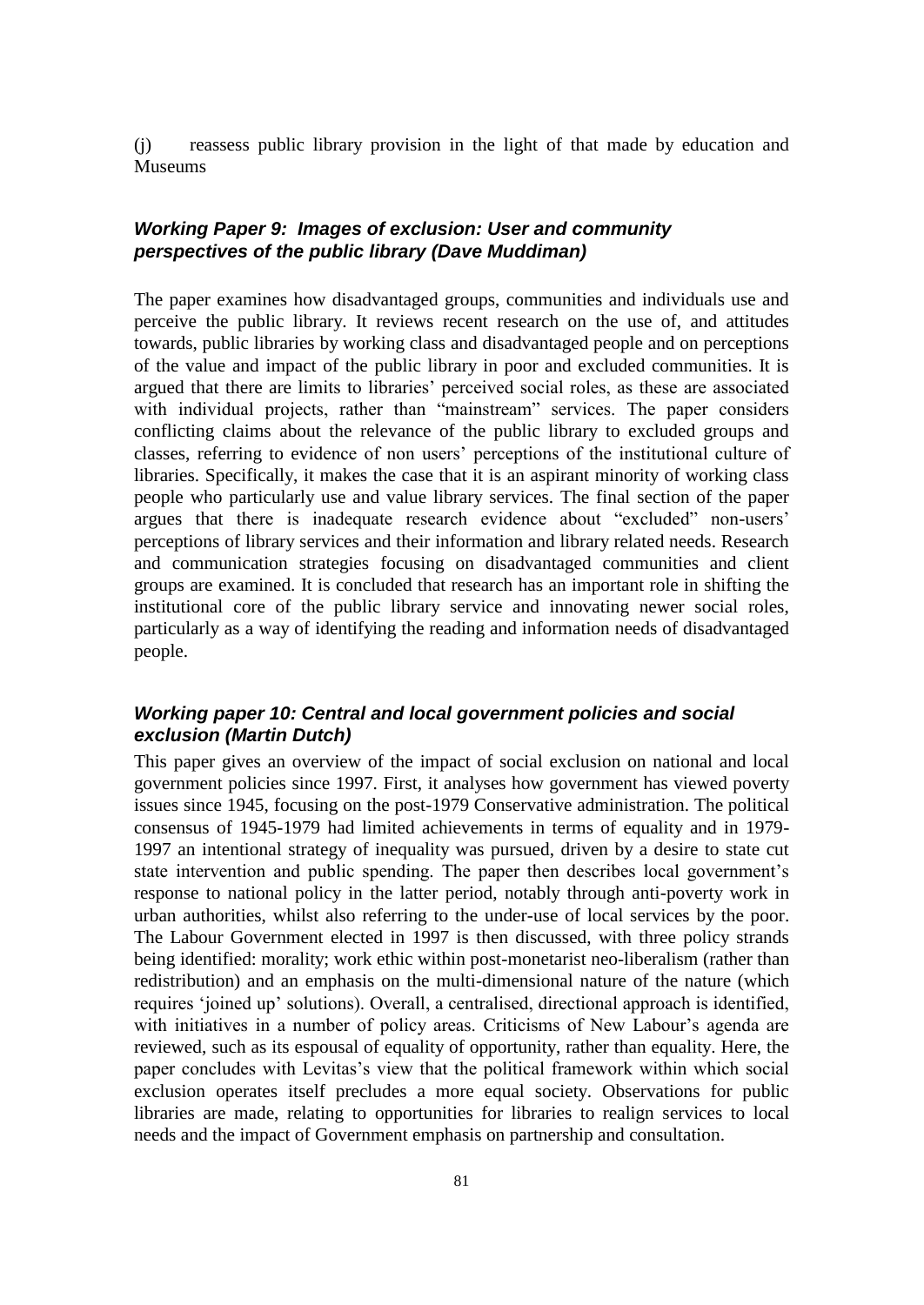## *Working Paper 11: Public libraries, disability and social exclusion (Rebecca Linley)*

This paper considers ways in which disabled people are excluded in society and then reviews public library provision. The concepts of disability and impairment are discussed, with the case being made for a social model of disability, as used by many within the UK disability movement. The paper then describes some of the barriers, including prejudice and discrimination, that exclude disabled people. Current legislation and Government policy are then considered, including the impact of the Disability Discrimination Act 1995. Public library policy and provision are then reviewed, through a consideration of broad themes relating to access and independence; information provision; specialism and integration; tackling discrimination; and local and national partnerships. Good practice is identified throughout the paper, but it is concluded that the main emphasis has been on providing access for disabled people, rather than the actual use they make of public libraries. A policy approach recognising the civil rights of disabled people is recommended.

#### Recommendations

Some basic recommendations for public library authorities, based on some of the good practice identified in this paper, would include to:-

(a) Consult disabled people when reviewing existing services or developing new ones, and, specifically, consider disability issues as part of Best Value.

(b) Work with disabled people to conduct access audits of library services, drawing on the provisions of Part III of the DDA.

(c) Involve disability organisations in disability equality training.

(d) Work with other local departments and organisations to prevent gaps or duplications in services.

(e) Develop stock policies to reflect non-stereotypical portrayals of disabled people and to avoid offensive or inappropriate terminology.

(Some of these recommendations draw on Howard, (1999)).

At a more general level, as identified throughout the paper, there is a need for:-

(f) Increased dissemination of good practice.

(g) More evaluation of the impact of existing services.

(h) Research on the barriers that might prevent disabled people using services, including those relating to perception and awareness.

## *Working Paper 12: Women, social exclusion and the public library (John Vincent and Rebecca Linley)*

This paper gives a gender perspective on social exclusion and public libraries. It begins by giving examples of discrimination against women. Recent debates around feminism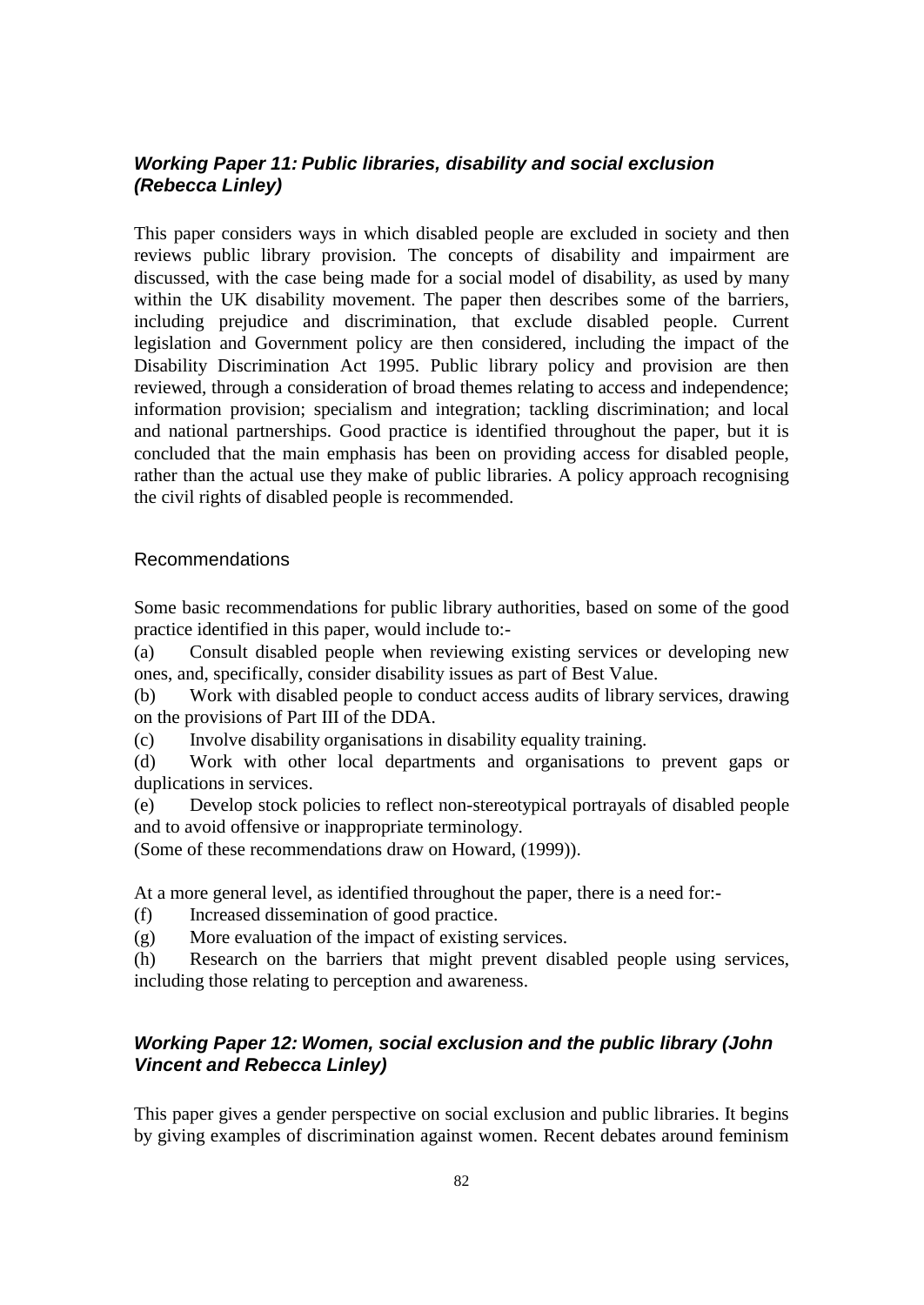and post-feminism are discussed. The paper then reviews evidence of women's use and non-use of public libraries, and refers to the distinct nature of their information needs, with examples of currently unmet needs being given. The experience of women as public library workers is then discussed, in terms of both their contribution to librarianship, including the idea of the library as a feminised space, and evidence of the under-representation of women at senior levels. Finally, recent work on women and ICTs is discussed and it is suggested that more use could be made of public libraries as a 'safe space,' addressing current concerns about women's access to ICTs. Overall, it is concluded that gender (and other) injustices should be related to wider global issues. A number of recommendations are made.

#### Recommendations

(a) further research into the library needs of women (and particularly their information needs) to produce a report parallel to that by Patrick Roach and Marlene Morrison (1998)

(b) public library authorities should produce and implement long-term strategies for tackling social exclusion, to involve: targeting priority needs; secure, sustainable funding; advocacy and innovation; monitoring and evaluation

(c) investigate the potential value of introducing equalities standards into libraries (parallel to those produced by Ofsted)

(d) ensure that, if supplier selection is introduced, specifications are written to include the supply of non-mainstream titles as required

(e) ensure that the widest possible range of materials is made available, related to the needs of local communities, including for example promoting the writings of black authors, investigating the supply of stock which may not be easily available

(f) develop partnerships with other agencies, such as social services departments, education, health, and become involved in initiatives such as Education Action Zones, Early Years initiatives, Health Action Zones, "Sure Start", Single Regeneration Budget

(g) training, both in areas of service delivery and stock awareness, including the development of staff training to combat sexism

(h) further research into the current extent of community contact by public libraries, with recommendations for good practice

(i) develop ways of supporting socially excluded women in their own analysis of their requirements

(j) develop meaningful partnerships between public libraries and socially excluded women's groups (e.g. based on common objectives, shared resources)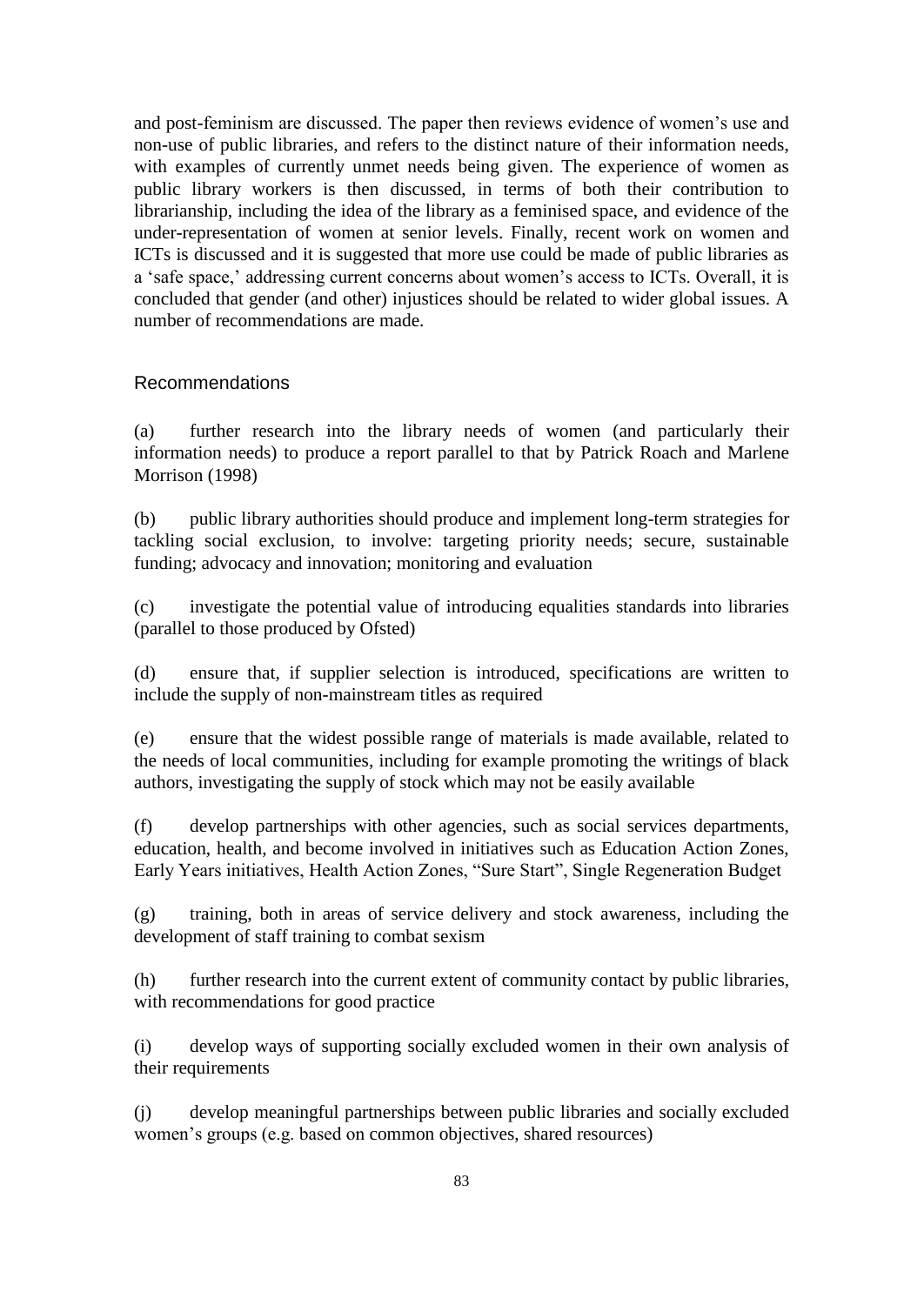(k) the development of materials selection policies to cover the requirements of socially excluded women

(l) research into comparisons of provision with other sectors, such as museums, the arts

(m) public libraries need to review urgently their introduction of ICTs to ensure that, as far as possible, they assist in overcoming the barriers that women face

(n) the Library Association and local government organisations to press for the (re)introduction of equal opportunity policies into all local authorities, and to ensure that the needs of socially excluded women are included

(o) where they are applicable to the needs of lesbians, bisexual women and transgendered people, to press for the implementation of the recommendations in Working Paper no. 5, *Lesbians, bisexuals, gay men and transgendered people* (Vincent, 1999)

(p) taking the "Issues for Action" from the *Women and senior management* report (Poland, Curran and Owens, 1996):

### **Employment issues**

- support the development of child care initiatives that enable parents to continue in their careers as librarians
- encourage more flexible working conditions such as job sharing; term time working; flexitime and other ways of working which facilitate career development alongside caring responsibilities without adversely affecting services
- pay especial attention to the conditions of employment of part-time workers whose access to training is likely to be especially under pressure
- strengthen means of dealing with sexual harassment for both sexes

#### **Continuing Professional Development**

- more flexible courses for continuing professional development such as distance learning
- encourage the development of means for improving access to training that will facilitate movement between sectors and specialisms and into management
- explore means of valuing and accrediting a wider range of career patterns and of 'transferable experience' between sectors
- encourage regular career appraisal and counselling to ensure individual career support

## **Networking**

- foster a greater variety of means for professional networking and mentoring
- work to break down organizational isolation and marginalisation of particular LIS posts and specialisms. Support conditions for staff working in 'one person libraries', often schools, or decentralised departments where there may be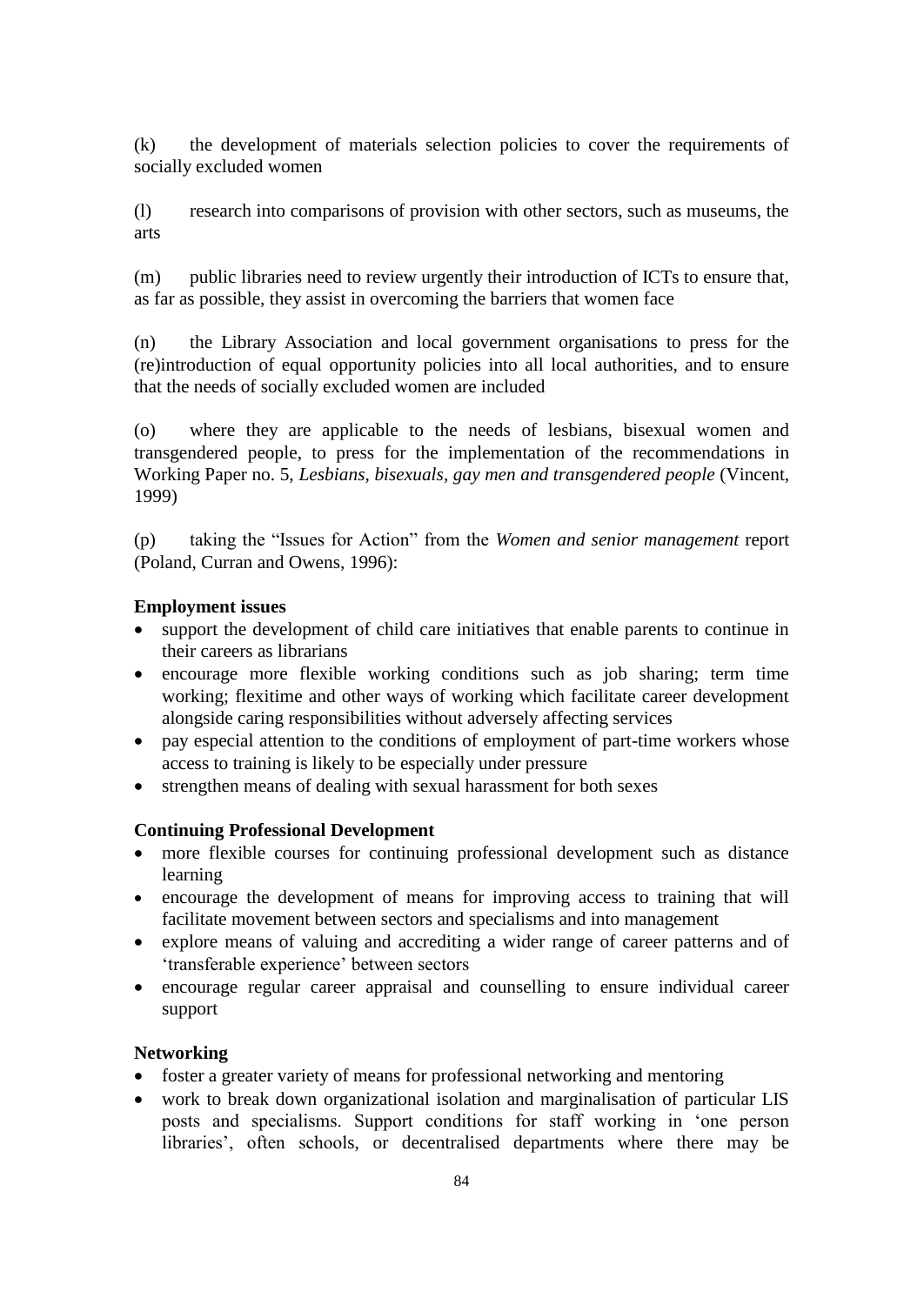difficulties in covering absences for training and in fostering appreciation of specific LIS professional development needs

#### **Other Issues**

- provide focused support for older applicants
- determine whether, if women are having children later they are encountering more age-related biases and problems in returning from later career breaks
- diversify means for career networking" (pp xi-xii)

### *Working Paper 13. Struggle against racial exclusion in public libraries; A fight for the rights of the people (Shiraz Durrani)*

This paper discusses racism in the UK, relating it to both social and economic exclusion, and to social class. Institutional racism is discussed, as is racism's relation to wider global factors. The history of race relations in the UK and US, including the experience of US public libraries, is discussed. Manifestations of racism in the UK are described in relation to various institutions and legal provisions. The next section of the paper considers the employment of Black workers, both nationally and in the public libraries sector, with a need for cultural change being identified. This is followed by consideration of the Black community perspective, with reference to national issues and recent public libraries research. Various proposed solutions to tackle racism are discussed. It is concluded that whilst it is only Black communities and library workers that can eliminate racism, everyone, at all levels within public library authorities, has a responsibility to tackle racism.

#### Recommendations: A fight for the rights of the people

#### **(a) Vision of a new service**

A partnership of Black communities, Black library workers, senior LIS managers and other stakeholders need to prepare a vision of a library service that is "at ease" with a society where diversity "is seen as an asset, not an issue or a problem; a [service] which is open to talent from all communities and all cultures; a service which reflects the world in which we live today not the world of yesterday," as Dyke (2000) saw for the BBC.

#### **(b) Charter of Black Rights**

The vision will not materialise into reality without legal enforcement. A Charter of Black Rights, based on basic tenets of the UN Human Rights Charter, with redress through courts of law, will remove the question of equality from the realm of desire and goodwill to a legal requirement. While the Charter will look at Black rights in all fields, the information sector will need its own chapter to address specific issues in LIS. Information is power, and control over information gives a position of power to those who control it. Regulation is necessary to ensure that the information is "equally" distributed in society based on people's needs.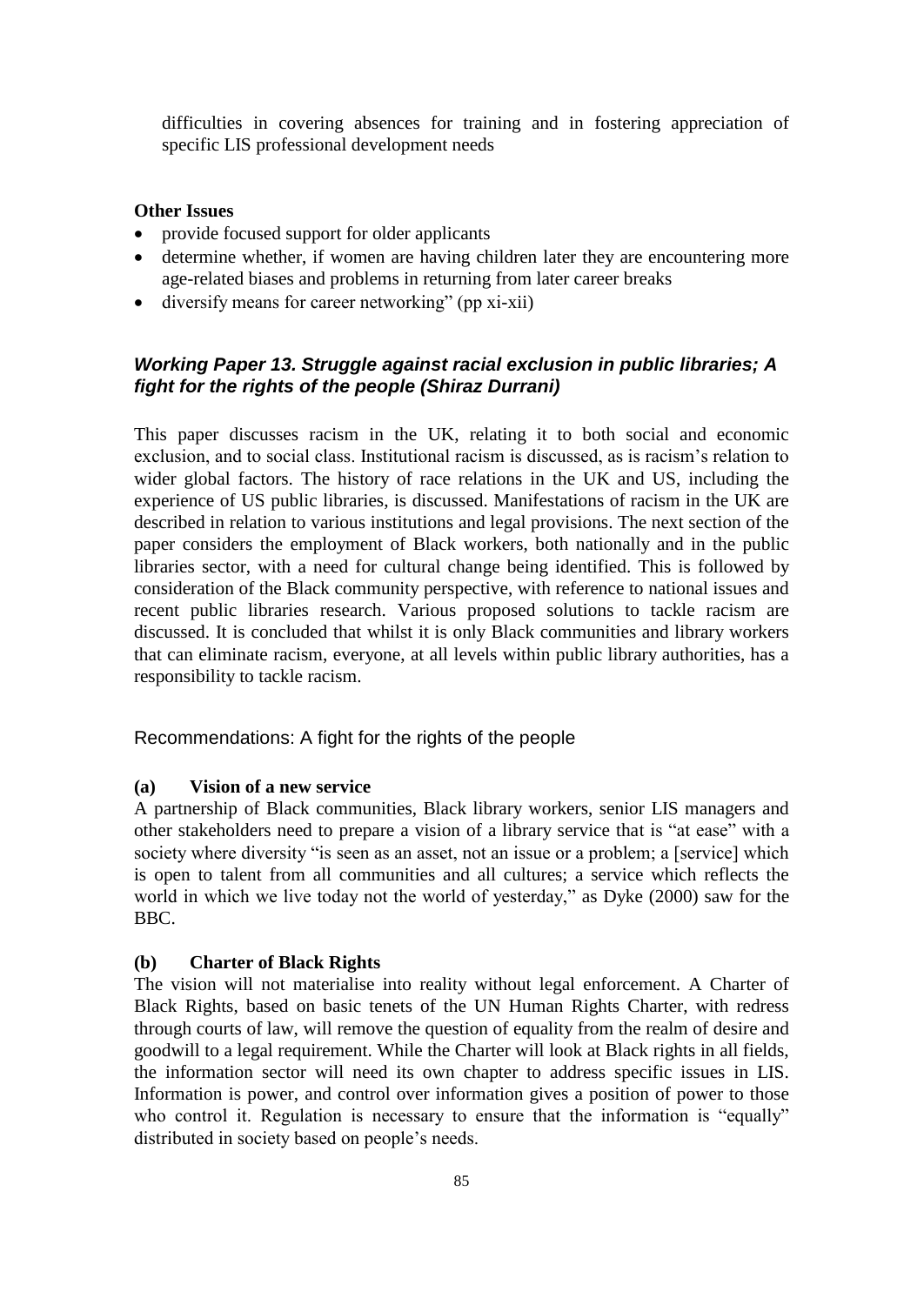Organisation should then pledge their commitment to the Charter of Black Rights.

## **(c) National Race Council**

A national body, possibly with a Ministry of Race Relations, is required to address race issues. This could be along the lines of the Race Council established in USA in 1998 it is the "first free-standing White House office with a remit to educate the public about race, identify policies to increase equal opportunities, and co-ordinate work on race between the White House and federal agencies." (Brown, 2000). New Labour has borrowed many practices from the USA. Perhaps the formation of a "Race Council" should be its next priority, and, linked to this, the role and powers of the CRE also need to be urgently reviewed as per CRE's recommendations to the Macpherson Inquiry: "more power enabling CRE to conduct formal investigations, a new power enabling the CRE to secure legally enforceable agreements to end discrimination".

## **(d) DCMS Black LIS Rights Agency**

There is an urgent need for a nation-wide statutory body that ensures that policies in LIS respond to needs of Black communities and that they are put into practice. Such a body should have power to ensure that libraries reflect the diversity of their communities at every level, particularly at senior, policy-making levels. The Agency should ensure that Black issues are adequately dealt with in the Library Standards.

It is proposed that such an Agency should be under the umbrella of the Department for Culture, Media, Culture and Sports (DCMS) and should have representatives from Black organisations and staff through the Black Workers Groups (see below). It should set policies and monitor progress in implementing the Charter of Black Rights within LIS as well in Government policies and the work of other Government Departments, in the Civil Service, in local authorities as well as in the private sector. It should oversee service to Black communities from public libraries, schools, academic and institutional information services. Thus it will address the current divided service and ensure a joined up strategic approach.

The Agency should have the legal authority – possibly working with a more powerful CRE – to initiate legislation to enforce its policies.

#### **(e) Affirmative/positive action**

There is a need to examine the possibility of having an affirmative/positive policy framework which ensures that over a period of time Black representations in all fields reflect Black proportion in society. The legal basis of such action already exists in a recent ruling from the European Court of Justice in context of the situation of women:

The European Court of Justice ruled yesterday that positive discrimination towards women in public-sector jobs does not breach law. The court said that equal treatment laws did not rule out priority for promotion of women in public-service sectors where they are under-represented.

The judges were ruling in a German case about the right of Hesse regional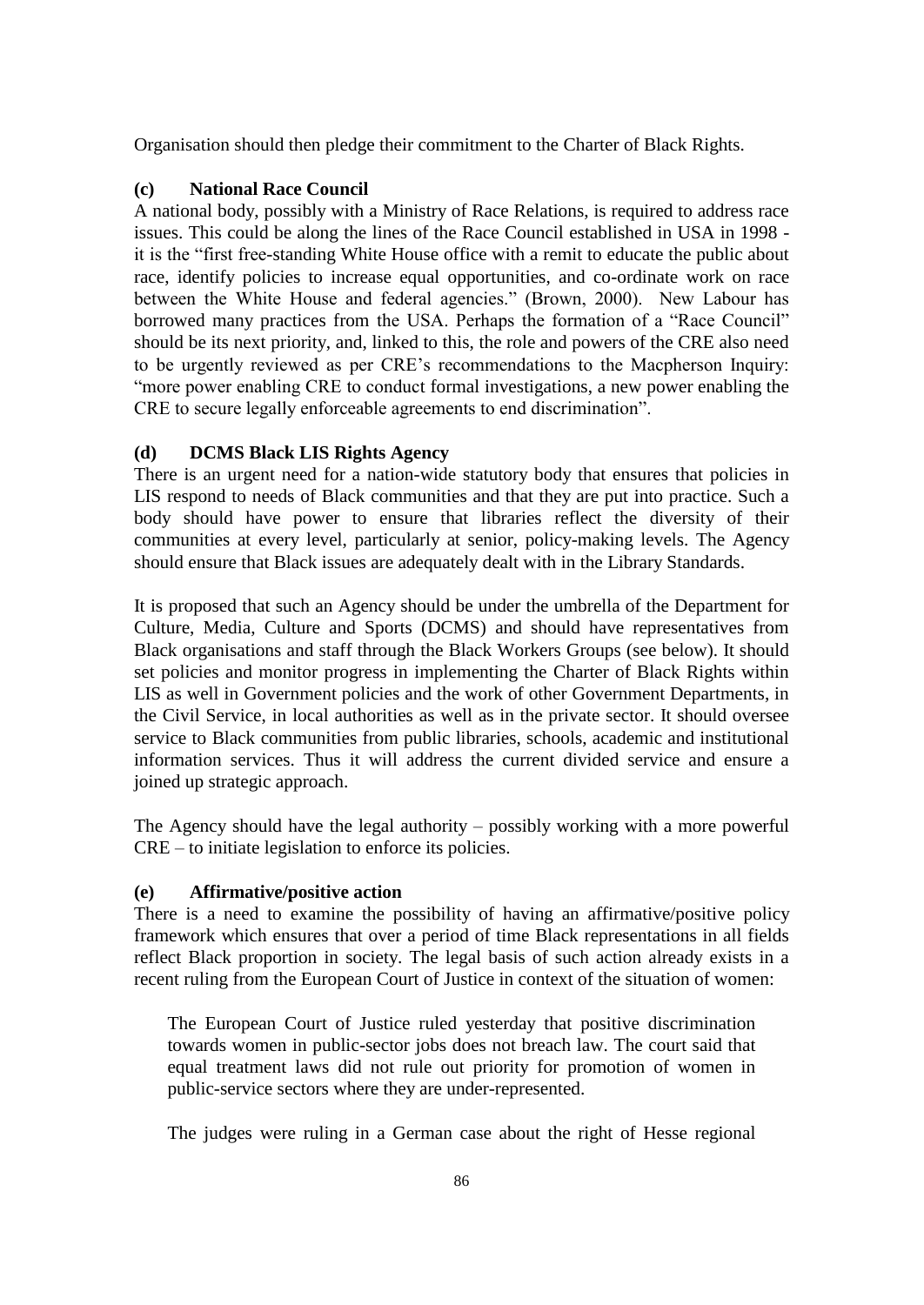authority to adopt an "advancement plan" for women. The plan specifies that at least half the post in the authority must go to women (*Morning Star*, March 29, 2000 p. 6).

#### **(f) Black Workers Groups**

It is essential that Black workers are allowed to have workplace and national Black Workers Groups so that they can articulate their concerns and make policy recommendations. This is particularly necessary until there is an adequate Black presence in the policy-making levels of local authorities, Civil Service, academic and other fields. The local LIS Workers Groups need to be sponsored by Chief Executives and the national body needs DCMS sponsorship and patronage. Without such high level support the Black Workers Groups face the danger of manipulation by local managers who can use divisive and other tactics to render such Groups ineffective.

#### **(g) Empowering Black communities**

The Prime Minister has said, "Too much has been imposed from above, when experience shows that success depends on communities themselves having the power and taking the responsibility to make things better"(Tony Blair, PM in Foreword *Bringing Britain Together* (Social Exclusion Unit, 1998, p.7)).

The Best Value mechanism as well as Library Standards need to ensure that there is a meaningful involvement of Black communities in library service policy and practice. Halpin's recommendations need to be taken seriously and implemented:

A number of elements are required to deliver full and inclusive representation. You have to be *part of the debate, part of policy making and part of implementation and development of policy* (Halpin, 2000, 10).

#### **(h) Possible tools**

There are a number of tools already available for improving service to Black communities. They can be effective agents for change provided there is commitment to change. Library Standards and Best Value have already been mentioned. Others include:

- *Public libraries, ethnic diversity and citizenship* (Roach and Morrison,1998);
- *A standard for racial equality for local government* (Commission for Racial Equality, 1998)
- *Stephen Lawrence Inquiry Report* (1999);
- Recommendations from Public Library Policy & Social Exclusion Project;
- Annual Library Plan requirements, especially on Social Exclusion;
- *Libraries for All* (DCMS, 1999);
- *Minority Ethnic Issues in Social Exclusion and Neighbourhood Renewal; A guide to the work of the SEU and the Policy Action Teams so far* (Social Exclusion Unit, 2000a).

It is also important to work in co-operation with other authorities and employers so that there is not only an exchange of ideas and good practice, but also joint action and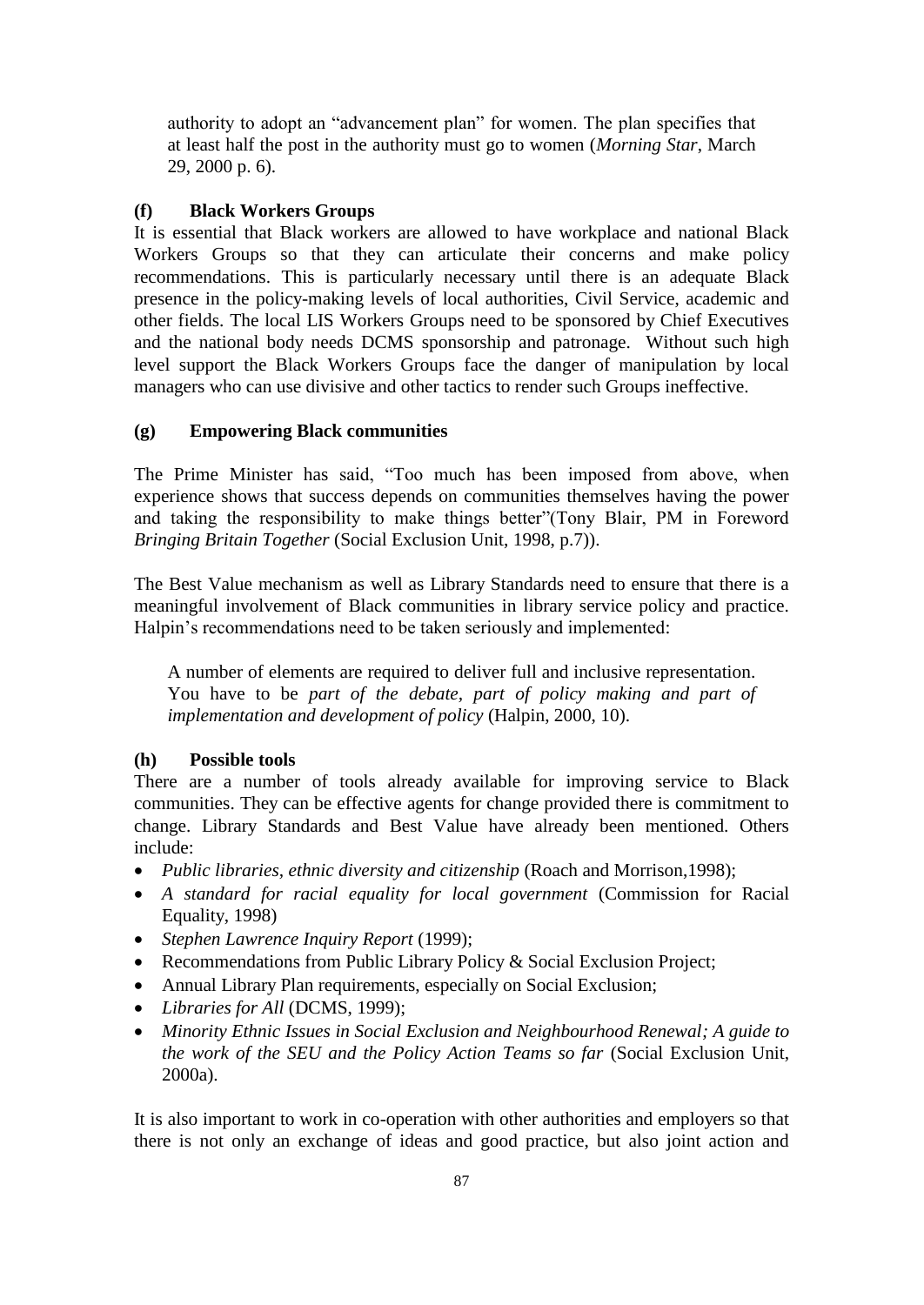training to solve similar problems. The Social Exclusion Action Planning Network provides an ideal body for this.

# **(i) Management responsibility**

Library management must create an environment that reflects commitment to change so that Black communities and workers receive fair and "equal" service. The test of such an environment will be the library's ability to attract and retain managers who are dedicated to making diversity work. (Reese and Hawkins, 1999 p.14). As a librarian in the *Case Studies and Comments* (1999) says, taxpayers' money is wasted if authorities "retaining racist and incompetent managers".

## **(j) The Library Association**

In terms of professional organisation, the American Library Association is decades ahead of the British Library Association in supporting the needs of Black workers and communities. ALA uses its Office for Literacy and Outreach Services to "ensure that the ethnic caucuses of the ALA are supported in their effort to ensure that the issues and concerns of ethnic minority library professionals and ethnic minority populations are properly addressed" (Reese and Hawkins, 1999). It is time for the British Library Association to make itself relevant to the needs of British people in the  $21<sup>st</sup>$  century. In not addressing the needs of Black communities and workers, the Association is doing a disservice to white as well as Black communities.

# **(k) Responding to a multi-cultural Britain**

The LIS world needs to address issues taken up by Dyke (2000) for the BBC:

- Proportion of Black people in employment
- Proportion of Black managers
- Organisational culture
- Management responsibility

In addition, an appropriate climate for improving services to Black communities will need to be created. The following issues will then be addressed in a positive climate of change:

- Appropriate staffing structure
- Relevant staff training
- Provision of adequate funding for services to Black communities
- A real commitment to improve service to Black communities, especially from Members, Directors and senior library managers
- Empowerment of Black communities and staff.

## **(l) Research support and funding**

It is important that research into needs of Black communities and in employment issues is carried out so as to provide appropriate solutions within the Best Value framework. The Library and Information Commission-funded Quality Leaders Project for Black LIS Workers enabled Merton Library and Heritage Services and the Association of London Chief Librarians (ALCL) to commission the Management Research Centre of the University of North London to carry out a feasibility study for the Project. The next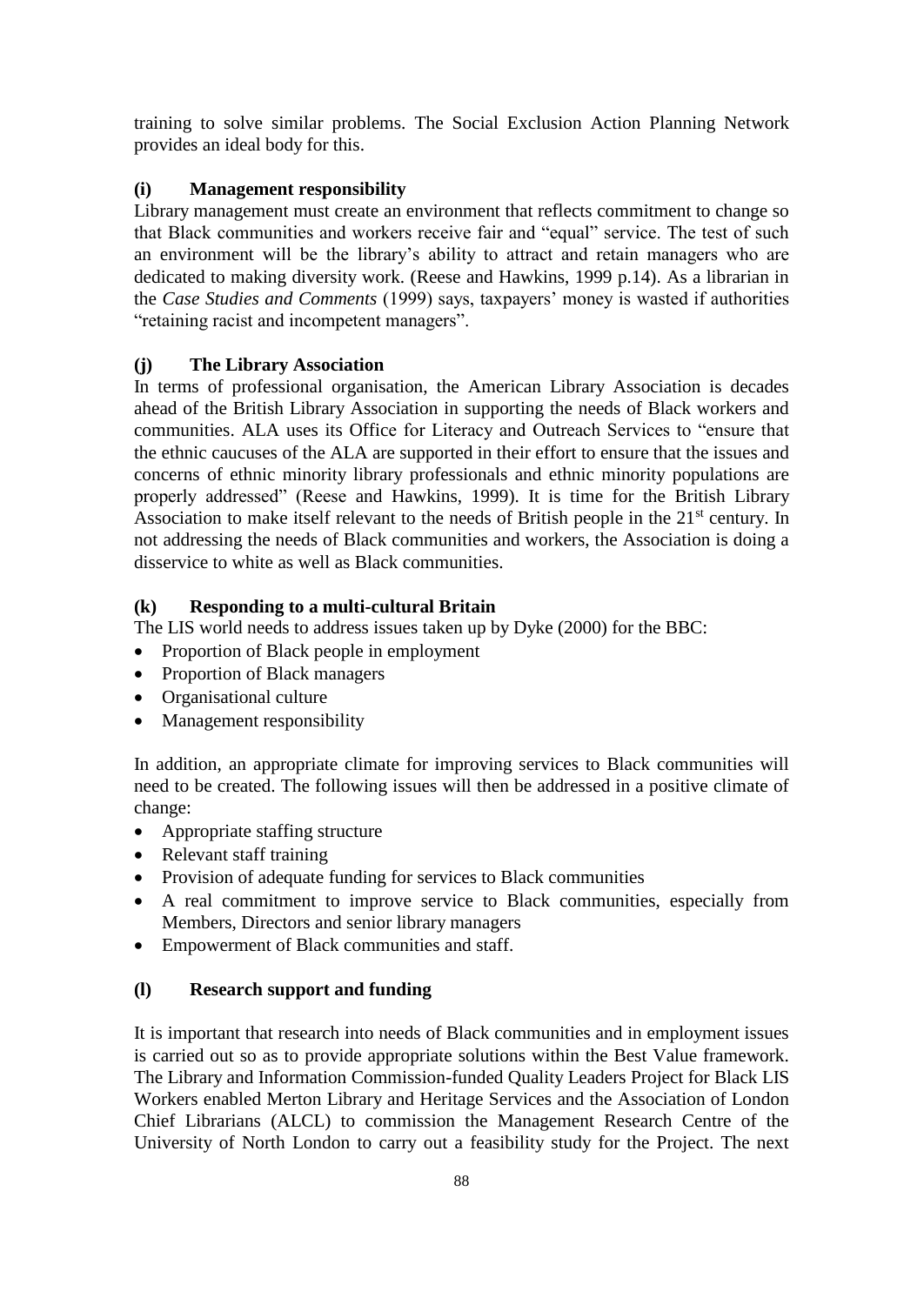stages of the Project will thus have a greater chance of success and sustainability. It is important that Re: source (as MLAC has now been re-named) continues to support such initiatives. Similarly DCMS and Home Office funding for research and implementation of such projects will prove essential for there to be any meaningful change in library and information services to Black communities.

#### **(m) A matter of rights**

In the final analysis, elimination of racism is a matter of human rights. It is a question of removing the differential of power that divides Black communities and workers from white communities and workers. John hits the correct tone when he says:

… by identifying wrongs we will give more opportunity to focus on rights. The business at the end of the day is about the protection, the safeguarding and the advancement of rights. Rights that are routinely denied because of racism. Rights that are routinely denied because of the historically received wisdom that people have about themselves and the way they fear to question where their own power and authority actually comes from. If we are concerned about rights, then we have a responsibility to interrogate our practices and to challenge our structures and to do so without fear of being victimised because we're exercising those rights. (John, 1999).

The struggle against racial exclusion should be waged in every workplace, every policy forum, every community meeting, every library shelf. It is a struggle not only for those excluded, but also for those who benefit, knowingly or unknowingly, from the exclusion of some people, some communities, some countries. Just as slavery is unacceptable to us today, so should racism and all the exploitation and social oppression that goes under its name. The challenge to eliminate racism is for each one of us.

### *Working Paper 14: Political correctness (John Vincent)*

This paper begins by discussing the history of debates around "political correctness" in public libraries, notably in relation to the social relevance of children's stock in the 1960s and 1970s. Developments up to the 1980s are described, followed by a discussion of the reaction to these, which was often negative. The current decline in concern with matters such as racism and sexism, in relation to library stock, is then discussed. It is concluded that stock selection principles should be restated in the context of accountability to the local community, and further recommendations are made.

#### Recommendations

(a) investigate the potential value of introducing equalities standards into libraries (similar, for example, to the guidelines produced by Ofsted (1999) for inspecting equalities work)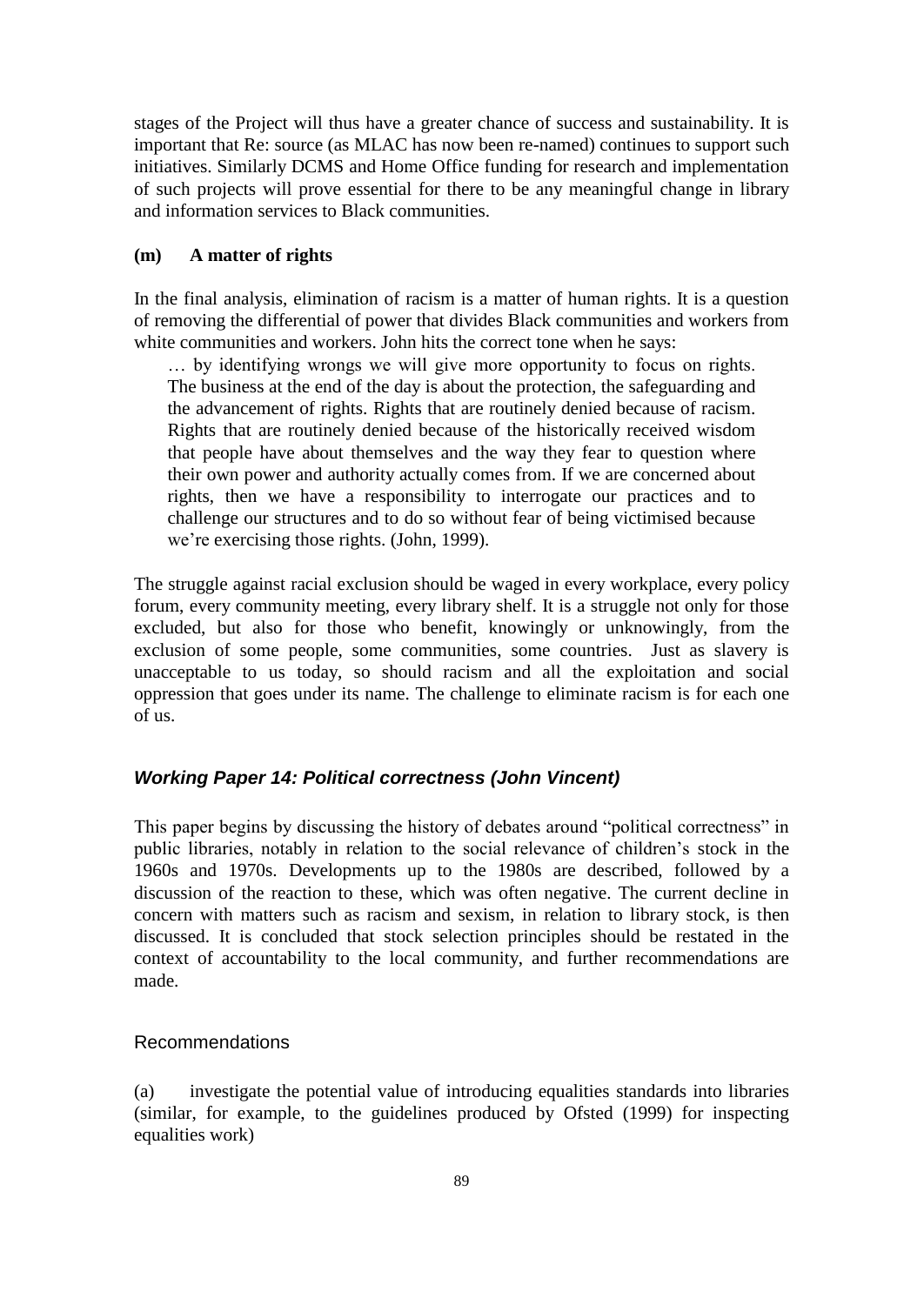(b) the development of materials selection policies to cover all forms of discrimination and social exclusion

(c) ensure that the widest possible range of materials is made available, related to the needs of local communities, including for example promoting the writings of black authors, investigating the supply of stock which may not be easily available

(d) training, both in areas of service delivery and stock awareness, including the development of staff training to combat all forms of discrimination and social exclusion

(e) the Library Association and local government organisations to press for the (re)introduction of equalities policies into all local authorities, and to ensure that, as part of developing a positive action programme, a materials selection policy is included within this

(f) the Library Association to reassess the Code of Professional Conduct in the light of the contradictions outlined above

(g) the Library Association and other bodies to combat the erroneous information given about "political correctness"

(h) consideration to be given to the introduction of an award, similar to the "Other Award", in recognition of materials which present positive images.<sup>ii</sup>

### *Working Paper 15: Information and communication technologies, social exclusion and the public library (Martin Dutch and Dave Muddiman)*

This paper seeks to locate public library efforts to address social exclusion within the wider debate about the transition to an "information" society and UK public policy responses to this. It notes, first of all, that utopian perspectives on information societies have little basis in reality and serve only to obscure a widening "digital divide". It is suggested that UK government policy, whilst to some degree recognising this problem, has focused on labour market led responses to it, based on training for ITskills and literacy. This, it is argued, neglects the need to create access to and control of infrastructure and resources by excluded people themselves. The public library clearly represents one possible mechanism through which such "informational" inclusion might be achieved, but we argue that thus far public libraries, in comparison with initiatives such as community networks, have not been particularly successful in linking ICT developments to a focus on exclusion. In the end, therefore, we suggest that public Library ICT policy will need to shift from a focus on the creation of a universal "people's network" to a prioritisation of access to ICT by excluded people and communities. Libraries will thus need to develop proactive ways of encouraging

 $\overline{\phantom{a}}$ 

ii a similar recommendation in relation to materials for lesbians, gay men, bisexuals and transgendered people arose from the Arts Council Conference *Reading for Life,*in 1998 and was noted in Vincent (1999).